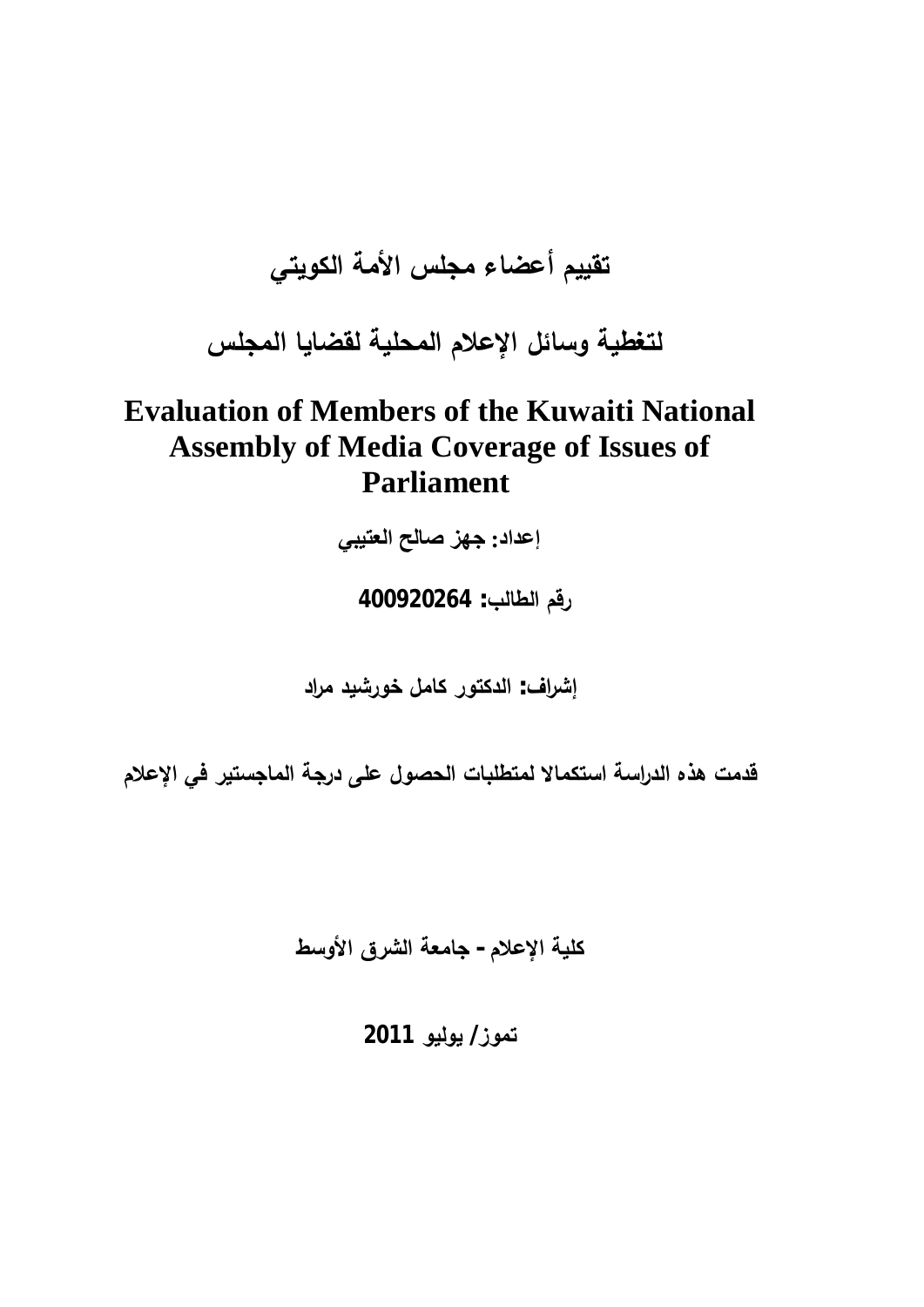

Ώ

العلمية عند طلبها.

 $\vec{x}$ 

جهز العثيبي تموز/يوليو 2011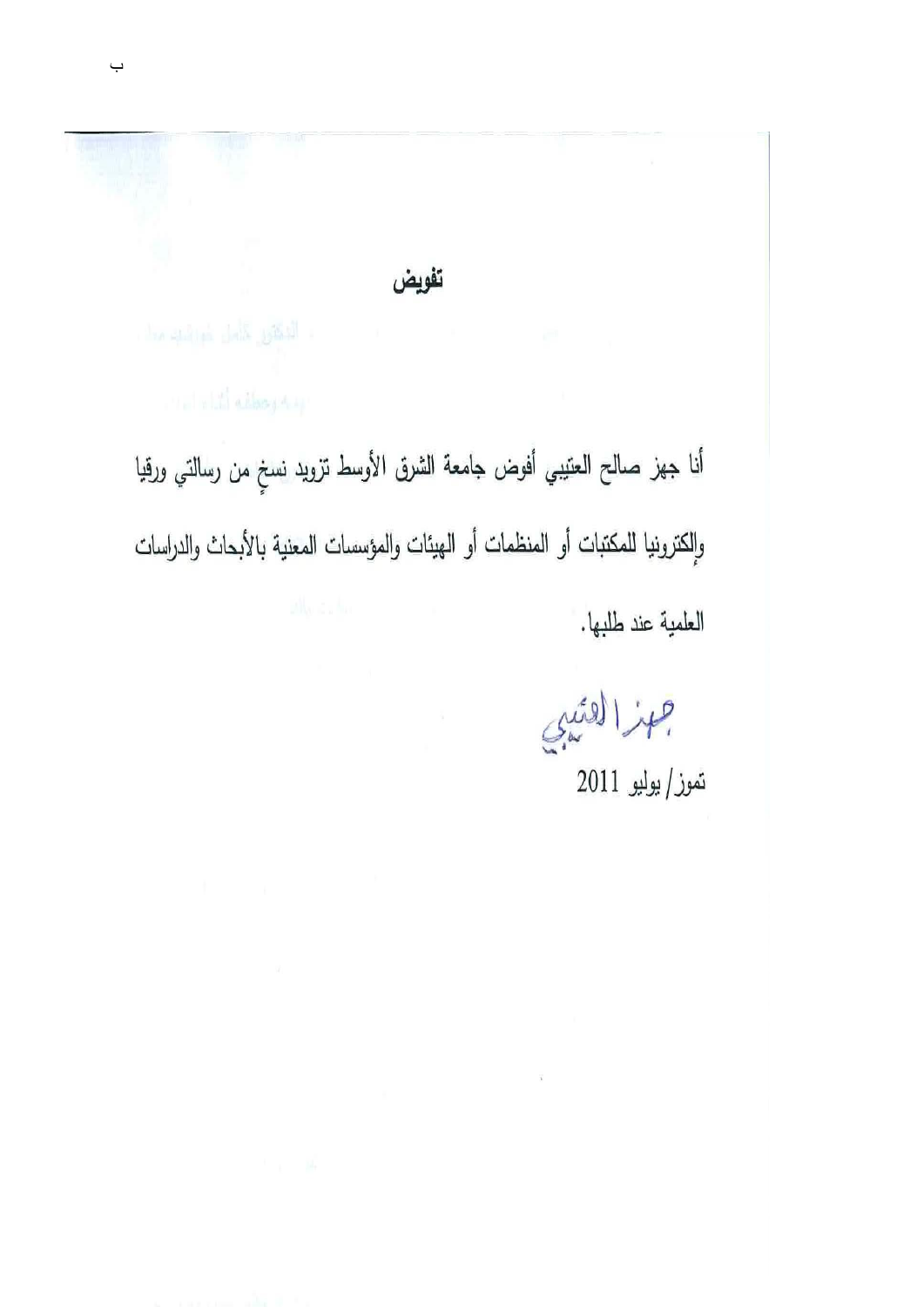قرار لجنة المناقشة

نوقشت هذه الرسالة وعنوانها "تقييم أعضاء مجلس الأمة الكويتي لتغطية وسائل الاعلام المحلية لقضايا المجلس "

واجيزت بتاريخ 2011/7/31

1-الاستاذة الدكتورة حميدة سميسم ........... رئيسا مستميكم بالتحكم بالتحكم بالتحكم الدكتور كامل خورشيد مراد ............ مشرفا<br>2- الدكتور كامل خورشيد مراد ............ مشرفا مصطلح كالتحكم التحكم التحكم التحكم الدكتور عزت ح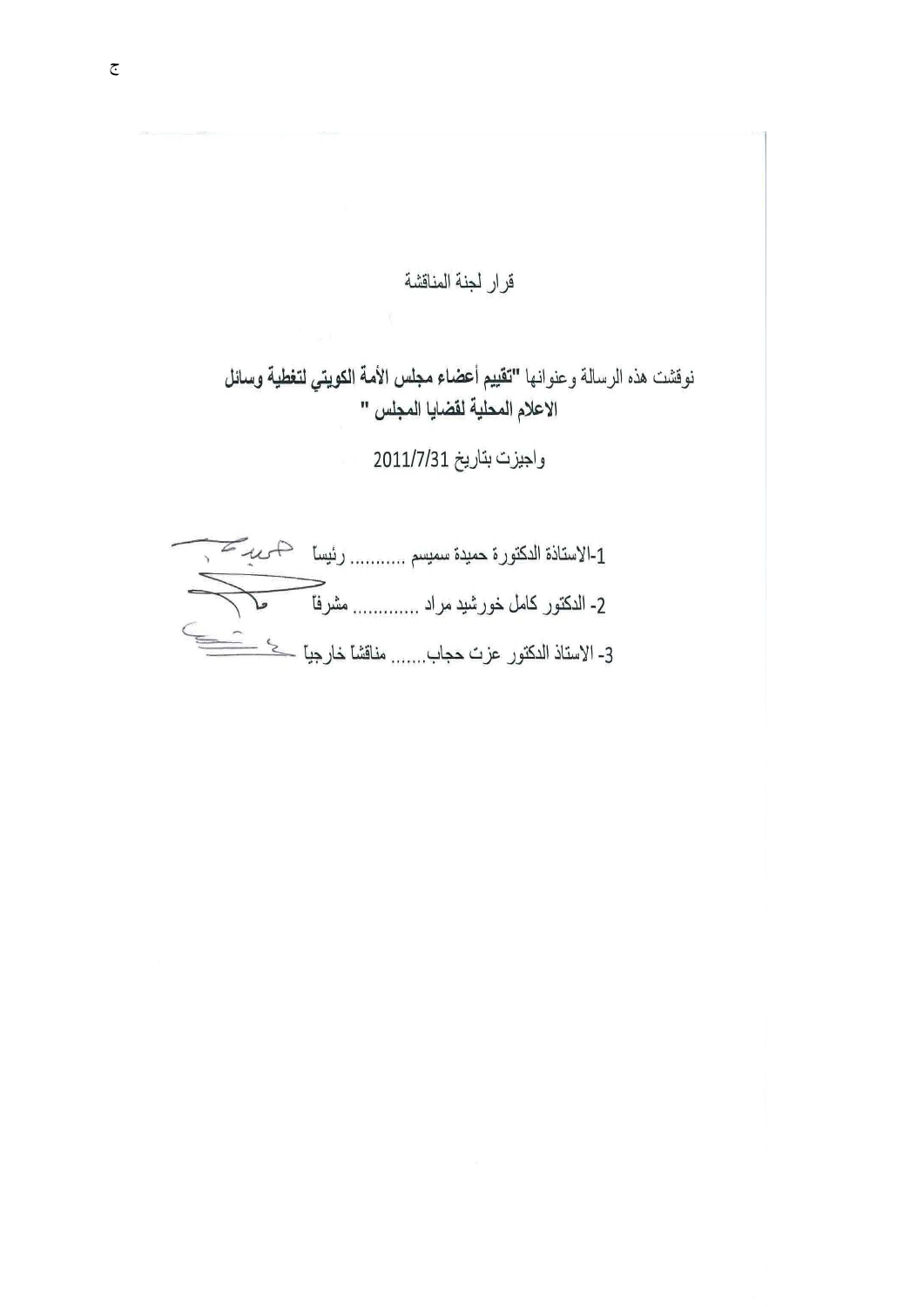#### **شکر وتقدبر**

يسرني أن أتقدم بالشكر الجزيل لأستاذي المشرف على رسالتي هذه الدكتور كامل خورشيد مراد، الذي قدم لـى الكثير من علمـه وخبرتـه وأبـدي الكثير من صـبره وتفهمـه وعطفـه أثنـاء إعداد هذه الرسالة وهو الذي كان سباقا لدراسة الصحافة الكويتية منذ ثمانينات القرن الماضبي، وأتقدم بالشكر الجزيل أيضا لأساتذتي أعضاء لجنة المناقشة وهم: الأستاذة الدكتورة حميدة سميسم التي قدمت لي الكثير من الكرم والعلم أنثـاء دراسـة مساقات هذا البرنـامج، وظلت بالنـسبة لـي وسـتظل أمّـا حنونـا ومعلمـة كبيـرة لا أنـساها. وكـذلك أتقـدم بالـشكر الجزيـل للأسـتاذ الـدكتور عـزت حجـاب المنــاقش الخارجي من جامعة اليرموك الذي قبل عنـاء قراءة هذه الرسالة وناقشتها وتحسين مستواها من خلال خبرته الكبيرة في حقل الإعلام.

وكذلك أنقدم بالـشكر إلـى عميـد كليـة الإعـلام الأسـتاذ الـدكتور حلمـي سـاري ولكافـة أسـاتذة كليـة الإعلام في جامعة الشرق الأوسط الذين قدموا لنا الكثير من علمهم وعطائهم. كذلك الشكر إلى الأساتذة أعضاء لجنة التحكيم الكرام.

وأنقدم بالشكر الجزيل أيضا لمكتب رئاسة مجلس الأمـة الكـويتي والـي مركـز البحـوث فيـه والـي أعضاء مجلس الأمة كافة حيث لم يبخلوا على بالتعاون والمشورة والنتسيق أثناء إعداد هذه الرسالة وأثناء تطبيق الاستبيان ف*ي* مرحلة لاحقة.

وكذلك أتقدم بالشكر إلى كافـة زملائـي مـن طلبـة الماجستير فـي كليـة الإعـلام الـذين وقفـوا معـي بالمشورة والعون كلما لزم الأمر ولا أرغب بتسميتهم خشية أن أنسبي بعضهم. فلكل هؤلاء كل النقدير والشكر.

Ω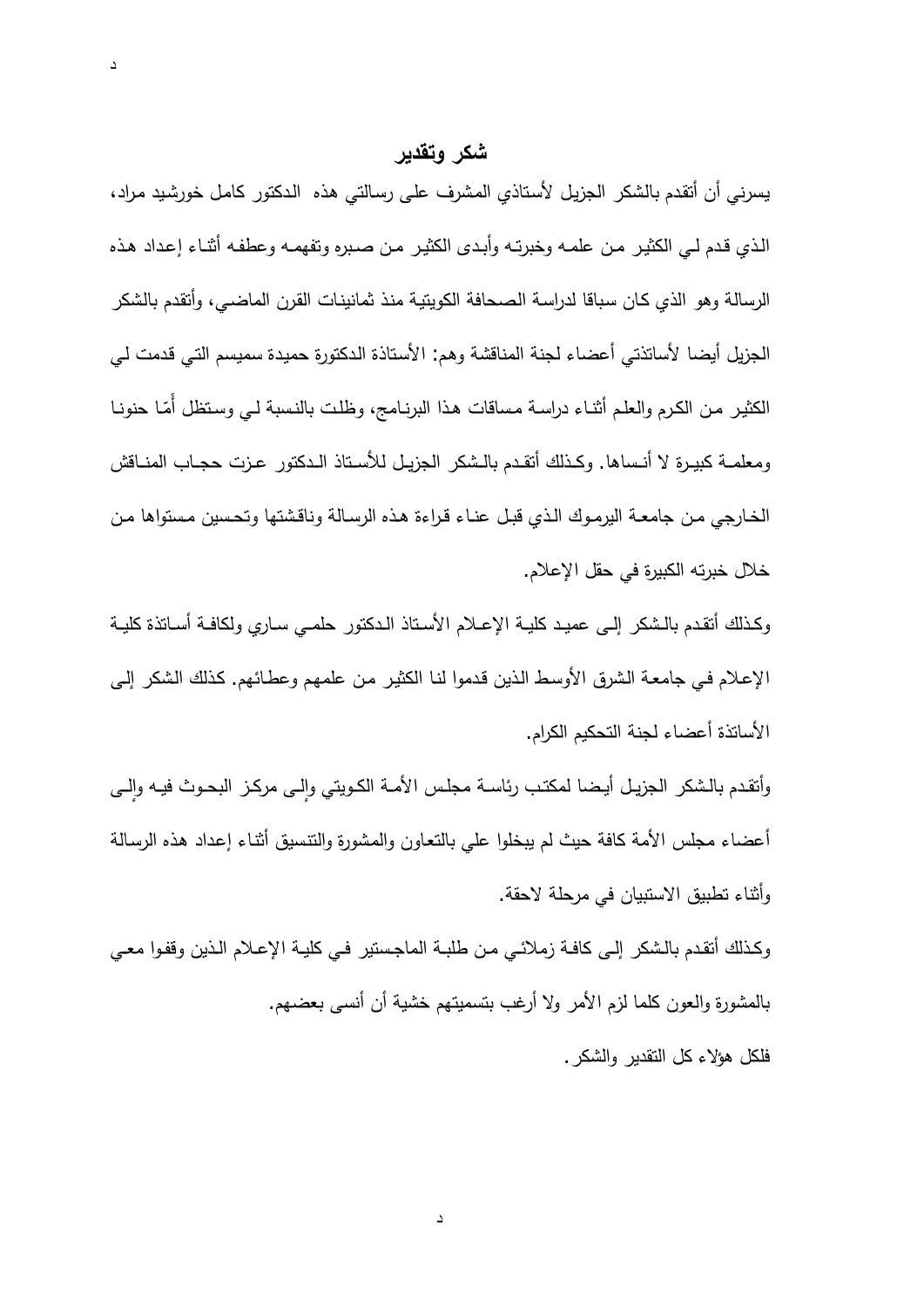# أهدي رسالتي المتواضعة هذه إلى روح والدتي رحمها الله وأهديها إلى والدي الكريم بِإِلَى جميع إخوتي وأخواتي وكافة أفراد أسرتي… وكذلك أهديها إلى أصدقائي وزملائي من طلبة كلية الإعلام في جامعة الشرق الأوسط

الذين وقفوا معي وقدموا لي كل مساعدة احتجتها.

ϩ

 $\bullet$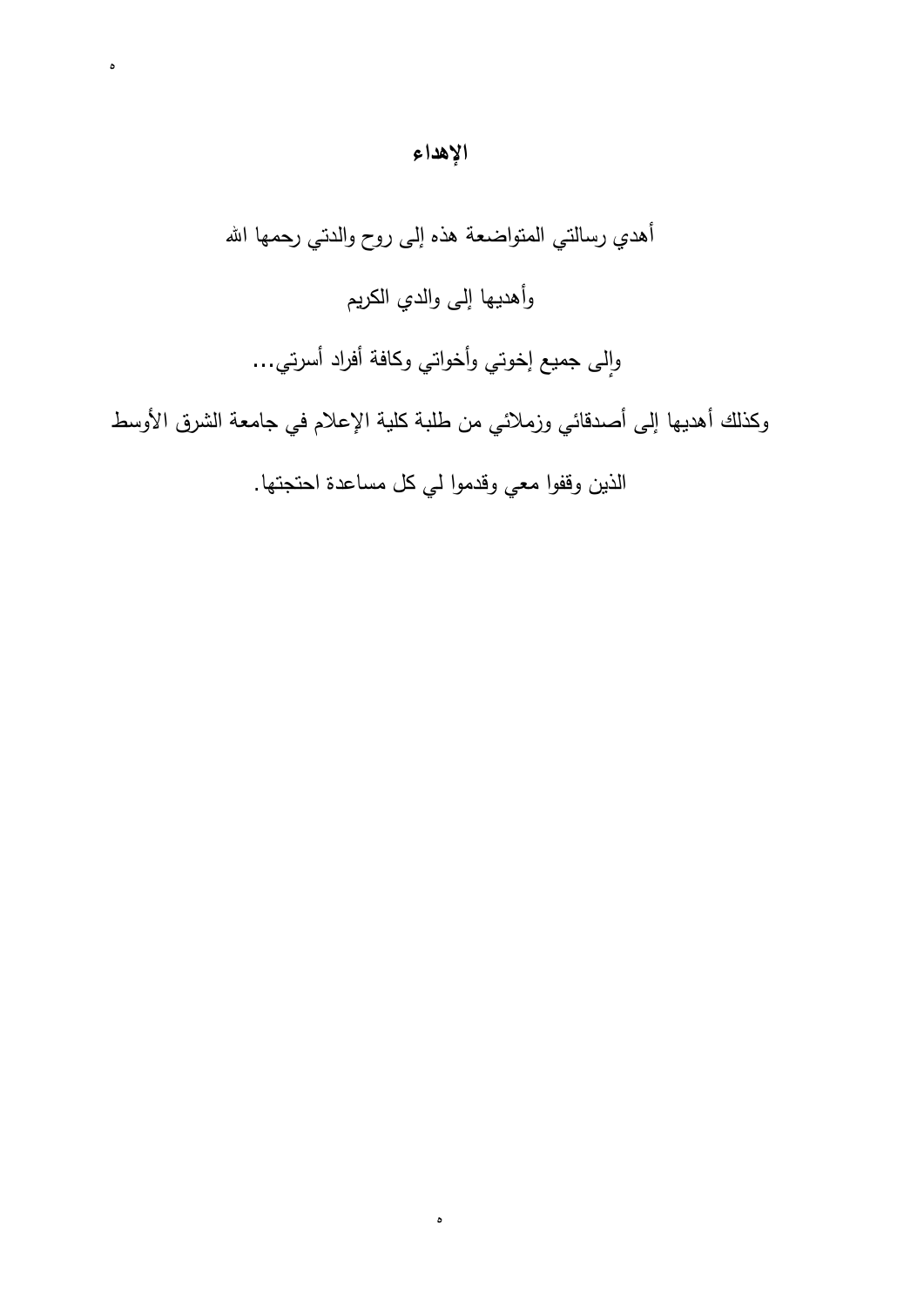قائمة المحتويات

| الصفحة         | الموضوع                                       |
|----------------|-----------------------------------------------|
|                | العنوان                                       |
| ب              | التفويض                                       |
| ج              | قرار لجنة المناقشة                            |
| د              | الشكر والنقدير …                              |
| ھ              | الإهداء                                       |
| و -<br>$\zeta$ | قائمة المحتويات                               |
| ط              | قائمة الجداول                                 |
| ي              | قائمة الملحقات                                |
| ك              | الملخص باللغة العربية                         |
| ع<br>ن -       | الملخص باللغة الإنجليزية                      |
| $\mathbf{1}$   | الفصل الأول: مدخل إلى الدراسة                 |
| $\mathbf{1}$   | 1 - تمهيد:                                    |
| 3              | 2- مشكلة الدراسة:                             |
| 3              | 3- أهداف الدراسة:                             |
| 3              | 4- أهمية الدراسة:                             |
| $\overline{4}$ | 5- أسئلة الدراسة وفرضياتها:                   |
| 6              | 6- حدود الدراسة:                              |
| 6              | 7- محددات الدراسة:                            |
| $\overline{7}$ | 8- مصطلحات الدراسة:                           |
| 8              | 9- المصطلحات الإجرائية:                       |
| 10             | الفصل الثاني: الإطار النظري والدراسات السابقة |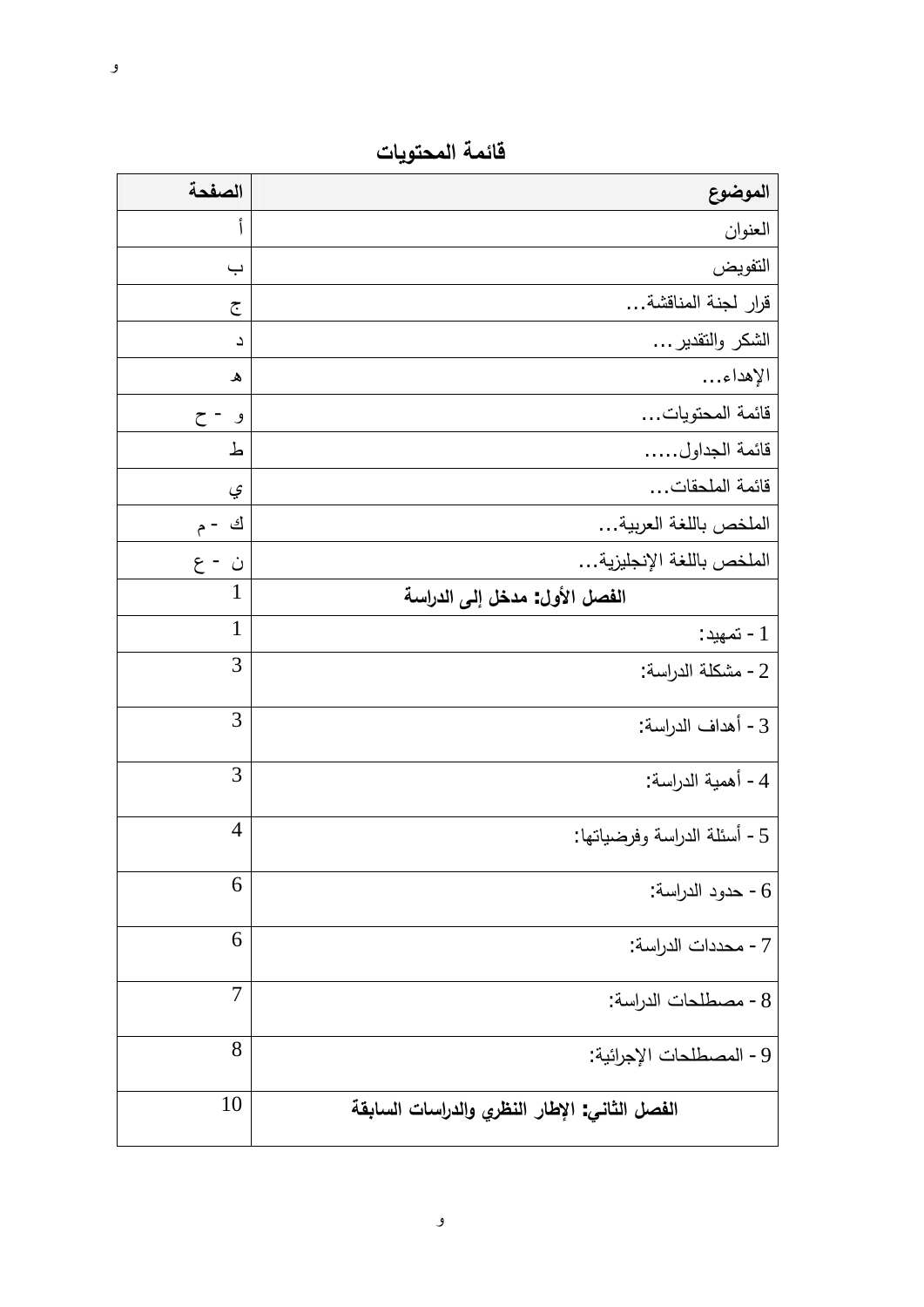| 1- تمهيد:                                                                | 11 |
|--------------------------------------------------------------------------|----|
| نظرية الأجندة "تحديد الأولويات":                                         | 12 |
| "نظرية حارس البوابة":                                                    | 15 |
| الدراسات السابقة:                                                        | 16 |
| الدراسات الكويتية:                                                       | 16 |
| الدراسات العربية والأجنبية:                                              | 23 |
| مباحث الإطار النظري: الرأي المعام والمعوامل الموئثرة فيه:                | 32 |
| 1 تمهيد :                                                                | 32 |
| أنواع الرأي العام :                                                      | 34 |
| مراحل تكوين الرأي العام                                                  | 37 |
| الرأي العام في المجتمعات النامية :                                       | 38 |
| مباحث الإطار النظري: الـصحافة الكويتيــة: نــشأتها ودورهـا فــى الحيــاة | 42 |
| السياسية.                                                                |    |
| تمهيد :                                                                  | 42 |
| مراحل الصحافة الكويتية ومسيرتها                                          | 43 |
| تاريخ الرقابة على الصحافة الكويتية                                       | 51 |
| مباحث الإطار النظري: الحياة الديمقراطية والدستورية في الكويت:            | 55 |
| مجلس الشورى (1921):                                                      | 55 |
| المجلس البلدي 1930:                                                      | 55 |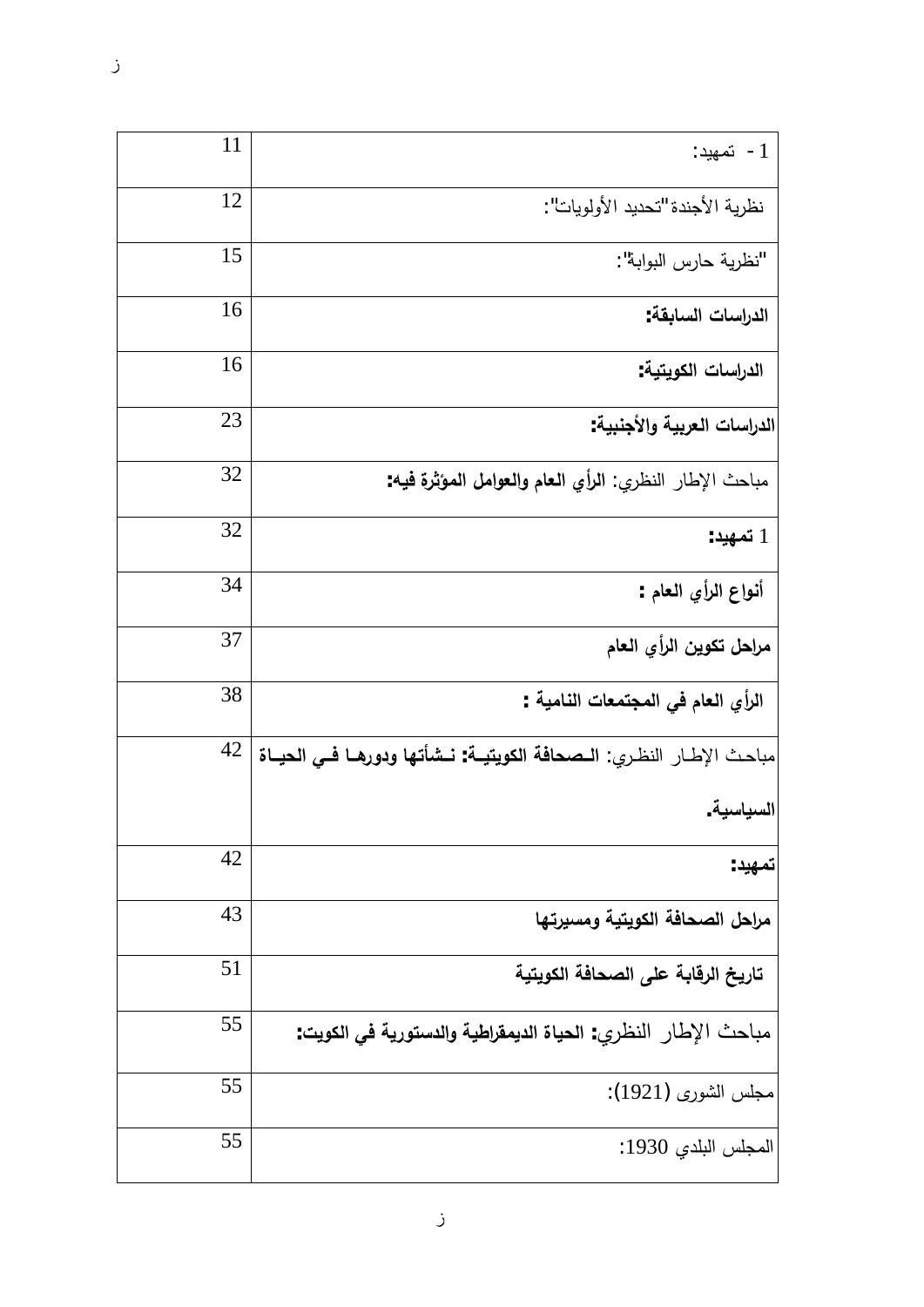| 56  | مجلس المعارف 1936:                                 |
|-----|----------------------------------------------------|
| 56  | المجلس التشريعي الأول 1938:                        |
| 57  | المجلس التشريعي الثاني:                            |
| 57  | ما بعد استقلال الكويت:                             |
| 61  | الفصل الثالث: منهجية الدراسة (الطريقة والإجراءات): |
| 60  | منهجية الدراسة:                                    |
| 61  | مجتمع الدراسة:                                     |
| 61  | - عينة الدراسة وأدانها                             |
| 62  | - اختبار صدق الأداة وثباتها                        |
| 62  | – طريقة التنفيذ:                                   |
| 63  | - المعالجة الإحصائية:                              |
| 63  | - المقاييس الإحصائية:                              |
| 63  | - إجراءات النطبيق والنتفيذ:                        |
| 66  | الفصل الرابع: استعراض نتائج الدراسة                |
| 90  | الفصل الخامس : مناقشة نتائج أسئلة الدراسة          |
| 105 | توصيات الدراسة:                                    |
| 107 | المراجع العربية:                                   |
| 113 | الملاحق:                                           |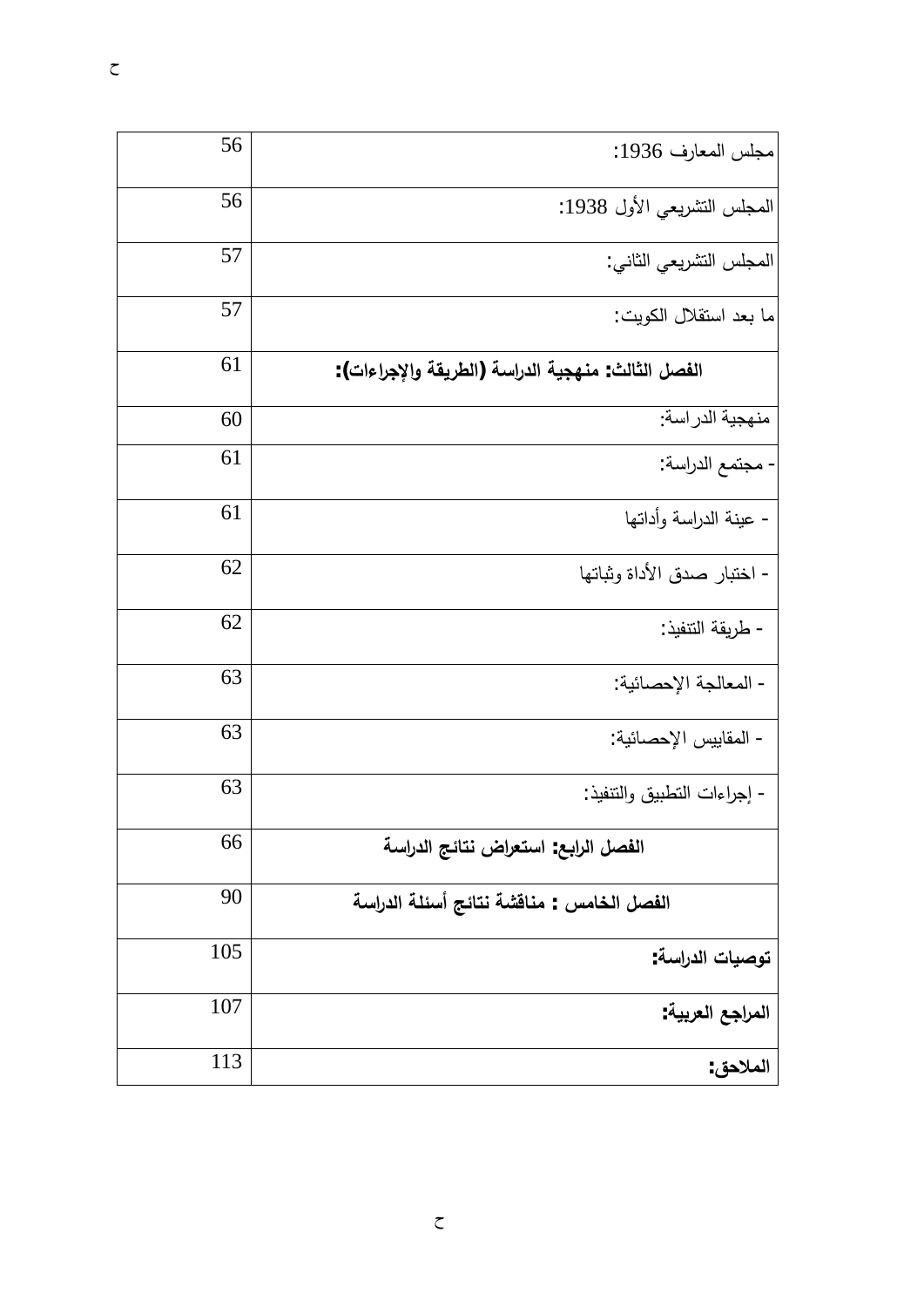قائمة الجداول

| رقم<br>الصفدة | عنوان الجدول                                                                                                                                                 | رقم<br>الجدول |
|---------------|--------------------------------------------------------------------------------------------------------------------------------------------------------------|---------------|
| 52            | جدول (1) التكرارات والنسب المئوية لتقييم أعضاء المجلس لشمولية التغطيات<br>الإعلامية حسب نمط الوسيلة الإعلامية.                                               |               |
| 54            | الجدول (2) المتوسط الحسابي والانحراف المعياري والرنب والأهمية النسبية<br>لشمولية النغطيات الإعلامية لوسائل الإعلام الكوينية.                                 | 2             |
| 55            | جدول (3) التالي النكرارات والنسب المئوية لنقييم أعضاء المجلس لموضوعية النغطيات<br>الإعلامية حسب نمط الوسيلة الإعلامية.                                       | 3             |
| 56            | الجـدول (4) النــالي المنوســطات الحــسابية والانحرافــات المعياريـــة لنقيــيم أعــضـاء المـجلــس<br>لموضوعية التغطيات الإعلامية حسب نمط الوسيلة الإعلامية. | 4             |
| 58            | الجدول (5) النكرارات والنسب المئوية لنقييم أعضاء المجلس لاتجاهات<br>التغطيات الإعلامية حسب نمط الوسيلة الإعلامية وحسب درجة التقييم.                          | 5             |
| 60            | الجدول (6) انجاهات الأخبار في وسائل الإعلام الكوينية المحلية فيما يتعلق بأنشطة وقرارات<br>مجلس الأمة.                                                        | 6             |
| 61            | جدول (7) الأهمية النسبية عن طريق الوسط الحسابي للقضايا التي تتاولتها وسائل الإعلام<br>الكويتية المختلفة حسب نمطها.                                           | 7             |
| 63            | جدول (8) مستويات الرضا لأعضاء مجلس الأمة نحو تغطيات وسائل الإعلام الكويتية.                                                                                  | 8             |
| 64            | جدول (9) معامل ارتباط بيرسون لارتباط مستوى شمولية التغطية  الإعلاميـة حسب نمط<br>وسيلة الإعلام.                                                              | 8             |
| 65            | جدول (10) ) معامل ارتباط بيرسون لارتباط مستوى موضىوعية التغطية الإعلامية حسب<br>نمط وسيلة الإعلام.                                                           | 10            |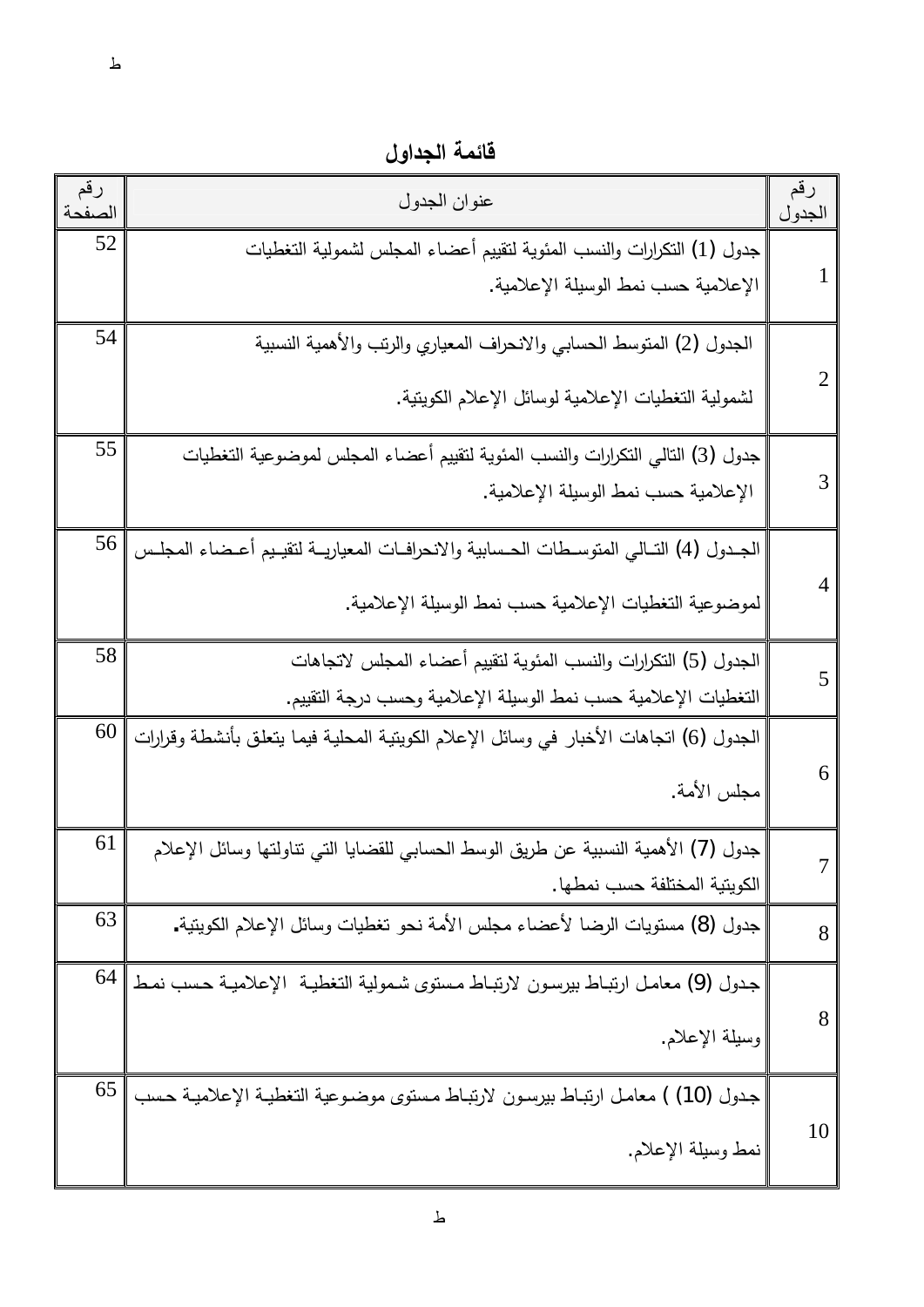ϱ

| 66              | جدول (11) معامل ارتباط بيرسون لاتجاهات التغطية الإعلامية حسب نمط وسيلة الإعلام.        | 11 |
|-----------------|----------------------------------------------------------------------------------------|----|
| 67              | جدول (12) الوسط الحسابي والانحراف المعيـاري والرتـب والأهميــة النـسبية للقـضايا التـي |    |
|                 | تناولتها القنوات التلفزيونية الكويتية من وجهة نظر أعضاء مجلس الأمة                     | 12 |
| 68              | جدول (13) الوسط الحسابي والانحراف المعيـاري والرتب والأهميـة النـسبية للقضايا التـي    |    |
|                 | نتاولتها الإذاعات الكويتية المحلية من وجهة نظر أعضاء مجلس الأمة.                       | 13 |
| 70              | جدول (14) الوسط الحسابي والانحراف المعيـاري والرنـب والأهميــة النـسبية للقضايا النــي |    |
|                 | نتاولتها الصحافة المطبوعة من وجهة نظر أعضاء مجلس الأمة.                                | 14 |
| 71 <sub>1</sub> | جدول (15) الوسط الحسابي والانحراف المعيـاري والرتب والأهميــة النـسبية للقضايا التــي  |    |
|                 | نتاولتها الصحافة الإلكترونية من وجهة نظر أعضاء مجلس الأمة.                             | 15 |

قائمة الملحقا*ت* 

| رفم    | عنوان الملحق     |       |
|--------|------------------|-------|
| الصفحة |                  | لملحق |
| ററ     | قائمة المحكمين:  |       |
| 94     | استبانة الدراسة: |       |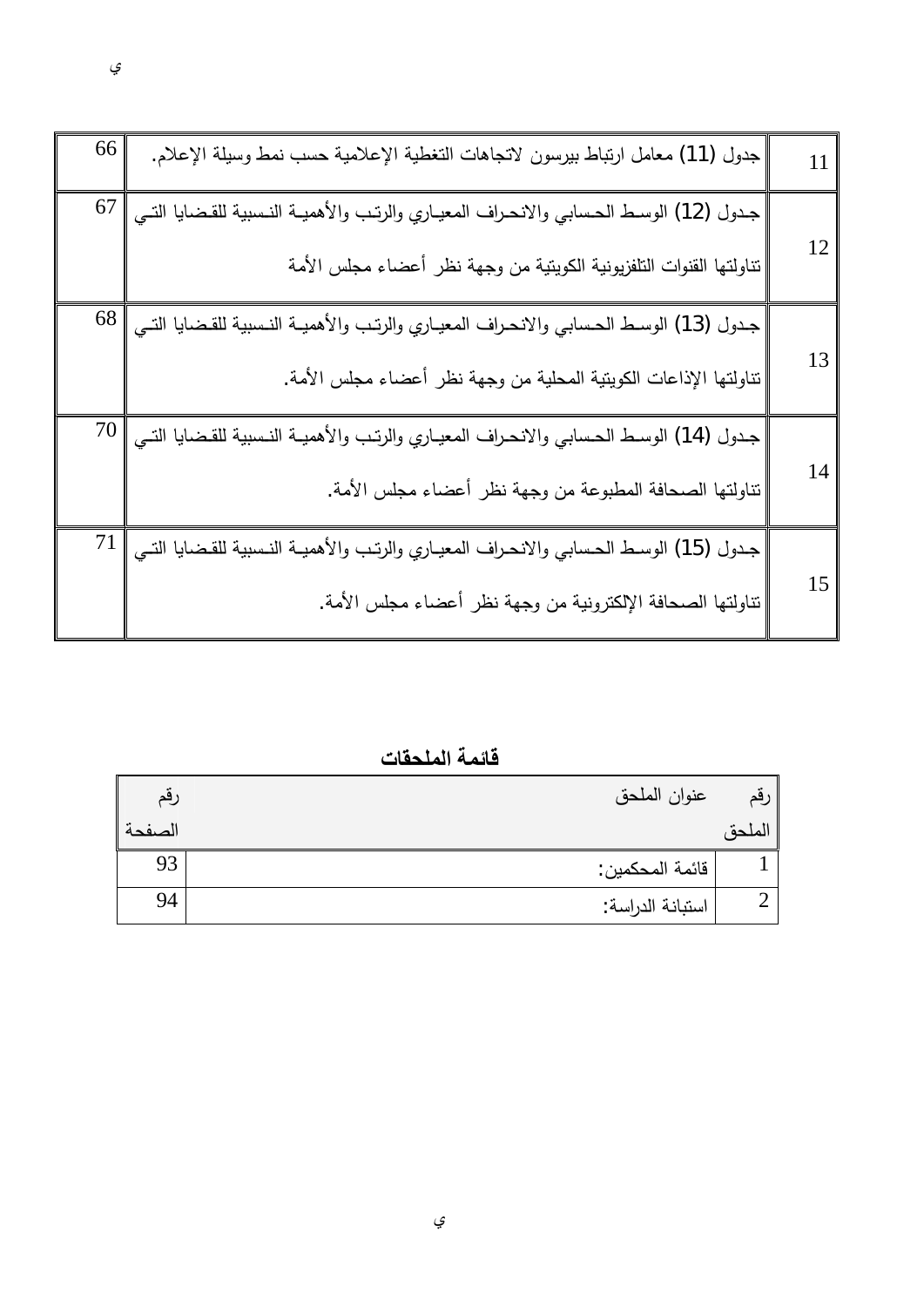## ملخص الدراسة باللغة العربية

تقييم أعضاء مجلس الأمة الكويت*ى* 

لتغطية وسائل الإعلام المحلية لقضايا المجلس

## **Evaluation of Members of the Kuwaiti National Assembly of Media Coverage of Issues of Parliament**

إعداد: جهز صالح العتيب*ي* 

إشراف: الدكتور كامل خورشيد

## **(À®°ƕ¦ÀœƆŵ)¶ŪÂƕ¦¼°Ŭƃ¦ŗŶƆœŞ -¿ƚŵƗ¦ŗƒƄƂ**

هدفت الدراسة التعرف إلى التغطية الإعلامية لإخبار مجلس الأمة الكويتي من وجهة نظر أعضاء المجلس أنفسهم، وتتـوزع التغطيــة الإعلاميــة إلــي أبعــاد متعــددة، منهــا مــا بتعلــق بالــشمولية comprehensively) ومنها ما يتعلق بالموضوعية (subjectively) ومنها ما يتعلق بالقضايا التي نتاولتها وسائل الإعلام المحلية الكويتية. كذلك هدفت الدراسة التعرف إلى مستويات الرضا التي يشعر بهـا أعضاء مجلس الأمـة نحـو التغطيـات لقضايا مجلس الأمـة وأخبـاره فـي وسـائل الإعلام الكوبتية.

وقد اعتمدت الدراسة المنهج الوصفي (descriptive method) وأداته الاستبيان الذي طبق على أعضاء مجلس الأمـة الكويتي جميعهم (2009- 2013) كعينـة حصرية شـاملة للدراسـة، وطبـق الاستبيان في شهر حزيران/ يونيو من العام 2011، واستجاب (47) من أعضاء المجلس البالغة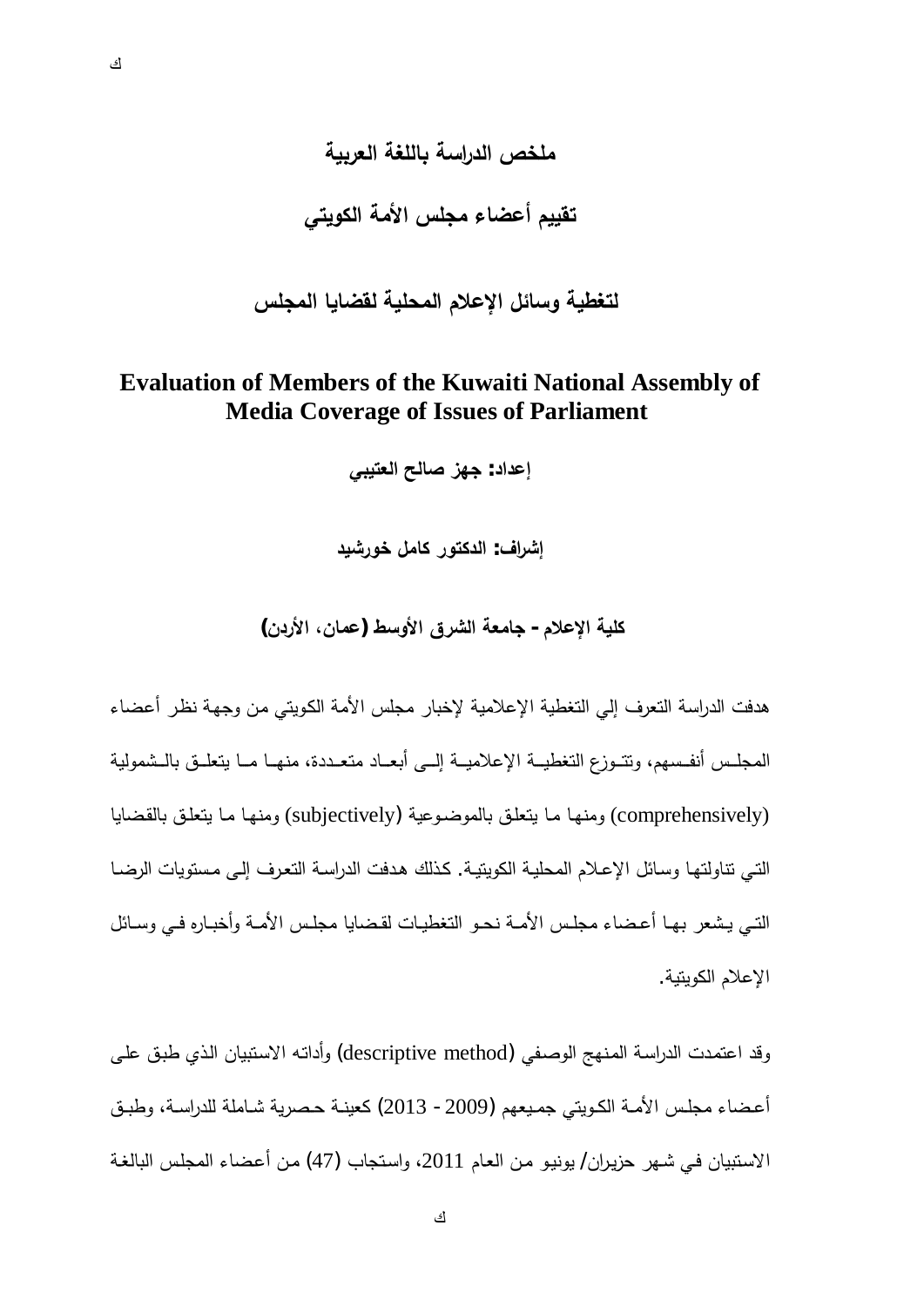خمسين عضوا منتخباً بالانتخاب الحر المباشر . وهم أعضاء الدورة الثالثة عشرة لمجلس الأمـة التـي ما نزال عاملة حتى ناريخ إعداد هذه الدراسة.

وهدفت الدراسة الإجابة على خمسة أسئلة وسبع فرضيات تحاول نوضيح تساؤلات مشكلة الدراسة. وتوصلت الدراسة إلى مجموعة من النتائج أهمها:

أ - بخصوص شـمولية التغطيـات الإعلاميـة: حـصلت القنـوات النلفزيونيـة الكويتيـة ومـن بعـدها الإذاعات الكويتية على أفضل النسب والمتوسطات الحسابية بشأن شمولية التغطيات الإعلامية لقضايا مجلس الأمـة وأخباره من وجهـة نظر ٍ أعضاء مجلس الأمـة. تـلا ذلك تغطيـات الـصحافة المطبوعة ثم الصحافة الإلكترونية (صحافة الإنترنت).

2 - بخصوص موضوعية التغطيات الإعلامية: فقد حصلت الصحافة المطبوعة على أفضل النسب والمتوسطات الحسابية في موضـوعية تغطياتهـا الإعلاميــة، ثـم جـاءت القفـوات التلفزيونيــة، بينمــا حصلت كل من الإذاعات والصحافة الإلكترونية على نسب ومتوسطات منخفضة في موضوعية التغطيات الإعلامية لقضايا مجلس الأمة الكويتي وأخباره.

3 − اتجاهات التغطية الإعلامية: وبهذا الخصوص حصلت الصحافة الإذاعية على الرنبة الأولى بمتوسط حسابي مرتفع بلغت قيمته (3.98)، في حين جاءت التغطيات التلفزيونية في الرتبة الثانية بمتوسط حسابي متوسط بلغت قيمته (3.17) ، وجاء في الرتبة الثالثة تغطيات الصحافة المطبوعة ثم الصحافة الإلكترونية على التوالي.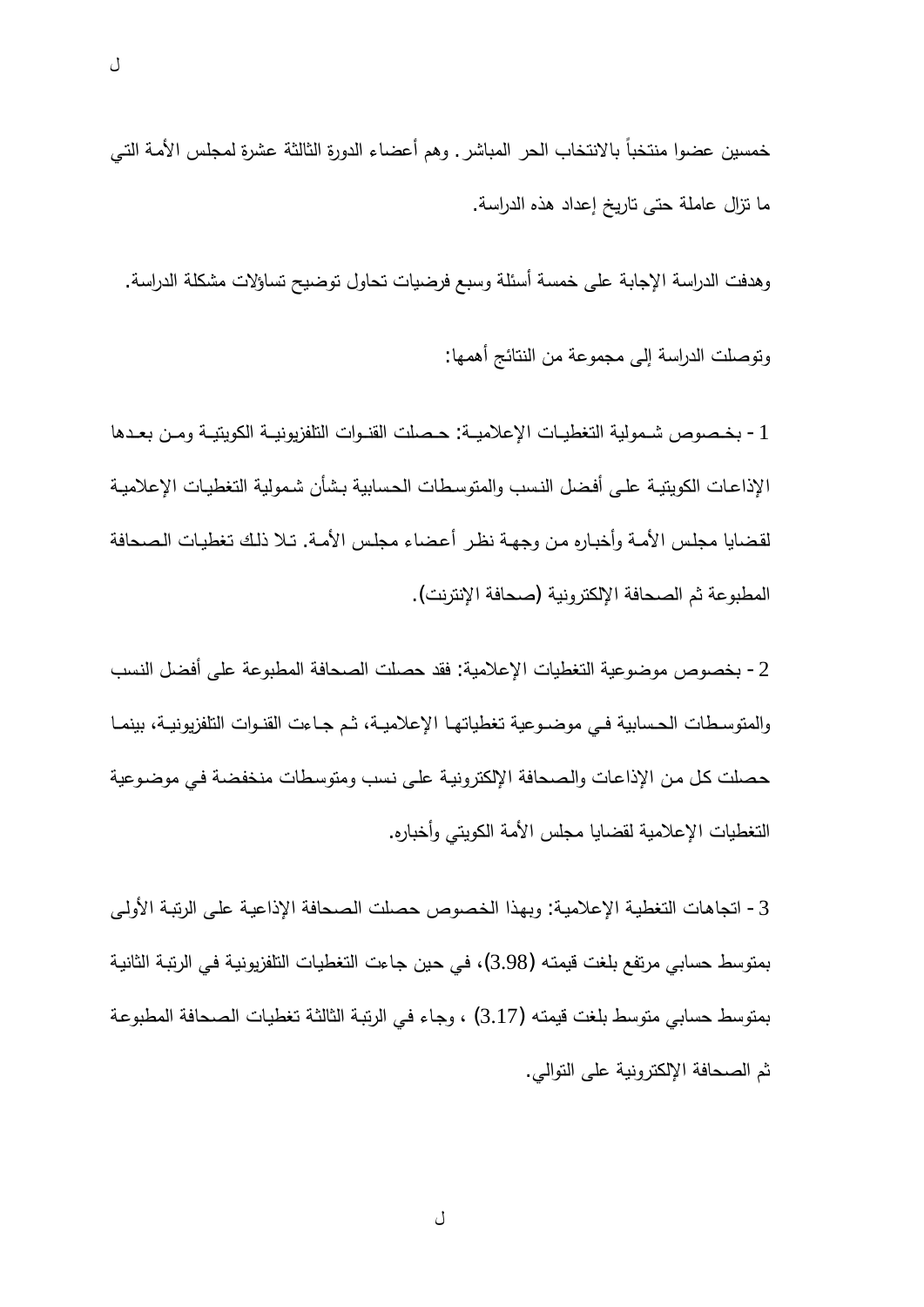4 – بخصوص الأهميـة النـسبية للقـضايا التـى نتاولتهـا التغطيـات الإعلاميـة، فقد تبـين أن معظـم القضايا حازت علـي معدلات متوسطة أو منخفضة وممـا تبـين أن قضايا الفساد والإصــلاح ثـم القضايا الاقتصادية والإداريـة وقضايا أخرى متفرقـة حصلت علـي الاهتمـام الأكبـر فـي التغطيـات الإعلاميـة، مقابـل حـصول القـضايا الـسياسية وقـضايا المـساجلات الشخـصية والفئويـة ثـم القـضايا الأمنية على أهمية منخفضة وبعضها منخفضة جدا حسب النسب المئوية والمتوسطات الحسابية.

5- بخصوص مستوى رضا أعضاء مجلس الأمة الكويتي عن اتجاهات التغطية الإعلامية لقضايا مجلس الأمة الكويتي وأخباره، فقد أظهرت الدراسة أن مستويات الرضـا تراوحت بـين "المنخفضـة" و "المتوسطة"، وقد احتلت تغطية الصحافة الإذاعية الرنبة الأولى في مستويات الرضـا، في حين جـاءت تغطيـات الـصحافة المطبوعــة فـي الرتبــة الثانيــة، تلتهـا القنــوات التلفزيونيــة ثـم الــصحافة الإلكترونية في الرتبة الأخيرة.

وقد أوصت الدراسة بتوصيات عدة منها ضرورة اهتمام وسائل الإعلام بتحسين مستويات شمولية التغطيـات الإعلاميــة لتكـون أكثـر شـمولا بمــا يـشبع كافــة الاهتمامــات والإشـبـاعات التــي بتطلبهـا الجمهـور وخـصوصا قـادة الـرأي فيــه. وأوصـت بـضرورة الاهتمـام أكثـر بموضـوعية التغطيـات الإعلامية خصوصا بالنسبة للصحافة الإلكترونية (صحافة الإنترنت) نظرا للمستويات الضعيفة للثقة في مستويات الموضوعية وكذلك الشمولية والاتجاهات.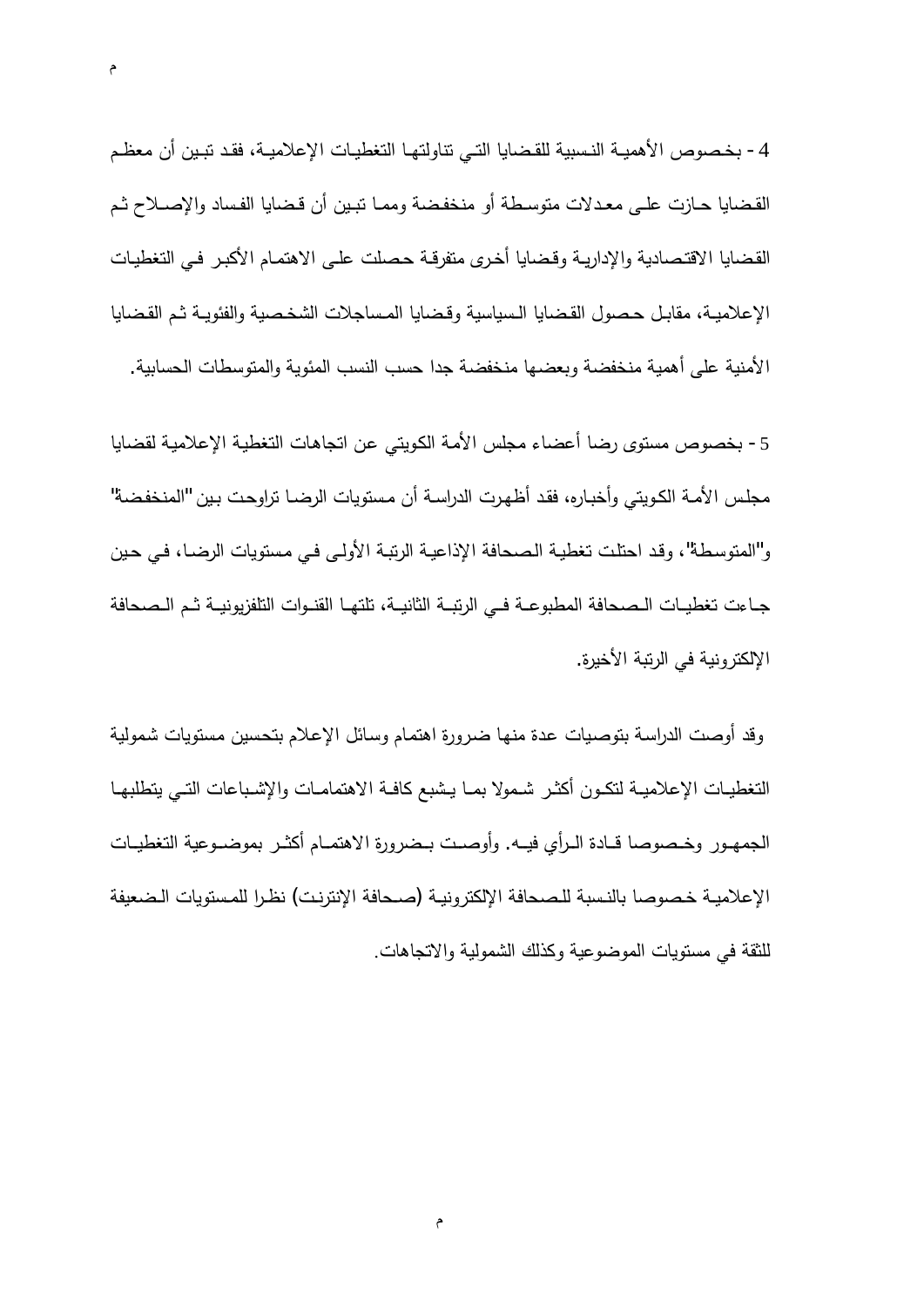#### **Abstract**

**Evaluation of Members of the Kuwaiti National Assembly of Media Coverage of Issues of Parliament**

A research by: Jahez Saleh Al Otaibie

Supervised by: Assistant Professor: Kamel Khurshid Murad

Faculty of Media – Middle East University (Amman, Jordan)

The study aimed at identifying the media coverage of the Kuwaiti National Assembly issues and news from the perspective of the Council members themselves, and distributed media coverage to multiple dimensions, including those related to (comprehensiveness) and which are related to (subjective) and which are related to issues addressed by the local media in Kuwait. As well as The study aimed to identify levels of satisfaction felt by the members of the National Assembly about the coverage of the National Assembly issues and the news in Kuwait media..

The study used (descriptive method) and the instrument was the questionnaire which applied upon all the members of the Kuwaiti National Assembly (2009-2013) acted as exclusive comprehensive sample, and which applied in June of 2011, and (47) members of the Board responded.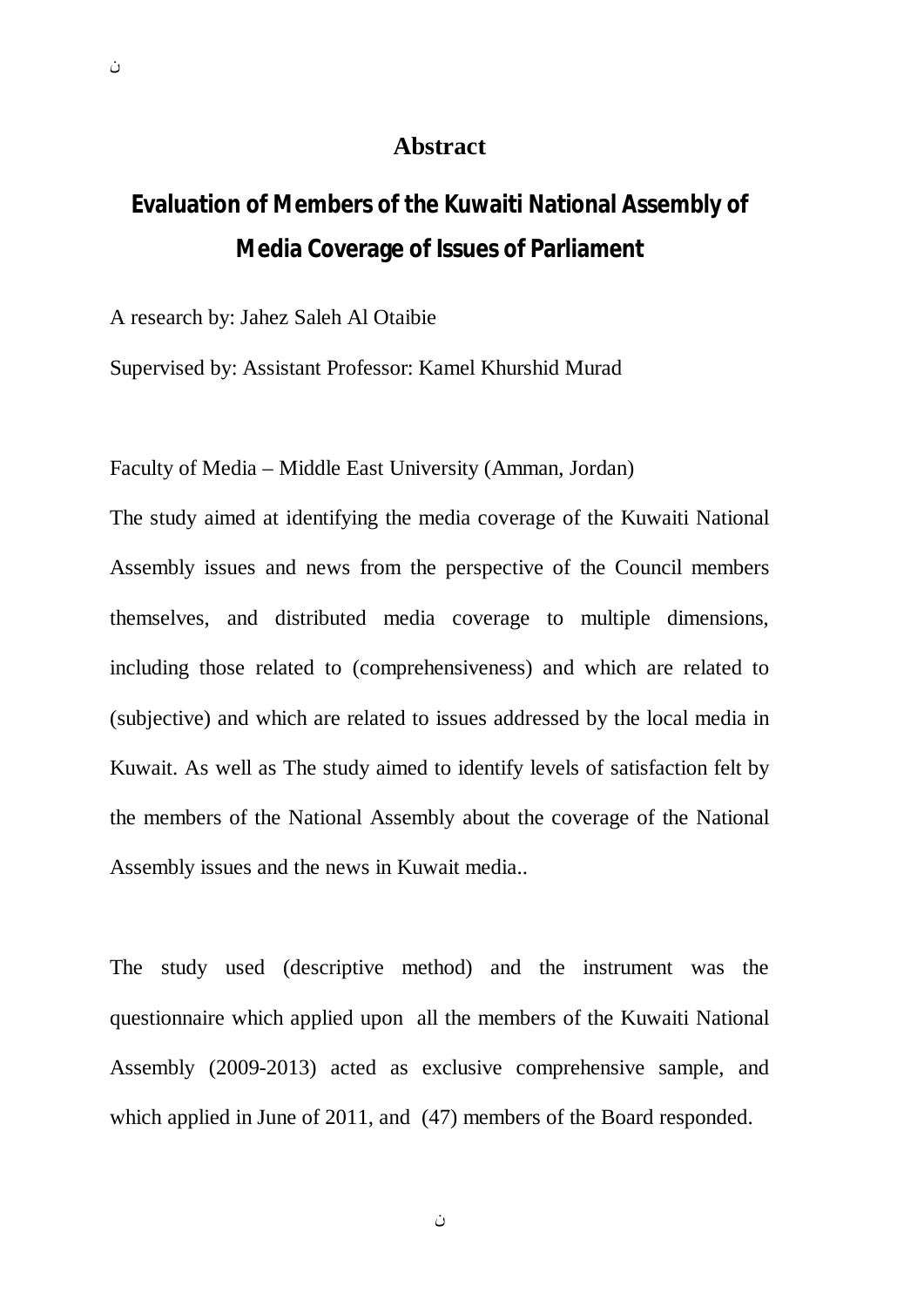The study aimed at answering five questions and seven hypothesis that are trying to clarify assumptions of the research problem, and found a set of results, including the following:

1 - Regarding comprehensive media coverage: Kuwaiti television channels and later on Kuwaiti radio channels Obtained the best ratios and averages of comprehensive media coverage to the issues of the National Assembly and its news from the viewpoint of the National Assembly members. This was followed by coverage of printing press, and electronic media (Internet journalism).

 2 – About the objectivity in media coverage: the printed press got the best ratios and averages, and then came television, while radio and electronic media got the lowest ratios in objectivity coverage of Kuwaiti National Assembly issues and news.

 3 - Trends in media coverage : broadcast journalism got the first level with an average up to (3.98), while television coverage got the second rank with a moderate arithmetic average of (3.17), and in the third rank comes newspapers, then electronic journalism respectively.

4 - About the relative importance of the issues addressed by the media coverage, it was shown that most of the cases received moderate and low rates, consequences show that corruption and reform issues, then economic

α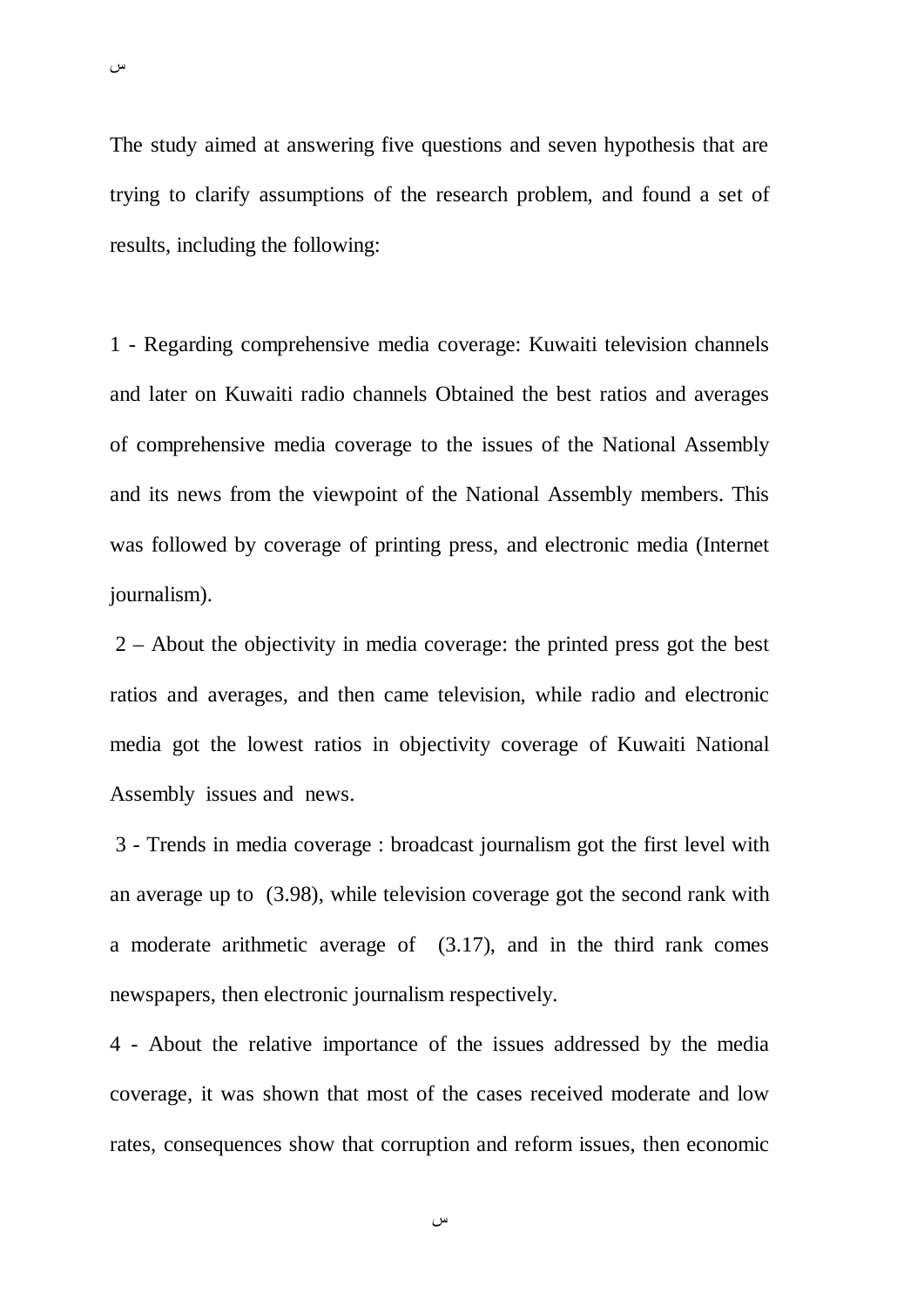and administrative issues ,and other sporadic issues got the most attention in the media coverage, while political issues and personal debates and security issues got low rate of importance and some are very low depending on percentages and averages.

5 – Regarding to satisfaction of members of the Kuwaiti National Assembly toward media coverage of the issues of the Kuwaiti National Assembly , the study shown that levels of satisfaction ranged between "low" and "medium", the radio has occupied first rank in the levels of satisfaction , while the coverage of the printed press in the second rank, followed by television and online journalism in the last rank.

The study recommended several recommendations, First the media coverage should be more comprehensive so that it fulfill the need and satisfaction for the public specially for the opinion leaders , further more it recommended that the media coverage should be more objective specially the electronic media because of the low level of the trust and confidence in such media shown in the conclusions.

ω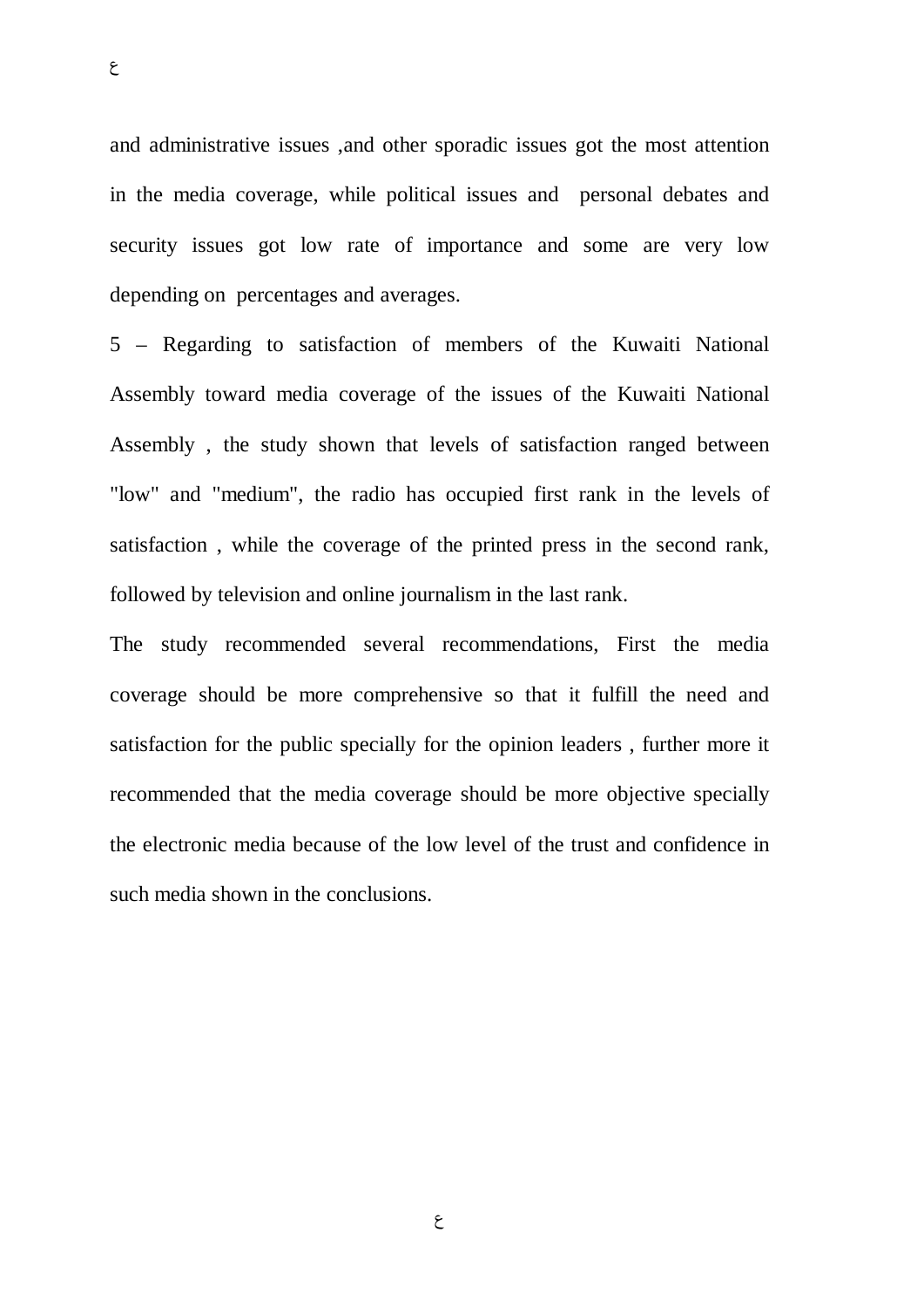#### **الفصل الأول: مقدمة الدراسة**

**تمهيد :** 

تسهم وسائل الإعلام علىي اختلاف أشكالها وأنماطها فيي أدوار مختلفة في مسيرة بنـاء الدولـة ونمتين أوإصر المجتمع الواحد والمجتمعات الأخرى القريبة أو البعيدة جغرافيا بعد أن أصبحت وسائل الإعلام قادرة على الوصول إلى أركان الأرض الأربعة. ويحتل المشهد السياسي الساحات الرئيسية في وسائل الإعلام خصوصا المحلية منها، فالخبر السياسي هو الأكثر حظوة والتغطيات الإعلامية للأحداث السياسية هي الأكثر اهتماما في وسائل الإعلام ، خصوصا وسائل الإعلام في الدول النامية، نظرا لأهمية الأحداث السياسية التي تجري فيها، ونظرا لأن الأحداث السياسية تلقى بظلالها على مختلف مناحي حياة المواطن، مما ينعكس في وسائل الإعلام المختلفة. ويلاحظ وجود علاقة قوية بين وسائل الإعلام من جانب وبين الفاعلين السياسيين في المجتمع والدولــة مـن جانـب آخـر ، وكلاهمـا يـؤثران فـي بعـضهما بـعضا تـأثيرا إيجابيـا أو سـلبياً، فوسـائل الإعلام تسهم في رسم صورة الحدث السياسي ورسم صورة الفاعلين السياسيين من قادة وزع*م*اء وغيرهم، وكذلك فإن السياسيين يؤثرون في وسائل الإعلام بطرق شتى منها ما يتعلق بالتشريعات والقوانين والتعليمـات، ومنـهـا مـا يتعلـق بـالممارسـات والأقـوال والأمـوال التـبي قـد يقـوم بـهـا الـسياسـي للتأثير علىي وسائل الإعـلام. والعلاقـة بـين وسـائل الإعـلام والـسياسة هـي علاقـة كبيـرة ومعقدة ومتعددة الجوانب بما لا يسمح المجال للخوض في تفاصيلها.

وتعد دولـة الكويت مـن أوائـل دول المنطقـة العربيـة التـي تمتعـت بميـزنين مـهمتـين فـي المـستوي السياسي والإعلامي، ألا وهما: هامش الحرية الكبير نسبيا الذي نتمتع بـه الصحافة الكويتية، ثم البرلمان المنتخب ممثلا في مجلس الأمة. واجتماع هاتين الميزنين في الدولة والمجتمع الكويتيين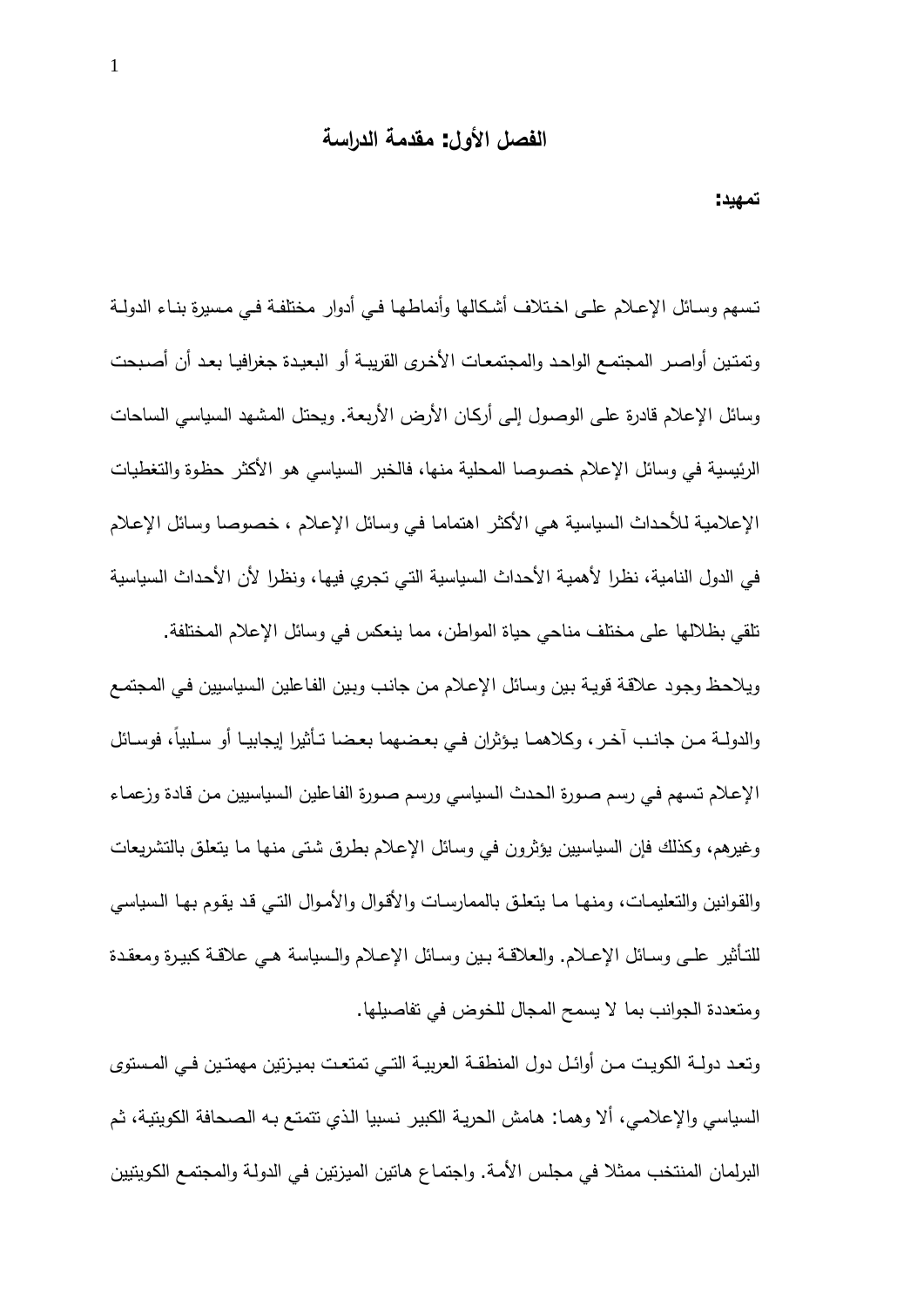كان لـه الأثر الملموس في تطور مناحي الحياة المختلفة، خصوصا الحياة السياسية، إذ تتفاعل وسائل الإعلام والحيـاة النيابيـة معـا فـي علاقـة مركبـة ومعقدة نوعـا مـا، حيـث يتخللهـا النتـسيق والتعاون أحيانـا، والصراع والتنـاقض أحيانـا أخرى، فتنعكس تلك الـعلاقـة فـي التغطيـات الإعلاميـة لقضايا مجلس الأمة وأخباره وأخبار أعضائه.

وتسعى هذه الدراسة للتعرف إلىي الدور المهم الذي نقوم بـه وسائل الإعلام المختلفة فـي مسيرة تعزيز الديمقراطية في الدولة، والدور الذي تقوم بـه فـي نشر الـوعي السياسي بـين المـواطنين مـن خـلال أسـاليب التغطيـة المختلفـة التـي توفرهـا وسـائل الإعـلام عن هذا الجانـب المـهم مـن جوانـب الحياة السياسية في المجتمع الكويتي، بل فإن مجلس النواب أيضا يشكل نخبة قيادية ليس في المستوى السياسي فحسب، بل وفي المستويات الأخرى الاجتماعية والثقافية والاقتصادية وغيرها، حيث ينشط الكثير من أعضاء المجلس في المحافل الاجتماعية والثقافية والاقتصادية ويشكلون قادة للرأي العام ليس من خلال وسائل الإعلام ومن خلال المنتديات الاجتماعية المتمثلة في "الديوانيات" التي تتنشر في المجتمع الكويتي حيث يلتقي الناس لتداول الكثير من الأمور والقضايا التي تهمهم وتأثر في مناحي حياتهم المختلفة.

من هنا تجيء هذه الدراسة للتعرف على جانب واحد من جوانب علاقة وسائل الإعلام بمجلس الأمـة الكـويتي مـن خـلال التعـرف علـي تقييم أعـضاء المجلس للتغطيـات الإعلاميـة مـن حيث الشمولية ومن حيث الموضوعية ومن حيث الاتجاهات وعناصر أخرى.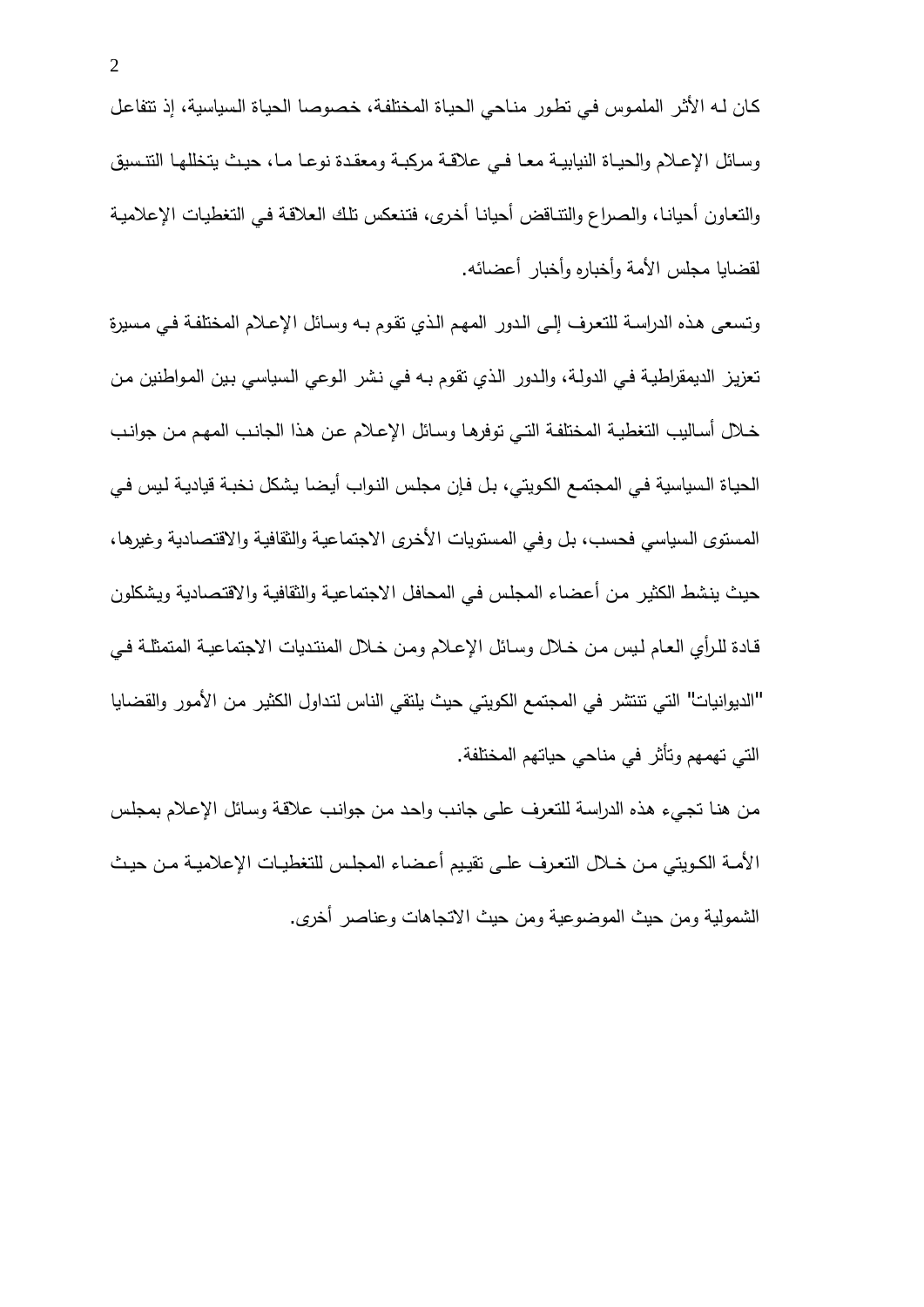تتمثّل مشكلة الدراسة في التعرف إلي التغطية الإعلامية لأخبار مجلس الأمة الكويتي من وجهة نظر أعضاء المجلس أنفسهم، وتتوزع التغطيـة الإعلاميـة إلـي أبعـاد متعـددة، منهـا مـا يتعلـق بالـشمولية (comprehensively) ومنهـا مـا يتعلـق بالموضـوعية (subjectively) ومنهـا مـا يتعلق بالقضايا التي نتاولتها وسائل الإعلام المحلية الكويتية. كذلك هدفت الدراسة التعرف إلى مستويات الرضا التي يشعر بها أعضاء مجلس الأمة نحو التغطيات لقضايا مجلس الأمة وأخباره في وسائل الإعلام الكويتية.

أهداف الد<sub>ا</sub>اسة :

1 - التعرف إلى التغطية الإعلامية لقضايا مجلس الأمة الكويتي وأخباره من وجهة نظر أعضائه. 2− النعرف إلى مدى الايجابية والسلبية (الاتجاهات) في التغطية الإعلامية لقضايا مجلس الأمة الكوبتي وأخباره من وجهة نظر أعضائه.

3− التعرف إلى مدى رضا أعضاء مجلس الأمة عن التغطية الإعلامية لقضايا المجلس وأخباره من وجهة نظر أعضائه.

#### أهمبة الدراسة:

تكمن أهمية الدراسة في أنها تسعى للتعرف إلى دور وسائل الإعلام المحلية في الحياة السياسية في المجتمع الكويتي جنبا إلـي جنب مـع الـدور المهم والحساس الـذي يقـوم بـه مجلس الأمـة الكويتي، وتكمن أهمية الدراسة فـي التعرف إلـي وجهـة نظـر أعضاء المجلـس فـي أداء وسـائل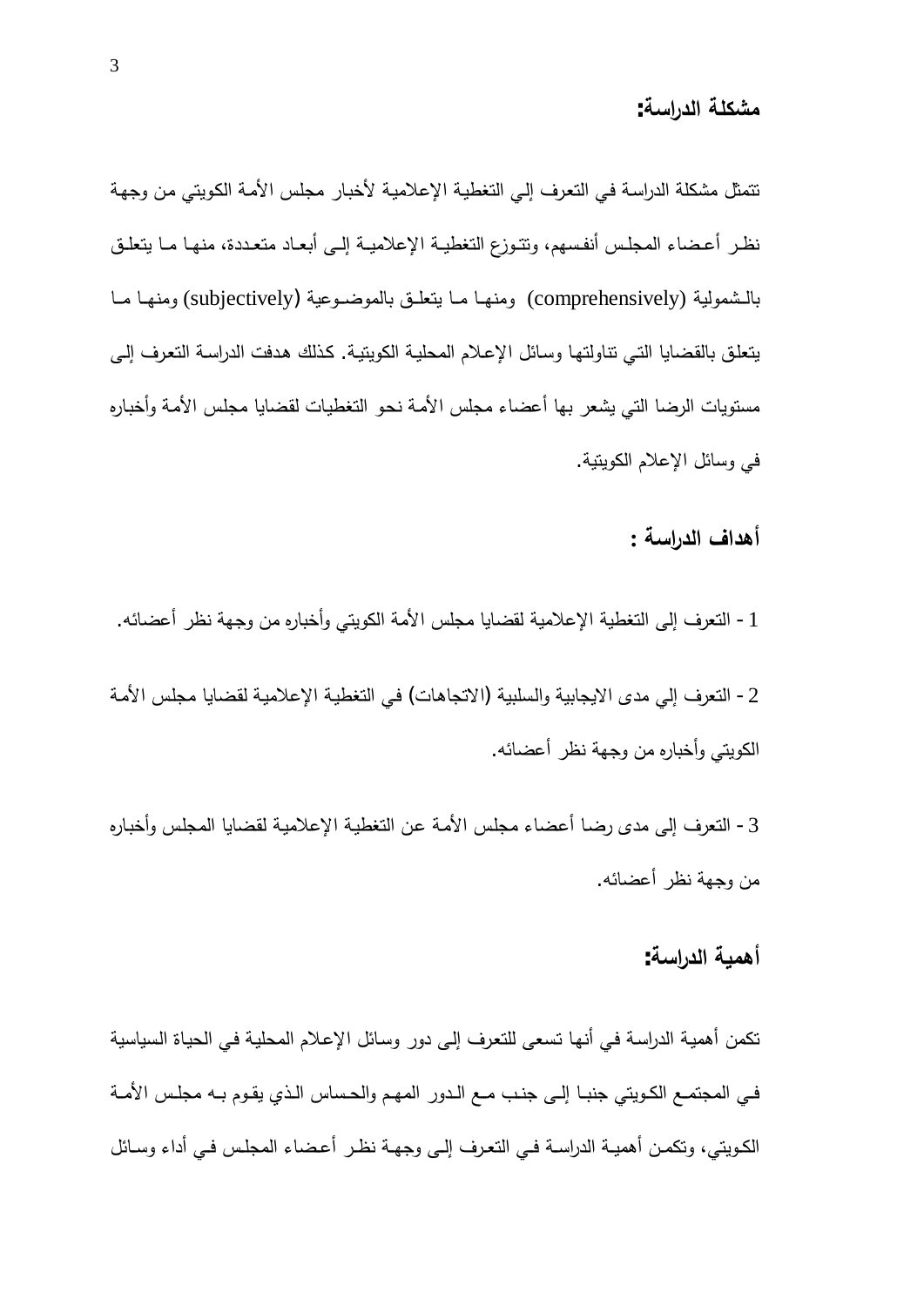الإعلام وبالتحديد نحو أدائها في التغطيات الإعلامية الخاصـة بقضايا المجلس وأخباره وأخبار أعضائه، ومن هنـا فـإن الدراسـة سنعتمد علـي رأى أو نقيـيم قطـاع مـهـم مـن قطاعـات المجتمـع السياسي الكويتي ممثلا في أعضاء مجلس الأمـة الذين يشكلون معا نخبـة قياديـة فـي المجتمـع، خصوصا أنهم منتخبون انتخاباً مباشر عن طريق صناديق الاقتراع.

وكذلك فـإن الدراسـة مـن شـأنـها وصـف الـعلاقـة بـين قطـاعين مـن القطاعـات ذات التـأثير الـدائم والمعمق في الحياة السياسية في المجتمع الكويتي، أي العلاقة بين مجلس الأمـة من جانب وبين وسائل الإعلام من جانب آخر ، خصوصا وأن الكثير من النقاش والجدل قد دار بشأن هذه العلاقة دون أن يخلو ذلك من اتهامات متبادلة في كثير من الأحيان بين الجانبين، أو بين بعض وسائل الإعلام والإعلاميين من جانب وبين بعض أعضاء المجلس من جانب آخر .

أسئلة الدراسة:

**ƑřƒÂººƂƃ¦ŗºƆƕ¦²ºƄŞƆœƒœŰººƀƃŗºƒƄšƆƃ¦ŗºƒřƒÂƂƃ¦¿ƚººŵƗ¦¾őœºŪÂŗºƒ¶źřŗƒƃÂƆººŬîºƆœºƆ -1** وأخياره من وجهة نظر أعضاء المجلس؟

**ŗººƆƕ¦²ººƄŞƆœƒœŰººƀƃœººƌřƒ¶źřƑººżŗººƒƄšƆƃ¦ŗººƒřƒÂƂƃ¦¿ƚººŵƗ¦¾őœººŪÂŗƒŵººŰÂƆƆœºƆ -2** الكويتي وأخباره من وجهة نظر أعضاء المجلس؟

**ŗºƆƕ¦²ºƄŞƆŗ¶Ŭºƈŋŕ¼ºƄŶřƒœºƆƒż ŗºƒƄšƆƃ¦ŗºƒřƒÂƂƃ¦¿ƚŵƗ¦¾őœŪÂƑż°œŕŤƕ¦©œƋœŞř¦œƆ -3** وقراراته من وجهة نظر أعضاء المجلس؟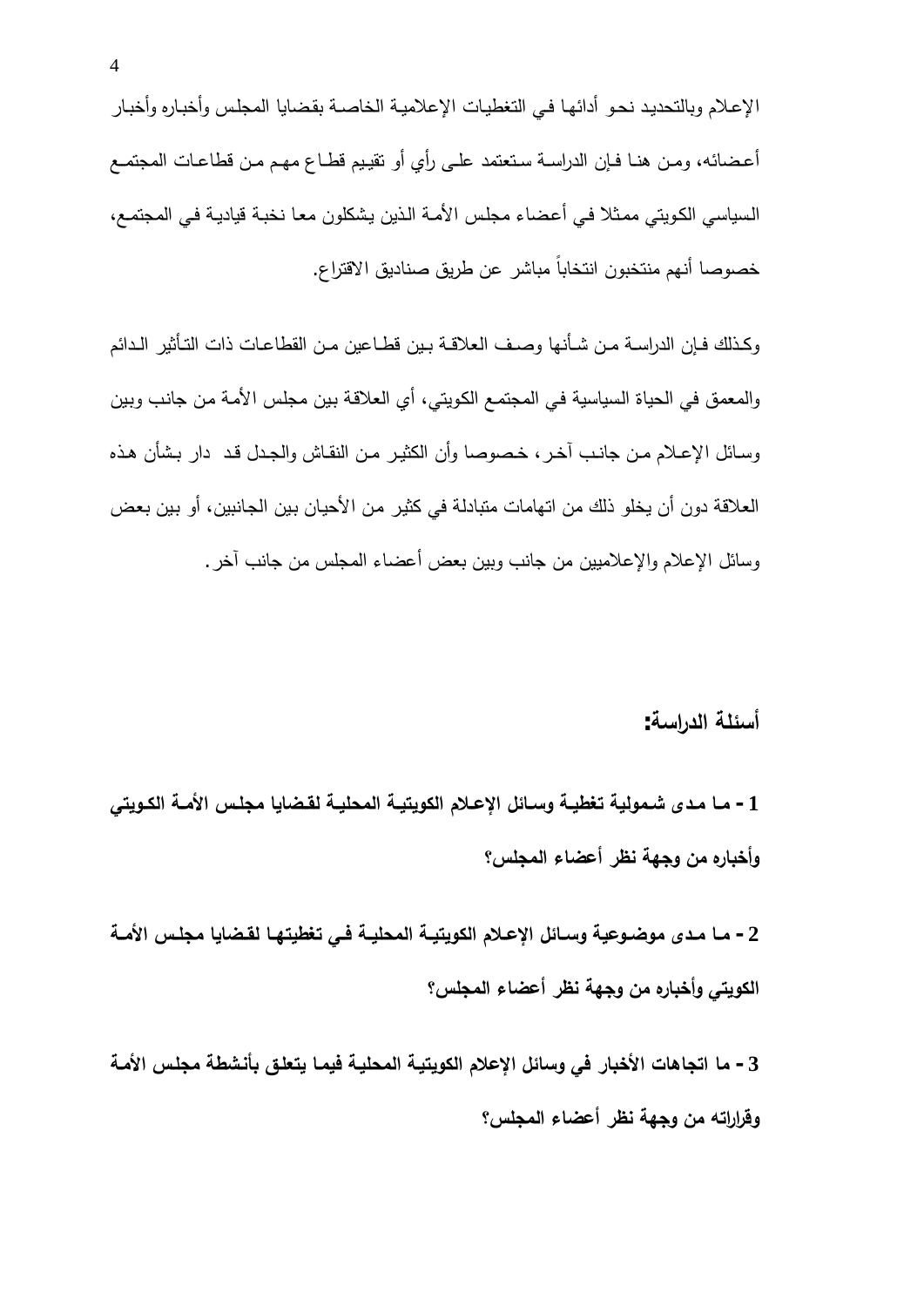4 – ما القضايا الت*ي* حازت على الاهتمام الأكبر لوسائل الإعلام الكويتية المحلية ف*ي* تغطياتها لقضايا مجلس الأمة الكويتي وأخباره من وجهة نظر أعضاء المجلس؟

5 – ما مدى الرضا نحو تغطيـة وسـائل الإعـلام الكويتيـة المحليـة لقضايـا مـجلس الأمـة الكويت*ي* **وأخباره من وجهة نظر أعضاء المجلس؟** 

فرضيات الدراسة:

الفرضية الأول*ـي*: هنـاك ارتبـاط ذو دلالـة إحصائيـة بـين شـموليـة تـغطيـة وسـائل الإعـلام الكويتيـة المحلية لقضايا مجلس الأمة الكويتي وأخباره من وجهة نظر أعضاء المجلس؟

الفرضية الثانية: هناك ارتباط ذو دلالة إحصائية بين موضوعية تغطيـة وسـائل الإعلام الكويتيـة المحلية لقضايا مجلس الأمة الكويتي وأخباره من وجهة نظر أعضاء المجلس.

الفرضية الثالثة: هناك ارتباط ذو دلالـة إحصائيـة بين اتجاهات التغطيـات الإعلاميـة ف*ـي* وسـائل الإعلام الكويتية المحلية ونوع الوسيلة الإعلامية.

الفرضية الرابعـة: هنـاك مـستويات عاليـة مـن التغطيـة الإعلاميـة للموضـوعات والقـضايـ الت*ـي* اهتمت بـها الفنوات التلفزيونيـة.

الفرضية الخامسة: هناك مستويات عاليـة من التغطيـة الإعلاميـة للموضوعات والقضايا الت*ـى*  **.ŗƒƄšƆƃ¦©œŵ¦¯Ɨ¦ œƌŕ©ƆřƋ¦**

الفرضية السادسة: هناك مستويات عاليـة من التغطيـة الإعلاميـة للموضـوعات والقضايا الت*ـى* اهتمت بها الصحافة المطبوعة.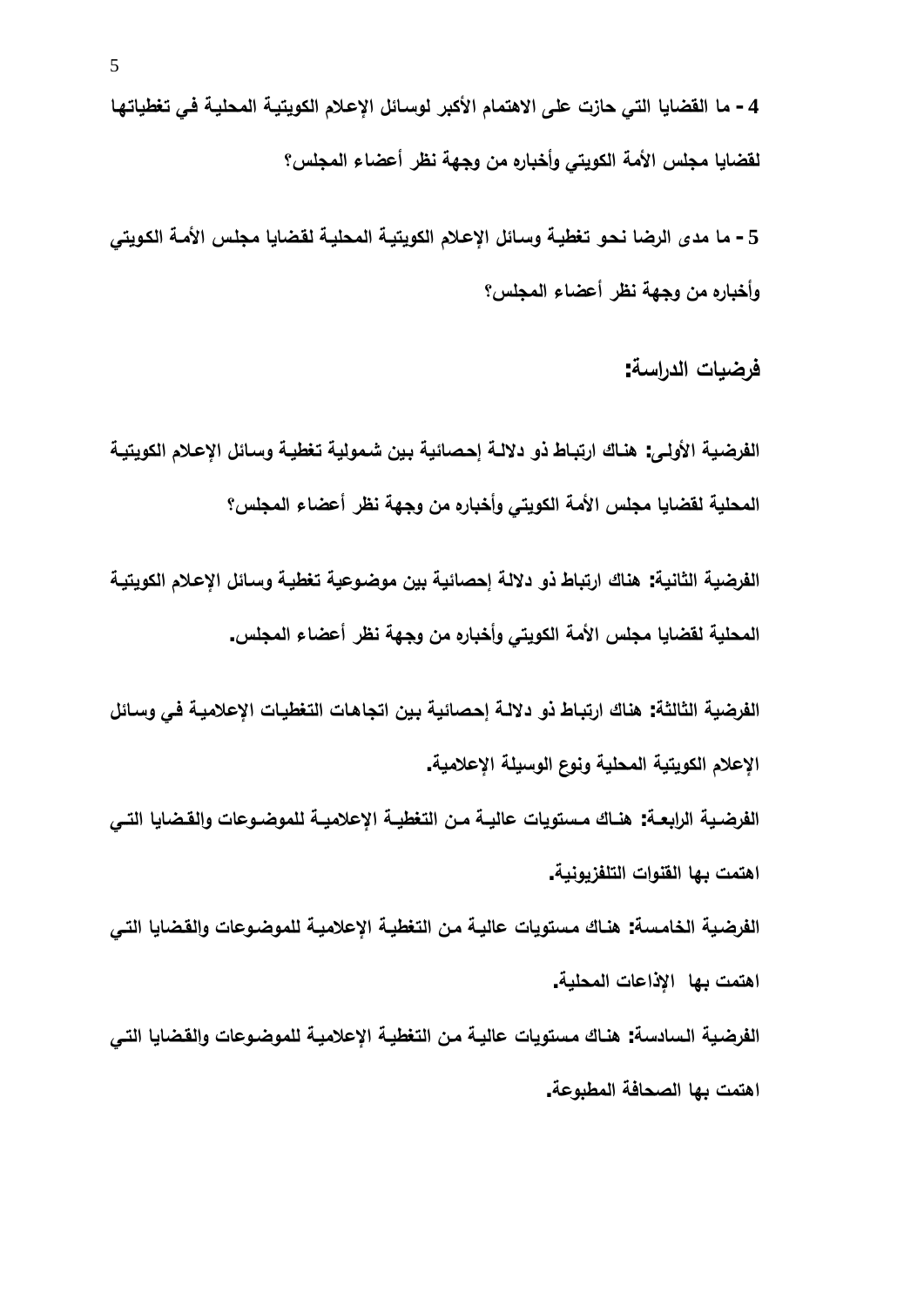الفرضية السابعة: هنـاك مستويات عاليـة مـن التغطيـة الإعلاميـة للموضـوعات والقضايا الت*ـى* اهتمت بـها (الصحافة الإلكترونيـة) صحافة الإنترنت.

حدود الدراسة:

الحدود الزمانية للدراسة:

تبدأ حدود الدراسة الزمانية من 2011/3/1 وحتى 2011/6/30.

الحدود المكانية:

مجلس الأمة الكوبتي هو مجتمع الدراسة.

الحدود الموضوعية:

تقييم أعضاء مجلس الأمـة لتغطيـة وسـائل الإعـلام الكويتيـة المحليـة كافـة لقضـايا مجلس الأمـة وأخباره من خلال وجهة نظر أعضاء المجلس. وتشمل الدراسة أيضا معرفة مدى رضا أعضاء المجلس عن التغطيـة الإعلاميـة لوسـائل الإعـلام المحليـة المختلفـة بأبعادهـا المختلفـة مـن حيـث: الشمولية، الموضوعية، الاتجاهات، القضايا ومستوى الرضا عن التغطيات الإعلامية.

#### محددات الدراسة:

محددات تكمن في أن تقييم التغطية الإعلامية لقضايا مجلس الأمة وأخباره جرى بحثها من وجهة نظر أعضاء مجلس الأمة الكويتي، وهذا يعني أن نتائج الدراسة غير قابلة للتعميم على غير أعضاء مجلس الأمة الكويتي. لكن ذلك لا يمنع الاستتتاج أن تقييم أعضاء مجلس الأمة الكويتي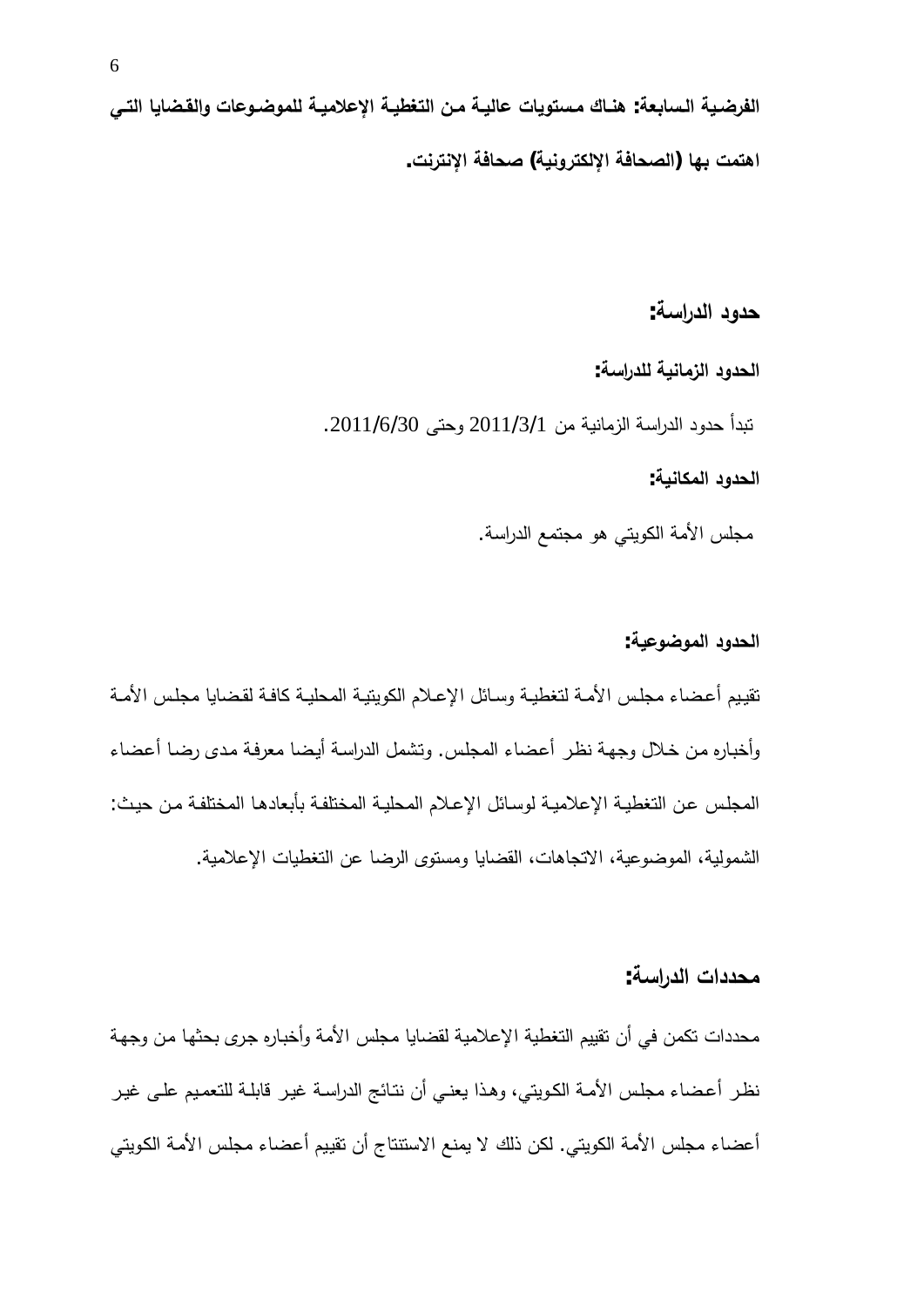لأداء وسـائل الإعــلام الكوينيــة يعكـس قـدرا كبيـرا مـن رأي الـشعب باعتبـار أن هـؤلاء الأعـضاء منتخبـون انتخابـا حـراً مباشـرا ويمثلـون الكثيـر مـن اتجاهـات الـشعب وتقييماتـه نحـو الكثيـر مـن القضايا.

مصطلحات الدراسة:

مجلس الأمة الكويت*ي*:

يتألف مجلس للأمـة مـن خمـسين عـضوا مـوزعين فـي خمـس دوائـر\_ انتخابيــة، ينتخبـون بطريـق الانتخاب العام السري المباشر وفقا لقانون الانتخاب. ويعد الوزراء غير المنتخبين بمجلس الأمـة أعضاء في المجلس بحكم وظائفهم ولا يزيد عدد الوزراء جميعا على ثلث عدد أعضاء مجلس الأمـة.(المـادة 80) مـدة مجلس الأمـة أربـع سنوات ميلاديـة مـن تـاريخ أول اجتمـاع لــه ويجـري التجديد خلال السنين يوما السابقة على نهايـة تلك المدة (المـادة 83). (الدستور الكويتي1962:  $(1962, 62)$ والمذكرة التفسيرية،

#### الصحافة الكويتية:

يؤرخ بعام 1928 لبدايـة الـصحافة الكويتيـة عندما صـدرت أول صـحيفة كويتيـة اسمها "صـحيفة الكويت"، وبدأت الصحافة تشهد تطورا حتى عهد الاستقلال عام 1961م حيث تبدأ مرحلة جديدة أخرى وحيث سنتشأ عدد من الصحف اليومية وكذلك جمعيات وأندية تهتم بالصحافة. (الوقيان، .(34.1994)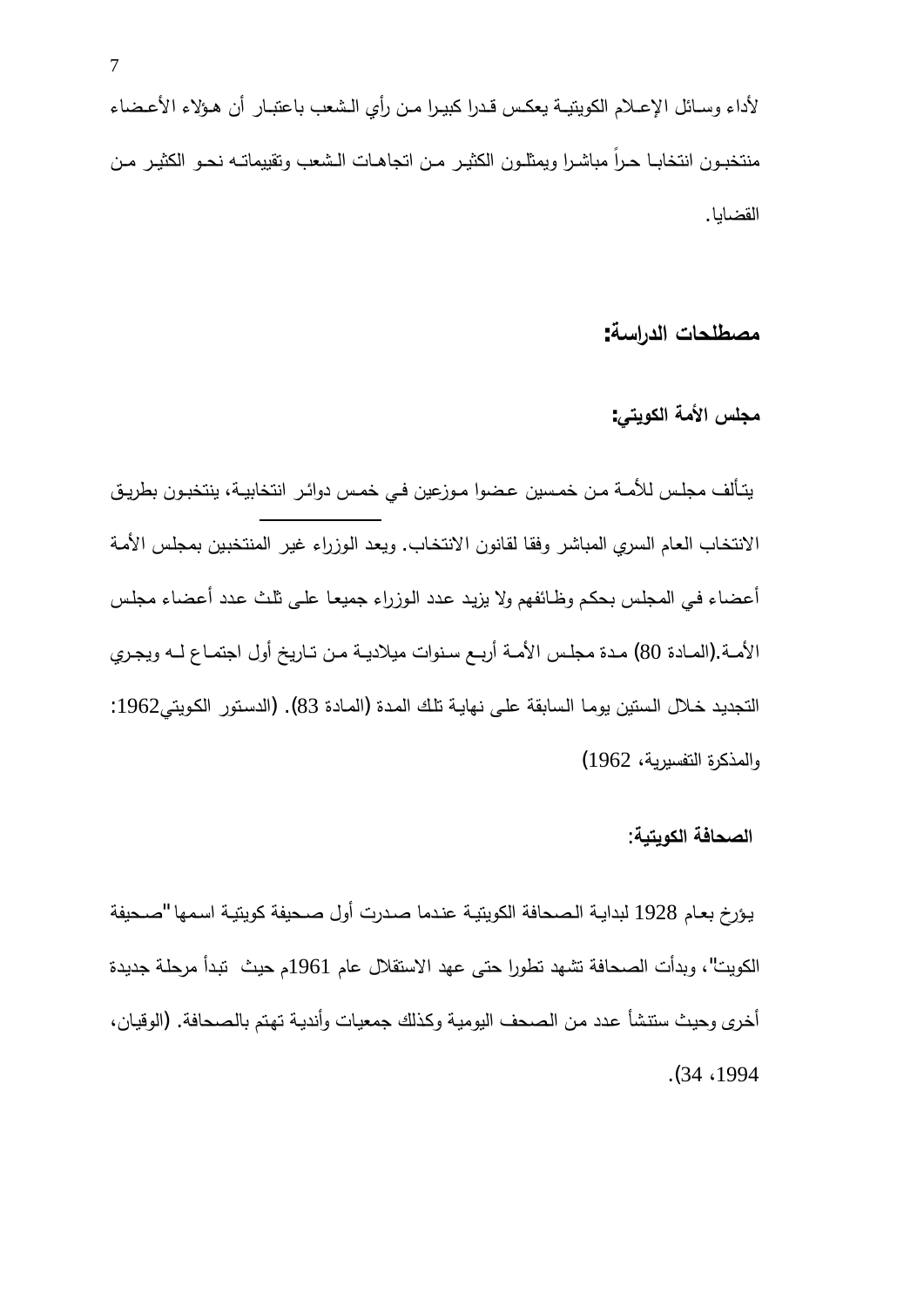ا**لموضــوعية الــصحفية**: الموضــوعية الـصـحفية (subjectively) هــي حالــة ذهنيــة للمحـرر أو المندوب تتضمن جهدا واعيا بعدم إصدار حكم على ما يري، وعدم التأثر بأحكامه الشخصية السابقة أو تحيزاته الفكريـة أو الدينيـة أو العرقيـة، واسناد المعلومـة لمصدرها، وبـذل الـجهد لـعرض ǔ ±»ŰŕƊŷř»ŝƜŝřƔŷûŲÃƈƆƅÃ (Black R.,1975,535) .ƌ»Ɣž²»ƔţśƛÁ²§Ã»śŗŕ»ƎƆƄ±ŕ»ƄžƗ§Ã¡§±ƕ§ هي: الإسناد للمصدر ، وفصل الخبر عن الرأي، والنوازن.(حسام الدين، 19،3003)

**المصطلحات الإجرائية: (**الباحث)

التغطية الصحفية: هي النقل الموضوعي الصادق للحدث أو القضية من خلال شكل أو أكثر من أشكال الفنون الصحفية والإعلامية.

قضايا مجلس الأمة وأخباره:

هي التقـارير أو الأخبـار أو أي شـكل مـن المعالجـات الإعلاميــة التــى نتاقلتهـا وسـائل الإعــلام الكوبتيــة المحليــة بــشأن أنــشطـة مجلـس الأمــة كـهيئــة أو كأعــضـاء منفـردين أو ضــمن كتـل أو جماعات. سواء كانت تلك الأنشطة تمت تحت قبة المجلس أو خارجها.

وسائل الاعلام الكويتية:

ويقصد بها كافة أنماط وسائل الإعلام الكويتية التي يتلقاها المواطن الكويتي في الكويت، وتضم هذه الأنماط:

1 - القنوات النلفزيونية بغض النظر عن ملكيتها أو طبيعة إدارتها.

2− الإذاعات المحلية الكويتية بغض النظر\_عن ملكيتها أو إدارتها.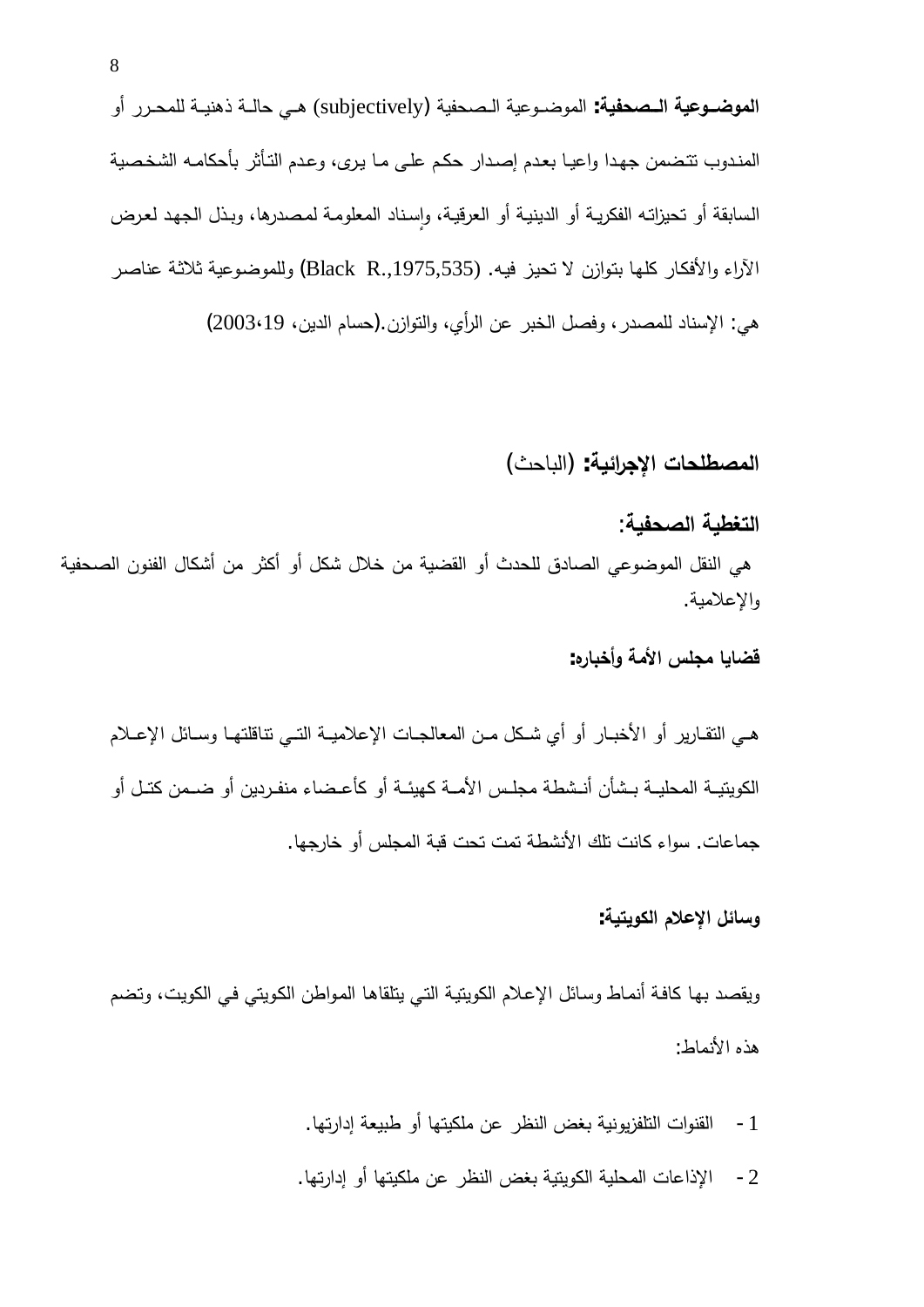3− الصحف المطبوعة الصادرة في الكويت بغض النظر عن ملكيتها أو طبيعة إدارتها. 4− الصحف الإلكترونيـة (صـحافة الإنترنـت) بغض النظـر عن ملكيتهـا أو طبيعـة إدارتهـا أو مكان تسجيلها.

ا**لشمولية**: الشمولية (comprehensively) تعني قدرة الوسيلة الإعلامية على تناول القضايا والأخبار التي تهم الرأي العام المحلي أو الأغلبية منه وعدم نجاهلها أو عدم إعطائها المساحة أو الزمن المناسب من التغطية، أو عدم تجاهل جانبا مهما من جوانبها لحساب الجوانب الأخرى، وبما ينيح للمواطن المتلقى تشكيل صورة مكتملة عن الحدث أو الأحداث أو القضايا التي تتتاولها وسائل الإعلام.

ا**لموضوعية**: وتعني الموضوعية (subjectively) اهتمام التغطية الإعلامية بذات الموضوع أو القضية المطروحة للنقاش وإسناد الخبر إلى مصدره والفصل بينـه وبـين الـرأي وعرض وجهـات النظر كافة، وتعني الموضوعية عدم استغلال القضية أو الحدث أو الخبر من أجل التعرض للجوانب الشخصية أو الذانية أو الفئوية.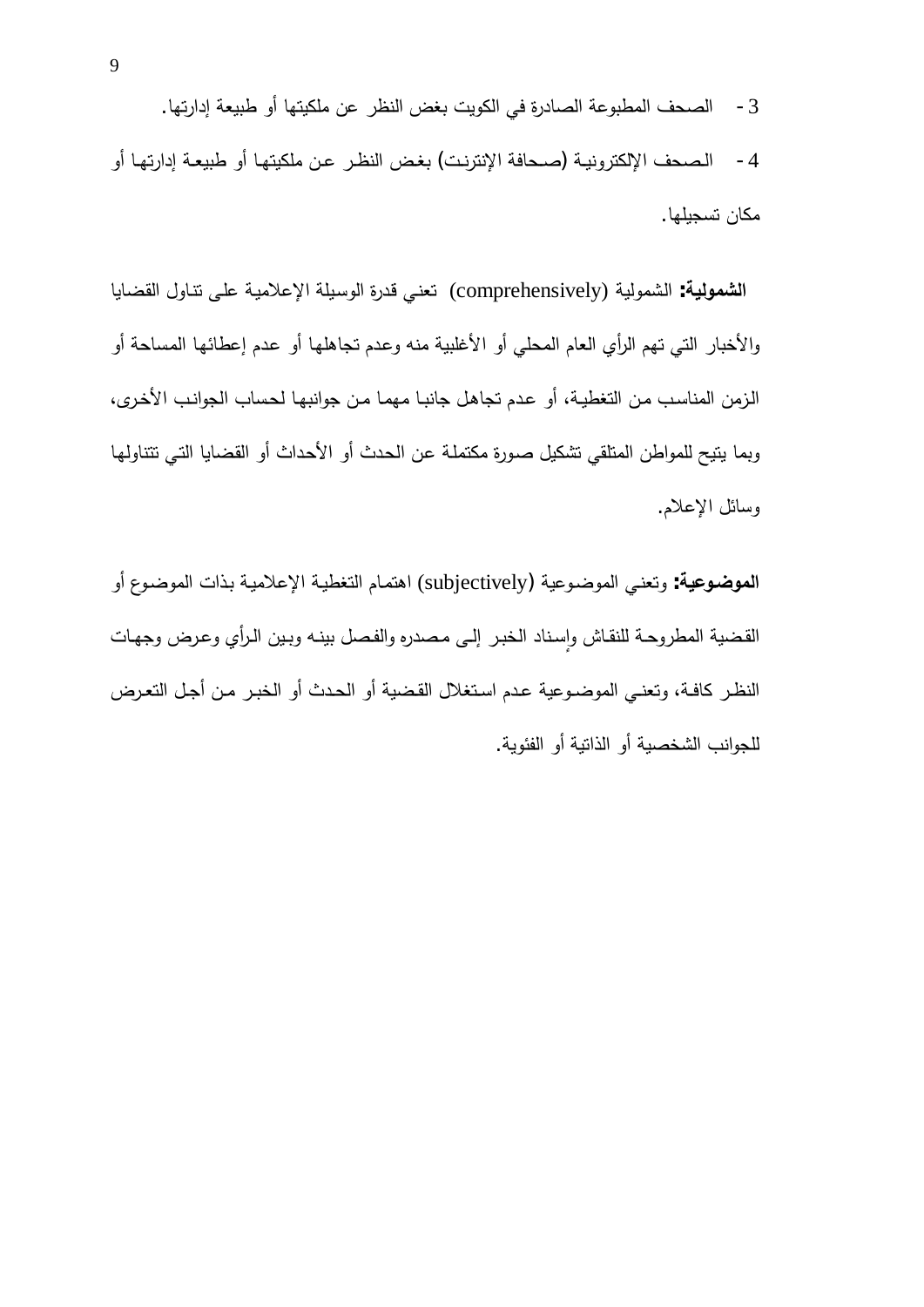# مباحث الإطار النظر*ي*

 **:ŗƒƆƚŵƗ¦©œƒ¶źřƃ¦ ŗŪ¦°®ŗƒƆƋ¢ :®ƒƌƆř**

الإطار النظري: نظرية الأجندة، ونظرية حارس البوابة:

الرأي العام وأهمية دراسته:

الصحافة الكويتية: نشأتها ودورها في الحياة ال*سي*اسية:

الحياة الديمقراطية والدستورية ف*ي* الكويت: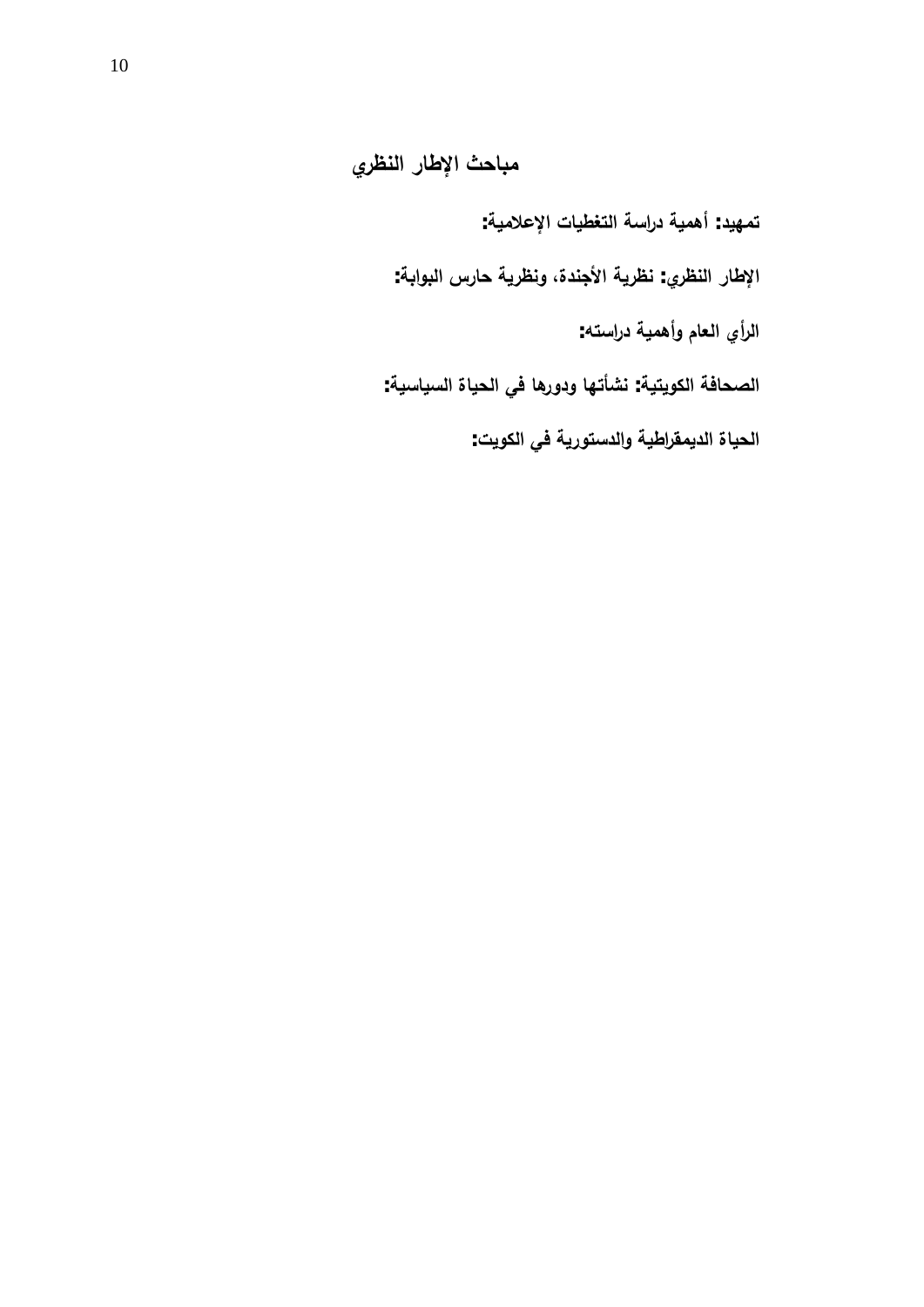## الفصل الثاني: الإطار النظري والدراسات السابقة

#### **تمهيد :**

إن دراسة التغطيات الإعلامية لشأن أو مجال أو حدث من الأحداث ذات الأهمية في أي مجت*م*ع، تقدم لنـا الكثير مـن الفوائـد، فهـي تعرفنـا علـي عمليـة الرأي الـعـام وكيفيـة تشكلها والـعوامـل المـؤثرة فيها، وتفيدنا أيضا في التعرف إلى مستوى التطور الذي وصلته وسائل الإعلام في المجتمع والدولـة إضـافة إلـي التعـرف إلـي دورهـا فـي تطـور الأحـداث واتجاهـات الـرأي العـام. كـذلك فـإن التعرف على الجهات أو الشرائح أو النخب السياسية والاجتماعية التي تعتبر الأكثر تعاملا مـع الإعلام سيقدم لذا أفكاراً وصوراً عن النفاعل السياسي والاجتماعي الذي يحدث في هذا المجت*م*ع أو ذاك.

ولأجل دراسة التغطية الإعلامية لقضايا مجلس الأمـة وأخبـاره، ولأجل التعرف إلـي مديات تلك التغطية ومستوياتها، وجوانبها، ومكامن التقصير فيها، والقضايا التي حازت على الاهتمام الأكبر من غيرها، ومدى رضـا أعضاء مجلس الأمـة عن تلك التغطيات فـي وسائل الإعـلام المختلفـة، كان لا بد من الاستعانة بعدد من النظريات والنماذج النظرية ذات الصلة، وعلى الأخص نظرية "الأجندة" ثم نظرية حارس البوابة.

ونفيد نظرية "الأجندة" في النعرف إلى الأولويات التي تعتمدها وسائل الإعلام المحلية في ترتيبها لقضايا مجلس الأمة وإبرازها لأخباره وأخبار أعضائه وأنشطتهم المختلفة. أي أن النظرية تفسر لنـا |<br>= كيفيـة تـشكل الـرأي الـعـام الكـويتي ومـساهمة وسـائل الإعـلام ومجلـس الأمــة فـي ذلـك باعتبارهمـا مؤسسات نؤثر في الرأي العام ونقوده في الاتجاه الذي تخطط له ونضع له الأجندة.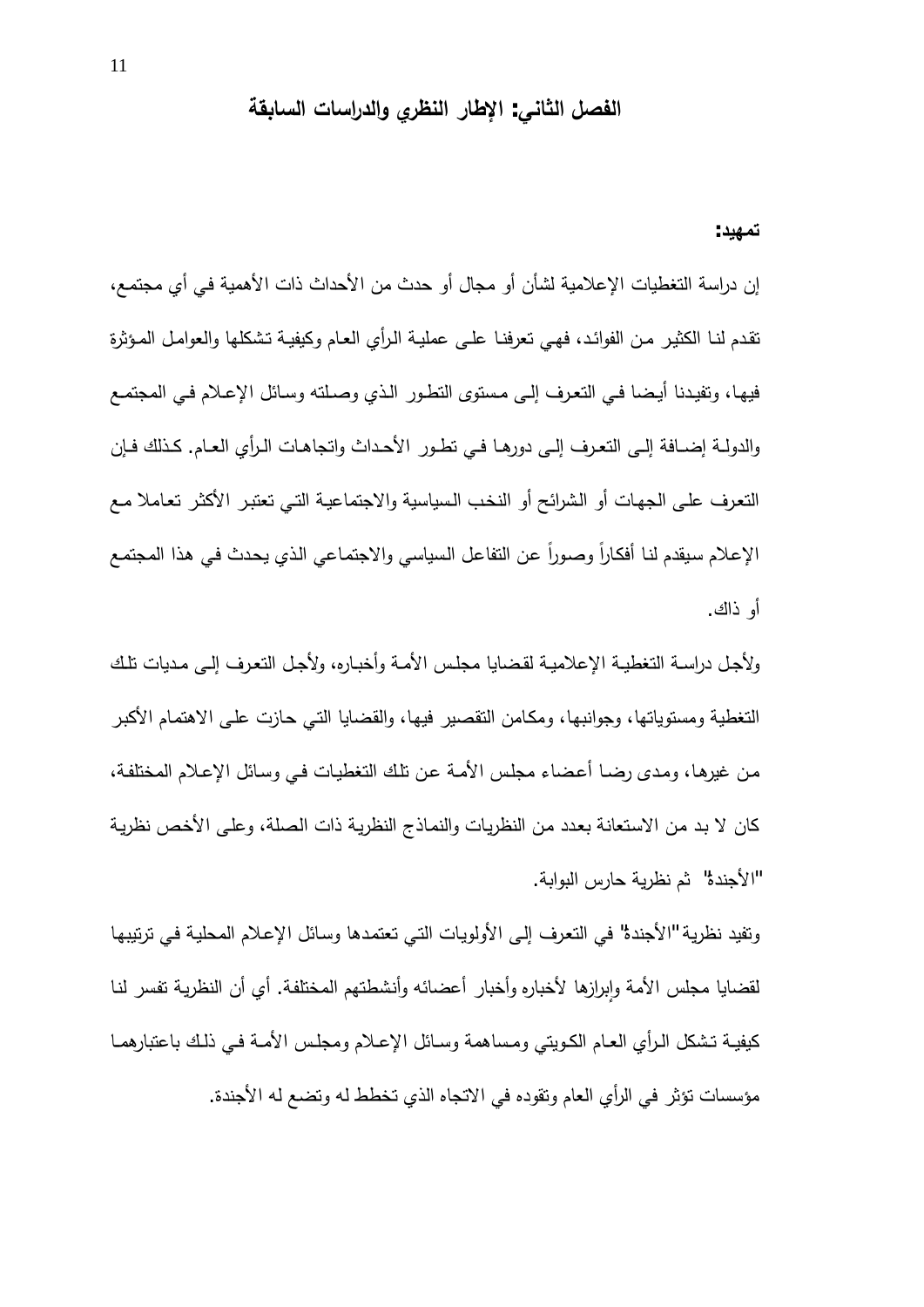أما نظريـة حارس البوابـة، فإنـها تفيد فـي التعرف إلـي الدور الـحساس الذي يقوم بـه القائمون علـي وسائل الاتصال في تحديد أبعـاد التغطيـات الإعلاميــة لأي قضية وأي خبـر أو سلـسلة قـضايا وأخبار نتعلق بجهة معينة مثل مجلس الأمـة الكويتي. ومن المعروف أن نظريـة "حارس البوابـة" تهتم بالعوامل المختلفة التي تؤثر في قرارات حارس البوابة واتجاهاته حينما يقوم بتحرير الخبر أو النقرير في الوسيلة الإعلامية وحينما يتخذ قراره بنشره أو بثـه أو علـي العكس، حينمـا يتخذ قراره بالامتناع عن النشر أو البث.

وفيما يأتي عرض لنظريتي "الأجندة" و"حارس البوابة الإعلامية".

**Agenda Setting "¨®ƈŞƕ¦"¢ "©œƒÂƃÂƕ¦§ƒř°ř"ŗƒ°·ƈ :ƏƃÂƕ¦ŗƒ°·ƈƃ¦** :ƛã إن التعريف البسيط للأجندة هي أنها قائمة بأهم العناوين، أو قائمة بالعناوين الرئيسة التي تعدها أي لجنة أو اجتماع، بالترتيب لأولوياتها بحيث تكون الأكثر أهمية أولا، ويقول أوسوليفان في هذا المجال " أي لجنة في العادة عندها أجندة للمناقشة، وأن أي شيء غير موجود على الأجندة لا بناقش في العادة (أوسوليفان، 19946)

والفكرة الأساسية في نظريـة "الأجندة" تقول " أنـه مثلمـا يحدد جدول أعمـال فـي أي لقـاء ، فإنـه يجري ترتيب الموضوعات التي سوف تناقش بنـاء علـي أهميتهـا، ولذلك استعير اسمـها مـن فكرة جدول الأعمال "الأجندة" الذي يبحث في اللقاءات والاجتماعات.(عويس و عبد الرحيم، 1998، (34

وقد وجدت بعض الدراسات أن لوسائل الإعلام تـأثيرا كبيرا فـي ترتيب أولويـات النــاس، وتمثـل الصحافة "اللولب المحرك" والعامل الأول في وضع الأجندة والقضايا المحلية، باعتبارها ت*م*ارس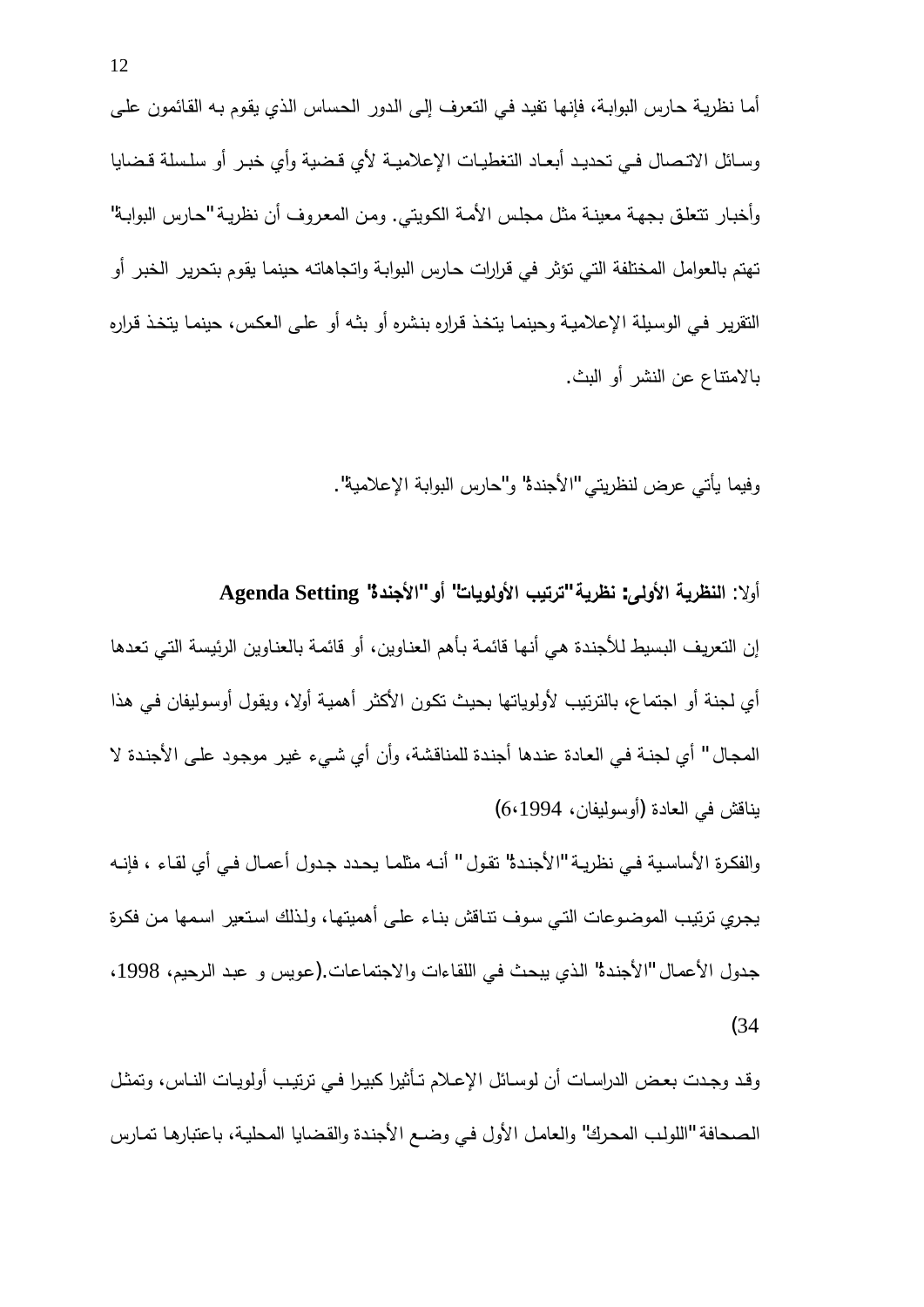دورا حيويـا كبيرا فـي تحديد مـا يتحدث عنـه معظـم النـاس، وينظـرون إليهـا بوصـفها الـسبيل لحـل المشكلات والقضايا ومعالجتها. (Winner,1982,245)

ومن هنـا يمكـن فهـم كيـف تختلـف التغطيـات الإخباريــة مـن وسـيلة إعلاميــة إلــي أخـري، تبعـا لمجموعـة مـن المـؤثرات والعوامـل منهـا مـا يتعلـق بتوجهـات الوسـيلة الإعلاميــة أو فلـسفتها اتجـاه الأحداث والقضايا التي يجري نتاولها أو منها ما يتعلق بملكية الوسيلة الإعلامية، فمنها ما هو معلوك للحكومة ومنها ما هو للمعارضة أو منها الاهتمامات للمحررين أو المالكين وكذلك منها ما يتعلق بإمكانات فنية تسمح ببث أو نقل بعض القضايا والأخبار أو لا تسمح، لذلك تبرز فكرة أو ضرورة "ترتيب الأولويات".

وتهتم بحوث "ترتيب الأولويات" بدراسة العلاقـة التبادليـة بـين وسـائل الإعـلام، والجمـاهير التـي نتعرض لنلك الوسائل في تحديد أولويات القضايا السياسية والاقتصادية والاجتماعية التي تهم المجتمــع. وتفتـرض هـذه النظريــة أن وســائل الإعــلام لا تـستطيع أن تقـدم جميــع الموضــوعات والقضايا التبي يتم التركيز عليها بشدة، والـتحكم فـي طبيعتها ومحتواهـا، هـذه الموضـوعات تثير اهتمامات النـاس تدريجيا، وتجعلهم يدركونها، ويفكرون فيها، ويقلقون بشأنها، وبالتـالـي تمثل هذه الموضوعات لدى الجمـاهير أهميـة أكبر نـسبيا مـن الموضـوعات الأخرى التـي لا تطرحـهـا وسـائل الإعلام (مكاوى والسبد، 1994، 288)

وقد رأى "برنارد كوهين" في الستينات أن الصحافة لا تنجح في تعريف الناس كيف تفكر ، ولكنها تنجح أكثر في تعريف القراء ماذا يفكرون فيه، ومثل هذه الأفكار هي التي استعادت مفهوم القوة المحدودة لوسائل الإعلام، حيث يشير هذا المفهوم إلى الدور المؤثر لوسائل الإعلام في تحريك الجمهور بالقضايا والموضوعات لنتفق في ترتيبها مع الترتيب الذي تضعه وسائل الإعلام لأهمية هذه القضايا والموضوعات.(عبد الحميد، 1997، 274)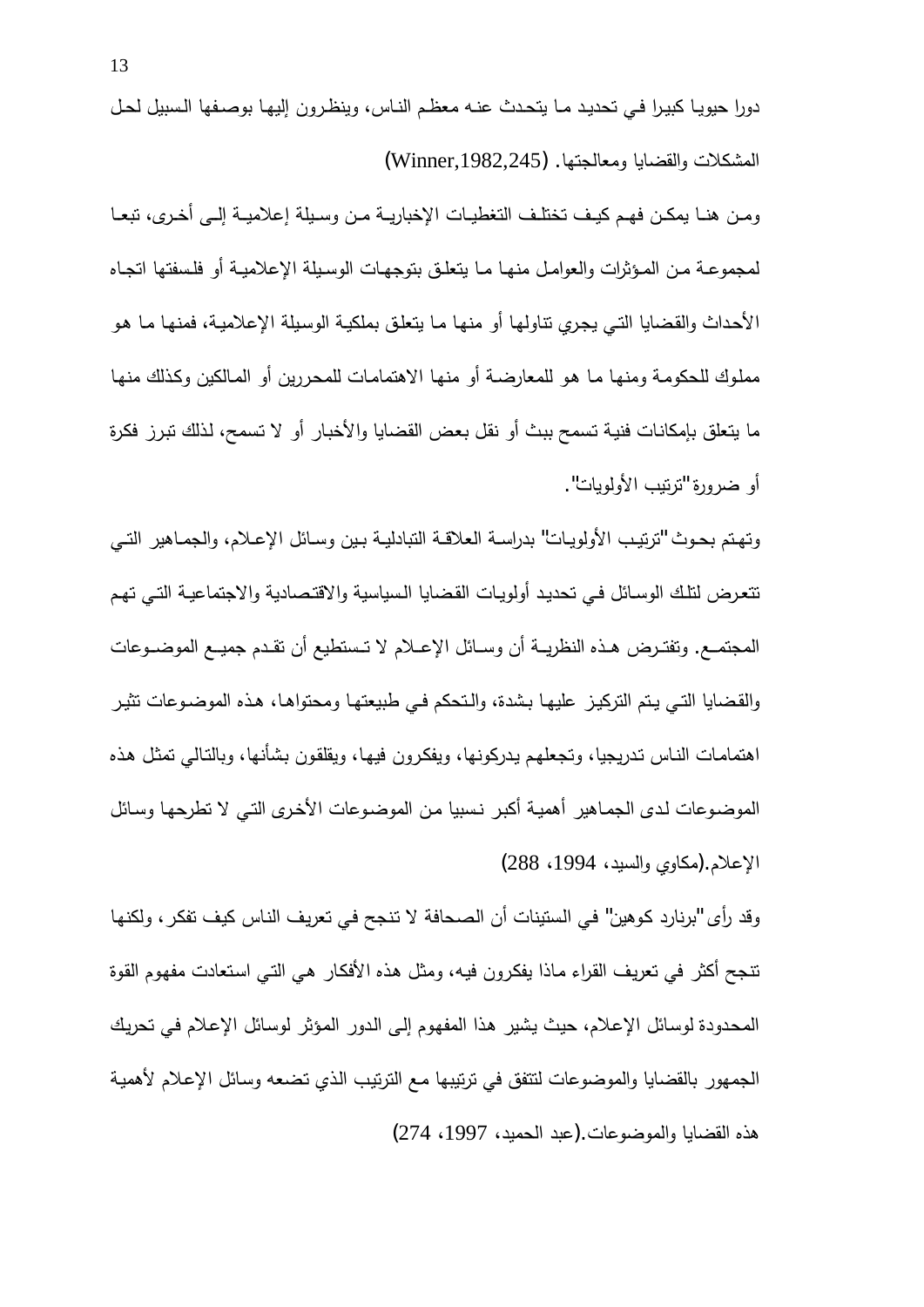وتهتم هذه النظريـة علـى وجـه التحديـد بالقضايا والأخبـار الـسياسية مـن بـين محتويـات وسـائل الإعلام عبر فترة زمنية قصبرة أو ممتدة، وغالبا ما تتتهى الدراسات القائمة على هذه النظرية إلى وجود مستوى عالٍ من التشابه بين حجم أو مستوى الاهتمام المعطي لقضية معينة من قبل وسائل الإعلام وبين مستوى أهمية هذه القضية لدى الجمهور الذي تعرض لهذه الوسائل، ولا تعني هذه النتائج أن وسائل الإعلام لها قدرة على حمل الجمهور لاعتناق وجهة نظر معينة، ولكن وسائل الإعلام نتجح في حمل الجمهور على اعتبار بعض القضايا أكثر أهمية من قضايا أخرى، أي أن أولويات الاهتمام لدى وسائل الإعلام تصبح هي ذاتها أولويات الجمهور نفسه. (حسن، 1991، (98

وتسعي نظرية ترتيب الأولويات النعرف إلى ثلاثة أهداف كالآتي:

- 1 الطرق التي تجمع بها وسائل الإعلام الأخبار والموضوعات من خلال ما يعرف بعملية " حارس البوابة" Gatekeeper أو ما يطلق عليه بعضهم "صناعة الأخبار".
	- 2 نتائج ترتيب الأولويات.
- 3− تأثير ترتيب الأولويات علـي مـا يفكـر فيـه النـاس بغـض النظـر عـن أهميـة الموضـوعات المقدمة. (عده، 2004، 104)

إن نظرية الأجندة من شأنها إفادة الدراسة في تبيان كيف ينظر كل من قادة الرأى العام "أعضاء مجلس الأمـة الكويتي" إلـي بعض أولويـات وسـائل الإعـلام فـي نتـاول القضـايا التـي تشكل محـور اهتمـامهم، وبالتـالي اهتمـام أبنـاء الـشعب الكويتي. أمـا مـن الـجانب الآخـر فهـي تبـين كيف تتعامـل وسائل الإعلام الكويتية مع تلك القضايا من حيث الأولويات.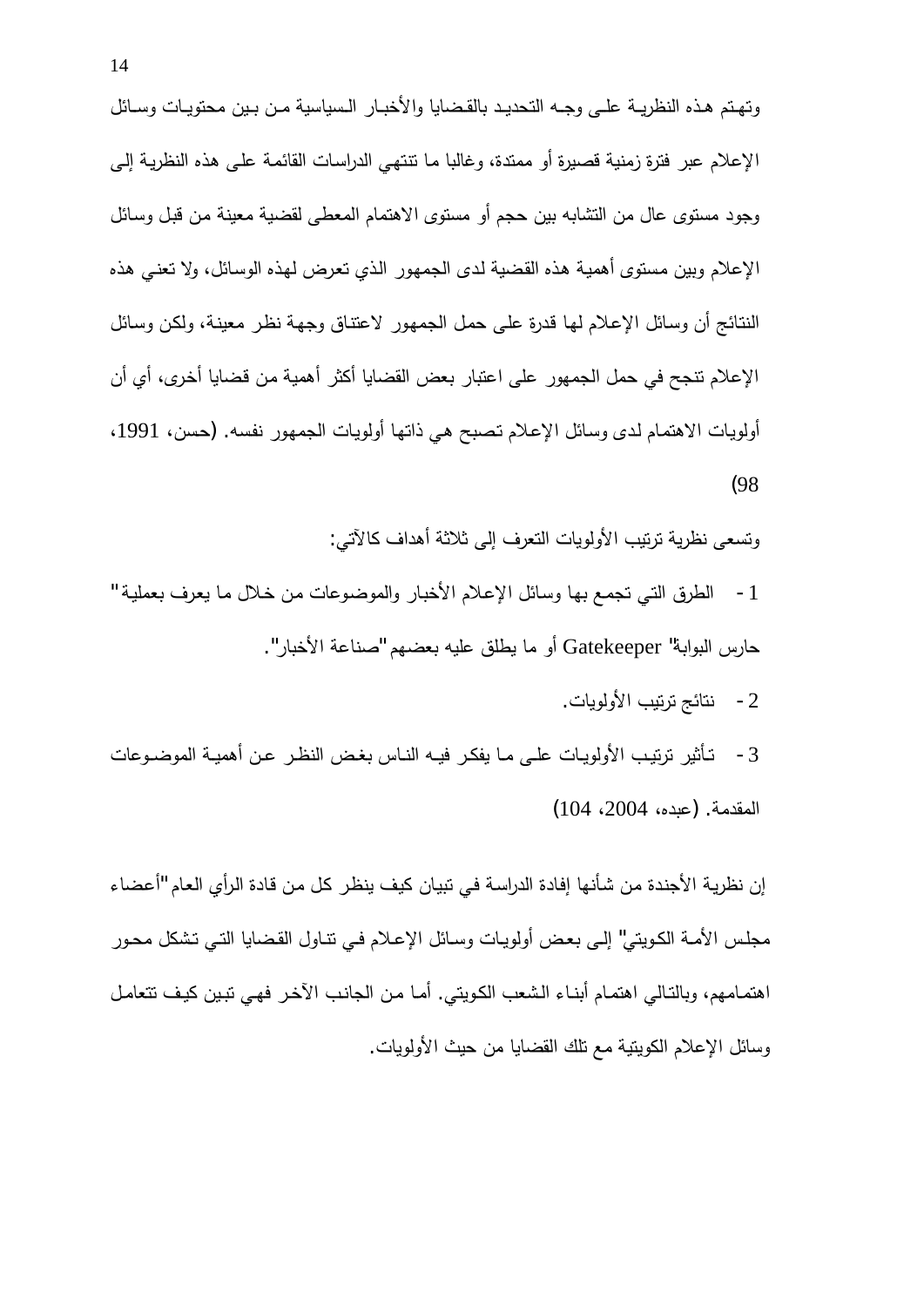النظرية الثانية: نظرية حارس البوابة:

تفيد نظرية "حارس البوابة" هذه الدراسة بتفسيرها لكيفية حجب أو تعديل بعض الرسائل الإعلامية حول بعض القضايا أو الأخبار التي يتلقاها الناس في وسائل الإعلام المختلفة، والنظرية، تحاول تفسير لماذا يجري حجب بعض الأخبار أو القضايا أو تعديلها، وهي بذلك تكون قد قدمت مساندة نظرية لنظرية "الأجندة" وتكاملت معها في تفسير اختلاف التغطيات الإعلامية من وسيلة إعلامية إلى أخرى.

وينسب الفضل إلى عالم النفس النمساوي في بناء نظرية حارس البوابـة، يقول (لبفن): أنـه علـي طول الرحلة التي تقطعها المادة الإعلامية حتى تصل إلى الجمهور هناك نقاط أو (بوابات) يتم فيها اتخاذ قرارات بما يدخل وما يخرج، وأنه كلما طالت المراحل التي تقطعها الأخبار حتى تظهر في وسيلة الإعلام، ازدادت المواقع التي يصبح فيها متاحاً لسلطة فرد أو عدة أفراد تقرير ما إذا كانت الرسالة ستتتقل بالشكل نفسه أو بعد إدخال بعض التغييرات عليها، لهذا يصبح نفوذ من يديرون هذه البوابـات والقواعد التبي تطبـق عليهـا، والشخصيات التـي تملـك بـحكـم عملهـا سـلطـة النقريرِ ، يصبح نفوذهم كبيراً في انتقال المعلومات.(رشتي، 294,1978 )

إن هذه النظرية ستلقى الضوء على العوامل التي تتحكم في التغطيات الإعلامية التي تقوم بها وسائل الإعـلام أثنـاء تغطيـة القضايا والأخبـار الخاصـة بمجلس الأمـة، وهـذه قـضايا عـادة مـا تستقطب اهتمام الكثير من الجهات المعنية وعلى رأسها الرأي العام الكويتي المحلي والرأي العام الخليجي والعربي واهتمام وسائل الإعلام المحلية والعالمية أيضا في كثير من الأحيان، إلى جانب اهتمام مراكز صناعة القرار في الدولة الكويتية.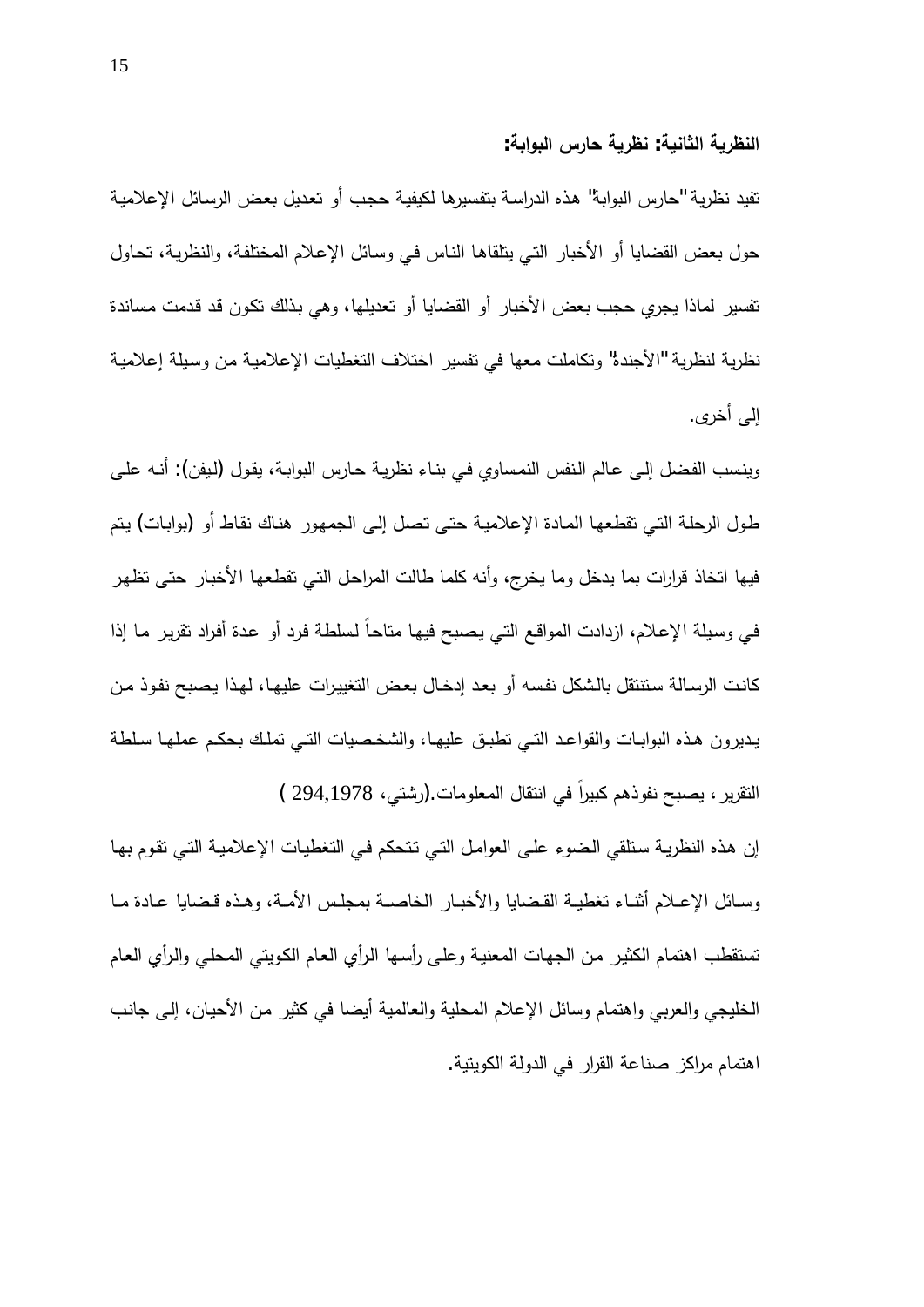لا يوجد دراسـات كثيرة (حسب علـم الباحث) فـي هـذا الموضـوع الـذي يتنـاول تغطيـات صـحفية لقضايا مجلس الأمـة، لكن يوجد بعض الدراسات القليلـة عن الصـحافة الكويتيـة وبعض الدراسـات الـسياسية أو الإعلاميــة التــي تهـتم بالاتجاهــات أو غيرهــا مــن جوانــب الظــاهرة الإعلاميــة فــي المؤسسات الإعلامبـة أو فـي دراسـات الجمهور خصوصـا الدراسـات الأكادبمبـة التـي تجري علـي طلبة الجامعات.

وفيما يلي استعراض لبعض الدراسات التي استطاع الباحث الوصول إليها:

#### الدراسات الكويتية:

<mark>مراد، كامل خورشيد (1988) ) الصحافة الكويتية: دراسة في تطورها، وه**يكليتها وخصائصها ،**</mark> وهدفت الدراسة التعرف إلى مسيرة تطور الصحافة الكويتية، والتعرف إلى هيكليتها وخصائصها والعوامل التي أثرت في تلك العناصر من خلال دراسة خمس صـحف كويتية يومية هي: الرأي، السياسية، القبس، الوطن، والأنباء.

واستخدمت الدراسة المنهج التاريخي والتحليل الاجتماعي واستعان الباحث بالوثائق والإحصاءات الرسمية وأخبار الصحف والإذاعات والبرامج التلفزيونية إلى جانب المقابلات وأسلوب الملاحظة. وتكونت الدراسة من سبعة فصول استعرضت تاريخ مسيرة صحافة الكويت، وخصائص المجتمع الكويتي والعوامل المؤثرة فيها، وكذلك استعرضت النظم السياسية والاقتصادية والاجتماعية في الكويت، ثم نشوء وسائل الإعلام وتطورها، وكذلك تطور مسيرة الديمقراطية والانتخابات ومجلس الأمة منذ عام 1921 وحتى عام 1988 وهو عام إجراء الدراسة.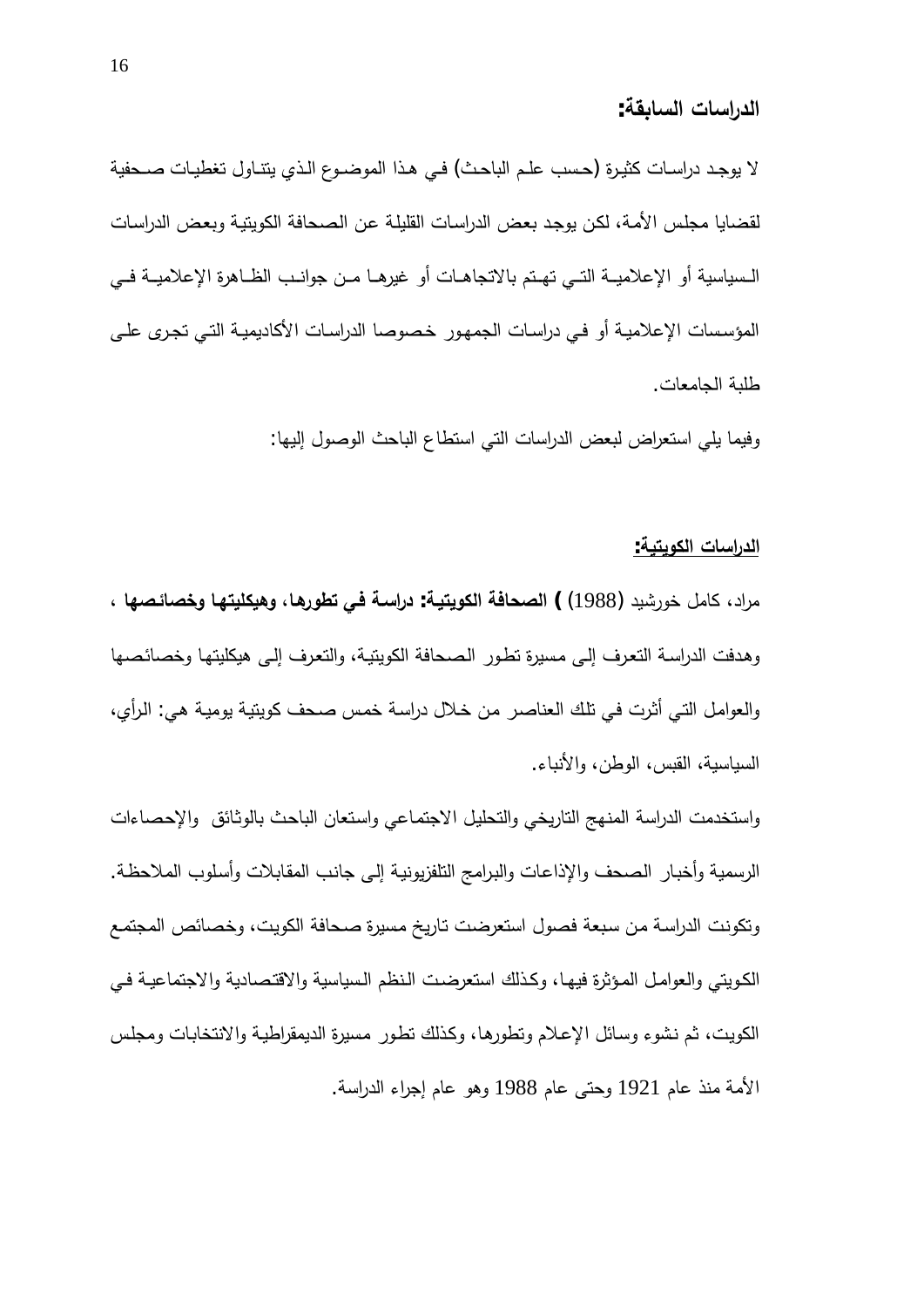وانتهت الدراسة في فصلها السابع إلى مجموعة من النتائج نشير إلى ما يتعلق منها بموضوع دراستنا هذه، فقد أشارت الدراسة إلى عدد من العوامل التي أثرت إيجابا على الصحافة الكويتية أهمها نمط الملكية للصحف حيث أتيحت الملكية الخاصة لهذه الصحافة في وقت كانت الصحافة العربية غالبا مملوكة للدولة، كذلك كان لعامل درجة الحرية العالية نسبيا أثر إيجابي في تطور الصحافة الكويتية، كذلك الدور الإيجابي الذي لعبه الصحفيون العرب من غير الكويتيين الذين امتلكوا المهارات الصحفية الضرورية، وكل ذلك إلى جانب الطفرة النفطية التي تبعت اكتشاف النفط عام 1938.

وبينت الدراسة كذلك بعض جوانب الضعف التي عانت منها الصحافة الكويتية، منها: اعتمادها على النقل من بعض الصحف العالمية بـلا تدقيق في مدى مصداقية الخبر ، كذلك فإن الحريـة النسبية التي تمتعت بها الصحافة الكويتية شجع لدى بعضها النزوع نحو الإثارة واظهار التمرد والرفض، وربمـا كـان للنتـافس الـشديد بـين هـذه الـصـحف دور فـي تعزيـز تلـك التوجهـات حـسب الدراسة.

ورغم اختلاف محـاور هذه الدراسـة عن دراسـتنا الحاليـة، مـن حيـث اعتمادهـا المـنهج التـاريخي ومنهج التحليل الاجتماعي، مقابل اعتماد دراستنا الحالية المنهج الوصفي والتحليل الإحصائي، إلا أن لهذه الدراسة فائدة كبيرة في التعرف إلى مسيرة تطور الصحافة الكويتية، والتعرف إلى خلفيتها التاريخية، مما سيساعد على فهم العلاقة بين الصحافة من جانب وبين عناصر النظام السياسي في الكويت خصوصا مجلس الأمة الذي يشكل محور دراستنا الحالية.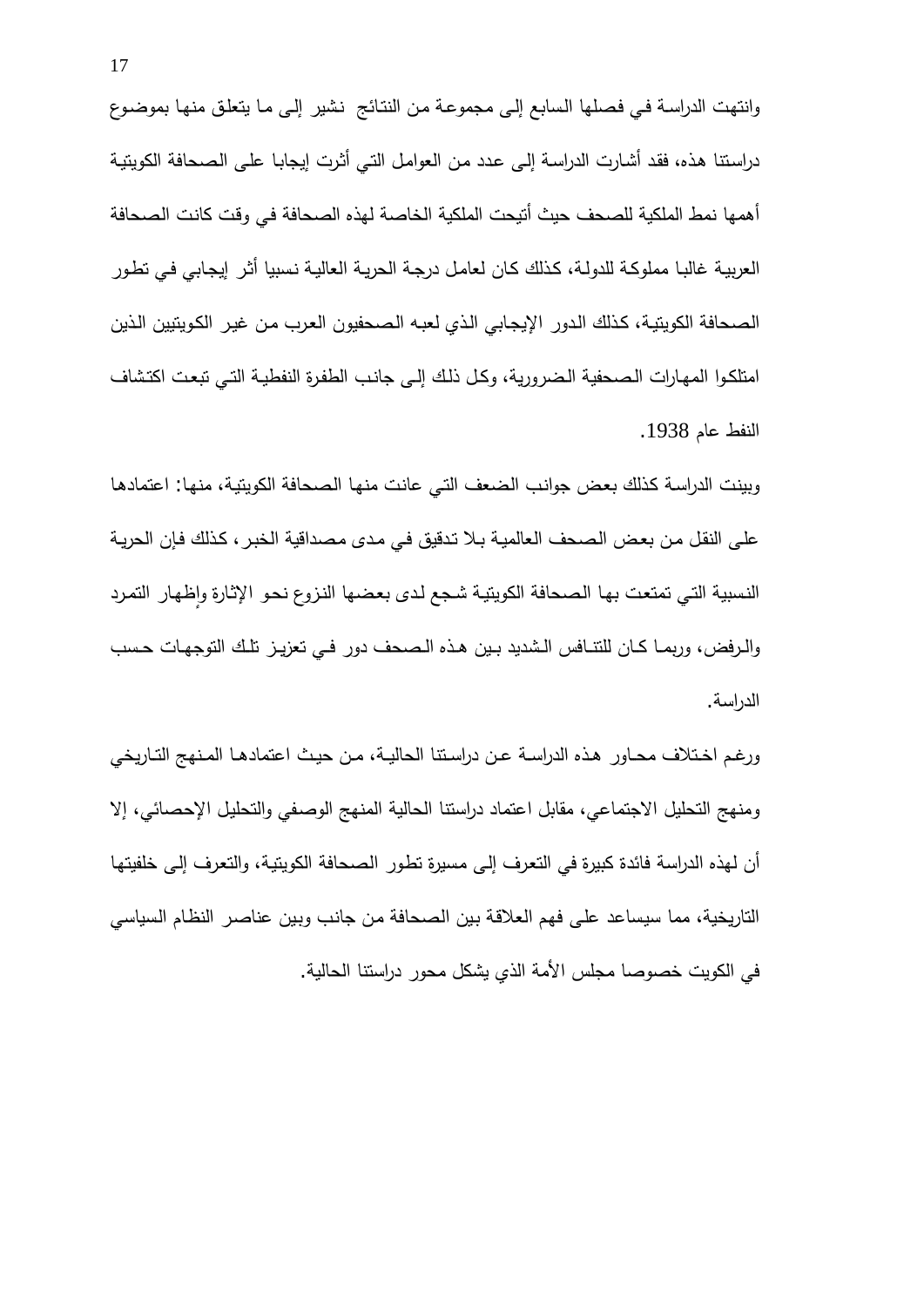دراسة مصباح (2005) "اتجاهات الكويتيين نحو الأخبار والفضائيات الإخبارية"

وقد استهدفت الدراسة التعرف إلى اتجاهات المواطنين الكوبنيين نحو الأخبار والفضائيات، وكيف تتحدد الاتجاهات في مجت*م*ع حديث التعامل مع الدراسات المسحية، وبلغت عينـة الدراسـة 400 مفردة، ونوصلت إلى عدة نتائج كما بلي:

. برى المواطنون الكوينيون أن القنوات زادت من معدل معرفتهم بالقضايا العامة.

2 – القنوات الإخبارية أثرت سلبا في العلاقات العربية.

3 – يرنبط كل من النعليم والاهتمام بالأخبار بتكوين الآراء والاتجاهات نحو القنوات الفضائية. دراسة مركز البحوث والدراسات في مجلس الأمة الكويتي(2008) أولويات المواطن الكويتي:

قام مركز البحوث والدراسات فـي مجلس الأمـة بهذه الدراسـة الاستطلاعية، وكـان الـهدف مـن الدراسة التعرف على أولويات المواطن الكويتي حتى يتمكن أعضاء المجلس من الاهتمام بلك القضايا، وجرى الاستطلاع خلال الأيام القليلة التي سبقت العملية الانتخابية مباشرة على عينـة تمثل نصفاً بالمائـة مـن إجمـالي النـاخبين المقيـدين بكشوف الانتخابـات بالـدوائر الخمـس والبـالـغ عددهم 361.685 ناخباً. وكان الذكور والإناث في العينـة 161.186 من الرجال، بينمـا النساء 361.685

ونكونت استمارة الدراسة من سؤال واحد كما يلي:

"أخي المواطن: ما أهم القضايا التي نزيد من مجلس الأمة (2008) أن يضعها ضمن أولوياته؟" وقد جاءت نتائج الاستطلاع بالقضايا الأربع والعشرين في اهتمامات الناخب الكويتي كما يلي مرنبة حسب الأهمبة: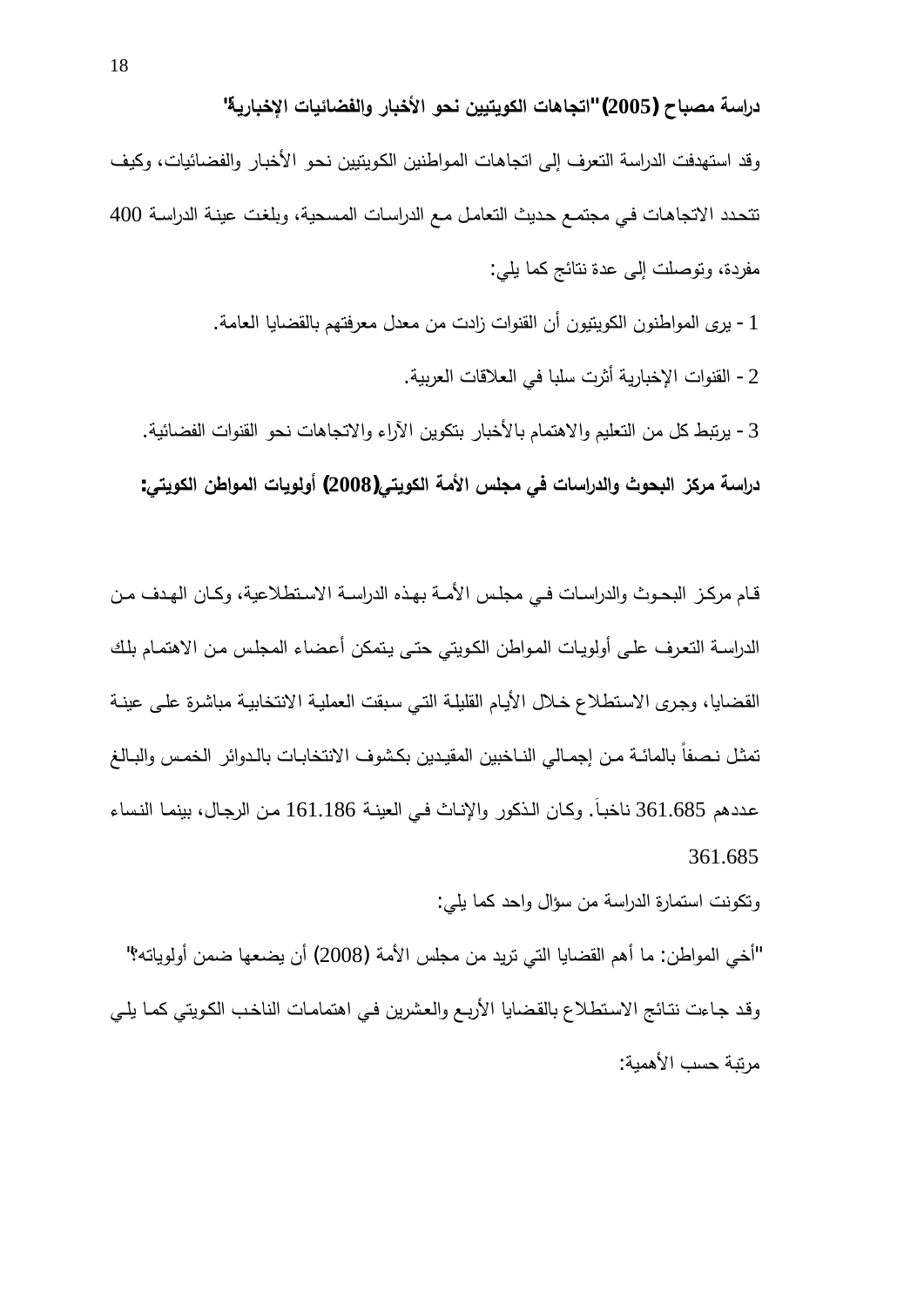| النسبة | التكرارات | القضية أو المشكلة                                | الترتيب        |
|--------|-----------|--------------------------------------------------|----------------|
| %50.4  | 1000      | النهوض بالتعليم                                  | $\mathbf{1}$   |
| %46.4  | 921       | تطوير الرعاية الصحية                             | 2              |
| %45.4  | 901       | زيادة الروانب والحد من ارتفاع الأسعار            | 3              |
| %28.3  | 562       | إسقاط القروض                                     | $\overline{4}$ |
| %26.6  | 528       | القضية الإسكانية                                 | 5              |
| %18.2  | 361       | الاهتمام بقضايا المرأة الاجتماعية                | 6              |
| %15.0  | 298       | حل مشكلة البطالة والاهتمام بالموارد البشرية      | 7              |
| %12.8  | 254       | حل مشكلات غير محددي الجنسية                      | 8              |
| %12.1  | 240       | التنمية الاقتصادية                               | 9              |
| %11.1  | 220       | نطوير المرافق والبنية التحتية                    | 10             |
| %9.9   | 197       | محاربة الواسطة والفساد الإداري وتطبيق القانون    | 11             |
| %7.3   | 145       | الاهتمام بقضايا الشباب والرياضة                  | 12             |
| %7.0   | 139       | تحقيق الأمن ومكافحة الجريمة                      | 13             |
| %6.8   | 135       | حل المشكلات المرورية                             | 14             |
| %6.5   | 129       | القضاء على نجارة الإقامات ومشكلة العمالة الوافدة | 15             |
| %5.1   | 101       | التعاون بين السلطتين                             | 16             |
| %4.8   | 95        | مناقشة قضية إزالة الدواوين                       | 17             |
| %4.6   | 91        | تطبيق الشريعة الإسلامية                          | 18             |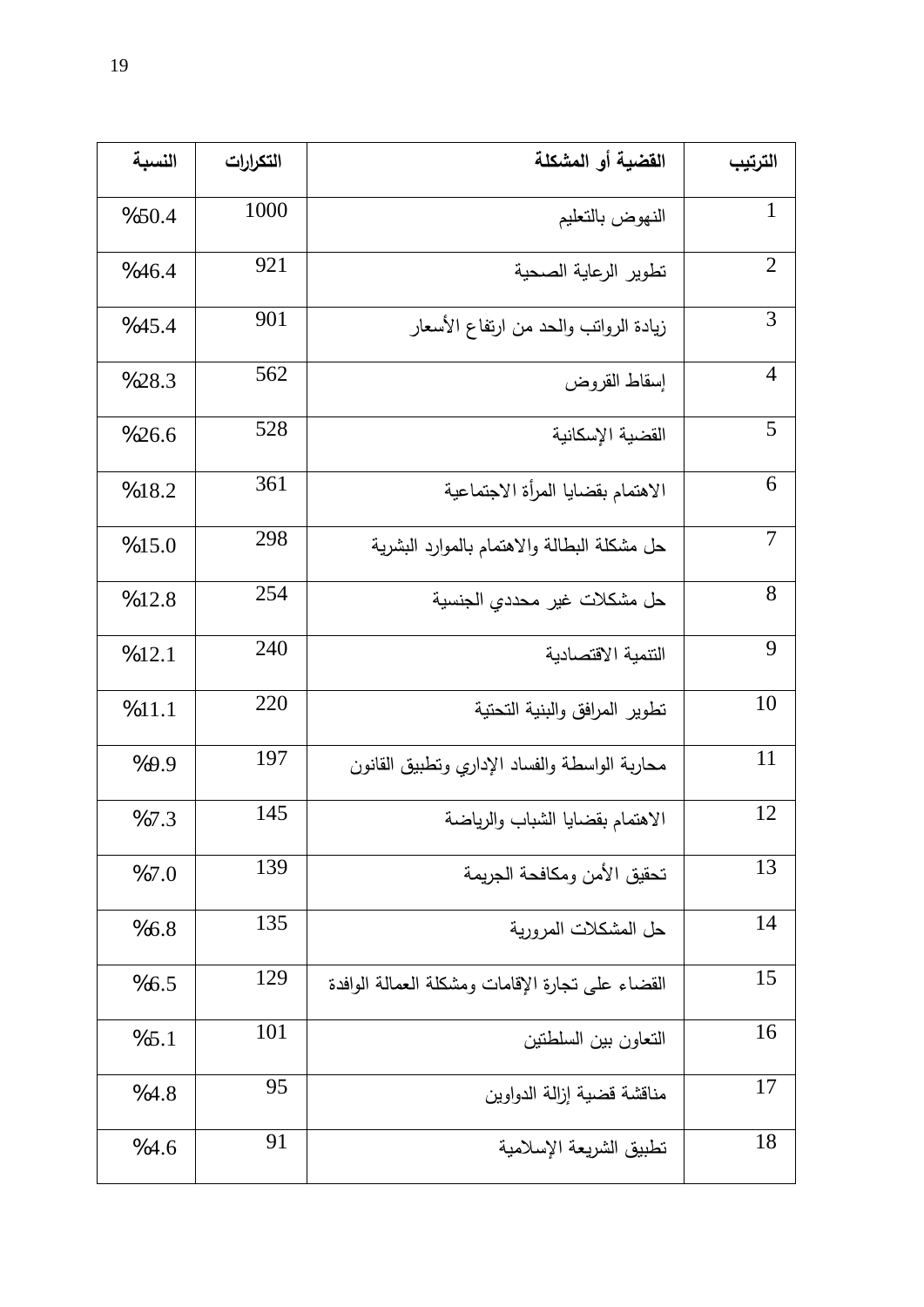| %3.8 | 75 | الاهتمام بالمعاقين                | 19 |
|------|----|-----------------------------------|----|
| %3.7 | 73 | الاهتمام بقضايا المتقاعدين        | 20 |
| %3.1 | 62 | الحفاظ على الوحدة الوطنية         | 21 |
| %3.0 | 60 | حماية المال العام                 | 22 |
| %2.7 | 54 | تعديل الدوائر الانتخابية          | 23 |
| %2.2 | 44 | أخرى (تجنيس، سياحة، بيئة، إعلام). | 24 |

يلاحظ من نتائج هذه الدراسة الاستطلاعية أن القضايا المحلية ذات البعد المعيشي كانت تسيطر على أولويات المواطن الكويتي، أمـا القضايا ذات البعد السياسي مثل التعاون بـين الـسلطنين أو مثل مناقشة قضية إزالة الدواوين أو تطبيق إزالـة الدواوين أو تطبيق الشريعة الإسلامية جاءت فـي الترتيب السادس عشر فمـا فـوق. وهذا يـدلل علـي أن المـواطن الكـويتـي لا يـشعر بالـضغط إزاء القضايا الأمنية أو السياسية على مستوى الوطني العام نتيجة الاستقرار النسبي في هذه القضايا. ونتشابه هذه الدراسة مع دراستنا الحالية في تعرضها لاهتمامات المواطن وأولوياته ولو من وجهة نظر المواطن نفسه، في حين أن دراستنا الحالية تهتم بالأولويات من وجهة نظر أعضاء مجلس النواب ومن خلال ما يطرح في وسائل الإعلام المحلية الكويتية.

دراسة مركز البحوث والدراسات في مجلس الأمة الكويتي(2009) أولويات المواطن الكويتي: قام مركز البحوث والدراسات في مجلس الأمـة بهذه الدراسـة الاستطلاعية، وكـان الـهدف مـن الدراسة التعرف على أولويات المواطن الكويتي حتى يتمكن أعضاء المجلس من الاهتمام بلك القضايا، وجرت الدراسة على عينة من الناخبين المقيدين بكشوف الانتخابات بالدوائر الخمس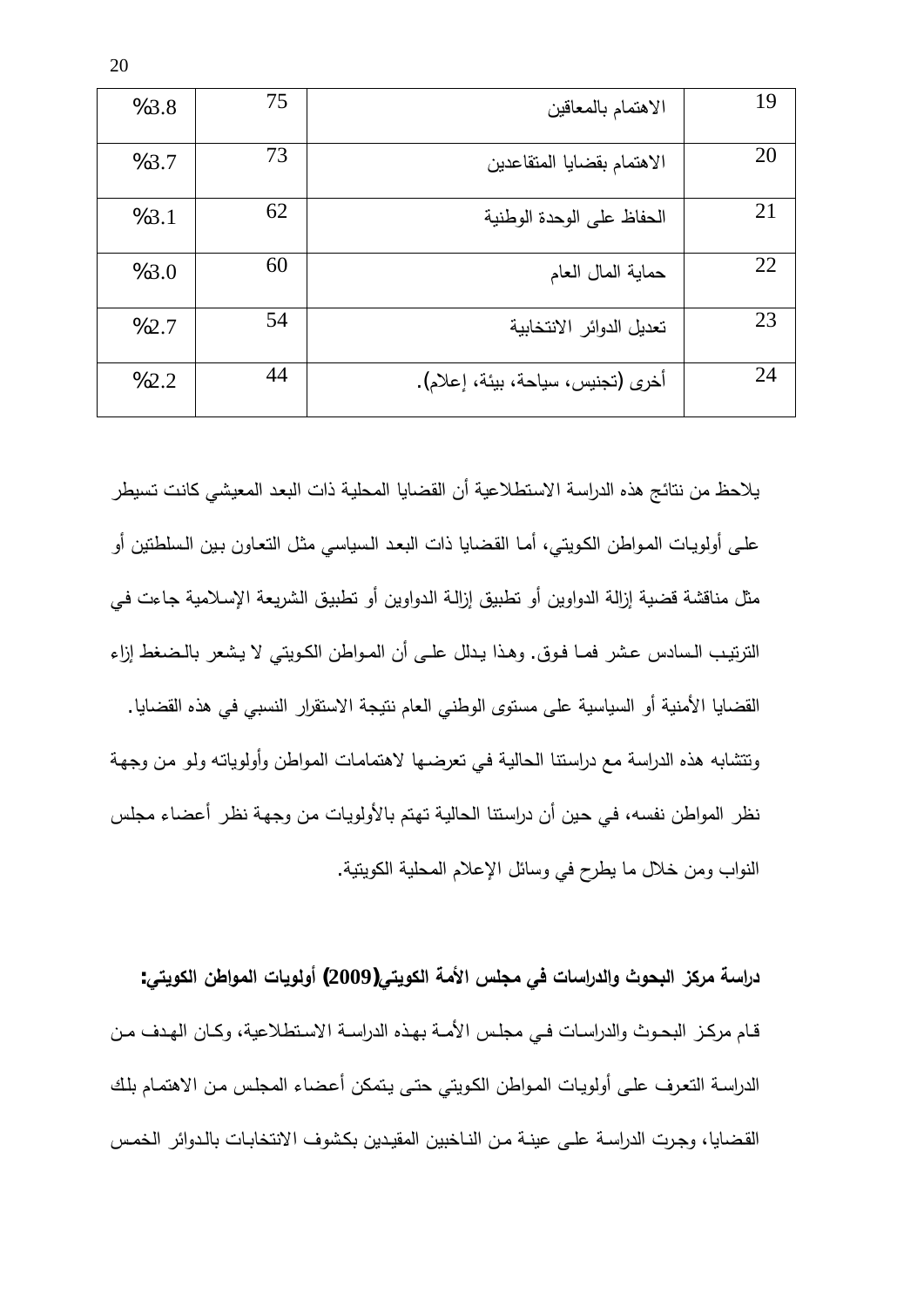والبالغ عددهم 384.970 ناخباً. وكانت نسبة الذكور والإناث في العينـة 45.65% من الرجال، بينما النساء 54.34°. [

وكانت استمارة الدراسة تتكون من سؤال واحد كما يلي:

أخي المواطن: ما هي أهم القضايا التي تزيد من مجلس الأمة المنتظر (مايو 2009) أن يضعها) ضمن أولوياته؟)

وقد جاءت نتائج الاستطلاع بستة وعشرين من اهتمامات الناخب الكويتي، وجاءت العشرة الأولمي كما يلي مرتبة حسب الأهمية:

-4 .¶Ã±»»Ƃƅ§·ŕƂ»»Ŭ¥ -3.řƔţŰ»»ƅ§ř»»Ɣŕŷ±ƅ§±Ɣû»·śřƔŲ»»Ɓ -2 .ÀƔƆŸśƅŕ»»ŗ¶Ã»»ƎƊƅ§řƔŲ»»Ɓ -1 القضبة الإسكانية.5- زبادة الرواتب.6- مشكلة البطالة. 7- مشكلات غبر محددي الجنسبة.8-قضايا المرأة.9- النتمية الاقتصادية.10 - حل المشكلات المرورية.

ويلاحظ أن القضايا العشرة الأولى في اهتمامات المواطن الكويتي لم تتغير عنها في استطلاع العام السابق، لكن القضايا اللاحقة تعرضت لتغيرات طفيفة في الترتيب مما يدلل على الاستقرار في التطلعات أو الاهتمامـات، وممـا يعزوه الباحث إلـي الفترة الزمنيــة القـصـيرة نـسبيا بـين إجـراء الاستطلاعبن.

الفضلي، محمد (2010) دور القنـوات الفضائيـة الكويتيـة الخاصـة فـي تشكيل الـرأي الـسياسي للموا**طن الكويتي.** 

هدفت الدراسـة التعرف إلـي دور القنـوات الفـضـائية الكويتيـة الـخاصــة فـي تشكيل الـرأي الـسياسي للمواطن الكويتي نحو القضايا المحلية، ومعرفة مدى اعتماد المواطن الكويتي على هذه القنوات في الحصول على المعلومات لإشباع حاجاته، وبناء رأيه السياسي تجاه القضايا المحلية، وهدفت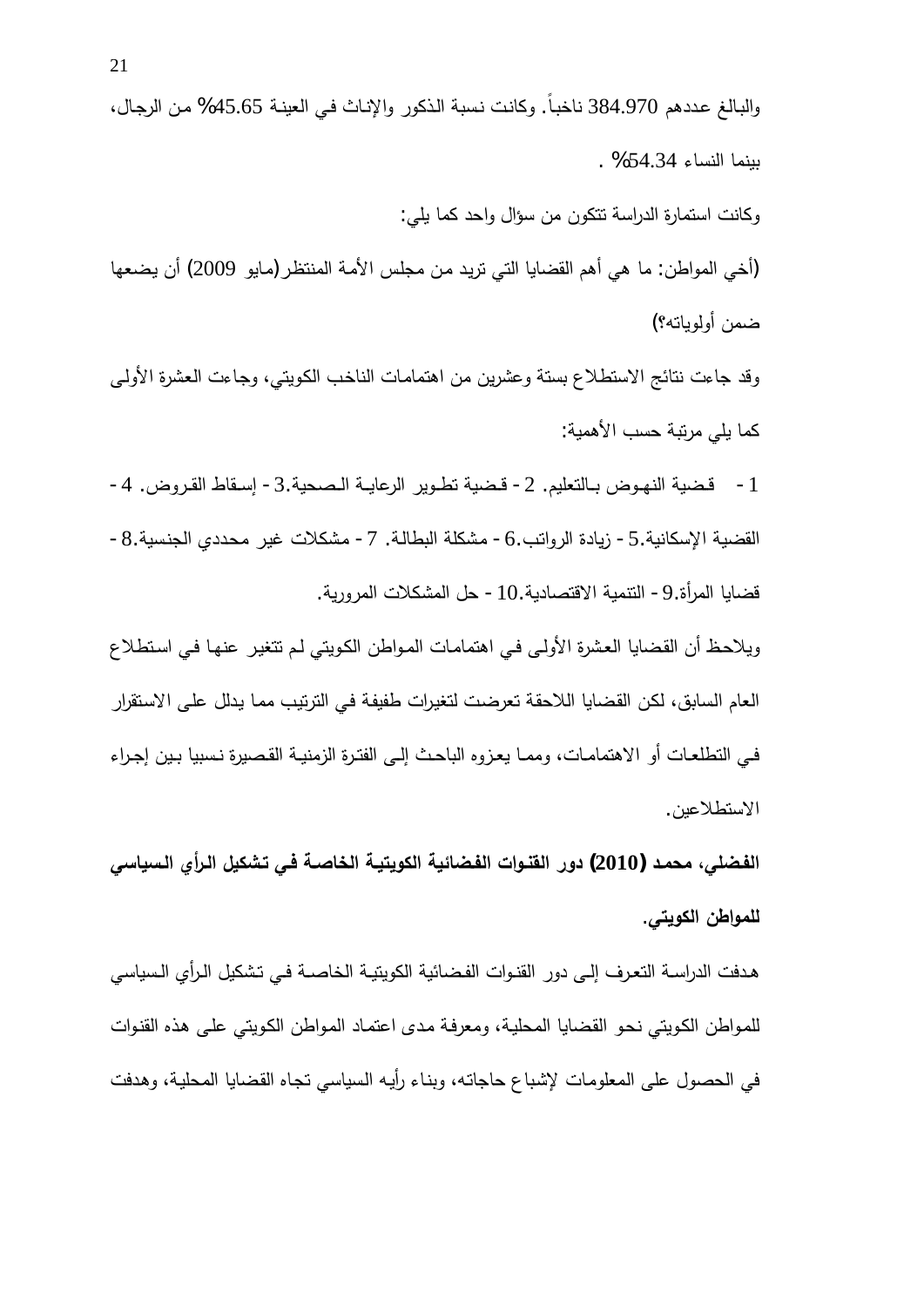الدراسة كذلك إلى معرفة مدى ارتباط أجندة الجمهور بأجندة القنوات الفضائية الكويتية الخاصـة، ومعرفة أي من هذه القنوات بفضلها الجمهور الكوبتي.

واستخدمت الدراســـة المــنـهج الوصــفي المــسحي والاســتبيان أداة لـجمــع البيانــات، وتكــون مـجتمــع الدراسة من المواطنين الكويتيين من العشرين سنة فأكثر ، وطبقت على عينة من (1124) مواطنا من المناطق الست التي نقسم بها الكويت إداريا.

ونوصلت الدراسة إلى مجموعة من النتائج منها:

 .ÀƎśŕ»»»Šŕţ¹ŕŗ»»»Ůƙř»»»ŰŕŦƅ§ř»»»ƔśƔÃƄƅ§ª§Ã»»»ƊƂƅ§Ƒ»»»ƆŷÁƔƔśƔû»»Ƅƅ§ÁƔƊ·§Ã»»»ƈƅ§¨»»»ƆŻ£¯»»»ƈśŸƔ -1 والاعتماد على قناة فضائية بعينها يزيد من الإشباعات المتحققة للمواطن الكويتي.

2− يزداد اعتماد المواطن الكويتي على قناته الفضائية المفضلة في أوقات الأزمات، مثل حل مجلس الأمة، والانتخابات البرلمانية، أو في أثناء الاستجوابات أكثر منها في الأوقات العادية.

3 − هنـاك ارتبـاط كبيـر بـين أولويـات القنـوات الفـضـائية الكويتيـة وبـين أولويـات جماهيرهـا مـن المواطنين .

ورغم أن الدراسة تهتم بالقنوات الفضائية فقط ودورها في تشكيل الرأي السياسي للمواطن الكويتي، إلى أنها نتشابه مع دراستنا الحالية في بعض الجوانب، أهمها أنها أجريت على المجتمع الكويتي، واختصت ببعض وسائل الإعلام الكويتية، كذلك فهي اهتمت بالعلاقة بين الإعلام وبين التأثير في الرأي العام، وهذا ما نتعرض لـه دراسنتا بطريقة غير مباشرة من خلال معرفة نقييم أعضاء مجلس الأمـة فـي القضـايا والأخبـار التـي تتتاولـها وسائل الإعـلام الـخاصـة التـي تشكل الـرأي الـعـام للمواطن الكويتي.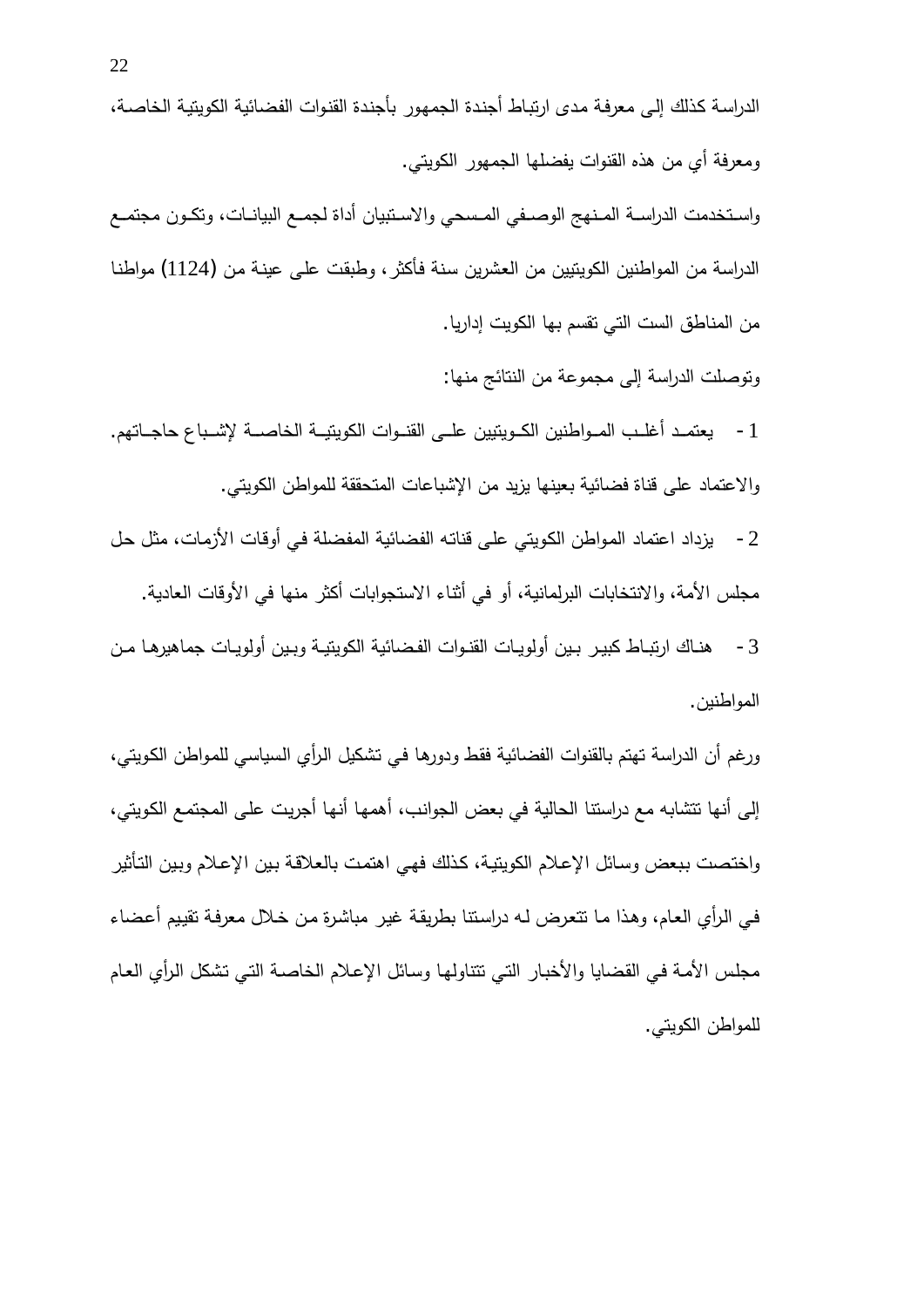كذلك فإن هذه الدراسة استخدمت نظرية "الأجندة" إلى جانب نظريات أخرى كإطار نظري لها وهي النظريـة نفسها النتي اعتمدت عليها الدراسـة الحاليـة فـي إطارهـا النظري وفـي تفسير نتـائج الدراسة.

### الدراسات العربية وإلأجنبية:

دراسة الحوسني، حمد على حسن (2004) إشكالية الإعلام السياسي في النظام الدولي الجديد . تعتبر هذه الدراسة من الدراسات النوعية أو النظريـة، ومشكلتها تتمثل فـي العلاقـة التبادليـة بـين الإعلام والسياسة في ضوء التغيرات الواسعة التي رافقت ظاهرة العولمة منذ بداية التسعينات من القرن الماضي، وقد حددت الدراسة مشكلتها في محور رئيسي يتمركز حول مظاهر التغير الذي طرأ على العلاقة بين السياسية والإعلام وأسبابه وانعكاساته على الحياة السياسية والاجتماعية والنقافية.

وقام الباحث بتحليل عدة نماذج تطبيقية لدور الإعلام السياسي في النظام الدولي الجديد وهي: 1 - الإعلام السياسي في حرب الخليج الثانية 1991/1990م. 2 - الإعلام السياسي في أحداث 11 سبتمبر 2001م. 3 − الإعلام السياسي في حرب الخليج الثالثة 2003م. واستخدم الباحث منهج البحث التاريخي والتحليل والمقارنية ، وقد نتاولت الدراسية سياسات دول

عديدة خصوصا السياسة الأمريكية باعتبارها مركز العولمة أو صـانعتها كمـا نتاولت الـسياسات العربية والإعلام العربي ضمن رؤية نظرية تقوم على علاقة التبعية.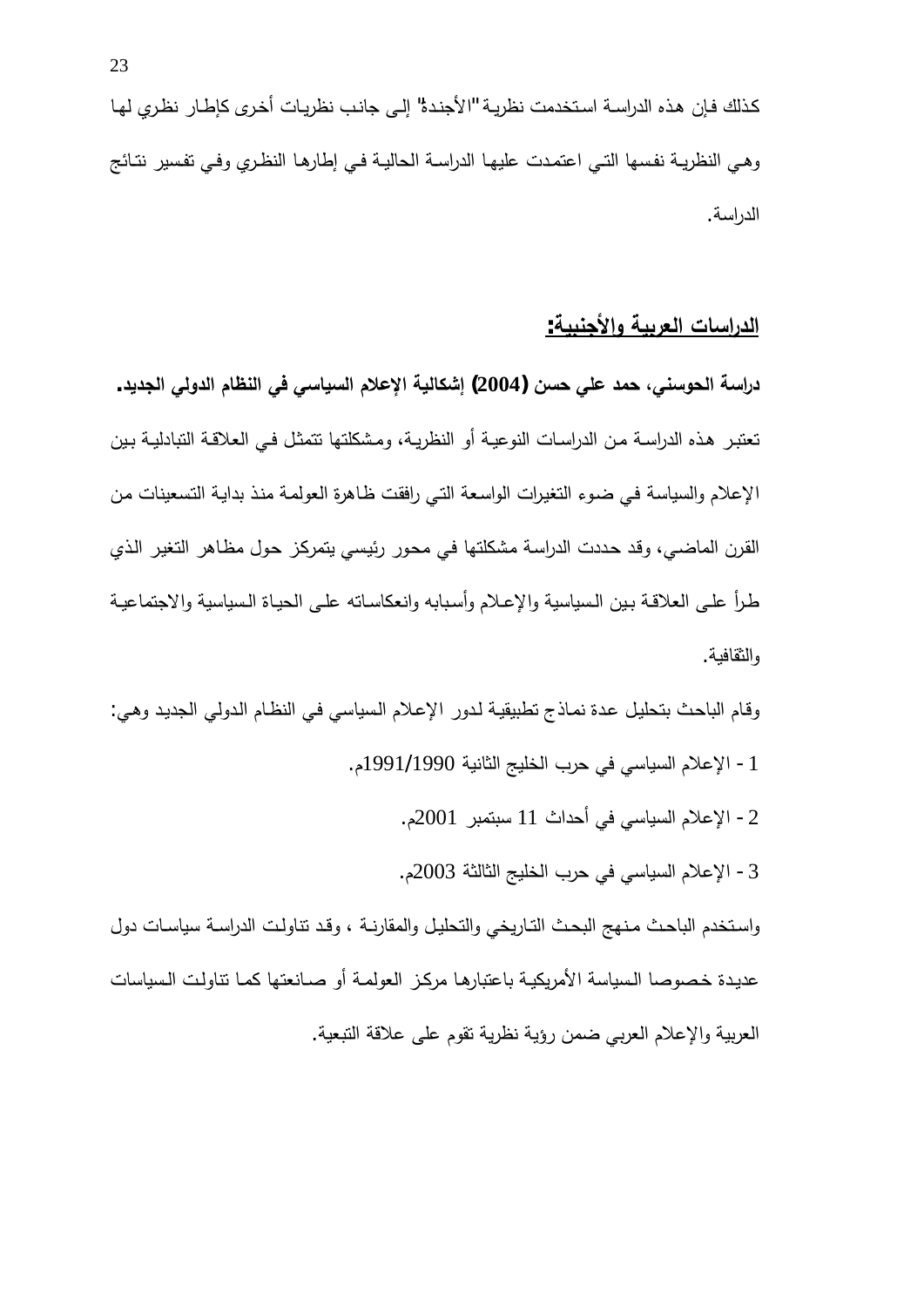واسنتنجت الدراســة أن الإعــلام عمومــا والإعــلام الــسياسي خـصوصـا أصـبـح انطلاقـا وحريــة فــي التعبير عن الرأي العام ، وأكثر جرأة وفعالية في تشكيل الرأي العام المحلي والعالمي وتفعيل دوره في صنع القرار السياسي وإعادة صياغة الخطاب الإعلامي السياسي.

وكذلك فقد استخلصت الدراسة "أنـه بحكم النظـام الـدولي الجديـد أصـبحت الـسياسة والـسياسيون يتوددن للإعلام والإعلاميين لخدمة أغراضهم وأهدافهم السياسية".

دراسة الدلي*مي* – كامل (2008) اتجاهات التغطيـة الإخباريـة لـصحيفتي الرأي والعرب اليوم إزاع الاحتلال الأمربكي للعراق.

هدفت الدراسة إلى معرفة اتجاهات التغطية للحرب الأمريكية على العراق عام 2003 ورصد أهم القضايا التي تناولتها الصحافة الأردنية من خلال أسلوب تحليل المضمون، وكذلك رصد التحول في صـورة الولايـات المتحدة فـي المجتمـع الأردنـي وفـي الـصـحافة الأردنيـة، واسـتخدمت الدراسـة نظريتي حـارس البوابــة وترتيـب الأجنـدة، وخلـصت الدراســة إلــي وجـود تحـول سـلبـي فــي صــورة الولايات المتحدة، كذلك تبين أن الصحافة الأردنية أعطت اهتماما كبيرا باحتلال العراق وأعطته أولوبة كببرة في تغطباتها.

وتتشابه هذه الدراسة مع دراستنا الحالية في كونها استخدمت دراسة التغطيات الإعلامية، ثم أنها اعتمدت على نظريتي حارس البوابة الإعلامية والأجندة.

مؤسسة مهارات بالتعاون مـع مؤسسة International Media Support (2009)  **.(2009À¦°ƒ±š)"ÀœƈŕƃƑżŗƒŶƒ°Ŭřƃ¦©œŕœŤřƈƚƃ ŗƒƆƚŵƗ¦ŗƒ¶źřƃ¦"** وهدفت إلى رصد الأداء الإعلامي بـين 2009/6/7 و 2009/6/7، لتغطيــة وسـائل الإعــلام للانتخابات التشريعية في لبنان (حزيران 2009)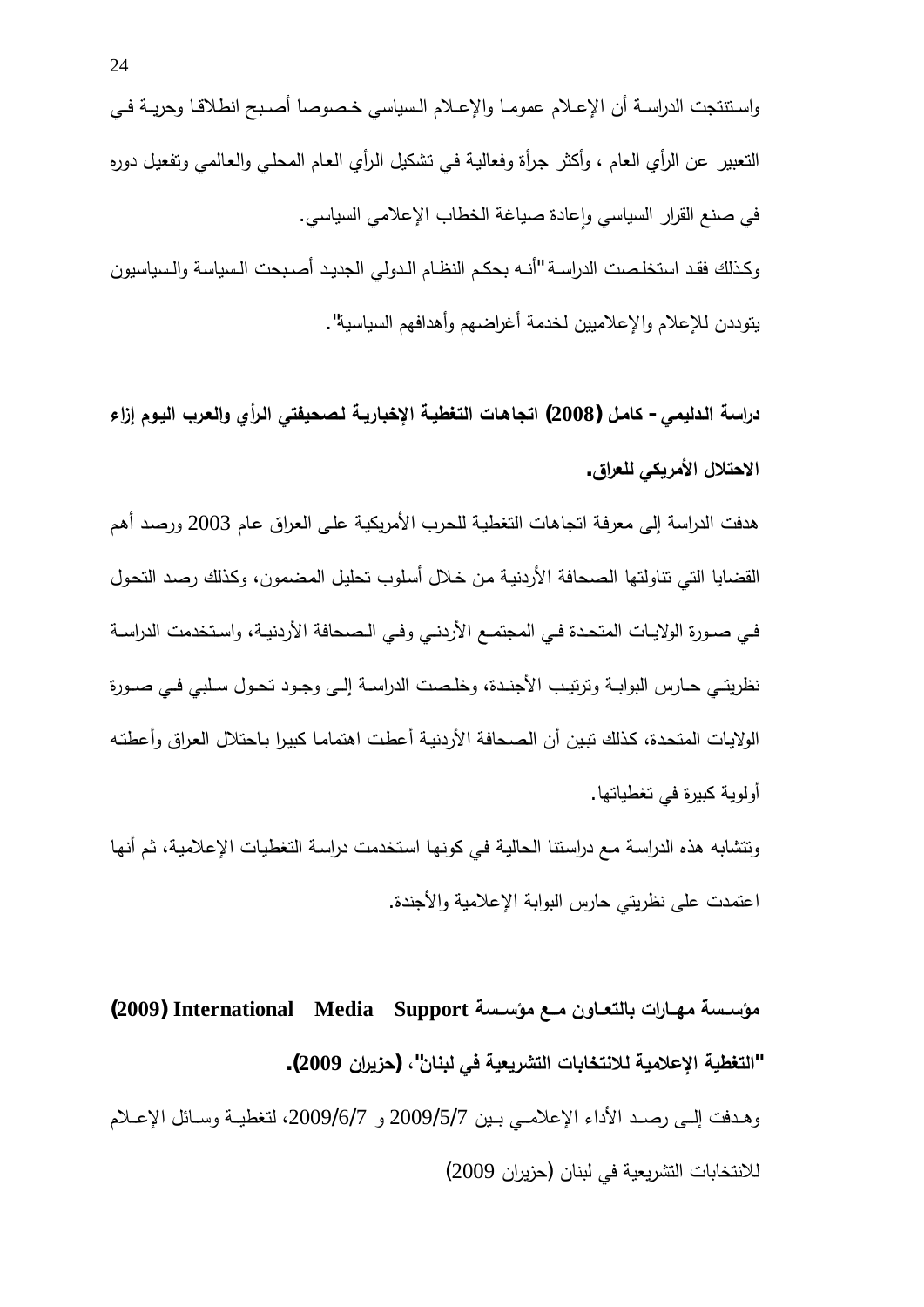هدفت الدراسـة إلـي تقييم أداء وسـائل الإعـلام اللبنانيــة خـلال هـذه الانتخابـات فـي ضـوء القـانون الجديد رقم 25 تاريخ 8− 10−2008 الذي حدد لهذه الوسائل معابير التغطية الإخبارية والدعاية والإعلان في فترة الانتخابات. إذ إن هذا القانون حمل قواعد جديدة للتغطية الإعلامية للانتخابات من خلال السعي إلى ضمان المساواة بين المرشحين وتحاشي تحول وسائل الإعلام إلى أدوات ترويج فئوية بالإضافة إلى محاولة إيجاد حل لتبعية هذه الوسائل لقوى سياسية ومالية. لذلك دعا القانون وسائل الإعلام صراحة إلى "تأمين العدالـة والتوازن والحيـاد فـي المعاملـة بـين المرشـحين"، والى "وجوب امتناع الوسائل والمرشحين عن التشهير والقدح والذم والتجريح وإثارة النعرات الطائفية والمذهبية والعرفية… وكذلك الامتناع عن التخويف والتخوين والتكفير ".

وقد اعتمدت الدراسة منهجية تحليل مضمون النصوص الإعلامية لسبع محطات تلفزيون محلية ومحطتين إذاعيتين وأربـع صـحف يوميـة، هـي المؤسسات الإعلاميـة الأكثر متابعـة من الجمهور ، وتعبر عن مختلف التيارات والقوى السياسية. وقد خضع مضمونها لرصد دقيق طوال الأسابيع الأربعة التي سبقت الانتخابات بغية تحليل تغطيتها وتحديد مدى التزامها بقانون الانتخاب.

واعتمد تحليل مضمون هذه الوسائل طرقا متعددة كمثل تصنيف النصوص وفق سلم من ثلاث درجات: ايجابيـة، سلبية وحياديـة، وتحليل ك*مـى* ونـوعي للنـصـوص، وتحليل المقدمات الإخباريـة لمحطات التلفزيون فضلا عن مقاربة اجتماعية وسياسية للتغطيات الإخبارية.

جاءت خلاصات الدراسة لتؤكد أن قانون الانتخابات التشريعية لم ينجح في تحقيق ما هدف إليه من خـلال مراقبـة وسـائل الإعـلام وتنظـيم تغطياتـها للحملـة الانتخابيـة. وأظـهرت النتـائـج مجموعـة كبيرة من الشوائب في تغطيات وسائل الإعلام كغياب النوازن والحياد والنزام بعض الوسائل خطا فئويا وإضحا من خلال النزويج لصالح مرشحين معينين.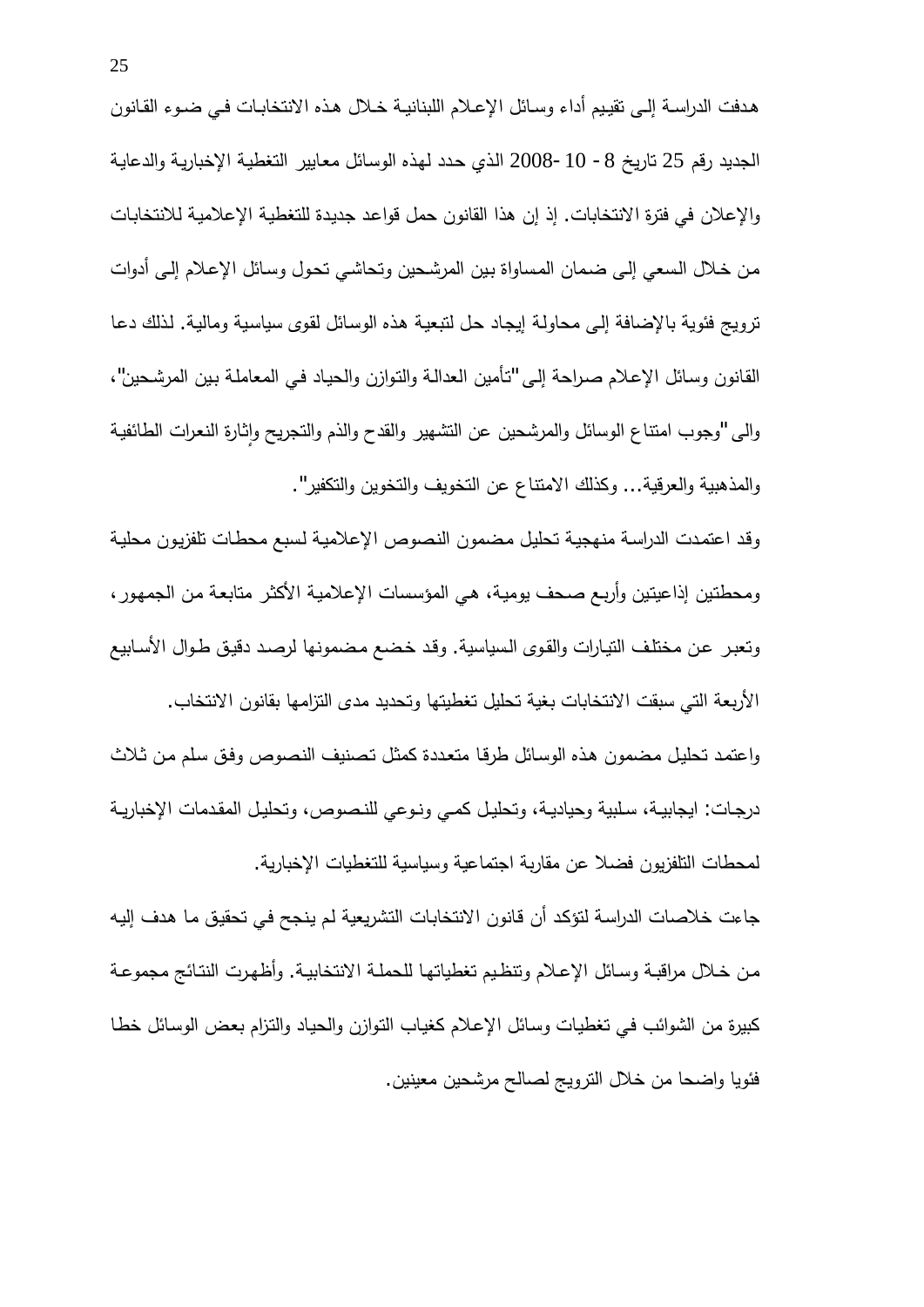كما بينت الدراسة شوائب في الخطاب المعتمد كمثل التخويف والتخوين واستخدام لغة العنف والتحريض والاتهامـات وغيرهـا. هذا فضلا عن ضـعف البـرامج الانتخابيـة للمرشـحين واعتمادهـا على التحريض الطـائفي والفئـوي بـدلا مـن مـشاريـع عمـل سياسـية واجتماعيـة تـستجيب لـحاجـات المواطن ومستلزمات المصلحة العامـة. وقد بقي القسم الأكبر من هذه المخالفات التي ارتكبتها وسائل الإعلام من دون عقاب مما يدعو إلى إعادة النظر بالقانون وبألية نطبيقه. وأظهرت عملية الرصد أيضا غيابا صارخا للمرأة في هذه الانتخابات، كما بدا الأفق مسدودا أمام الطاقات الجديدة الطامحة إلى المشاركة في مسؤوليات الشأن العام. وقد ترددت بقوة أصداء دور المال في العملية الانتخابية، وهو عنصر من شأنه تعطيل العملية الانتخابية وشل إرادة الناخب.

الهيئــة الأردنيــة للثقافــة الديمقراطيــة (الأردن) (2011) تغطيــة المــادة الإخباريــة الانتخابيــة فــي وسائل الإعلام لمجلس النواب الأردن*ى* السادس عشر .

جاءت هذه الدراسة ضمن مشروع كبير للمجموعة العربية لرصد الإعلام في 12 دولـة عربيـة بالتعاون مع الهيئة ومركز عدالة لدراسات حقوق الإنسان وبدعم من المجموعة الدنمركية للإعلام. وقد اعتمدت الدراسة على عملية رصد شارك فيها 17 راصدا شملت تغطية الصحافة اليومية والأسبوعية والإعلام المرئيي والمسموع ووكالـة الأنبـاء الأردنيـة للانتخابـات النيابيـة بـهدف تحسين دور الإعلام في الإصـلاح الديمقراطي ونتبيـه وسـائل الإعـلام المتعددة لـدورها فـي التغطيـة غير المنحـازة والمهنيـة وفحـص مـدي النزاهـة والـشفافية التـي نتمتـع بـهـا وسـائل الإعـلام فـي تقـديمها للأخبار والموضوعات للمواطنين بدون تحبز .

¯»Ű±Ã»ƍ 2007Àŕ»ŷ¯»Ű±ŗř»Ɗ±ŕƂƈÀŕ»Ÿƅ§§°»Ǝƅ¯»Ű±ƅ§ř»ƔŠƎƊƈ²»ƔƈƔŕ»ƈ Á£ Ƒ»ƅ¥ ř»Ŭ§±¯ƅ§ª±ŕ»Ů£Ã الدور الإعلامـي للمسؤولين (الفـاعلين الـسياسيين) وتحركـاتهم أثنـاء الانتخابـات واعتمـاد اسـتمارة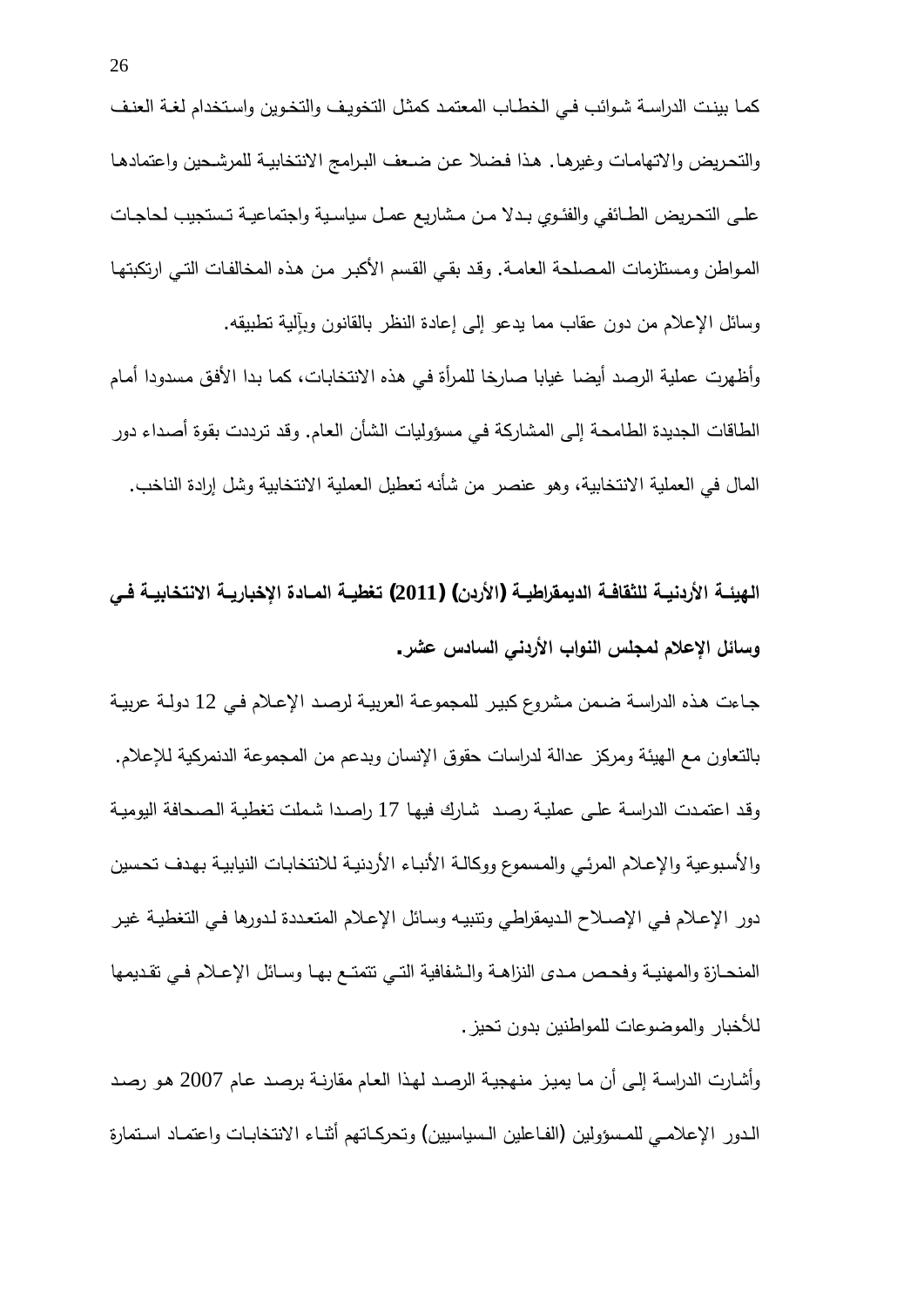كيفية وأخرى للكراهية إلـى جانب الاستمارة الكمية مبينا أن الراصدين استخدموا منهجية تحليلية من خـلال استبانات تحليل مضمون كميـة وكيفيـة تـم تصميمها مـن قبـل خبـراء فـي رصـد وسـائل الإعلام على مستوى الوطن العربي، وأظهرت نتائج الدراسة التحيز الإعلامي الأكبر في التغطية لأصحاب النفوذ المالي وذلك بسبب المال الانتخابي الهائل الذي تم توظيفه في الإعلانات لهوْلاء المرشحين في كافة وسائل الإعلام المرصودة .

وحصلت وكالـة الأنبـاء الأردنيـة (بنـرا) علـي نـسبة 100 بالمائـة فـي تغطيـة المـادة الإخباريـة النـي تتناول الانتخابات. أما تغطية الصحف اليومية الخمس من حيث حجم التغطية الإخبارية اليومية فقد بلـغ حجم التغطيـة للانتخابـات فـي «العرب اليوم» 18 بالمائـة و»الـرأي» 16 بالمائـة وبعدها الغد 15 بالمائـة والـسبيل 9 بالمائـة. وأظهـر أيـضا نفـوق «الدسـتور» أيـضا فـي حجـم التغطيـة المعحفية للانتخابات حسب المساحة (سم مربـع) ، حيث أظهر الرصد أن مساحة المـادة التـي تتناول الانتخابـات فـي «الدسـتور » وصـلت إلـي 29 بالمائــة ، وفـي «الـرأي»24 بالمائــة أمـا فـي «العرب اليوم» فوصلت إلى 22 بالمائة و »الغد» 19 بالمائة،و »السبيل» 6بالمئة.

أما بالنسبة لحجم تغطية الصحافة الأسبوعية للانتخابات بين الرصد أن شيحان احتلت الصدارة بنسبة 7ر 47 بالمائة تلتها الشاهد بنسبة 2ر30 بالمائة والأهالي بنسبة 1ر9 بالمائة.

أمـا تغطيـة الإعـلام المرئـي للانتخابـات النيابيـة حسب عدد المـواد الإعلاميـة بلغت فـي التلفزيـون الأردنبي 4ر 44 بالمائة وفي جوسات 31 بالمائة وفي تلفزيون نورمينا 6ر 24 بالمائة.

كما أظهرت أن الوسائل الإعلامية المرصودة خصصت مساحات كبيرة للإعلان ولافتتاح المقرات الانتخابيـة والتـي تفوقت علـي المقالات والآراء والتحليلات التـي تتحدث عن الفـاعلين الـسياسيين حيث أن المادة التي لا تحتوى فاعلا سياسيا لا ترصد.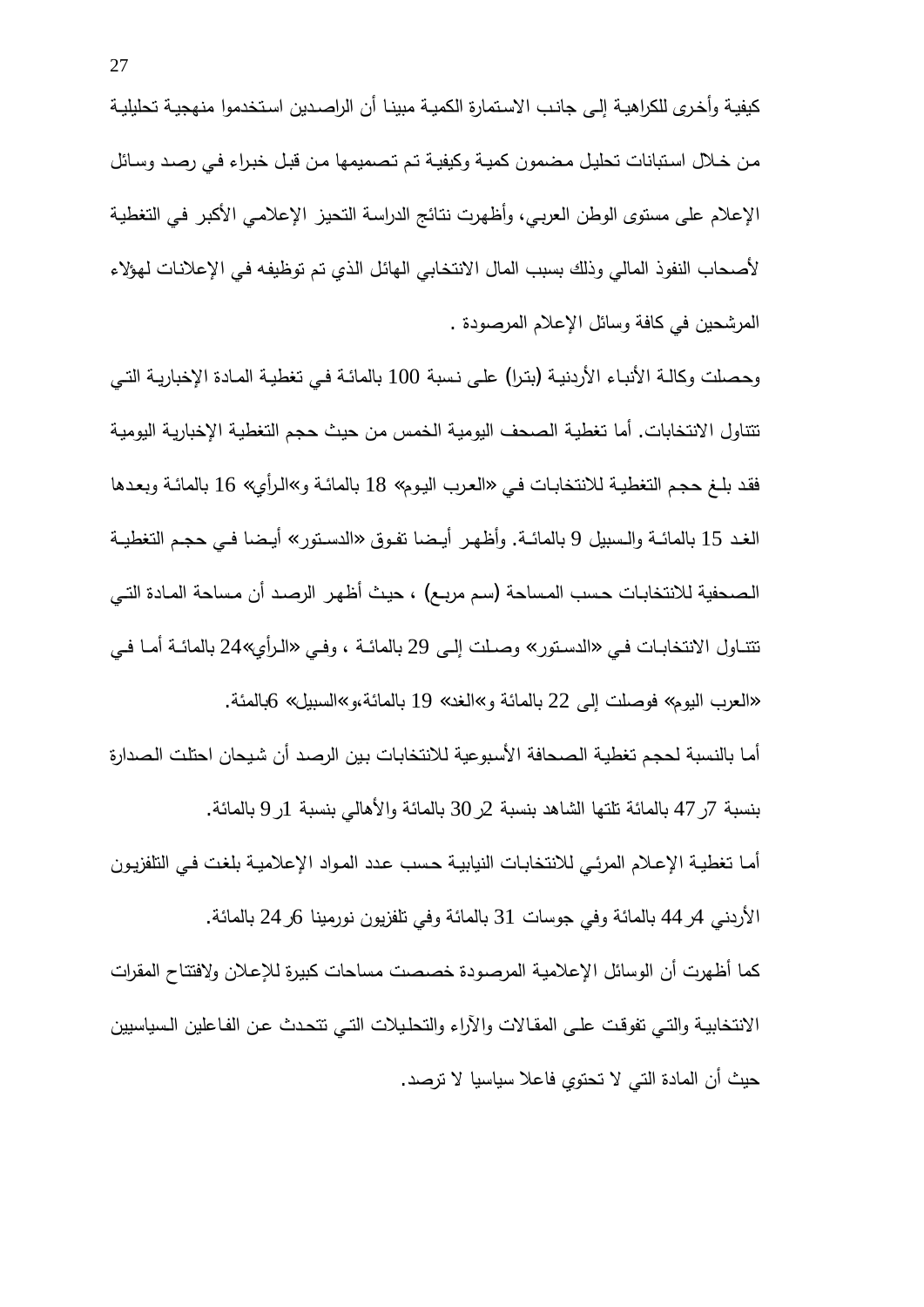وأوضـحت نتـائج الدراســة أن المؤشـرات كلهـا تؤكـد أن الحمــلات الانتخابيــة عبـر وسـائل الإعــلام الأردنية أصبحت أشبه بالحملات الإعلانية أكثر منها إلى الحملات الدعائية والإعلامية مما يدل حسب الدراسة على حجم المال الانتخابي المستخدم في الانتخابات النيابية لهذا العام للبرلمان السادس عشر مما يؤكد الانطباعات العامة بأن المال الانتخابي تم توظيفه بشكل جيد.

البرغوثي، مروان (2011) الأداء التشريعي والرقابي والسياسي للمجلس التشريعي وإسـهامـه في العملية الديمقراطية في فلسطين، تجربة المجلس التشريعي في الفترة ما بين 1996 -2008م. هدفت الدراســـة التعـرف إلــي تجربـــة المجلـس التـشريعي الفلـسطيني مــن حيــث الأداء التـشريعي والرقابي، واستخدم الباحث المنهج التوثيقي والتاريخي واستخدم الوثـائق والقرارات الـصادرة عن المجلس وقام بتحليلها ودراستها كذلك استعان بالملاحظة باعتباره أحد أعضاء المجلس المنتخبين. وقد كان الباحث قد استكمل الجزءِ الأكبر من مواد الرسالة قبل اعتقاله والحكم عليه في المعتقلات الإسرائيلية منذ عام 2003.

ونتاول الباحث في الفصل الأول تاريخ النظام السياسي، وتأسيس الأحزاب الفلسطينية ابتداء من الانتداب البريطاني وصـولا لتأسـيس الـسلطـة الوطنيــة، فيمـا عـالـج الفصـل الثـاني الـجـذور التاريخيـة للعمـل البرلمـاني فـي فلـسطين، كمـا نتــاول قـانون الانتخابـات لعـام 1995، واسـتعرض تجربــة الانتخابات التشريعية عام 1996.

ونتاول الفصل الثالث من رسالة البرغوثي صلاحيات التشريعي بالقانون الأساسي، في حين عالج الفيصل الرابيع القيرارات البصادرة عين المجلس سيواء سباسيبة تتعليق بالقيدس والمفاوضيات والاستيطان، وغيرها، أو اجتماعية أو اقتصادية.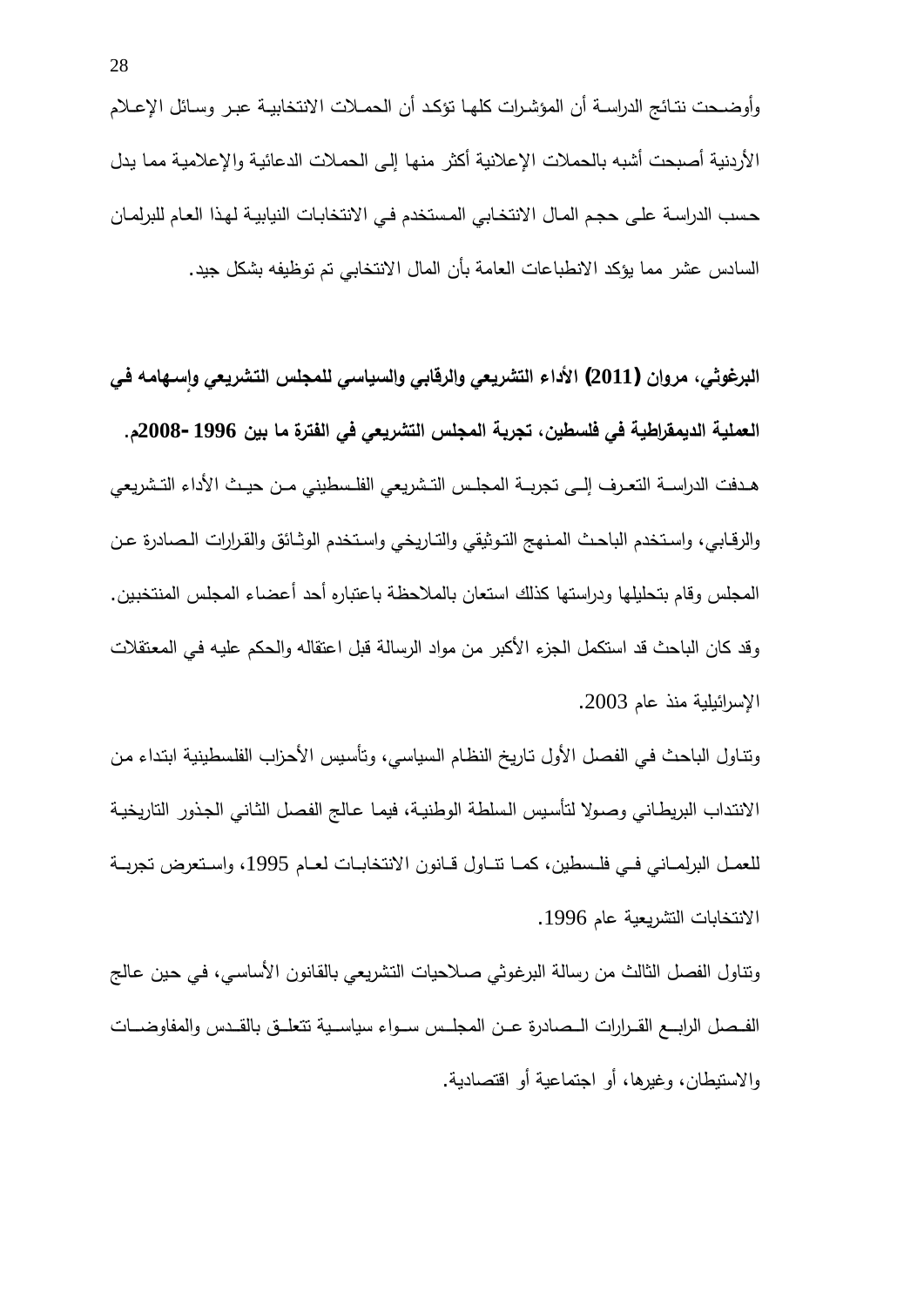وبحث الفصل الخامس من الرسالة في الأداء الرقابي للمجلس التشريعي واجراءات حجب الثقة ومدى استخدام المجلس لأدواته الرقابية، فيمـا تتـاول الفصل السادس أنشطة المجلس الأساسية ومكانة "التشريعي" بالنظام السياسي الفلسطيني.

ونتـاول الفصـل الـسابـع دور المجلس التشريعي فـي المجتمـع المـدني وعلاقـة الديمقراطيـة بالدولـة ومعوقات العملية الديمقراطية، وحقوق الإنسان والمرأة، وغيرها، فيما عالج الفصل الثامن تشكيل المجلس التشريعي الثاني، مبينا الوضع السياسي، بالإضافة لقانون الانتخابات الجديد، كما عرض توزيــع المقاعـد والخلفيــات العلميــة والــسياسية لأعـضـاء المجلـس بـالإضـــافة لتقـيم الأداء الرقــابي للمجلس الذي فشل في أن يقوم بأي من مهامه الأساسية، سيما في مجال النشريع والرقابة. وأشار الباحث إلى أن المجلس التشريعي الثاني عاني كثيرا نتيجة تعرض ثلث أعضائه للاعتقال والانقسام الـسياسي، لافتـا الانتبـاه إلـي أن حـصاد المجلـس فـي سـن القـوانين والتـشريعات كـان متواضـعا خـلال العشر سنوات الأولـي وقبل الانتخابـات البرلمانيـة الثانيـة، وأن مـا يميـز المجلس الثاني أنه لم يصدر آي قانون.

وأوضح الباحث أن المجلس على الرغم من السلبيات التي واجهت عمله إلا أنـه نجح في إقرار قانون أساسي عصري، ونجح في التخفيف والحد من انتهاكات حقوق الإنسان، ومارس دورا في الرقابة من خلال استجواب الوزراء والمسؤولين، وقد أقر المجلس قانونا انتخابيا للمجالس المحلية يخصص 20 % من المقاعد للمرأة، وكذلك في الانتخابات التشريعية.

وبين أن "التشريعي" أسهم في نقل السلطة بشكل سلس بعد استشهاد الرئيس ياسر عرفات طبقا للدسنور "القانون الأساسي".

وأظهرت النتـائج أن الاحـتلال يـشكل عائقـا حقيقيـا لـعمـل المجلـس التـشريعي سـواء بـالقيود التــي تفرضها الاتفاقات وعدم وجود أي اختراق على صعيد إنهاء القضايا الأساسية العالقة مع إسرائيل،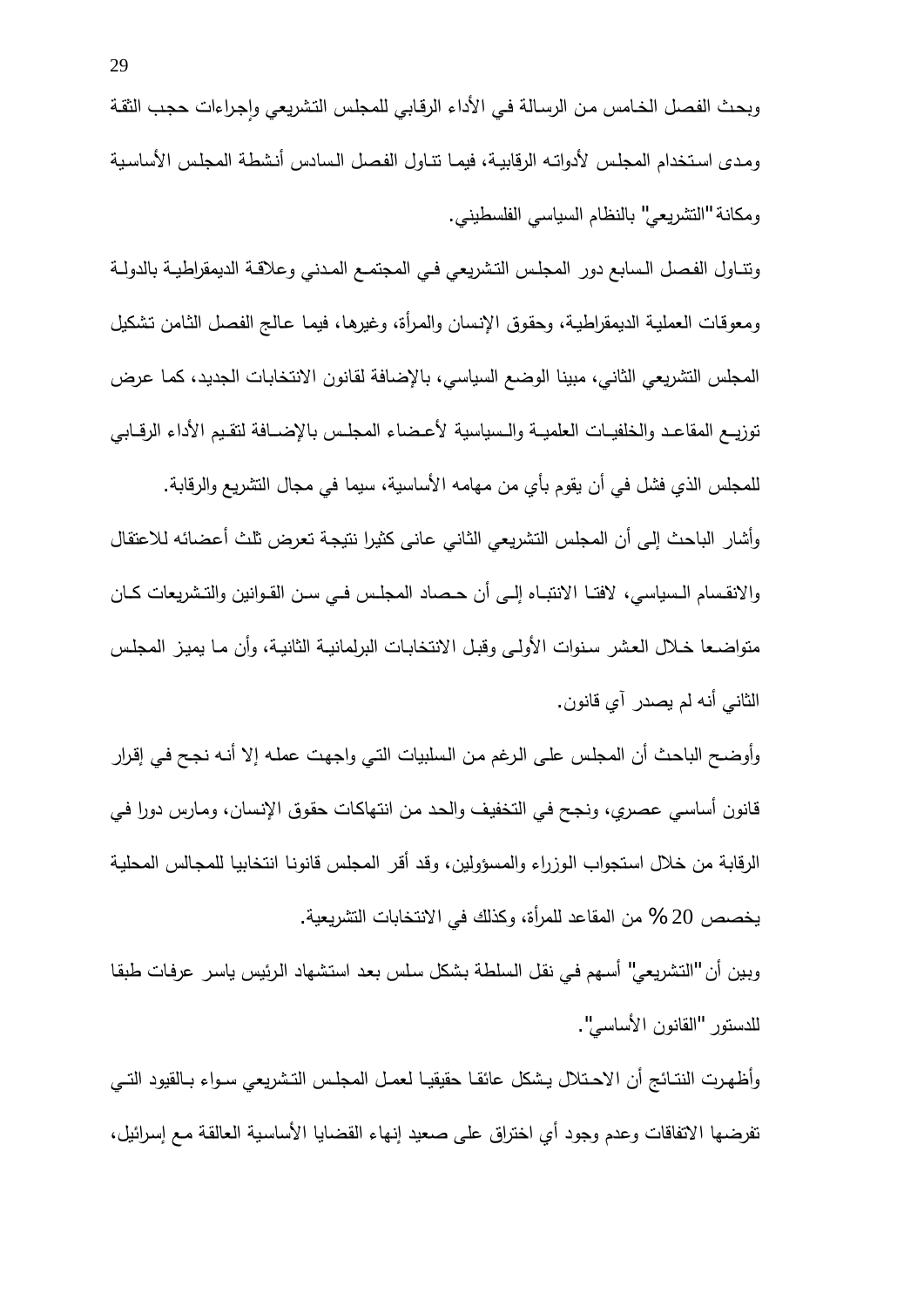كالأسرى واللاجئين، والقدس، والحدود والمياه، وغيرها من المسائل العالقة، إذ أوضحت الدراسة أن المجلس لا يستطيع تتفيذ القوانين الخاصبة بهذه القضايا نظرا لوجود الاحتلال، مع أنها كانت القضابا الأبرز التي احتلت أجندة عمله.

تعليق على الدراسات السابقة:

بلاحظ مما سبق من دراسات سابقة أنها نتقسم إلى ثلاثة أنواع رئيسة: الأولـي التـي اهتمـت بأولويـات المـواطن مـن زوايـا متعـددة، وقـد كانـت دراسـات مركـز البحـوث والدراسات الكويتي مثالا على ذلك، وقد جاءت هذه الأولويات من وجهة نظر المواطن نفسه، والثانيــة التــي تـهـتم بالتغطيـات الإعلاميــة لــشأن أو أكثـر مــن شــؤون الـحيــاة خـصـوصـا الــشؤون السياسية والعسكرية، وقد هدفت إلى التعرف إلى طبيعـة تلك التغطيـة التـي قامـت بـهـا وسـائل الإعــلام (خـصوصا الـصحف) لنلـك الأحـداث كدراسـة (الـدليمي،2008 ) أو دراسـة (مؤسـسة مهارات، 2009) وقد ركزت تلك الدراسات على دور نظريـة أو عامل الأجندة ثـم حـارس البوابـة الإعلامية، وهذا النوع من الدراسات كان مفيدا للباحث في التعرف إلى تأثير العوامل المختلفة في البيئة أو المؤسسات الإعلامية نفسها في مدى شمولية التغطيات وموضىوعيتها واتجاهاتها، وهذا هو محور هذه الدراسة.

أمـا النـوع الثالـث مـن الدراسـات فقد تناولـت شـؤون مجـالس النـواب أو البرلمانـات (حيـث تختلـف التسمية من بلد لآخر)، وقد اهتمت بعض الدراسات بالتغطية الصحفية لانتخابات تلك المجالس وأثرها على الحملات الانتخابية (دراسة الهيئة الأردنية، 2011 ) ومدى موضوعيتها ودقتها وتأثير عامل الأجندة فيها، واهتمت أخرى بدراسة أداء أعضاء مجلس البرلمان (البرغوثي 2011) وتأثير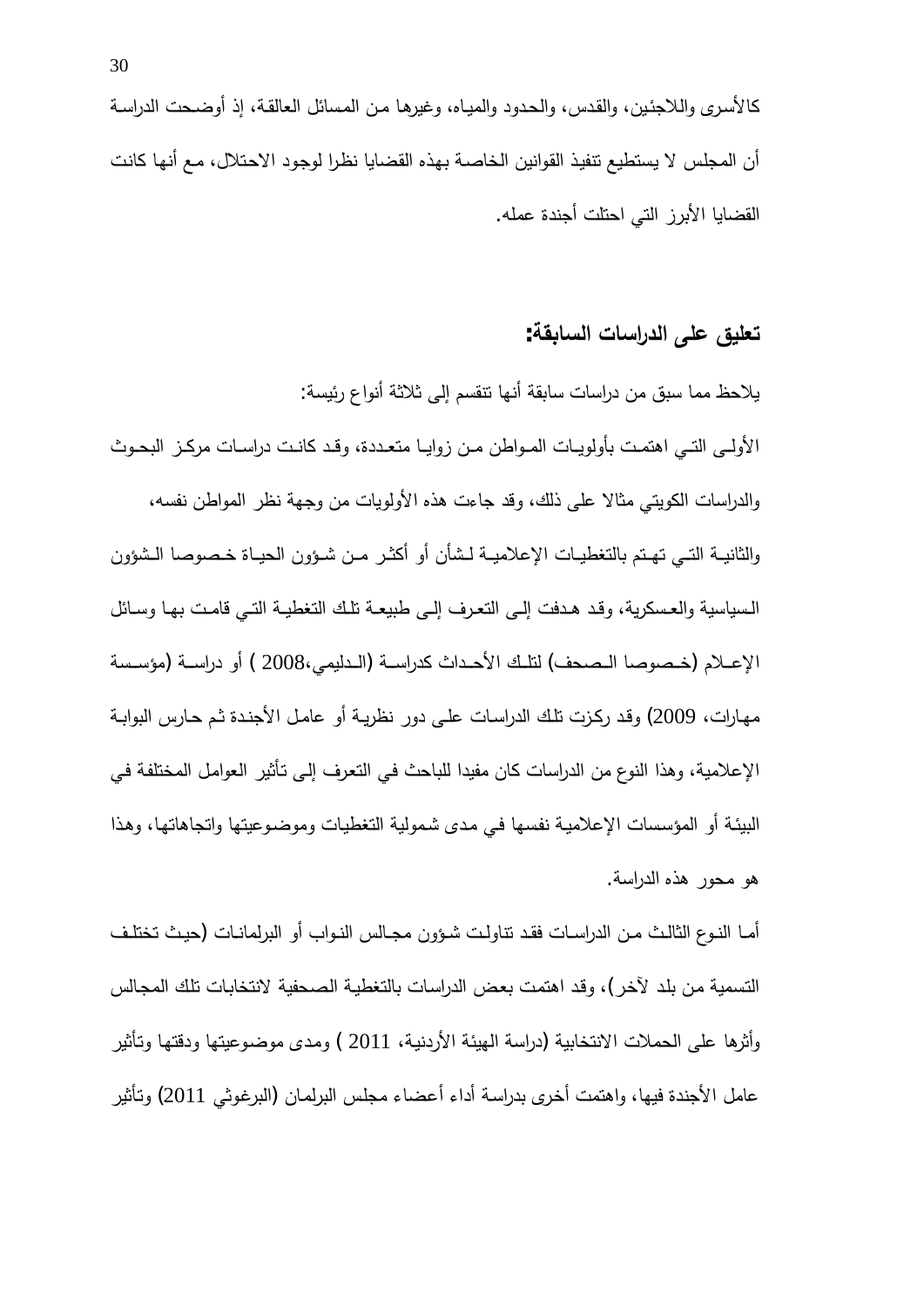ذلك الأداء على قرارات المجالس. أو بدراسة مواصفات أعضاء المجلس البرلماني من وجهة نظر المنتخبين كدراسة (عبد ربه وعبد الله، 1990) وغير ذلك من الدراسات.

وكانت نلك الدراسات مفيدة عموما للباحث في جوانب جزئية كثيرة منفرقة، منها ما يتعلق بمنهجية الدراسة ومنها ما يتعلق بالنظريات المناسبة لها، ومنها ما يتعلق ببناء استبيان الدراسة وغير ذلك من الجزئيات.

والجديد الذي جاءت به الدراسة الحالية وتميزت به عن الدراسات الأخرى هو كونها لامست بشكل مباشر ِ اتجاهـات وآراء النخبــة الـسياسية ذات القرار المـصيري فـي الكويـت، وهـم أعـضـاء مجلـس الأمة الكويتي الذي يشكل ركيزة من ركائز تشكيل الرأي العام في الكويت جنبا إلى جنب مع دور وسائل الإعلام الكويتية التي تتمتع بقدر لا بأس به من الحريات.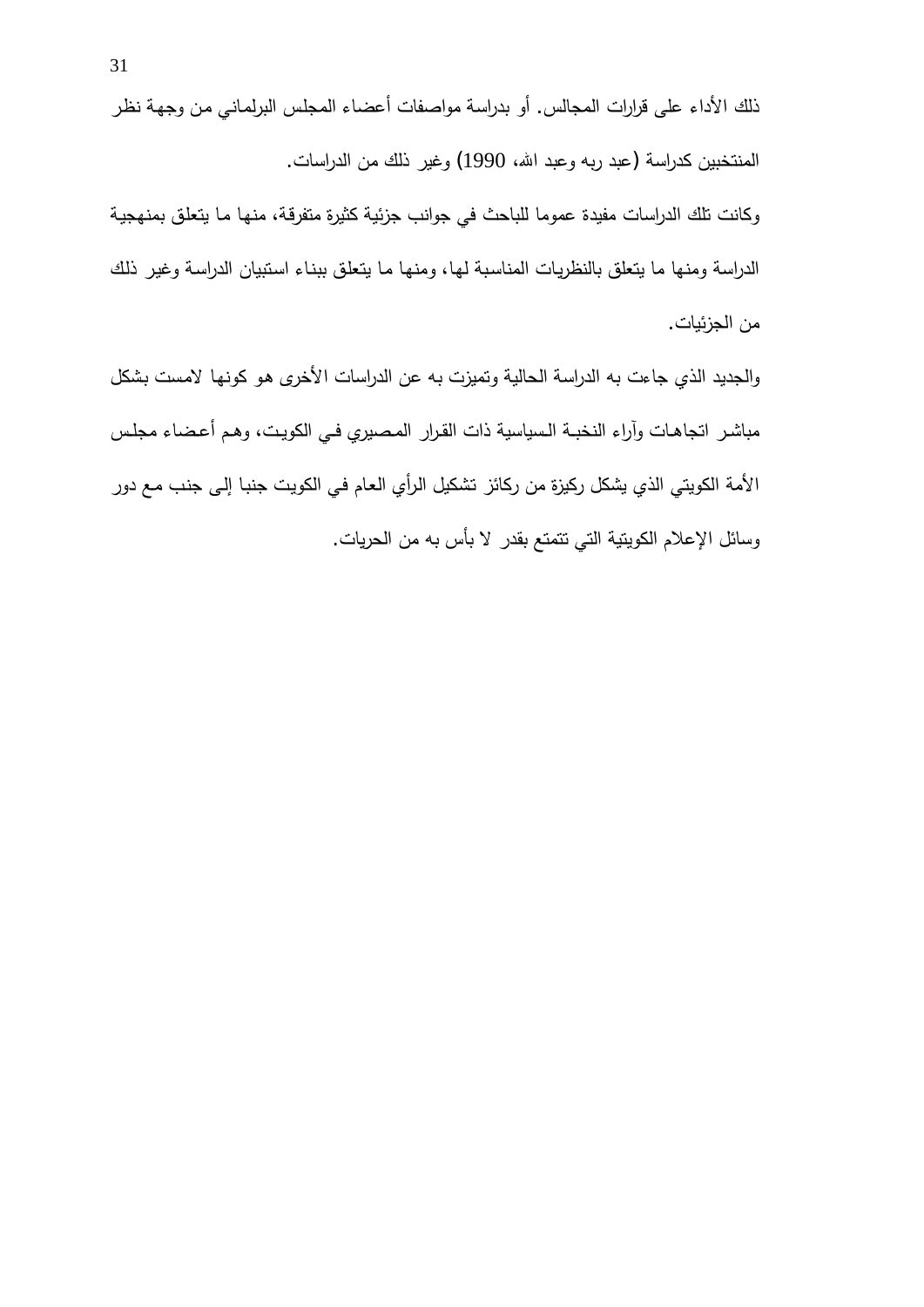الرأي العام والعوامل الموئثرة فيه:

**تمهيد :** 

إن دراسة التغطيات الإعلامية لشأن أو مجال أو حدث من الأحداث ذات الأهمية في أي مجت*م*ع، تقدم لذا الكثير من الفوائد، فهي تعرفنا على عملية الرأي العام وكيفية تشكلها والعوامل المؤثرة فيها، وتفيدنا أيضا في التعرف إلى مستوى التطور الذي وصلته وسائل الإعلام في المجت*م*ع والدولـة إضـافة إلـي التعـرف إلـي دورهـا فـي تطـور الأحـداث واتجاهـات الـرأي العـام. كـذلك فـإن النعرف على الجهات أو الشرائح أو النخب السياسية والاجتماعية التي تعتبر الأكثر تعاملا مـع الإعلام سيقدم لذا أفكارا عن النفاعل السياسي والاجتماعي الذي يحدث في هذا المجتمع أو ذاك. إن مصطلح الرأي العام يتكون من كلمتين هما (الرأي) و(العام). فالرأي في اللغة مصدر "رأي الشيء يراه رأياً" ثم غلب استعماله على المرئي نفسه، من باب استعمال المصدر في المفعول، كالهوى في الأصل مصدر "هويه يهواه هوي"، ثم استعمل في الشيء الذي يهوي، فيقال: هذا هوى فلان، والعرب نفرق بين مصادر فعل الرؤية بحسب مجالها فتقول: رأى كذا في النوم رؤيا، رراه فـي اليقظـة رؤيـة، ورأى كـذا – لمـا يُعلـم بالقلـب ولا يـرى بـالـعين – رأيـا، ولكـنـهم خـصـوه بمـا يـراه القلب بعد فكر وتأمل وطلب لمعرفة وجه الصواب مما نتعارض فيه الأمارات؛ فلا يقال لمن رأى بقلبـه أمـراً غائبـاً عنــه ممــا يحـس بــه أنــه رأى، وإن احتـاج إلــى فكـر وتأمـل كـدقائق الحـساب  $(51, 2010, 6)$ ونجوها.

ويعرف الرأي العام تعريفات عديدة مما يعني أن الاختلاف ما زال موجودا بين الدارسين والعلماء حول هذه الظاهرة، ومما يشير إلى تعقد هذه الظاهرة ونتوع جوانبها. وفيما يلي بعض التعريفات للرأي العام: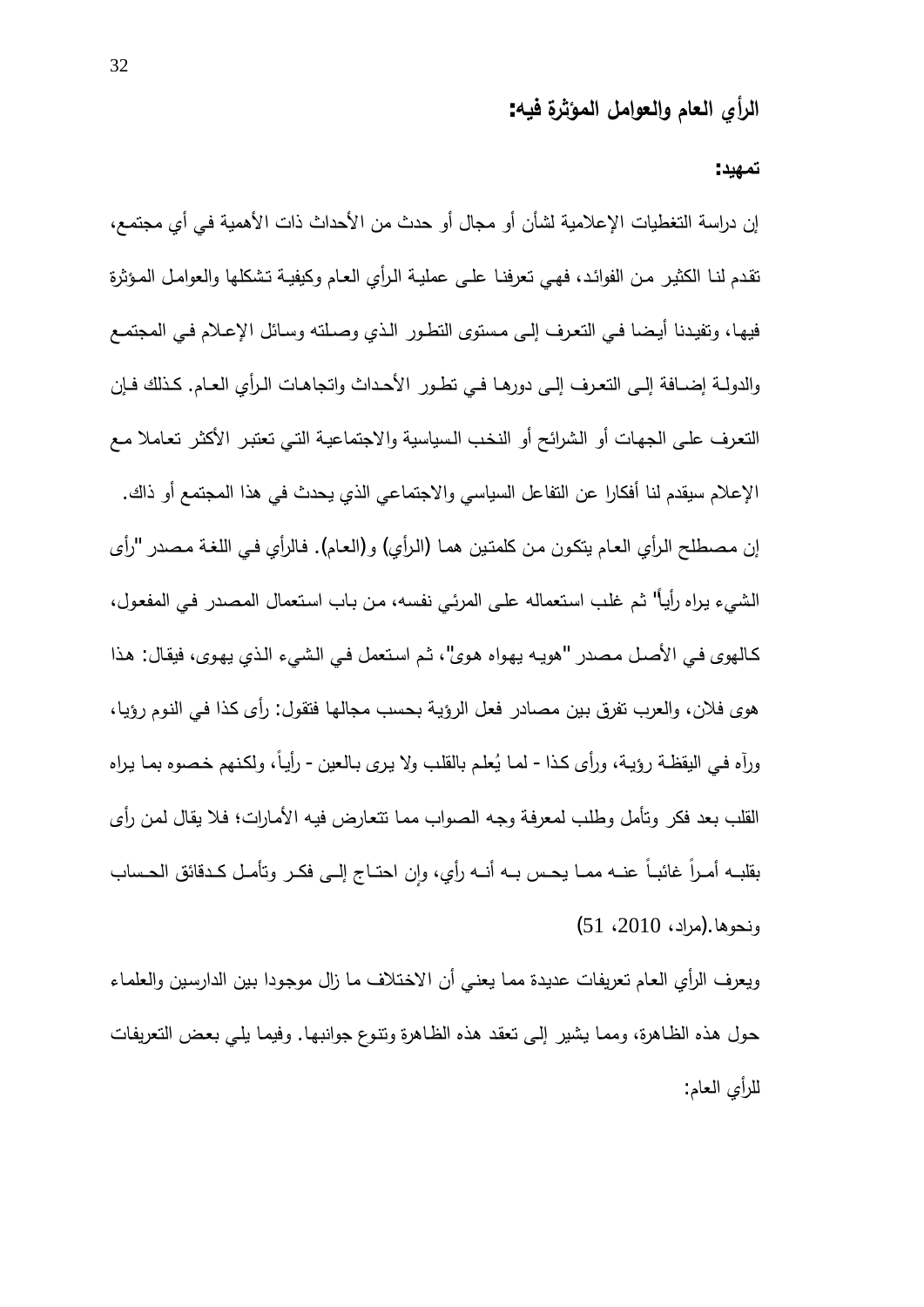في حدودها، من أجل نتظيم العلاقة بين الحاكم والمحكوم وترتبط اتجاهاته بالولاء القومي والوطني والديني لأفراد الأمة. (سميسم، 2002، 22)

تعريف أحمد بدر : هو الفكرة السائدة بين جمهور من الناس تربطهم مصلحة مشتركة، إزاء موقف من المواقف، أو تصرف من التصرفات، أو مسألة من المسائل العامـة التـي تثير اهتمـامـهم أو نتعلق بمصالحهم المشتركة .(بدر ،1931،193)

ويعرفه مختار التهامي" بأنـه الـرأي الـسائد بـين أغلبيـة الـشعب والواعيـة فـي فترة معينـة بالنـسبة لقضية أو أكثر يحتدم فيها الجدل والنقاش وتمس مصالح هذه الأغلبية أو قيمها الأساسية مسا مباشرا. (التهامي،174،17)

ويعرفه (جيمس برايس) في كتابه "الديمقراطيات الحديثة إلى أن الرأي العام هو اصطلاح يستخدم للتعبير عن مجموعة من الآراء التي يدين بها الناس إزاء المسائل التي تؤثر في مصالحها العامة  $(57, 2010, 6)$ والخاصية.

ويعرفه (ليونارد دوب L.W, Doob): بأنه ميول الناس تجاه قضية معينة عندما يكونون أعضاء في المجموعة الاجتماعية نفسها، وقد يصل النـاس إلـي تكوين رأيهم العـام عن طريق النقـاش، فالرأي العـام عنـده نــاتج عـن ضــرب الآراء الفرديــة بعـضـها بـبعض، أي حـصبلة الآراء الفرديــة المشتركة والتي تشكل رأي الجماعة. (Doob,1969,100.)

إن الرأي يعني عقيدة أو اقتناعا أكثر قابلية للإثبات وأشد قوة من مجرد إحساس أو انطباع، لكن أقل ثباتا وقوة من العلم الايجابي الممكن إثباته. وهكذا يميز بين حقيقة ورأى. وكلمة رأى يعبر بها عن معني أضبق تعبيرا قانونيا عندما يتضمن رأى القاضبي تعليلا عقليا لحكمة أو عندما يعطي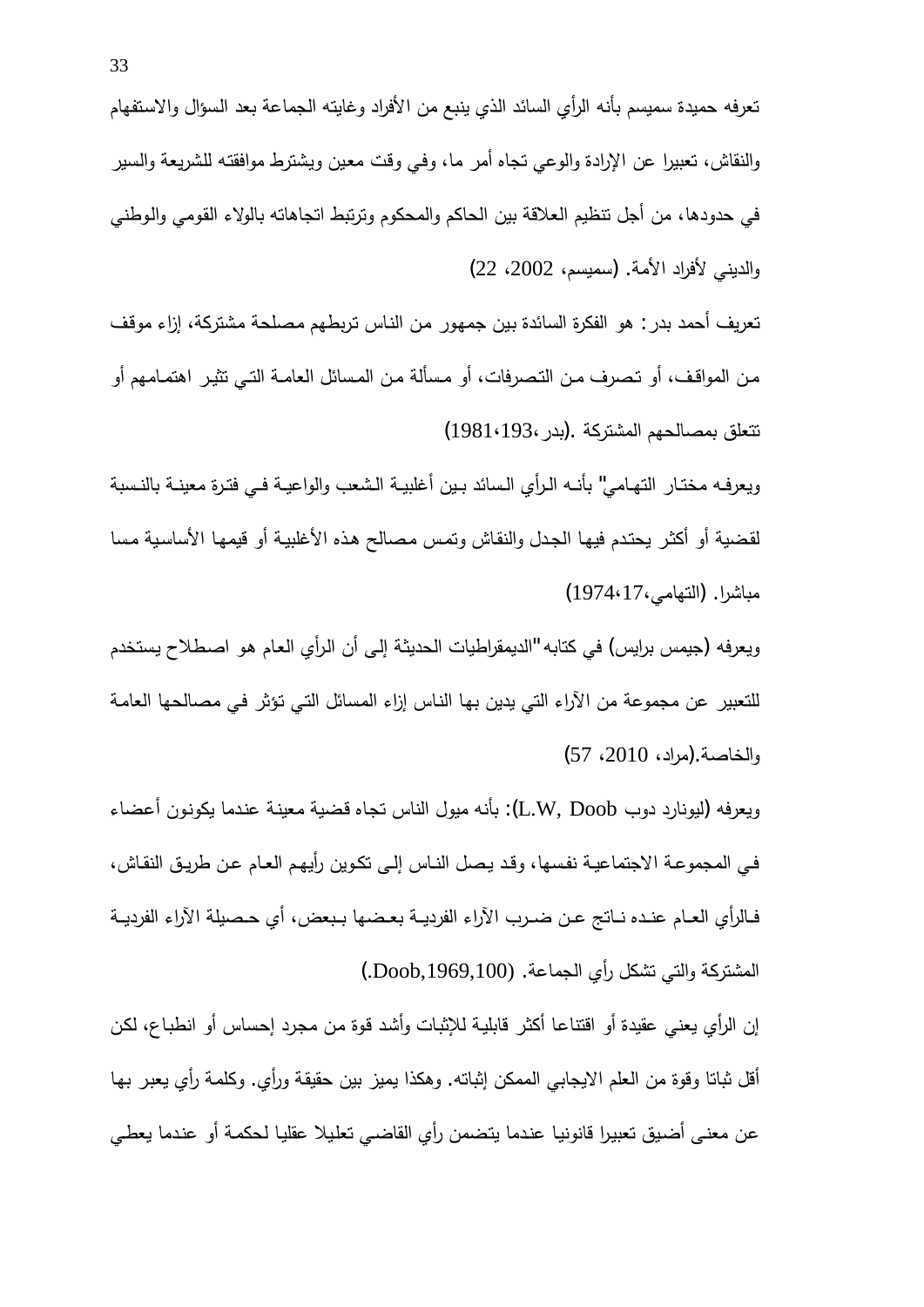خبير رأيه في مسائل فنية. ولذلك فإن الرأي العام قد يعرف بأنه " المعتقدات والاقتناعات أو آراء الأفراد عن أمور ومسائل واسعة الانتشار أو عن مصلحة عامة أو شأن عام، وقد بدرس الرأي العام في نطاق الاقتناعات الخاصة بالمسائل العامة في لحظة معينة من الزمن. وقد ينظر إليه حركيا (ديناميكيا) في نطاق عمليات التفاعل التي ينطوي عليها تكوين اتفاق ما أو رأي مشترك، ومن الممهم أن نشير أيضا إلـى أن الـرأي العـام لـيس معـادلا لآراء الـجمـاهير لأن الـرأي الـعـام لا

تصنعه الجماهير بقدر ما تصنعه الجماعات المنظمة وقادة الرأي.(كانز وزملاؤه، 1982، 51) وليس من المستغرب أيضا أن نجد من ينكر وجود "ظاهرة أسمها الرأي العام"، إذ يرى دوفيفات مدير معهد الصحافة بجامعة برلين: أن الرأي العام – كوحدة أو كدرب واحد لخط سير الجماعة بأكملها لا وجود له، غير أن هناك رأيا ظاهريا من بين آراء الجميع، رأيا غالبا على ما حوله من آراء، أما أن يقال أن هناك رأيا عاما واحدا يعبر عن عقيدة الجماعة كلها وارادتها ويقره كل فرد !<br>:  $(69 \cdot 2001 \cdot 200)$ فيها فهذا مالا وجود له".(المحنة

أ**ن**واع الرأي العام :

يصنف الرأي العام ويقسم إلى أنواع وفق مقاييس مختلفة، منها: (الزغول، 2007.ص 65) الرأي العام لأغلبية الناس أو الجماهير مقابل رأى النخب أو القطاعات كقطاع المحامين أو المرأة أو الصحفيين...الخ.

∃ − الرأي العام المحلي أي الذي يتعلق بالقضايا المحلية كسياسة الحكومة في الضرائب أو النعليم..الخ. مقابل الرأي العام الإقليمي ثم الرأي العام الدولي.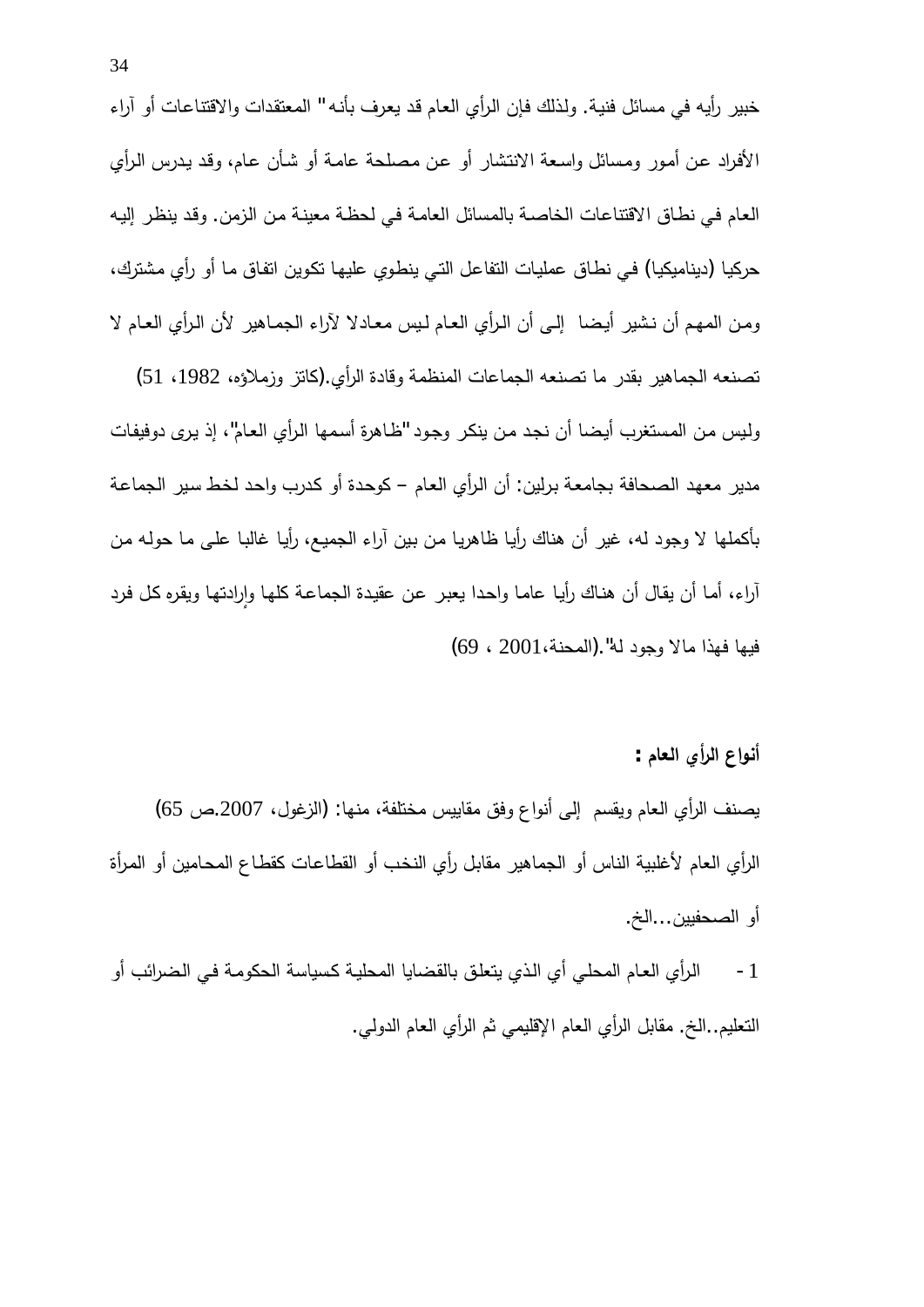.ťƅ§...¶ŕƎŠƙ§řŬŕƔŬ

3− الرأي العام الظاهر أي الذي يعلن عنه والرأي العام الكامن الذي لا نتاح لـه الفرصـة فـي التعبير بسبب بعض العوامل الضاغطة.

وثمة تقسيم آخر يجعل من الرأي العام أنواعا ثلاثة كما يلي:

- .ªŕŗŝƅŕŗ²ŕśƈƔïƔƅŕƂśƅ§Ãª§¯ŕŸƅ§Ã½ƜŦƗ§ÃÁƔ¯ƅŕŗ¿ŰśƔ :ƓƆƄÀŕŷÅ£± -1
	- 2− رأى عام مؤقت: تمثله الأحزاب والمهيئات العامة والخاصة.
		- 3− رأى عام بومي: منقلب، وعلبه نعبش الصحف والإذاعة.

أما الدكتور عبد اللطيف حمزة فيورد نقسيما آخر كما يلي:

- 1 رأي عام مسيطر : وهو رأي القادة والزعماء والحكومات.
	- و. مرأى عام مستتير : ونمثله الطبقة المثقفة في الأمة - $2\,$ 
		- 3− رأى عام منقاد: رأى السواد الأعظم من الشعب.

ويشير (مراد، 2010، 76- 85) إلىي أربعة عشر نوعا أو نصنيفا لأنواع الرأي العام، منها ما هو حسب طبيعته، أو حسب درجة ثباته، أو حسب تأثيره ومشاركته السياسية، أو حسب الانتشار الجغرافي له، أو حسب حجم الجمهور ، أو حسب عنصر الزمن، أو درجة الوضوح فيه، أو حسب درجـة صـراحته، أو درجـة ظهـوره، أو حـسب طريقـة التوافـق والإجمـاع وغيـر ذلـك أيـضا مـن التصنيفات .

ونتنقد الدكتورة حميدة سميسم التقسيمات الشائعة وتعتبرها نسخاً من المراجع الغربية، لذلك فهي تدعو إلى التبصر في خصائص المجتمع السياسي المعاصر للتعرف إلى سمات وأنواع الرأي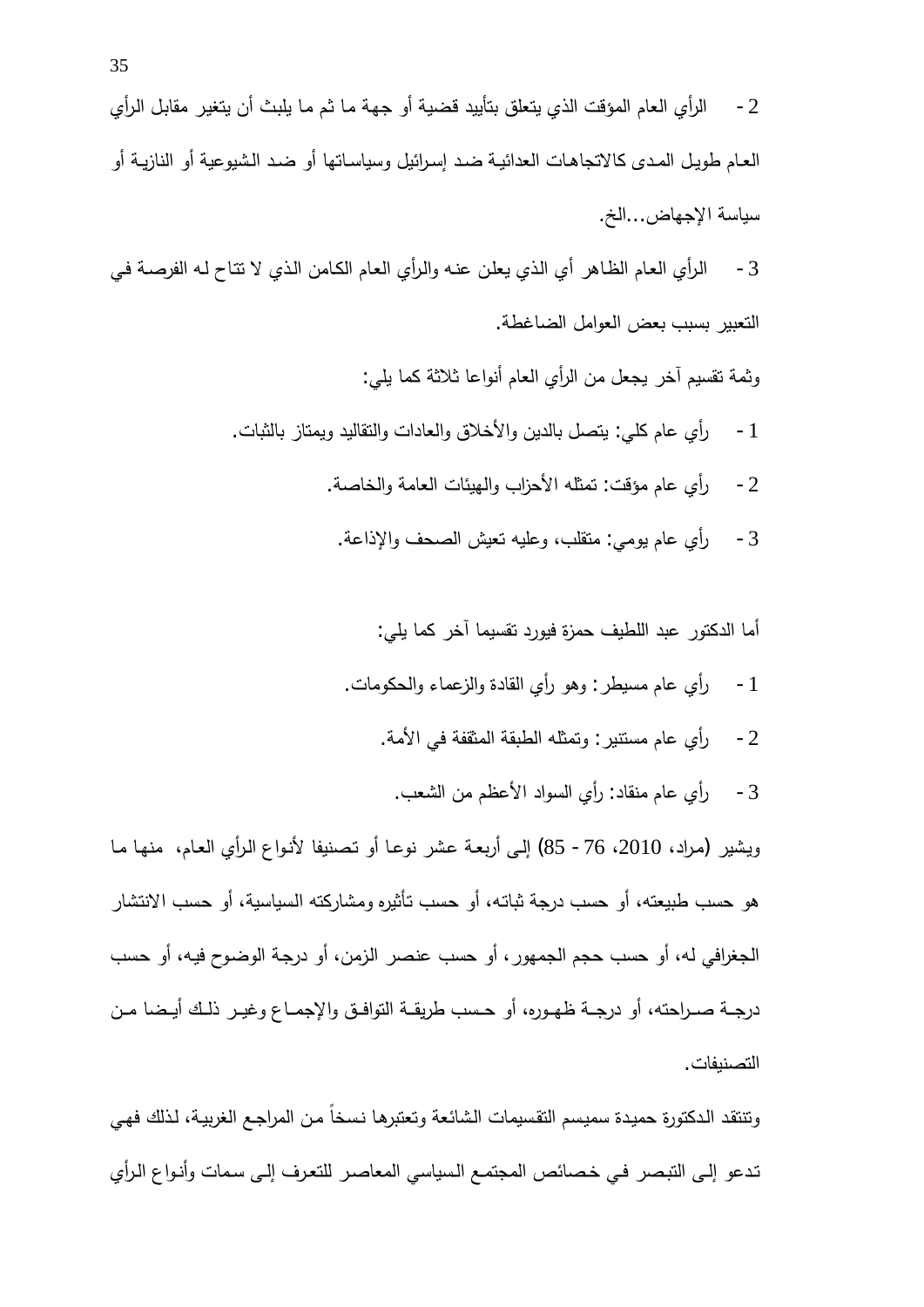العام، وهي نؤكد على ضرورة النفريق بين الرأي العام في المجتمعات المتقدمة والأخرى المتخلفة، ولذلك فهي نقسمه إلى أنواع أربعة كما بلي: (سميسم، 2002، ص 194 - 202) 1 - الرأي العام الوطني: ويقصد بـه الرأي العام الذي يرنبط بالدولـة والذي تستند إليـه الـسلطـة القائمـة، ويكـون بمثابـة الـشرعية الـسلطوية للدولـة، ويمتـاز بخـصـائص معينــة أهمـهـا: التجـانس،

إمكانية النتبؤ به، أنه يدور حول المشاكل القومية.

2− الرأي العام الإقليمي: وهو الرأي السائد بين مجموعة من الشعوب المتجاورة جغرافيا في فترة معينة نحو قضية معينة. والرأي العام الإقليمي يأتي في موقع وسط بين الرأي العام الدولي والرأي العام الـوطني(القومي). وتشير الدكتورة حميدة إلـي أن الفرق بـين الرأي العـام القومي قد يتجـاوز محددات الكيان السياسي(الدولة) ليقترب من صورة الرأي العام الإقليمي.

3 – الـرأي العـام العـالمـي: ونـري الأسـتاذة سميـسم أن المنطـق الـذي يـرفض فكـرة وجـود رأي عـام غالمي باتت غير قوية في ضوء التغيرات العالمية الحديثة، لذلك فهي تميل إلى تبني وجود رأي عام عالمي وفق ما عرفه (د حامد ربيع) وهو "كل تعبير نلقائي عن وجهة نظر معينـة لا تقتصر على إثبات وجودها على مجتمع محلي معين، وإنما نتعدى الحدود بين الجماعات السياسية لتعبر عن نوع من التوافق بين الطبقات التي تتتمي إلى أكثر من دولـة، سواء أكانت تلك الدول في

مجموعها، تُكون مجتمعا إقليميا دوليا، أو كانت تتتمي إلى أكثر من مجتمع إقليمي دولي". 4- الرأي العام النوعي: ويقصد به مفهومه الواسع انجاهات الرأي النـي نـعبر عن قطـاع معين من المجتمع السياسي الكلبي، ويكون على نطـاق محلـي، أو إقليمـي أو عـالمـي، وفـي الحقيقـة أن هـذا النوع من الرأي بتسع ليشمل تقسيمات عديدة حفلت بها الأدبيـات الإعلاميـة والسياسية العربيـة والأجنبية، ومنها الرأي العام النابـه أو القائد مقابل الرأي العام المنساق أو المنقاد. ويعرف (مراد، 2010، 78) الرأي العام النوعي بأنه" الرأي الذي يسود بين طائفة أو فئة معينة من شعب بعينه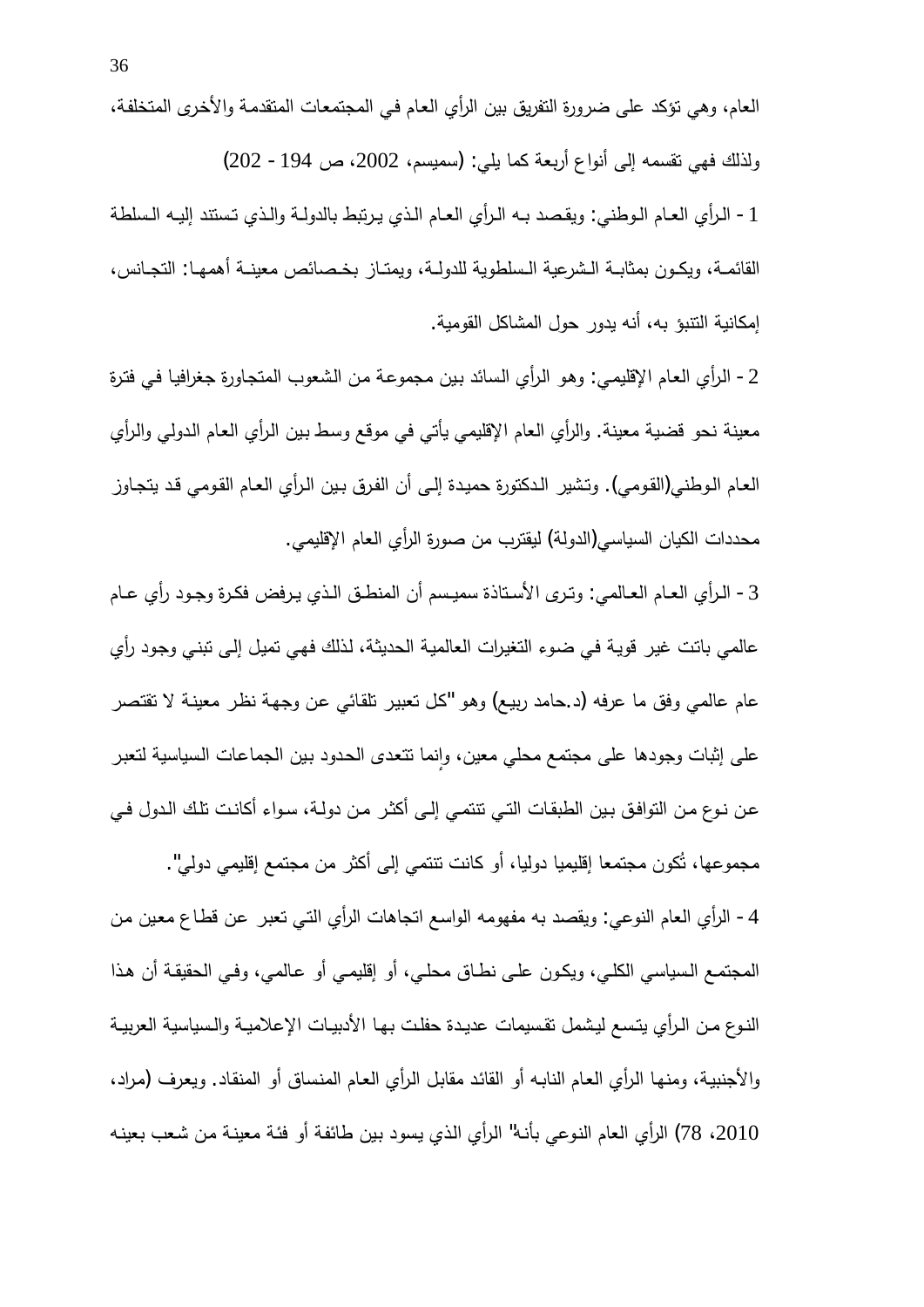أو مجموعة من الشعوب في قضية معينـة يحتدم فيهـا الجدل وتهم هذه الطائفـة أو الفئـة وتمس مصالحها أو قبمها الأساسبة مساً مباشراً.

# مرا**حل تكوين الر**أي العام

يمر نكوين الرأي العام بعدة خطوات نلخصها كما يلي:

1 - نشأة المشكلة أو الموضىوع أو القضية: ويبرز ذلك في مجـالات الحيـاة المختلفـة الـسياسية والاقتصادية والاجتماعية والثقافية وغيرها الكثير من القضايا المرشحة لجلب الاهتمام، وقد يبدأ ذلك بحادث بسيط كمقتل طفل في مدرسة أو كانفجار في فندق أو تصريح من مسئول أو كارثة طبيعيـة وغيـر ذلك الكثيـر مـن القضايا. وعـادة مـا تسهم وسـائل الإعـلام إسـهاماً كبيـرة فـي هـذه المرحلة بتركيز\_الانتباه على القضية.

2− إدراك المشكلة: ويعتمد ذلك على مدى أهمية القضية للمجتمع وعلى كيفية تقديمها للناس من خـلال وسـائل الإعـلام. ويبـرز فـي هـذه المرحلــة أيـضـاً قـادة الـرأي الـذين يقومـون بـشرح القـضية ومناقشتها من خلال المنابر المختلفة كالمساجد ووسائل الإعلام.

3− المناقشة والفحص والتمحيص: وهنا تظهر التساؤلات حول مدى خطورة أو أهمية المشكلة أو القضبة.

4- بزوغ المقترحات: ونبرز خلال المناقشات ونبادل المعلومات والأراء.

5- صراع الأراء: وقد نتبلور أراء متباينة حول القضية تؤدي إلى انجاهين أو أكثر حول القضية لدرجة الصراع، وتلعب الإشاعات والتهكم والانفعالات في هذه المرحلة دورا هاما.

6 – غلبـة رأي واحـد أو رأي وسـطـي يـصبح هـو النيـار الـغالـب للجمـاهير حيـال القـضية موضـوع الاهتمام، وفي بعض الحالات، ببرز أكثر من اتجاه للرأي العام دون أن يحرز احدها الغلبة مثلما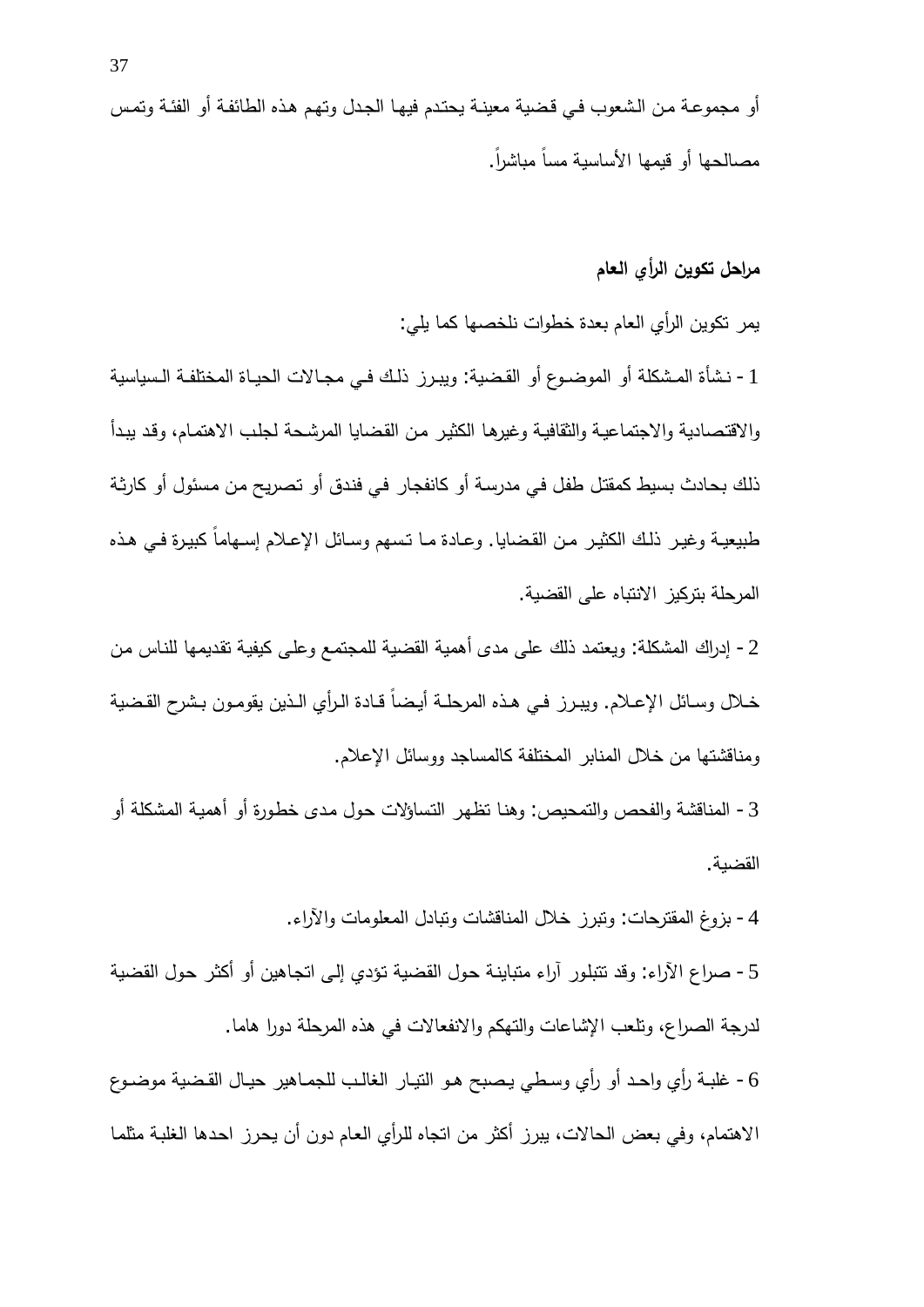هو الحال في الساحة الفلسطينية حول الخيارات الممكنة أمام أزمة الساحة الفلسطينية في علاقتها المصراعية والتفاوضـية مـع إسـرائيل، أو مثلمـا هـو الحـال فـي لبنـان حـول تحديـد الموقـف بالنـسبة لـسلاح المقاومـة، أو مثلمـا هـو الحـال فـي إيـران بـين الإصــلاحيين والمحـافظين الـذين يتنــازعون اتجاهات الرأي العام الإيراني حول القضايا الرئيسية ومنها شرعية الانتخابات الأخيرة أواخر العام .2009

## الرأي العام في المجتمعات النامية :

تفتقد الدول والمجتمعات النامية والفقيرة الكثير مما تحوزه الدول المتقدمة فيما يتعلق بالعوامل التبي تؤثِّر في الرأي العام، ويأتي على رأس هذه العوامل أنظمة الحكم التي ما تزال دون المستوى المناسب لتحرير الرأي وإطلاق الحريات السياسية والاجتماعية، ولذلك فإن الرأي العام سيظل أكثر تأثرا بسياسات الحكام وأكثر ضعفا خصوصا وأن معظم وسائل الإعلام ظلت مملوكة للدولة إلى وقت قريب، حتى أن الحكومات في عصر الانفتاح صارت نتافس وسائل الإعلام الخاصىة عبر إنشاء مؤسسات إعلامية خاصـة تسهم فيها الدولـة بنسبة كبيرة ممـا يطلق لـها اليد فـي التأثير ، أو أنها تقوم بدعم بعض هذه المؤسسات بطرق مباشرة عبر الدفع النقدي تحت مسميات مختلفة، أو بطرق غيـر مباشـرة عبـر إعطـاء الأولويــة لنلـك الوسـائل للظفـر بإعلانـات الـحكومــة وبأخبارهـا وأنشطتها ووثائقها في حين يجري تحريم ذلك على وسائل إعلام أخرى.

ورغم انتشار وسائل الاتصال الفضائي في معظم بلدان العالم تبقي هناك اختلافات ملحوظة، كمية وكيفية، بين الدول في هيكليتها ومضامينها وتعكس الاختلافات في التطور الاقتصادي المتفاوت للدول، وتتوع الأنظمـة الـسياسية، وخصائص كل مجتمـع وهـي تعكس أيضا الماضـي والحاضر كما يستجيب استهلاكها لعادات القراءة والمشاهدة التقليديـة الخاصـة بكل شـعب. إن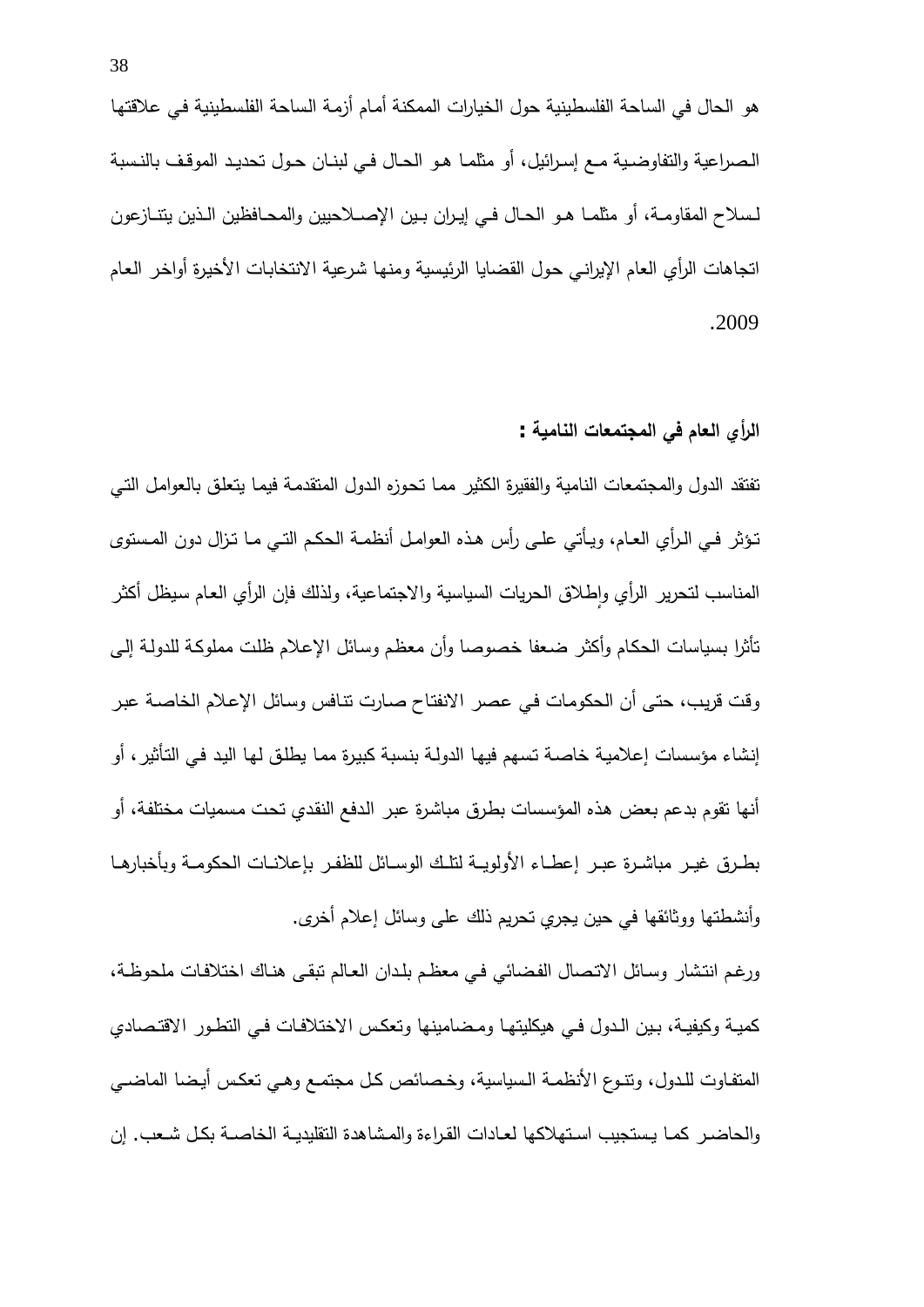تطـور وسـائل الاتـصـال مـرتبط بنقـدم النقنيـات والتحـولات الـسياسية والاقتـصـادية للمجتمعـات المعاصرة. وتسرى المنافسة بين المكتوب والسمعي البصري، وتدويل الاستخدامات التي تفتح الحدود الوطنية. لذلك تبين الدراسة المقارنـة بـين خصائص الأنظمـة الـسياسية وتطـور وسـائل الاتصال في مختلف البلاد اختلافات عميقة في ممارسة الصحافة وفي أدوار الوسائل وكأن كل دولة تدير صحفها واذاعاتها وتلفزيونها حسب تقاليدها وحاجاتها الخاصة وتخلق نظامها الخاص بيها. (العبد الله، 2005، 173)

وفي الدول الناميــة، يظـل النظــام الاتــصالي ناقـصـا أو غيـر مكتمـل البنــاء، فالوســائل والأجهـزة التكنولوجية مـا تـزال تستورد مـن الخـارج، وهـي غالبـا مـا تخلفت عـن نظـم الاتـصـال فـي الـبلاد المتقدمة، ويرتبط بذلك القدرات والكفاءات البشرية العاملة في نظم الاتصال والإعلام. ومن خصائص الرأي العام في الدول النامية: (الزغول، 2007، 74)

1 − في حالــة الإدارة الأجنبيــة (الاحـتلال) يتجــه الـرأى العــام نحـو تحقيـق الاسـتقلال لوضــوح الرؤية، إلا أنه ما يلبث أن يتمزق بعد الاستقلال نتيجة تأثره بعوامل مختلفة.

- −2 عدم الاستقرار السياسي.
- 3- الاعتماد على القطاع العام.
	- 4- صعوبة الاتصال.
	- 5 ضعف مستوى الموظفين.

6 — يتصف الرأي العام بـالكثير من الأمراض التي تؤثر بـه كالتفكك والمحسوبية والمكاسب الشخصبة.

7 - تخلف الوعي في المجتمعات المحلية.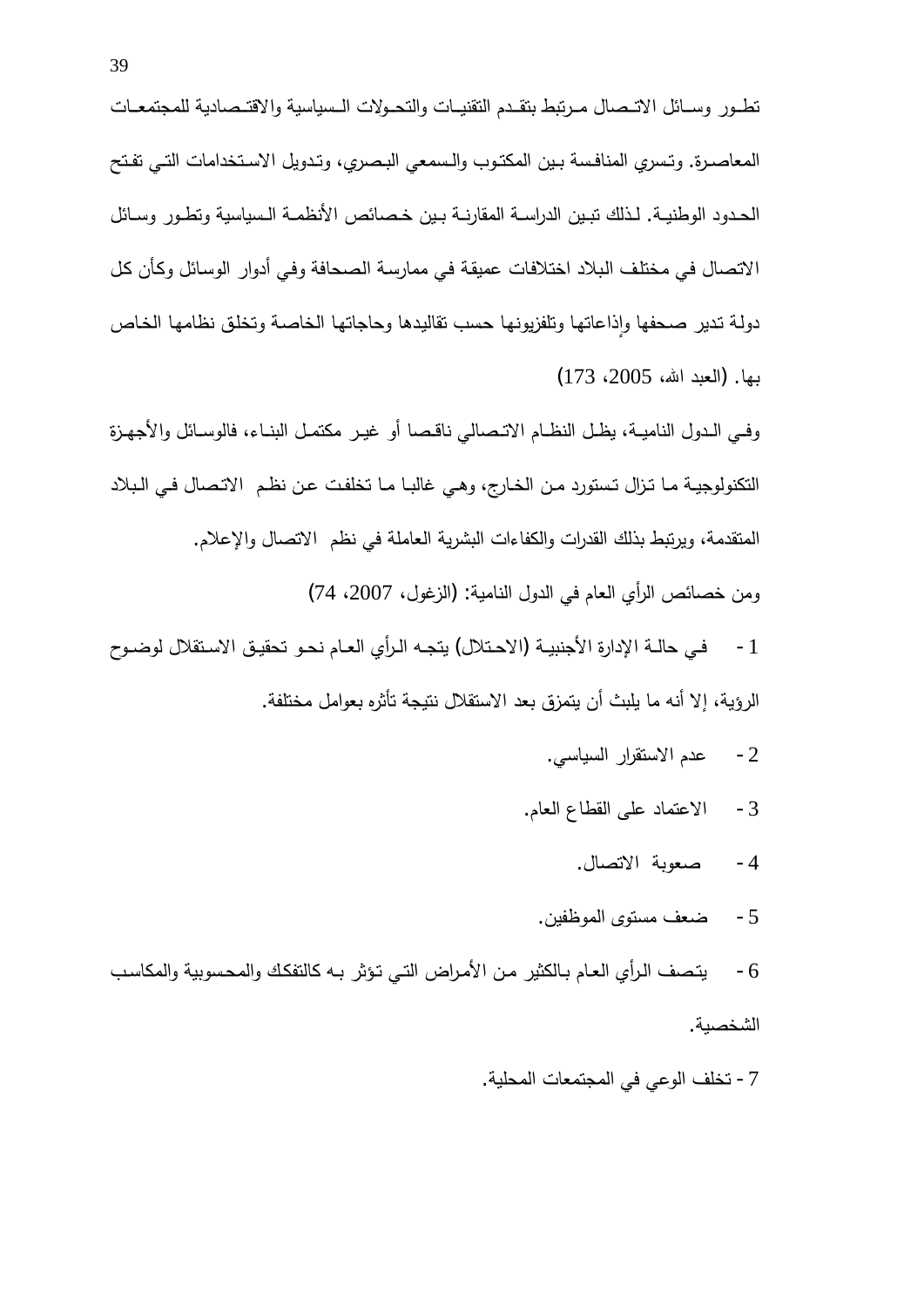ويمكن إضافة مظاهر أخرى وردت في العديد من البحوث والدراسات والمقالات بهذا الخصوص ومنها:

8 - السلبية: إذ إن الرأي العام في الدول النامية بطيء التحرك والنمو ، باستثناء الحوادث الكبيرة والخطيرة عندما نتضافر عوامل عديدة في نتشيطه.

9− الرأي العام في المجتمعات النامية انفعالي قد يكون سريع الاشتعال أو بطيء الاشتعال لكنـه سريع الخمود ونادرا ما يتحول إلىي مواقف وسياسات دائمة أو مثمرة إذ سرعان ما يذوي ويذوب في غياهب قضايا أخرى أكثر جدة.

10 − الرأي العام في الدول النامية يفتقد إلى آليات ومؤسسات نقوده وتوجهه وتديمه، ومن أمثلة ذلك الرأي العـام العربـي والإسـلامي تجـاه الرسـوم المـسيئة للرسـول عليـه الـصـلاة والـسلام فـي الصحف الغربية، إذ سرعان ما توقفت الحملات المناهضة لها بمجرد أن توقف الحديث عنها في المصحافة ووسائل الإعلام، دون أن ينتهي ذلك بأي اعتذار أو ضمانات أو قرارات أو سياسات. 11 - الـرأي العــام فــي المجتمعــات الناميــة يــسهل اســتغلاله واثارتــه مــن قبــل جهــات منظمــة كالحكومات أو وسائل الإعلام أو بعض الأحزاب أو القوى النقابية أو الإقليمية، مثلما كان يجري أثناء العدوان الإسرائيلي على غزةٍ في أوائل العام 2009. أو مثلما جرى أثناء غزو العراق للكويت في آب/1991 حينما هبت أغلب الجماهير العربية تدعم وتؤيد سياسات صدام حسين في الغزو بتأثير من تلاعب واضح فيي عواطف الجماهير من قبل وسائل إعلام وقوى إقليمية وحزبية مختلفة .

12 - مظاهر التعبير عن الرأي العام في المجتمعات النامية كثيرا ما نتحو نحو الانفعال ومن ثمَ É العنف الموجه إلى مصالحها أو مؤسسات المجتمع المحلي الحكومية والخاصبة. مقابل نسبة أخرى لا يستهان بها وهي الأكثرية التي تختار الصمت وعدم التعبير عن رأيها بأي شكل من الأشكال.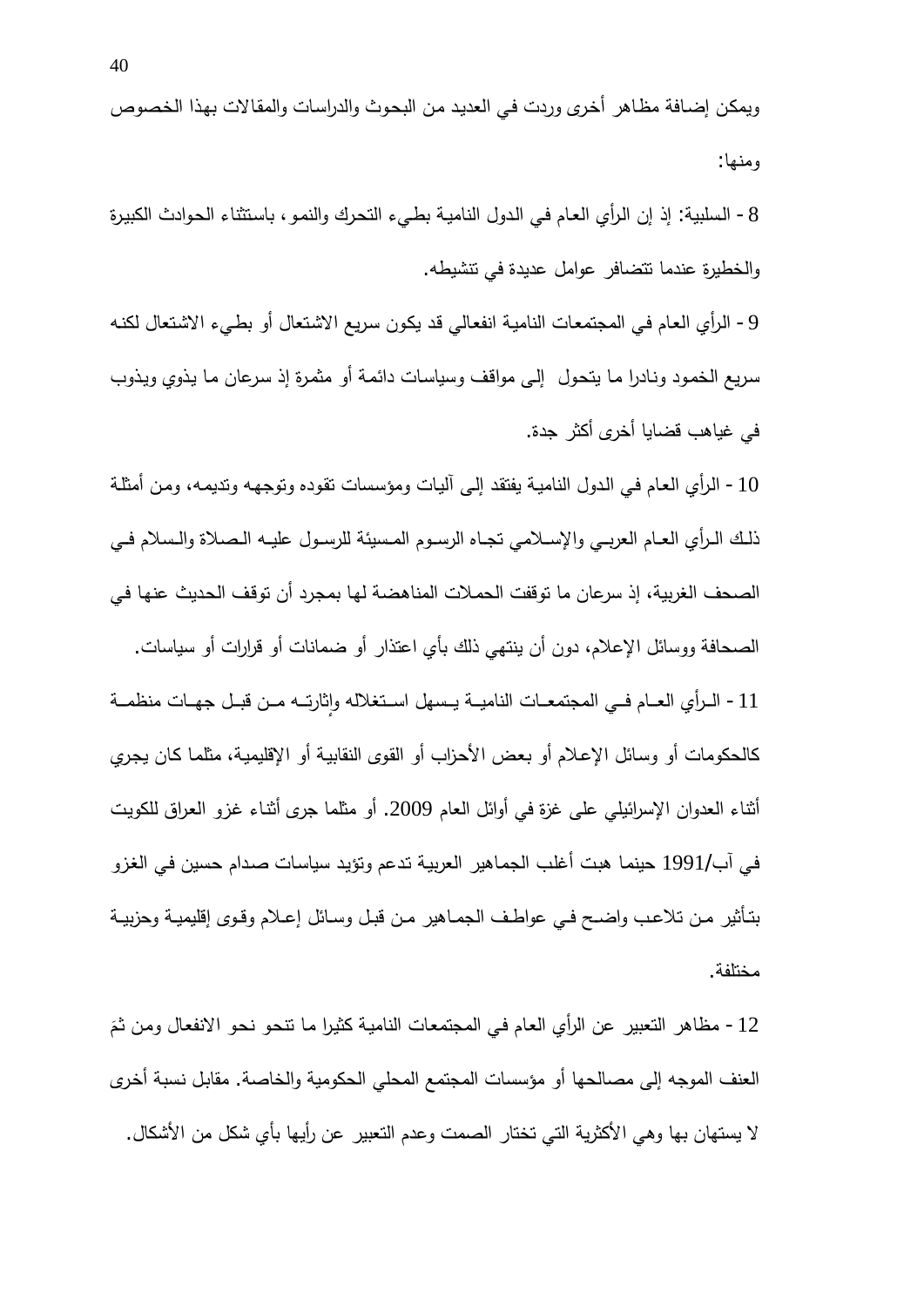وقد قسم الدكتور محمد فلاح المحنة خصائص الرأي العام العربي إلى قسمين: قسم ايجابي وقسم  $(86-85$ سلبي وكما يلي: (المحنة، 2001، ص الخصائص السلببة:

- .©ƛŕŗƈƜƅ§ -1
- 2- الانفعالية.
- 3− عدم الثقة بأجهزة الإعلام.(كلام جرايد مثلما يقال دلالة على عدم الموثوقية).

4- الجهل بالأمور . (أي عدم الاهتمام بتفاصيل الأنباء والحوادث والاكتفاء بالعناوين والسماع

- من الآخرين...).
- أما الخصائص الإبجابية:
	- 1- وحدة المشاعر .
- 2- النماسك الاجتماعي والعاطفية.
	- 3- الاستقرار والثبات.
- 4− غياب الاغتراب نظراً لقوة الترابط العائلي.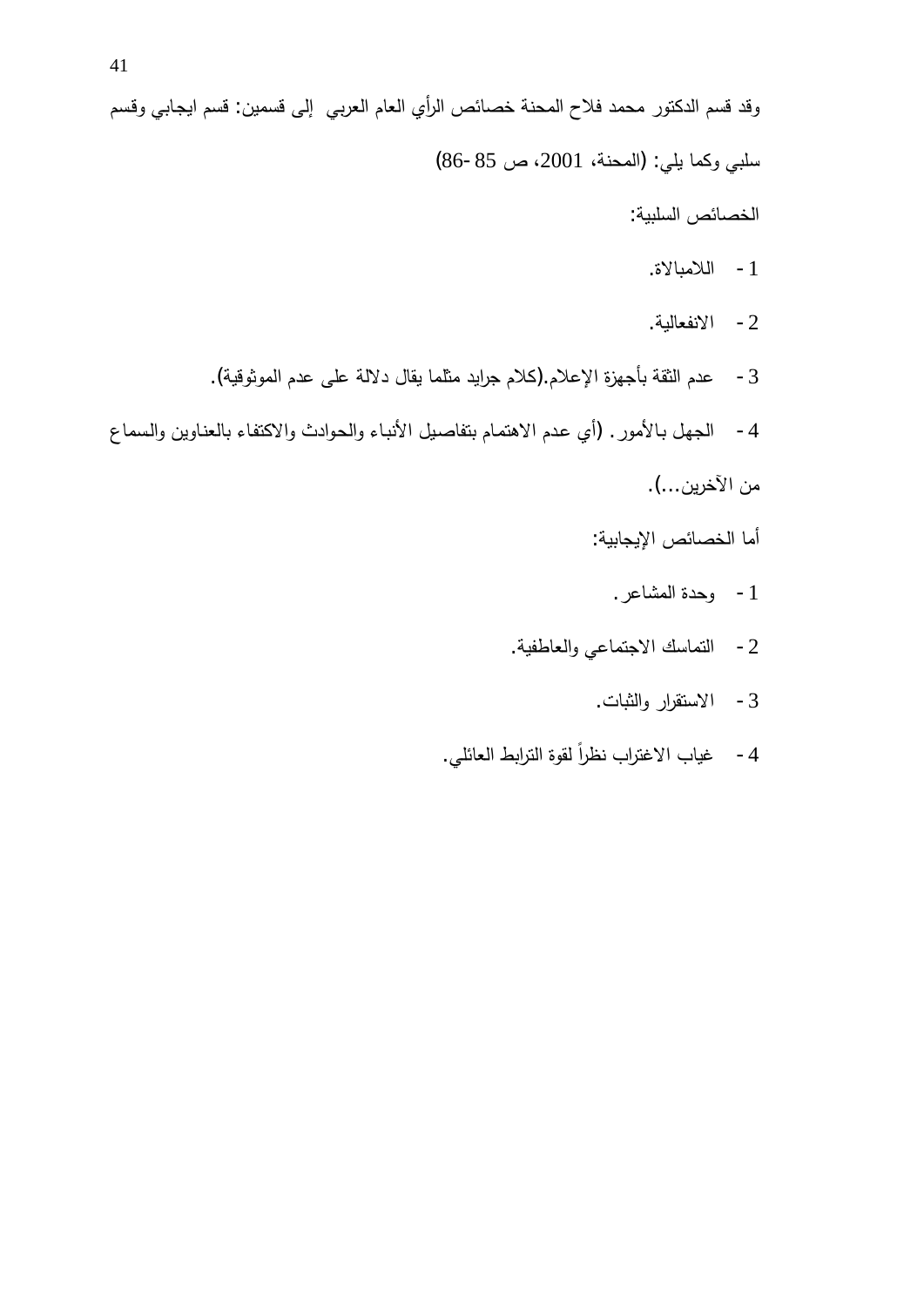الصحافة الكويتية: نشأتها ودورها في الحياة السياسية.

**تمهيد :** 

لم نكن الكويت بمعزل عن الحركة المفعمة بالأمل والممتلئة بالطموح في البلاد العربية، بل شاركت . في المرحلة نفسها . عواصم البلاد العربية المشهود لها بالسبق في ميدان النهضة، ولم تتنظر أكثر من استشراف بدء الخطوة الأولى في الرحلة الكبيرة نحو النطور والإصلاح في تلك المجتمعات التي يفتخر أبناؤها بأنهم رواد النتوير في الوطن العربي.

وسارت حركة الفكر والثقافة في الكويت نحو النمو والنطور مستمرة تلامس أعطافها مناكب حركة الفكر العربي وقد تحذو أحيانـا حذو تلك الخطـى فـي نفس الاتجـاه الذي تحث فيـه خُطـى سـير العواصيم العربيية العريقية مثيل القياهرة أو دميشق أو بغيداد. (السبيعان،ورقة علميية، 2010) ويشار إلى أن الصحافة في بداية ظهورها في المجتمعات العربية غالبا ما كانت تبرز من الواقع الثقافي والأدبي وليس بدافع إعلامي واخباري مثلما هو عليه الحال في عصرنا هذا، لكن فاروق أبو زيد مؤلف كتاب مدخل إلى علم الصحافة يشير إلى أن الصحافة العربية، مثلها مثل الصحافة الغربيـة، نـشأت كـصـحافة إخباريـة تلبيـة لحاجـات الـحكومـات الرسـمية القائمـة للتعريـف بأخبارهـا وتعليماتهـا، وفـي أوروبـا كانـت حاجــة التجـار لمعرفــة أخبــار الــسوق هـي الــدافـع القـوي لإنــشاء الصحافة الغربية في مرحلتها الأولى، ويذكر الوقيان أن للتطور السياسي في الكويت دافعا ملحاً لتأسيس صحافة داخلية تحتضن آراء أبنائها وتعبر عن مكنونات نفوسهم. (الوقيان، 1994،21) وهذا يعني أن الصحافة الكويتية لم تتشأ لحاجات إخبارية بقدر ما نشأت لحاجات ثقافية وقومية ووطنية كما سيظهر معنا من خلال استعراض عناوين بعض الموضوعات التي اهتمت الصحف والمجلات الأولى بنشرها، أو كما كانت نعرف نلك المجلات نفسها على أغلفتها. لذلك فقد كانت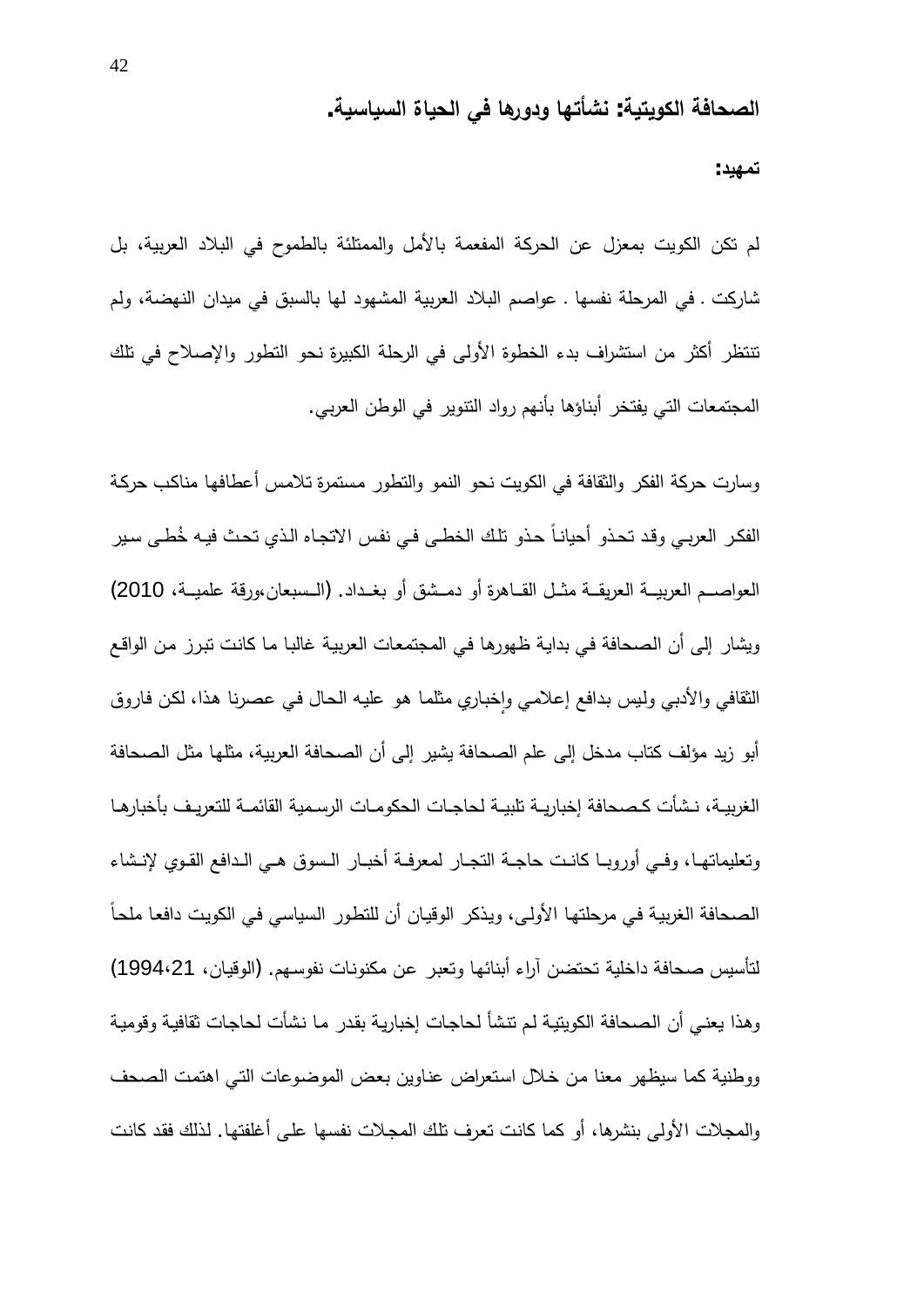نشأت الصحافة الكويتية نشأة شعبية ابتدأت من الشعب وليس من الحكومة كما تشير الوقائع، وكما يؤكد الوقيان في قولـه " ومن عجب أن الصحافة الكويتية نشأت نشأة شعبية خالصنة، فلم تكن الحكومة هي التي أصدرت مجلة الكويت..وانما أصدرها رجل جليل من عامة الشعب حمل على عاتقه عبء هذه الريادة.(الوقيان،264646)

فقد كانت المهند ومصر والعراق وبـلاد الشام هي ملجأ الراغبين من الكويتيين بطباعة الكتب سواء من نتاجهم أو بصفتهم ناشرين سواء للاتجار أو طلب الأجر والثواب، ولعل أول كويتي طبع كتاباً كان الـشيخ الثري علـي بـن محمـد أل إبـراهيم المتـوفي سـنة (1883م )، والـذي طبــع فـي سـنة (1871م) كتاب (نيل المآرب بشرح دليل الطالب على مذهب الإمام أحمد بن حنبل الشيباني) في المطبعة الخيرية بمصر . أما أول كتاب أخرجته المطابع الكويتية، فكان كتاب (آلام صديق)، وهو قصة نقع في 50 صـفحة من القطـع الـصغير للأديب الكويتي فرحـان راشد الفرحـان، وقد نـشر الخبر عنـه فـي مجلـة البعثـة بعـدد فبرايـر سـنـة 1950م، وكتبت أنـه (أول كتـاب تخرجـه مطـابـع الكويت). (منتدى ناريخ الكويت، 2011)

والمظاهر الديمقراطية التي برزت من بدابة نشوء الحركة الثقافية في الكويت جعلت النّتاج الأدبي والثقافي في مأمن من الندخل الرسمي، وأُمِنَ العاملون على اسنثمار النتمية الفكرية والثقافية على مسيرة أعمالهم.. لذا تُعتبر الكويت ضمن دول قليلة سادت فيها النتمية الثقافية والتعليمية، ولقي المواطنون والوافدون فيها حرية للقراءة والكتابـة وقد لاقت البـلاد بعض الـهزات والنكبـات جرًاء هذه الحرية التي يتطلع إليها الجميع، فتعرضت البلاد إلى مخاطر كما تعرضت لبنان من قبل بسبب حرياتها في إعلامها ونهجها الثقافي والسياسي.. ووجود الحياة البرلمانيـة وخيـر مـا اسـتثمرت الكويت نتميتها الثقافيــة خـلال نـصف قرن مـضي، ولـم نتازعهـا فـي ذلـك الـدوافـع الـسياسية ولـم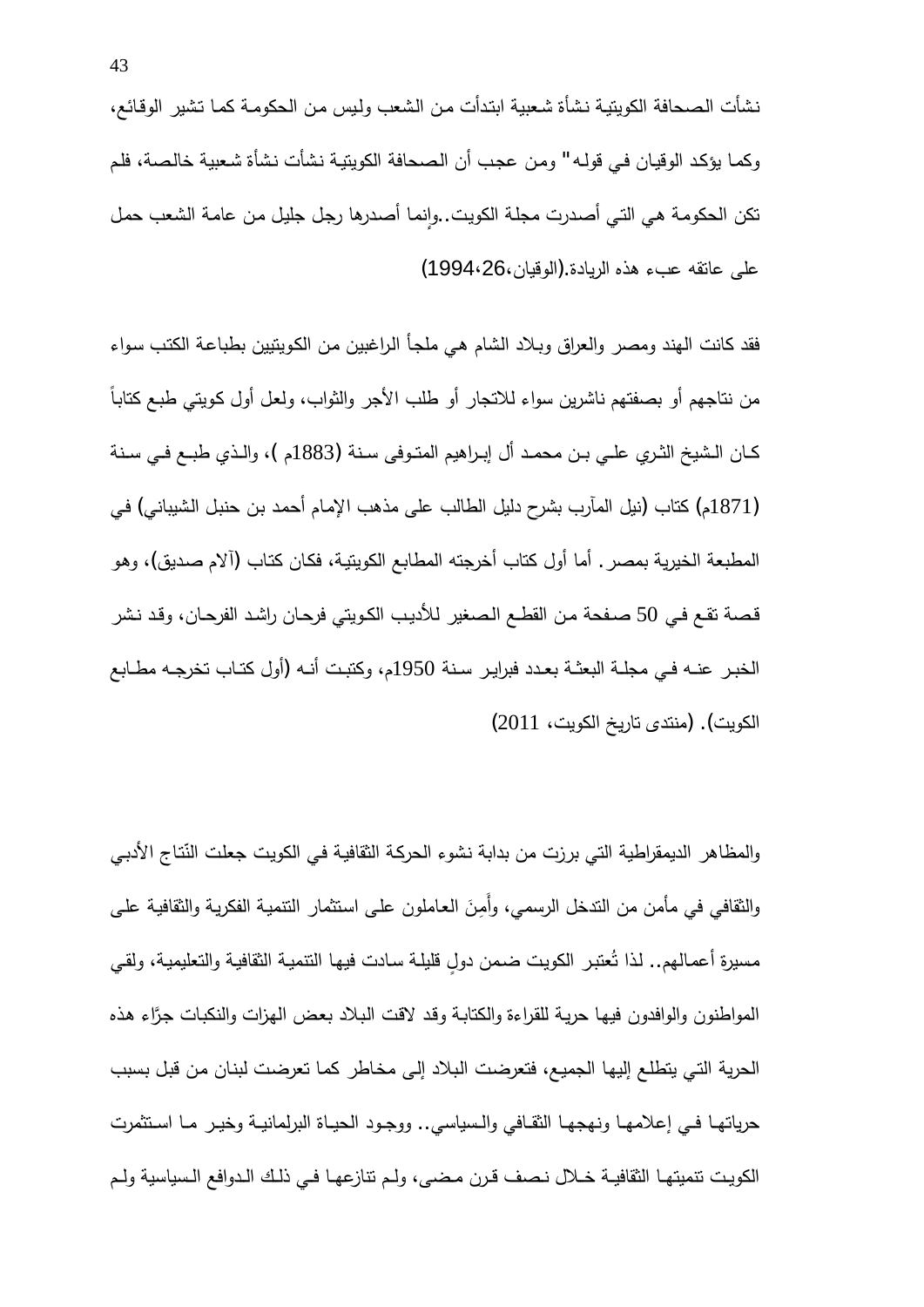تحجبهــا الــشواغل الاجتماعيــة والرســمية فبقيــت الــدوريات الثقافيــة منــذ نــشأتها بـــلا عـــائق رسمي...(السبعان، ورقة علمية، 2010)

نستطيع القول إن الصحافة الكويتية ولدت يافعة، وتمثلت هذه الولادة في مجلـة "الكويت" التـي أصدرها الشيخ عبد العزيز الرشيد سنة 1928. وكانت الحركة الثقافية والتعليمية تتابع خطواتها الواثقة، فقد عرفت المدرسة المباركية سنة 1912، وأنشأت المكتبة الأهلية سنة 1932م، وهي المكتبة التي أصبحت مكتبة حكومية سنة 1937م. ( الوقيان،1994،26)

ونقسم بعض المصادر مراحل نطور الصحافة الكويتية إلى مرحلتين كالآتي: (موقع دار الصباح، (2011

الأولى: فترة ما قبل الاستقلال:

وهي فترة كانت بداية التخصص فلم تعد الصحيفة حتى و إن كانـت شـهرية مجرد كشكول يجمـع الطرائف والقصص والمقالات ، فصدرت في تلك الفترة أول صحيفة في الخليج العربي أصدرها الشيخ عبد العزيز الرشيد وهي (مجلـة الكويت) عام 1928 ،(الوقيان،264·1994) وصدرت فـي هذه الفترة مجلة (الرائد) ، ومجلة (الكويت اليوم) عام 1954 ومجلة (العربي) عام 1958 وعلى كل حال فيمكننا أن نقول بان عدم صدور صحف في بدء تاريخ الكويت الحديث يعود إلى ان المجتمع كان صغيراً و كانت الأخبار المحلبة تتتشر بين كافة المواطنين ، أما بالنسبة للأخبار الخارجية ، فقد كانت الصحف الأجنبية والعربية تصل متأخراً ، أي أن الصحافة لم تكن تستطيع أن تعتمد على أية مصادر إخبارية خارجية منتظمة لتقديم العمل الصحفي المتكامل..

وبالرغم من أن الإذاعة الكويتية افتتحت في 2 فبراير 1952م إلا أنـه قبل ذلك كانت هناك إذاعة خاصــة غيـر رسـمية منـذ سـنـة 1948م، وبـدأ التحـضير مبكـراً لمأسـسة الإعـلام الكـويتي بكافـة أنواعـه، فتأسست دائرة المطبوعات والنشر في 13فبراير 1955م، ثم طـورت فـي وقت لاحق إلـي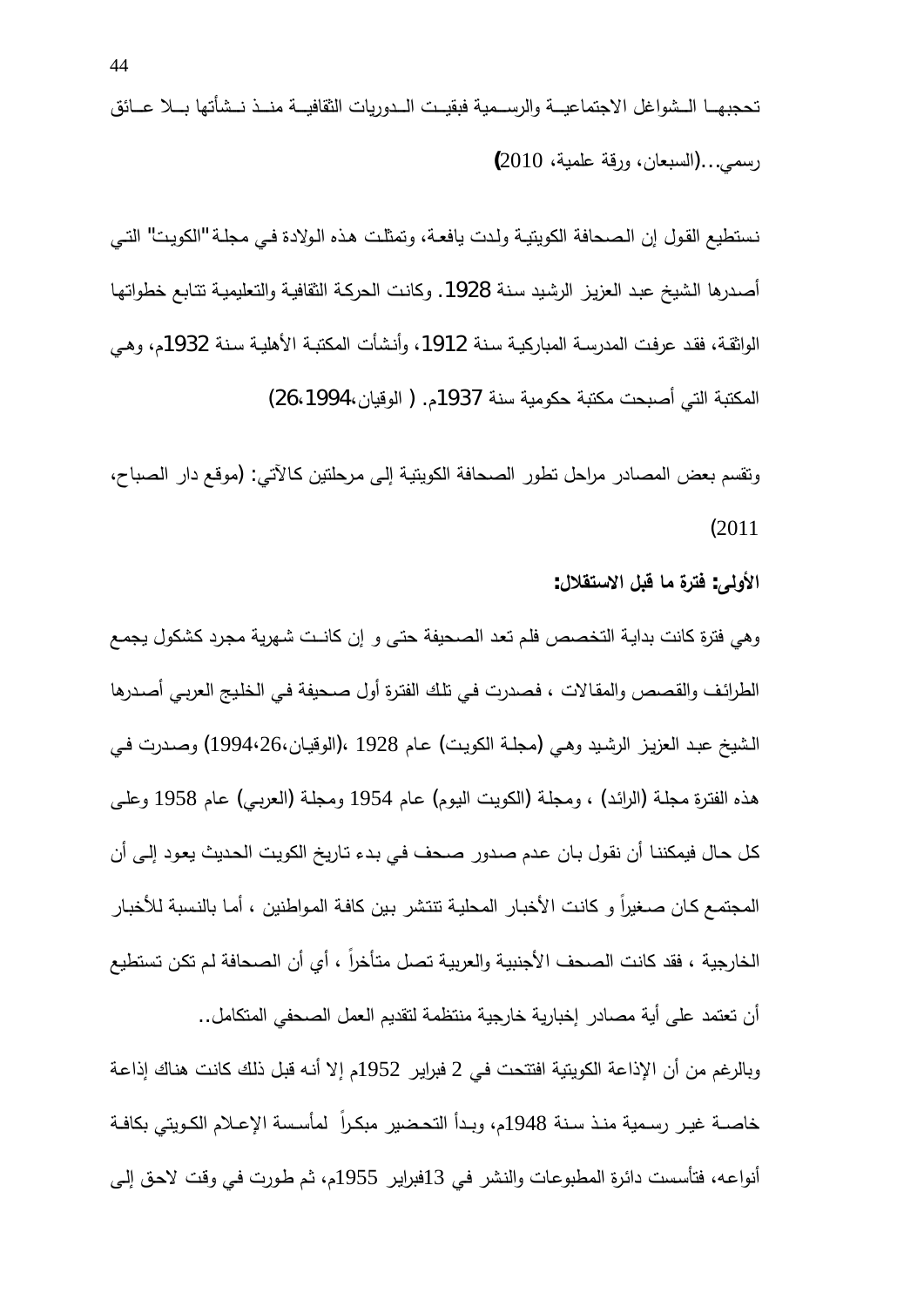وزارة الأنبـاء والإرشـاد ثـم عرفت بـوزارة الإعـلام الـحاليـة. أمـا النلفزيـون، فقد بـدأ بثـه بـعـد اسنقلال الكويت سنة 1961م بشهور قليلة، وبهذا يكون خارج ورقتنا هذه زمناً وموضوعاً. (منتدى تاريخ (الكويت، 2011)

الثانية: صحافة عهد الاستقلال:

لقد كان حصول الكويت على استقلالها الكامل عام 1961 م وصدر قانـون المطبوعات في العام نفسه دافعاً لتدعيم العمل الصحفي بالكويت، ولقد كان صدور مجلة (العربي) في ديسمبر 1958 إعلانا جبداً عن إمكانيات الدولة الجدبدة و طموحاتها..

وصدر أيضا القانون الأساسي الكويتي (الدستور) في قصر السيف في 14 جمـادي الثـاني 1382 هجرى،الموافق 11 نوفمبر 1962 م.

وتــضمن مـــواد دســـتورية تكفـــل المـــساواة بـــين المـــواطنين كمـــا جـــاء فـــي المــــادة (36) **ّخري**ة الرأي والبحث العلمي مكفولة، ولكل إنسان حق النعبير عن رأيه ونشره بالقول أو الكتابـة أو غيرهمـــا، وذلـــك وفقـــا للـــشروط والأوضــــاع التــــى بيبنهــــا القــــانون." ونكفل المـادة التاليـة (37) أيـضا حريـة الـرأي والتعبير وحريـة الـصـحافة بأشـكالـها المختلفـة، حيث

جـاء فيهـا " حريــة الـصـحافة والطباعــة والنـشر مكفولــة وفقـا للـشروط والأوضــاع التــي بيبنهـا (القانون" (الدستور الكويتي، 1962)

**بداية مسيرة الصحافة الكويتية: (ال**راجحي، الإنترنت، 2011)

بذكر أن أول مجله كوبتبة هي "مجلة الكوبت" أصدرها صـاحبها عبد العزبز الرشبد سنة 1928م، وكانت طباعــة المجلــة تـتم فــي مطــابـع الـشوري فــي مـصـر ، كانـت تـصـل إلــي قرائـهــا فــي الوقـت المحدد، وفي 20 يونيو 1928م تم إصدار العدد الأول من مجلة الكويت وكان عدد صفحاتها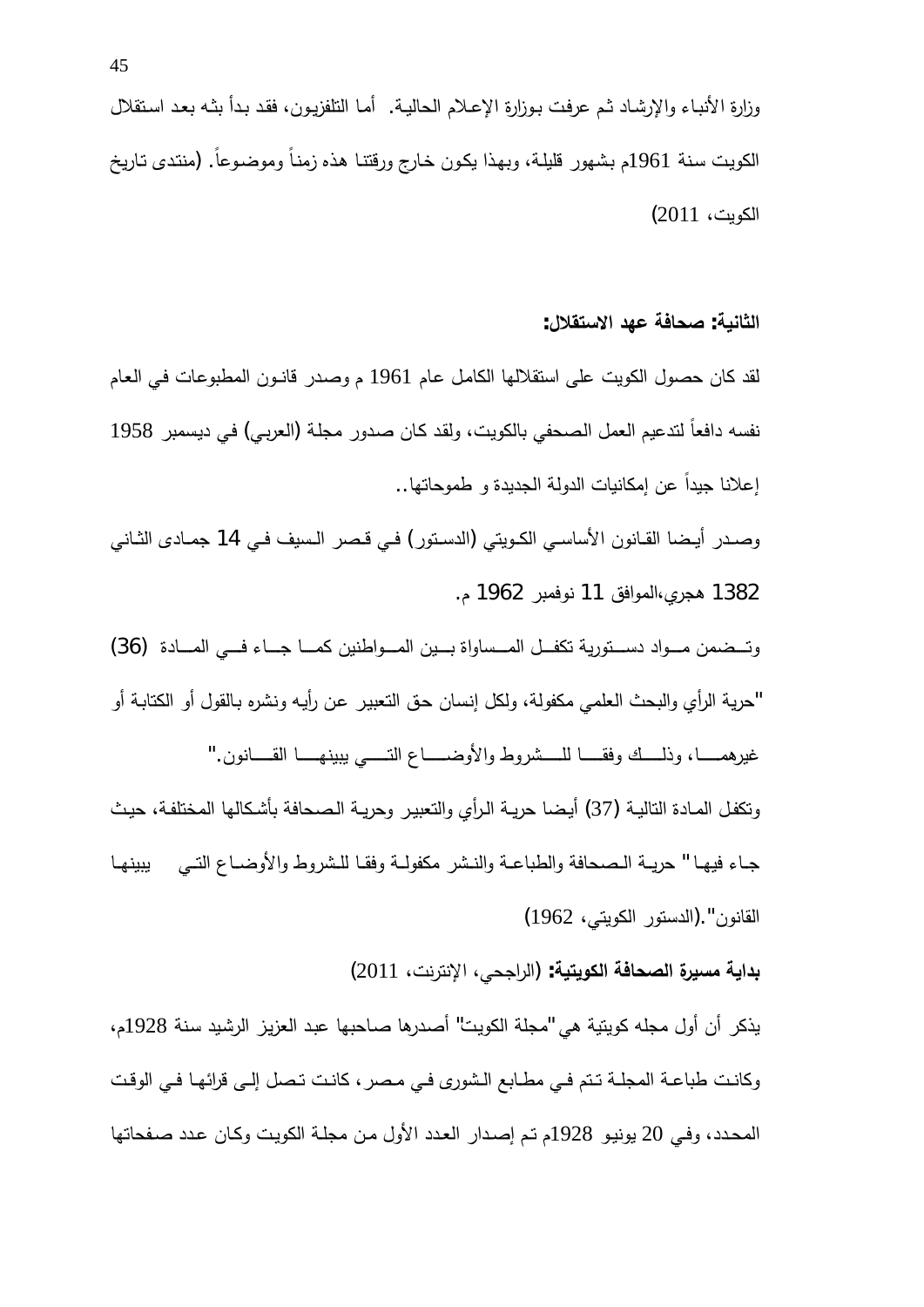80 صفحة، وهي تهتم في مواضيع الدينية ، التاريخية ، الأنبيـة ، الأخلاقيـة ، اللغويـة، وكـان رئيس تحريرها ومديرها عبد العزيز الرشيد.

ومجلة الكويت هي أول مطبوعة صحفية كويتية، صدرت في شهر رمضان المبارك 1346هـ، في عهد الشيخ أحمد الجابر الصباح، واستمرت عامين (حتى شوال 1348هـ مارس 1930م) وصدر منها عشرة أعداد في كل عام ، بعضها مزدوجة لشهرين معاً، وكانت مجلة شهرية دينية تاريخية أخلاقية، تطبع في المطبعة العربية بالقاهرة لصاحبها السوري خير الدين الزر كلي. والمجلة في أعـدادها العشرين، مجمـوع 400 صـفحة ثريـة بالمقـالات الدينيـة والاجتماعيـة والثقافيـة القيّمـة، وبالكتابات التي ندافع عن الإسلام.(الشبيلي، جريدة الجزيرة السعودية)

توقفت المجلة عن صدور في مواطنها بعد صدورها عامين حيث رجل صـاحبها إلـي اندونيسيا والبحرين، وحاول يعقوب عبد العزيز الرشيد إحياء مجلة الكويت حيث كتب على غلافها ""مجلة أدبية علمية اجتماعية تصدر في الكويت شهريا مؤقتا أسسها عبد العزيز الرشيد سنة 1928م صاحبها ومديرها المسؤول يعقوب عبد العزيز الرشيد رئيس تحريرها عبد الله الصانع .

وبعد توقف مجلـة الكويت لمـدة عـامين تـم إصـدار "مجلـة الكويت والعراقـي" فـي شـهر سـبتمبر 1931م وكانت شراكة بين عبد العزيز الرشيد و يونس بحري وهي تهتم بالمواضيع الدينيـة والمواضيع القومية. وكان عبد العزيز الرشيد مسئول عن الأبواب الدينية ويونس بحري متولي زمام المواضـيع القوميـة. (الراجحـي، الإنترنـت، 2011) وقـد اسـتمرت مجلــة "الكويـت والعراقــي" فــي الصدور لمدة ست سنوات، وكانت تصدر كمجلة شهرية، وقد أكثرت المجلة من نشر الصور الفونوغرافية حيث نجد صورا لعدد من الأمراء والملوك والقادة المعاصرين في ذلك الوقت.(الوقيان، (451994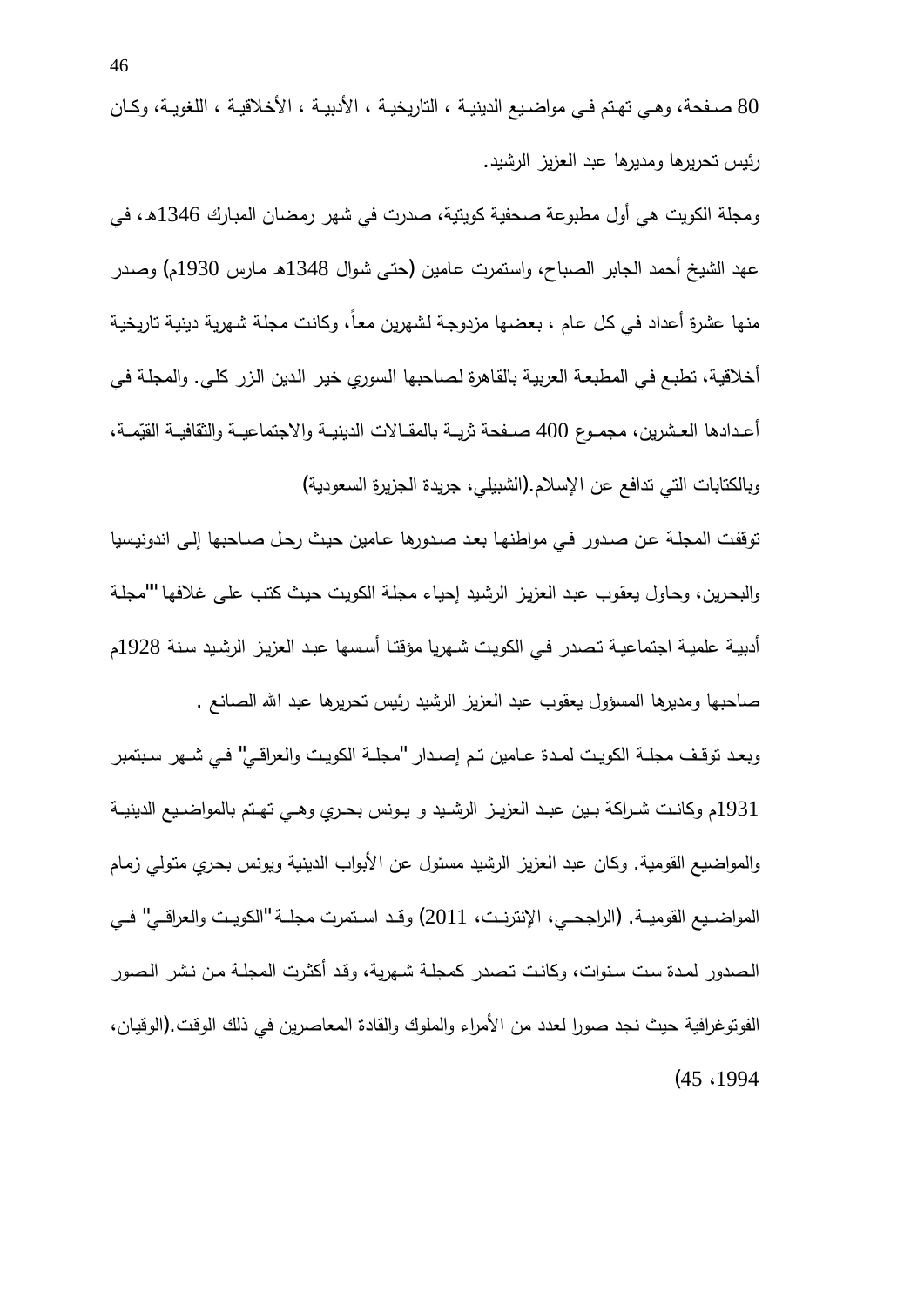وتعتبر "مجلة التوحيد" المجلة الثالثة التي يصدرها عبد العزيز الرشيد وقد صدرت في اندونيسيا وفي نفس الوقت التي تصدر فيه "مجلة الكويت والعراقي" وقد صدرت في 1933/3/3 وصدر منها 11 عددا يحتوى كل عدد 8 صفحات . (الراجحي، الإنترنت، 2011) وبعد وفاة الشيخ عبد العزيز الرشيد توقفت مجلاته عن الصدور وشهدت الكويت مرحلة الفراغ الصحفي في فترة 1938م إلى 1946م على الرغم من كون هذه الفترة فترة ازدهار ثقافي في الكويت. والواقع أن هذه الفترة التي حجبت فيها الصحافة الكويتية كانت من أخصب حقب التاريخ الكويتي ثقافيا وفكريا، ففي هذه الفترة ازدهر النـادي الأدبـي والمكتبـة الأهليـة، وتحولت هذه المكتبـة إلـى مكتبـة المعـارف العامـة وألحقت بـدائرة المعـارف "وزارة التربيـة الآن"، وفـي هـذه الفتـرة أيـضـا اكتمل للكويت التركيب الإداري والأجهزة التتفيذية بإنشاء دائرة الأوقاف 1949م. كما وضـع في هذه الفترة نواة بناء ديمقراطي، وذلك بظهور أول مجلس تشريعي منتخب سنة 1938م، وفي هذه الفترة فتحت الجسور الثقافية مع الدول العربية وخاصة مصر . (الوقيان، 1994، 51) من أهم الأسباب انعدام ظهور الصحافة المحلية في هذه الفترة هي ؟؟ .<sup>1</sup> – قلة عدد السكان و المتعلمين منهم وشيوع الأمية 2 - طبيعة التركيب السكاني. 3 − نقص الكوادر الصحفية أو ممن يملكون الثقافة التي يحتاجها العمل الصحافي. 4- وجود الـصعوبات الماديـة والفنيـة ممـا يجعـل إصـدار الـصحيفة أو مجلـة ع*م*ـلا فـي غايـة

الصعوبة.

تم إصدار مجلـة البعثـة فـي ديـسمبر 1946م وتعتبـر هـي المدرسـة التجريبيـة الكبـري للـصـحافة الكويتية...وهي الأم الروحية لها (الوقيان، 1994، 55) ورئيس تحريرها هو عبد العزيز حسين الذي نقل أمر المجلة إلى عبد الله زكريا الأنصاري. وقد كتب على غلاف مجلة البعثة "نشرة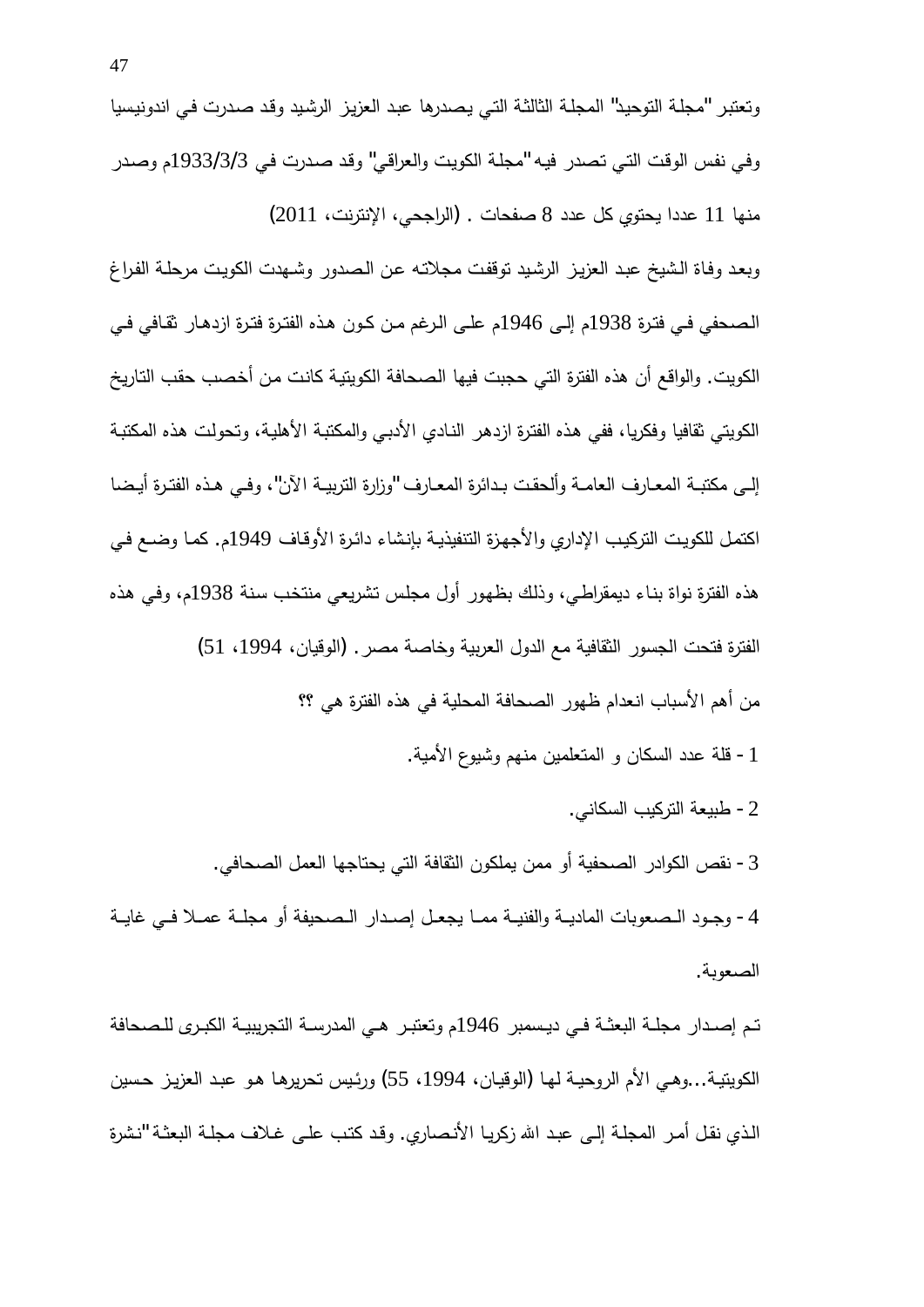| ثقافية تصدر  عن بيت الكويت بمصر " ثم صورة للأمير  تتوسط الصفحة وتحتها كتب: "إلى معقد           |
|------------------------------------------------------------------------------------------------|
| الرجاء ومناط الأمل ، أميرنا المحبوب سمو الشيخ أحمد الجابر الصباح نرفع هذه النشرة". وقد         |
| تكون العدد الأول من 24 صـفحة بمـا فيهـا الغـلاف ولـم يـتم ذكـر التـاريخ إلا فـي العـدد الخـامس |
| وكان في ابريل 1947م. (موقع دار الصباح، 2011)                                                   |
| ونعتبر مجلة البعثة أول مجلة نتنمي إلى صحافة العصر الحديث وذلك لعدة أسباب ؟؟(الراجحي،           |
| الإنترنت، 2011)                                                                                |
| 1- لأنـها أول مـجلـة اهتمت بالنصـوير حيث أنـها نشوق القارئ بالصـورة و النـعليق.                |
| 2- أول مجلة عنيت بالرسم الكاريكانيري.                                                          |
| 3- أول مجلة اهتمت بشؤون الببيت و المرأة.                                                       |
| 4- وخصصت جزءا للرياضة.                                                                         |
| 5- وأخرجت ملحقا للصحيفة لغرض خاص.                                                              |
| 6- وهي أول من نشر مقالا لا يتوافق مع خطها الفكري والاجتماعي ( إقرارا منها لحرية الرأي).        |
| 7- وهي أول مجلة تصدر عدد خاص عن بلد غير الكويت ، دولة البحرين                                  |
| 8- وهي أول من اهتم بالخبر المحلي ولذلك أخذت شكلا من أشكال الصحيفة اليومية.                     |
| 9- أول من فتح باب الحوار الفكري.                                                               |
| 10- وأول من نرجم عن الصحف و الكتب الأجنبية.                                                    |
| والأسباب التي دعت البعثة للصدور في مصر بدلا من الكويت نتمثل في أنه حتى عام 1948م               |
| لم يكن في الكويت مطبعة واحدة وعند قدوم مطبعة المعارف جاءت ضعيفة محدودة القدرة وكان             |
| أعضاء البعثـة التعليميـة فـي الكويت مـن طـلاب الـجامعـات و المعاهد العليـا ولـم تكـن قد تحـددت |

48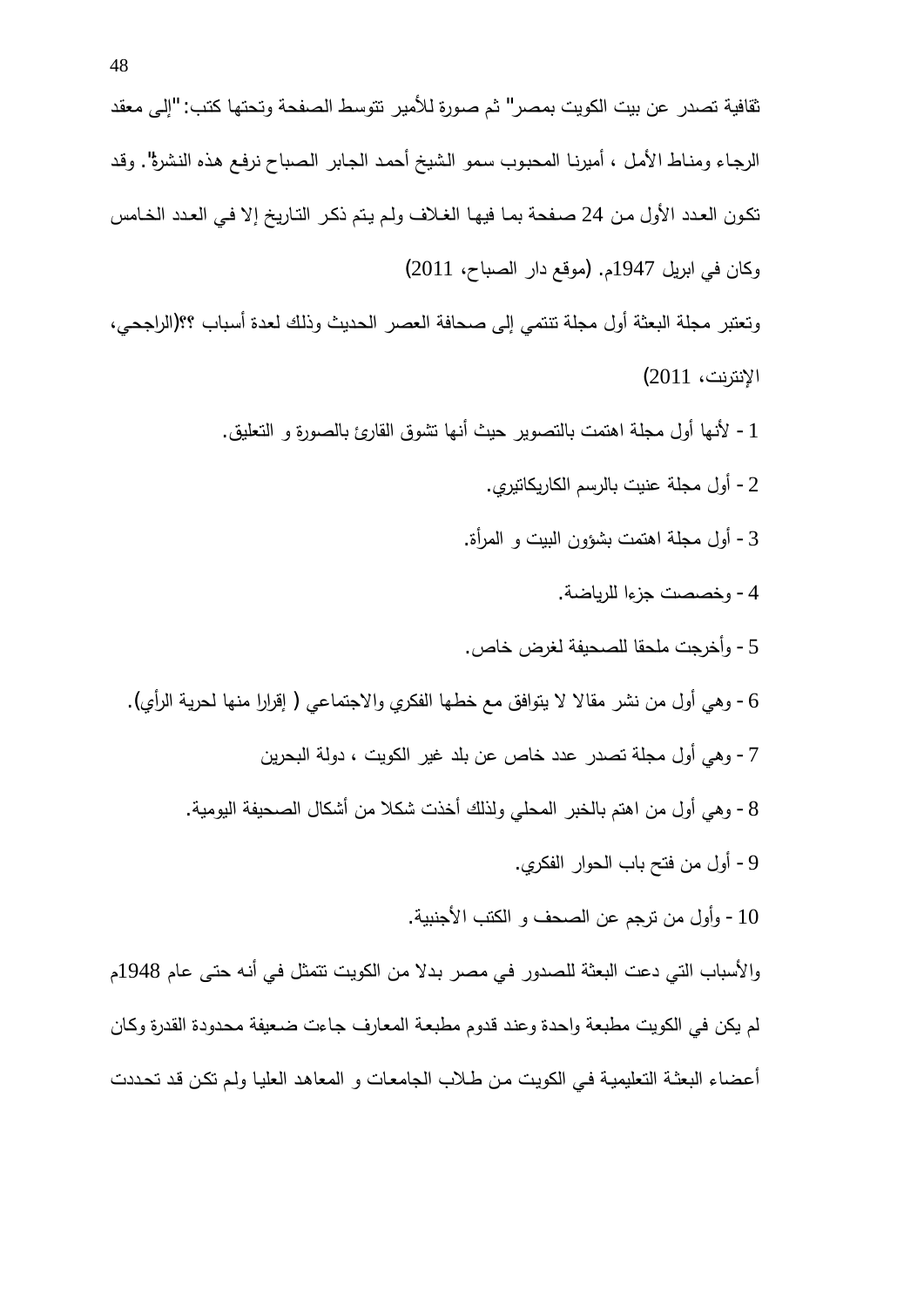قوانين المطبوعات و النشر فلم تتحدد الأطر التي تستطيع الصحف أن تعمل في حدودها، وقد امتد عمر المجلة من عام 1946 –1954م. تعتبر مجلة كاظمة أول مجلة تم إصدارها من داخل الكويت عن طريق مطبعة المعارف وظهورها كان 1948م، وتم إصدار هذه المجلة لعدة أسباب منها: - (موقع دار الصباح، 2011) 1 - وصول المطبعة في الكويت 2− أسهمت مجلة البعثة لخلق جو وشعور لدى المثقفين الكويتيين 2 3 − كما أسهمتٍ عامل النفط في خلق ذلك الشعور 4 - حاجة المثقفين للتعبير عن أنفسهم تعتبر مجلـة كاظمـة مجلـة شـهرية تبحث فـي الآداب ، و العلـوم و الفنـون و الاجتمـاع صـاحب الامتياز المسئول عبد الحميد الصانع مدير الإدارة : عبد الصمد تركي جعفر .. رئيس تحريرها أحمد زين السقاف. من أهم عيوبها عدم تقيدها باللغة العربية الفصحى وإدخال كلمات غير عربية فلم تأخذ موقفا واضحا من قضية اللغة و التعربيب أسياب توقف المجلة: -1 - لم تكن كاظمة مجلة الخبر و التعليق السريع لكونها مجلة شهرية 2− إن بيئـة المدارس و التجـار التـى تحدث عنهـا مقـال الافتتاحيـة لا تـستطيع أن تعـول مجلـة بنلهف علبها كل أدبب ومتأدب 3 - اعتمادها بشكل كبير على أقلام من خارج الكويت نوففت كاظمة بعد تسعة أعداد من تاريخ صدورها…. (الراجحي، مناور ، الإنترنت)

49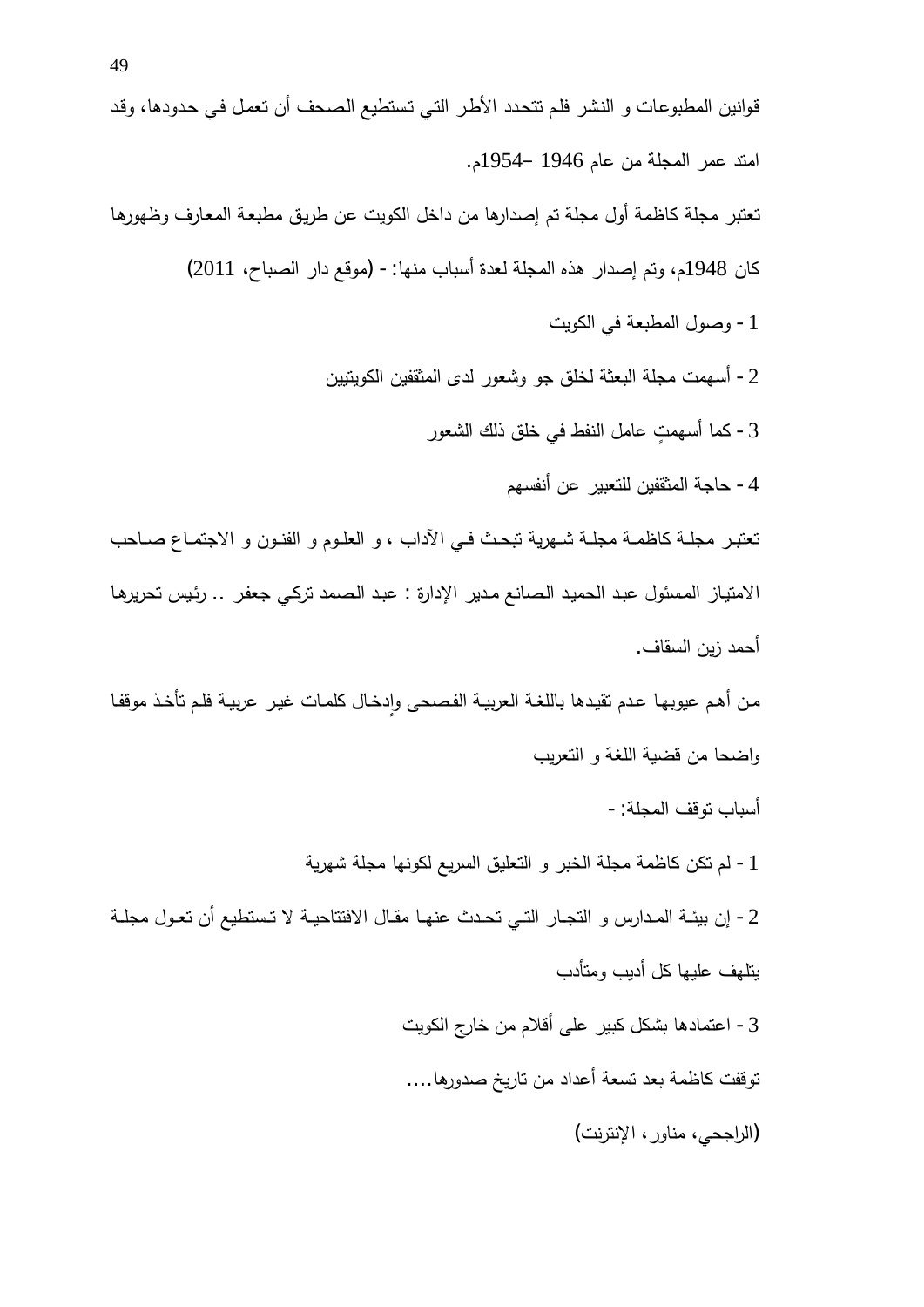- 4-(الأنباء):عراض لبعض نلك الصحف والمجلات:
- . [الاتحاد) : مجلة شهرية أصدرها الاتحاد الوطني سنة 1965 .
	- .1965 أسرتي): تعني بشئون المرأة و صدرت في عام 1965.
		- . [الاقتصاد الكويتي) : صدرت عام 1964 $\,$ .
		- . 1976 فيومية سياسية ، صدرت عام 1976 $\cdot$ 4
			- 5- (البلاغ): صدر العدد الأول سنة 1969.
				- و (البيان): مجلة شهرية أدبية فكرية.  $\epsilon$
		- 7-(السياسة): يومية سياسية، صدرت في 3 يونيو 1963
	- 8-(الطليعة): أسبوعية سياسية جامعة، صدرت عام 1962.
		- 9-( القبس): يومية سياسية، صدرت عام 1972.
- .1974 (الوطن): صدرت أسبوعية عام 1962 ثم يومية سنة 1974
	- 1965 (الوعي الإسلامي): صدرت عام 1965 $(1965$

#### جمعية الصحافيين الكويتية

جمعيــة الـصـحافيين هــي تتظـيم نقـابـي بلتـزم بـخدمــة أعـضائـه ، أنـشئت بقـرار مـن وزارة الـشئون -: الاجتماعية بتاريخ 21 يونيو 1964م ومن أهدافها

- توثيق روابط الود و الصداقة بين الصحافيين…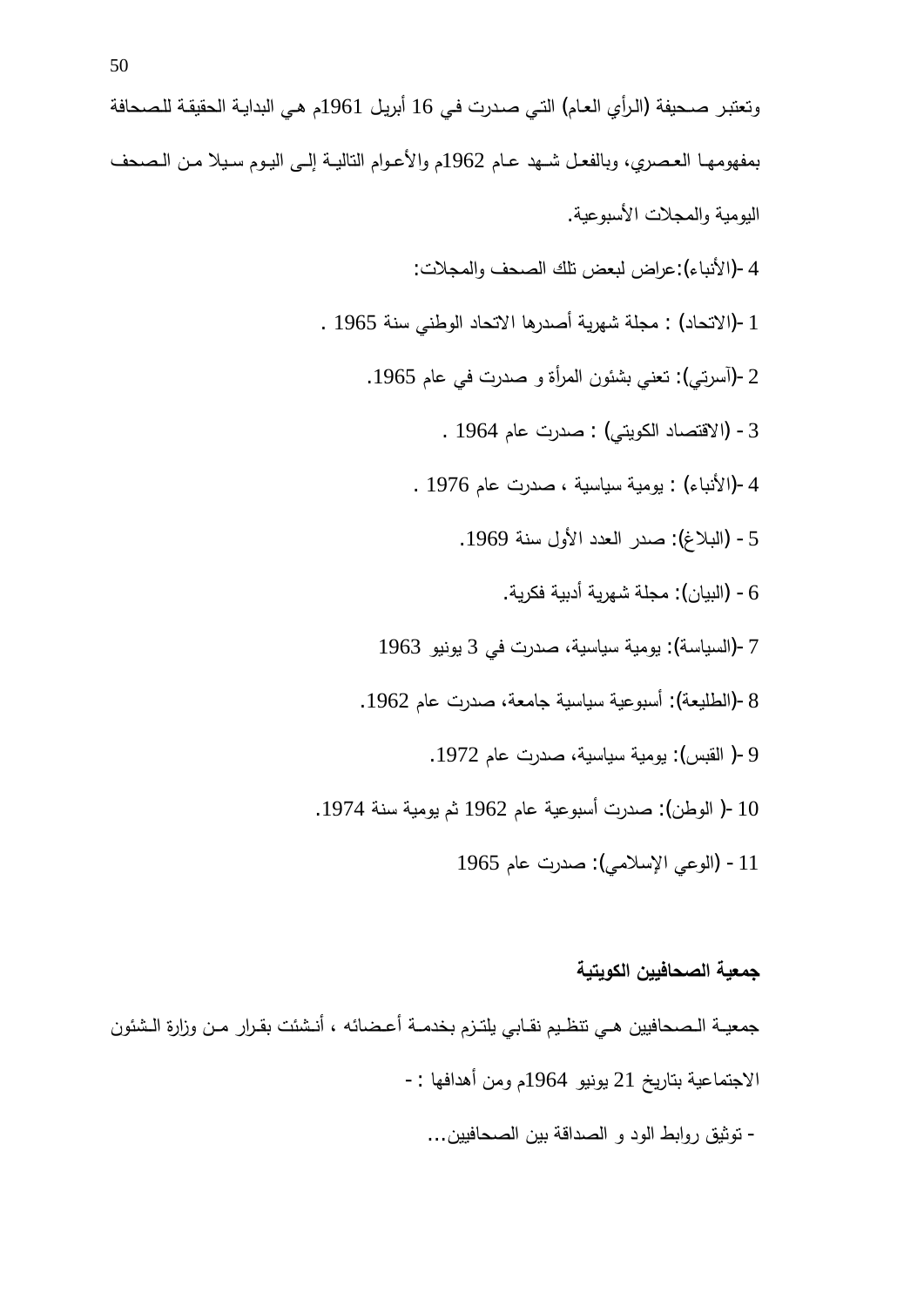- النهوض بالصحافة المحلية .
- الدفاع عن مصالح الأعضاء .
	- حربة الصحافة الكوبتبة.

تاريخ الرقابــة علـي الـصحافـة الكويتيــة (1928 - 2010) (عليـان، صـحيفـة الوسـط البحرينيــة،  **(2010**

هذاك الكثير من القيود المفروضـة فـي كل الـدول علـي حريـة الإعـلام، ولكن مـن المؤكد أن ثـورة المعلومـات والاتصـال سـوف تجعل معظـم هذه القيـود بـلا معنـي، ومـع ذلك هنـاك حاجـة حقيقيـة تفرض البحث عن نوع ما من التقييد، ويمكن أن تكون هذه القيود مبررةٍ ونتيجة لمطالب مجتمعية مـشروعة لحمايــة الخـصوصبات الفرديــة وحمايــة الأمــن القـومي وسـبادة الدولــة التــي تتعـرض لانتهاكات خطبرة نتبجة ثورة الاتصال والإعلام. (صالح، 2007، ص:51)

وقد حاولت الحكومــة الكويتيــة فـرض رقابــة علــى الــصـحافة مــن خــلال تعـديل قـوانين خاصـــة دالمطيوعات والنشر التعديلات التي اقتر حتها وز ار ة الإعلام عـام 1998 بشأن قـانو ن المطبو عـات والنشر وقانون تنظيم الإعلام المرئي والمسموع جاءت بهدف تغليظ العقوبات ومضاعفة سنوات الحبس وفرض غرامات مالية ضخمة وإضافة من أجرى معه الحوار في البرامج الإعلامية التلفزيونية ضمن المسئولين عن البث لكن سرعان ما عادت الحكومة وسحبت هذا القانون في عام  $(2010, 2000)$ (علبان).

#### الصحافة «الحديثة» في الخمسينيات

ما هو جدير بالملاحظـة، أن الصحافة الكويتيـة فـي العشرينيات وحتـي الأربعينيـات، خرجت من ديار العروبة والإسلام إلى أن جاءت مجلة «كاظمة»، إذ تولى إصدارها عبدا لحميد الصانع وعبد الصمد نزكي جعفر وأحمد زين السقاف، ونزامنت مع وصول أول مطبعة «دائرة المعارف»، وهو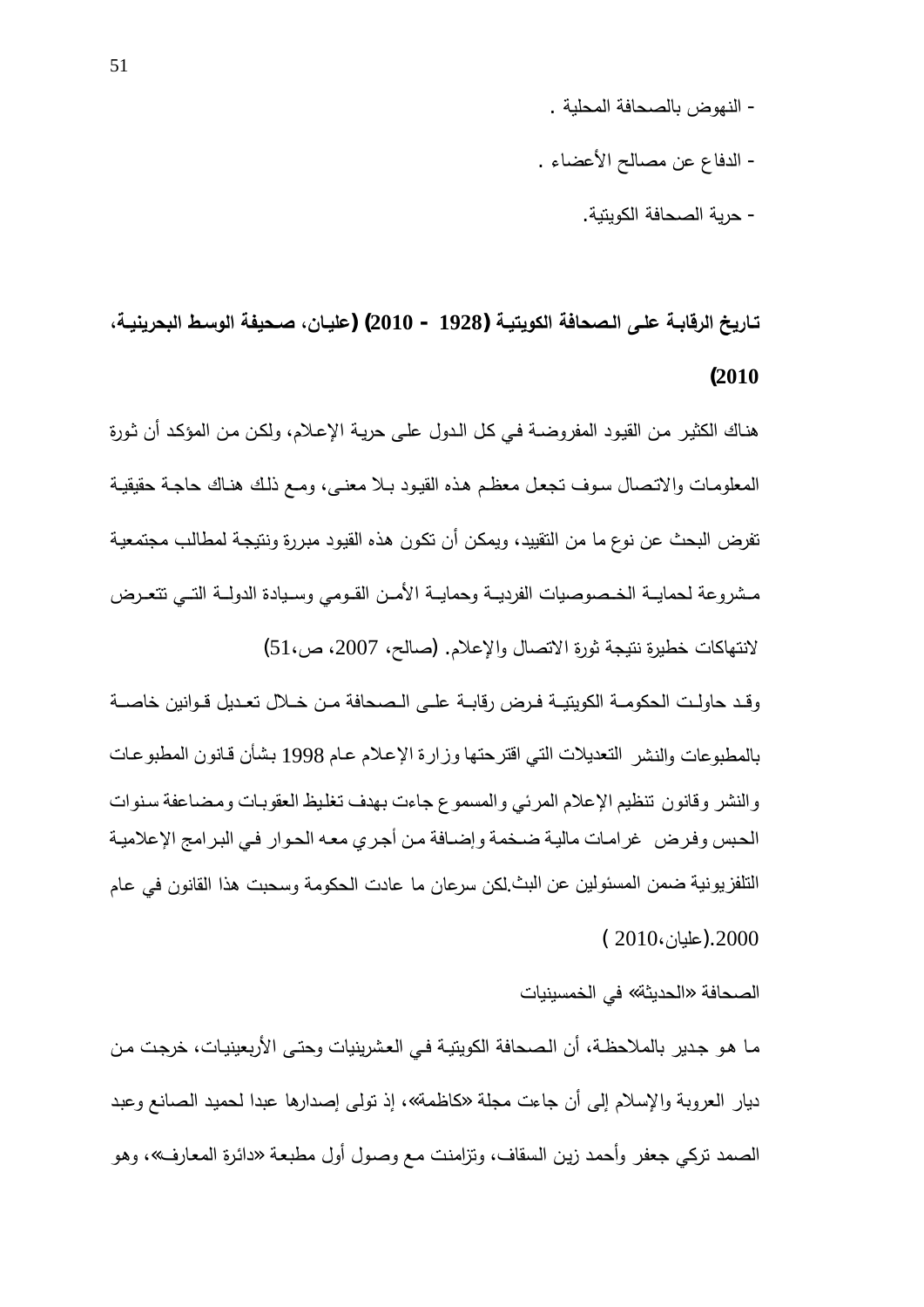ما كانت تفتقر إليه الكويت، وذلك في يوليو/تموز سنة 1948 واستمرت بالصدور لغايـة شـهر مارس/ آذار لسنة 1949، إذ توقفت بعد ذلك، بسبب كونها شـهرية، وغلب طـابـع الأسـماء غيـر الكوبتية علبها.

و اعتبرت مرحلة الخمسينيات المخاض الحقيقي لنشوء الصحف «الحديثة» بمعناها الشائع في حينـه، وقد اعتبرت مجلـة «الفجر» التـى صـدر العـدد الأول منهـا بـوم 2 فبرايـر / شـباط 1955، معبرة عن «نادي الخريجين» الذي يشكل أعضاؤه النخبة الثقافية والسياسية في الكويت. توقفت عن الصدور بعد 17 عددا وبقيت محتجبة ما يقارب ثلاث سنوات، إلى أن عادت العام 1958، وسبب التعطيل هذا يعود إلى قـانون المطبوعـات الـذي اشـترط «تفـرغ» رئـيس التحريـر للعمـل الصحافي، وهو ما كان مجالا للنقد، بسبب صعوبة نتفيذه، كون الصحافة في ذلك الوقت غير

منتمية إلى أحزاب، ولم نتوافر لها مجالات الدعم المادي، إذ تحولت إلى عبء على صاحبها. اتخذت المجلة موقفا واضحا حيال الحريات القومية العربية وشنت أعنف هجوم علىي معاهدة الحمايـة البريطانيـة، كعنـوان لـهـا نـشرته بتـاريخ 13 مـايو / أيـار 1958 «المعتمـد يـهـين الكويـت حكومة وشعبا. إلى متى تستمر معاهدة الحماية»؟

وفي عدد 13 مايو 1958 أيضا، كتبت تحت عنوان بارز «شعب لبنان يخوض غمار ثورة دامية ضد حكامـه الطغـاة». وطالبت أكثر من الانضمام إلـى مصر وسورية فـي دولـة الوحدة ورفعت شعار «هذا بنزولكم يا جمال» إشارة إلى جمال عبد الناصر .

وما يستحق الإشارة إليه هو بيت الشعر العربي الذي كان يتصدر صفحتها الأولى بجانب الاسم رهو : إذا كنت لا تدري فتلك مصبية، وإن كنت تدري فالمصبية أعظم.

وفي عدد أكتوبر / تشرين الأول 1958 تحت عنوان عريض ورئيسي طالبت بالانضمام للجامعة العربية.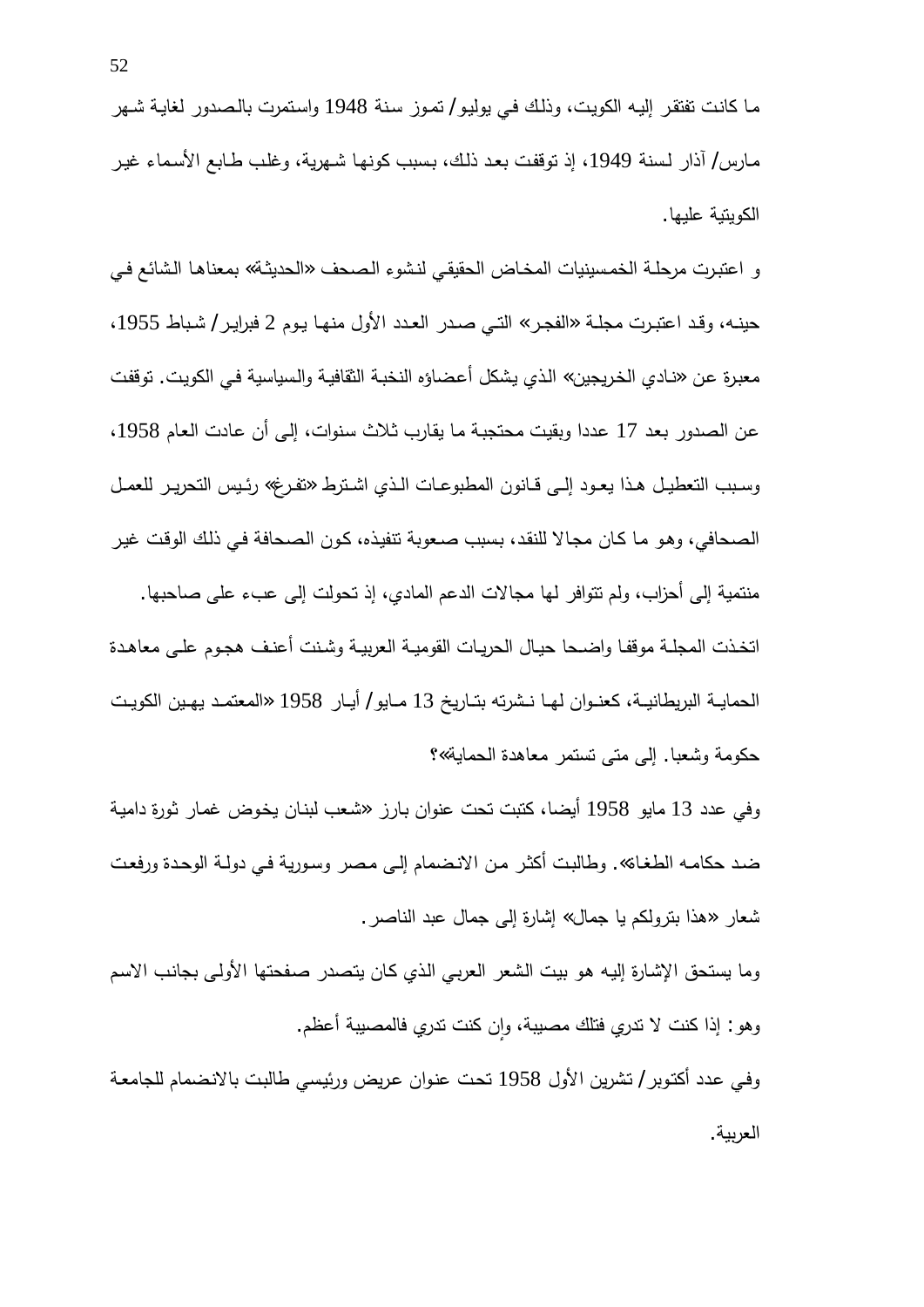المطبوعة الأخرى التي عانت من قانون الرقابة على الصحف هي مجلة «الشعب» والتي لم تعمر أكثر من سنة، إذ صدر العدد الأول منها العام 1957 في الخامس من ديسمبر / كانون الأول احتجبت عقب العدد الذي ظهر بوم أول فبراير / شباط العام 1959.

صدرت هذه المجلة في مرحلة المد القومي وسط إرهاصـات سـادت شـعوب المنطقة العربيـة فـي مختلف أقاليمه بالنطلع إلى الحرية والاستقلال، لذلك سعت للنعبير عن رؤية مثقفي الكويت تجاه الدعوة إلى القومية والانتماء لهذه الأمة.

وكانت التسمية «الشعب» الهدف الذي عملت من أجله ألا وهو العودة إلى القومية العربية. وتوقفت «الشعب» كما توقفت «الفجر»، ليس فقط لأسباب مالية، بل للشروط التي وضعها قانون المطبوعات الجديد والذي فرض «التفرغ» لرئيس التحرير ، وهذا يعتبر من العوائق التبي وإجهت صحافة الخمسينيات.

حول تلك الواقعة تورد «الموسوعة الكويتية» عن أسباب التوقف وعدم الصدور بالنص «أغلقت جميع الأنديـة فـي 3 فبراير 1959، وشمل ذلك تعطيل جميع الصـحف فـي الكويت، ومـهد لـذلك التعطيل بيـان موجـه مـن أميـر الـبلاد آنـذاك - الـشيخ عبـد الله الـسالم - ألمـح فيـه إلـي أن الـحريــة والديمقراطية المتوافرة استغلت أسوأ استغلال، لدرجة التطاول على ذات الأمير »، وسمح بعد ثلاث سنوات بإصدار الصحف وفتح الأندية.

وفي هذا الصدد هناك من يعتقد أن التوقف كان حصرا بالصحافة «الشعبية»، بينما بقيت مجلات مثل "العربي" و"حمـاة الـوطن" و"المجتمـع" التـي كانـت تـصدرها دائـرة الـشئون الاجتماعيــة وأن الصحف عاودت الصدور مع إقرار الدستور ووضع القوانين المنظمة فيما بعد.

وفي كتاب «الصحافة العربية: نشأتها وتطورها» يقول المؤلف أديب مروة: تعود نشأة الصحافة في الكويت والبحرين وسائر أقطار الخليج العربي وجنوبي شبه الجزيرة العربية إلى عوامل سياسية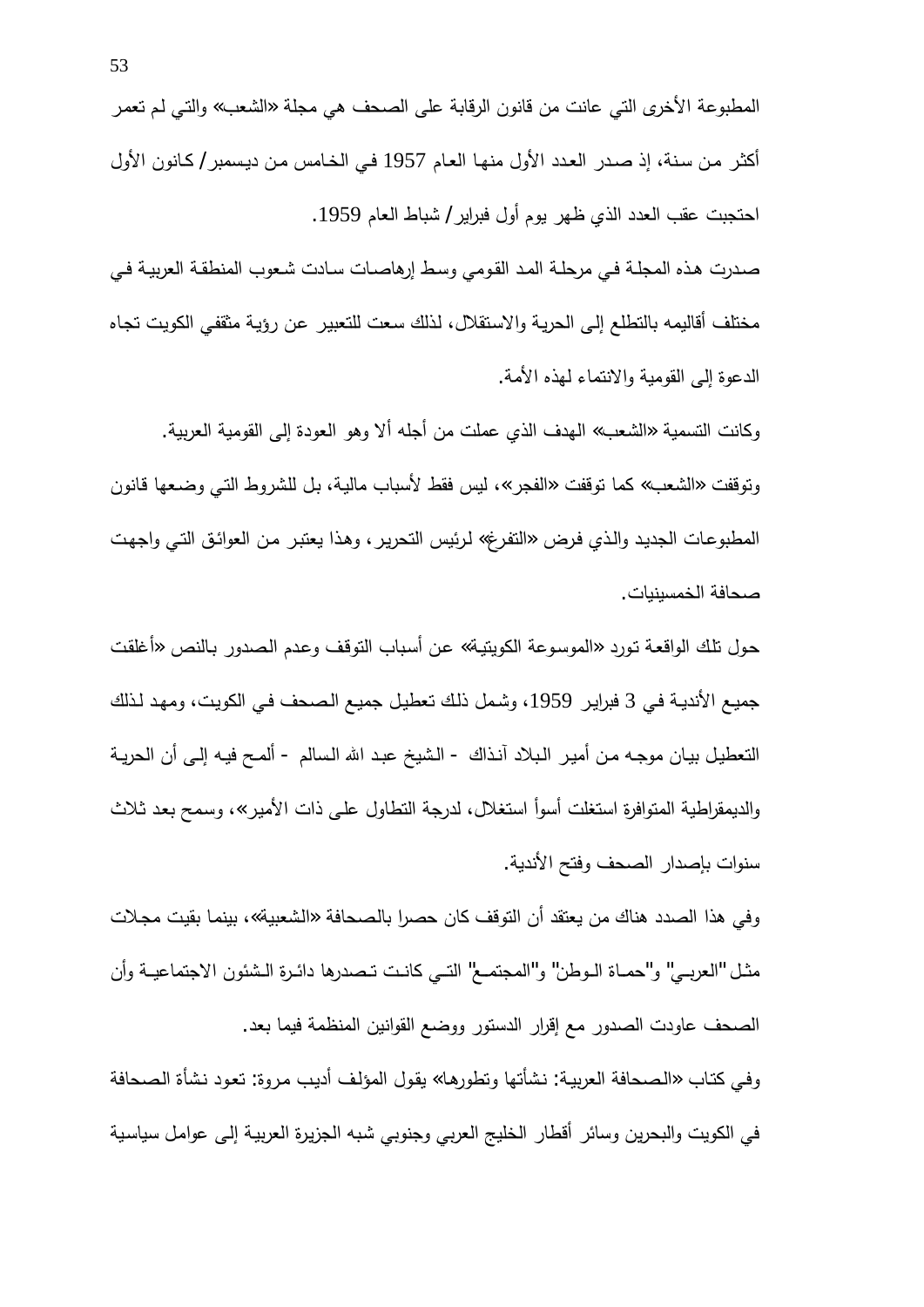وطنية أكثر منها إلى عوامل إخبارية. بيد أن الدوافع الوطنية والرغبة التي تعتمل في نفوس أبناء الأقطار في رفع مستوى أقطارهم وتحسين أحوالها ومسايرة النهضبة في الأقطار العربية المتقدمة، هي التي أملت على رواد الصحافة الوطنية إصدار صحف محلية خاصىة لتعبر عن أمـاني الشعب ومطامحه. ولهذا منيت صحف أقطار الخليج بالضغط والتعطيل والاندثار أغلب الأحيان. (عليان،2010، الوسط البحرينية)

وختامـا لـهذا المبحث فإنـه التأكيد علـي الـدور المؤثر والحيوي الـذي تقوم بـه وسـائل الإعـلام فـي مسيرة التطور والنمو والرفاه في المجتمع الكويتي، ويبدو أن الصحافة خصوصا ووسائل الإعلام عموما تظل تستأثر بالاحترام والتقدير من قبل الرأي العام الكويتي بسبب دورها التاريخي الذي بدأ بشكل مبكرٍ قياسا إلى نشوءِ الدولة الحديثة، وقد رأينا أن الصحافة الكويتية نشأت يافعة كما قيل لأنها نشأت في أحضان الحركة الثقافية النتويرية القومية والدينية كمـا أشـارت المراجـع التاريخيـة التي عرضنا جانبا وجيزا منها، وذلك فإن وسائل الإعلام ظلت نتمتع بمكانـة مؤثرة إلـي جانب المؤسسات السياسية وغير السياسية في الكويت بما يلقى عليها مسؤوليات كبيرة في حركة النمو والإصلاح والنطور .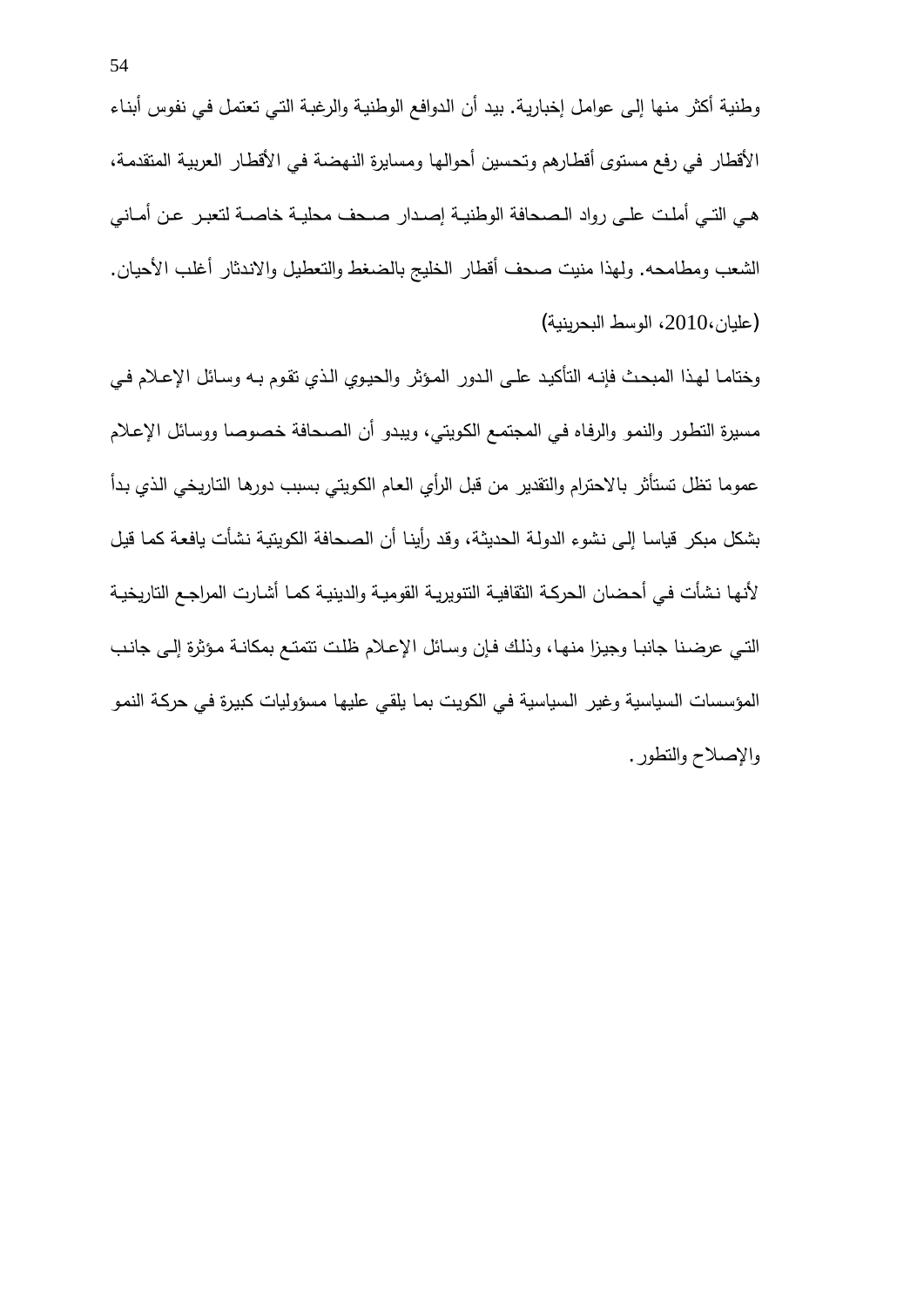# الحياة الديمقراطية والدستورية في الكويت:

نالت الكويت استقلالها عن بريطانيا فـي 19 يونيـو عـام 1961 أي بعـد 62 عامـا مـن الـحمايـة والوصـاية مـن قبـل البريطـانيين، وقد مـر المـجتمـع الكـويتي بالـعديـد مـن مراحـل النمـو والتطـور فـي المجـالات الـسباسبة والاقتـصادبة والاجتماعبـة والثقافيــة ممـا كـون صـورة النظـام الـحـالـي للدولــة والمجتمع، وما التجربــة الديمقراطيــة التــى تعيشها الكويت إلا حلقـة سلسلة متـصلة الحلقـات مـن تاريخها السياسي الذي يمتد ما يقارب القرنين من الزمن، وفيما يلي عرض لأهم محطات التطور الديمقراطي التي مرت بها الكويت:(إدارة البحوث والدراسات،2001، 23)

À¸Ɗ»»ƈƓ»»ŬŕƔŬ«¯»»ţ¿Ã£ 1921Àŕ»»ŷıÃŮ»»ƅ§³»»ƆŠƈÀŕ»»ƔƁ¯»»ŸƔ **:(1921)ðÂŬººƃ¦²ººƄŞƆ -1** يسهم في تحديد السلطات في الدولـة وطريقـة إدارتها، وأول مشاركـة مباشرة مـن الشعب فـي إدارة شؤون البلاد. حيث نادي وجهاء الكويت بضرورة المشاركة في إدارة البلاد في عهد الشيخ "أحمد الجابر " الذي استجاب لهذا المطلب حيث جرى إقرار ميثاق بسيط وتشكيل المجلس بالشوري والتزكية بتكون من 12 عضوا، منهم ستة بمثلون منطقة الشرق والستة الأخرون بمثلون منطقة الغرب. وإستمر المجلس في الانعقاد مدة شهرين إلا أن الخلافات دبت بين أعضائه فتم حل هذا المجلس الذي يعتبر الأول في الكويت.

ÁûƔśƔÃƄƅ§±ŕ»śŦ§ŕ»ƈƊƔţř»ƔŗŕŦśƊ§ř»ŗ±Šś¿Ã£ª»ţŠƊ 1930Àŕ»ŷƓ»ž **:1930Ä®ºƄŕƃ¦²ºƄŞƆƃ¦ -2** مجلسا بلديا عن طريق الانتخاب الحر مما يعتبر منعطفا كبيرا في مسيرة الديمقراطية في الكويت. وفي عام 1931 صدر قانون البلدية، ونصت المادة الأولى منه على أن تكون المجلس البلدي من اثنـي عشر عضوا بالإضـافة إلـي الرئيس، وحـددت المـادة الثانيـة أن يكـون الـرئيس مـن آل الصباح حيث ينم نعيينه من قبل الحاكم.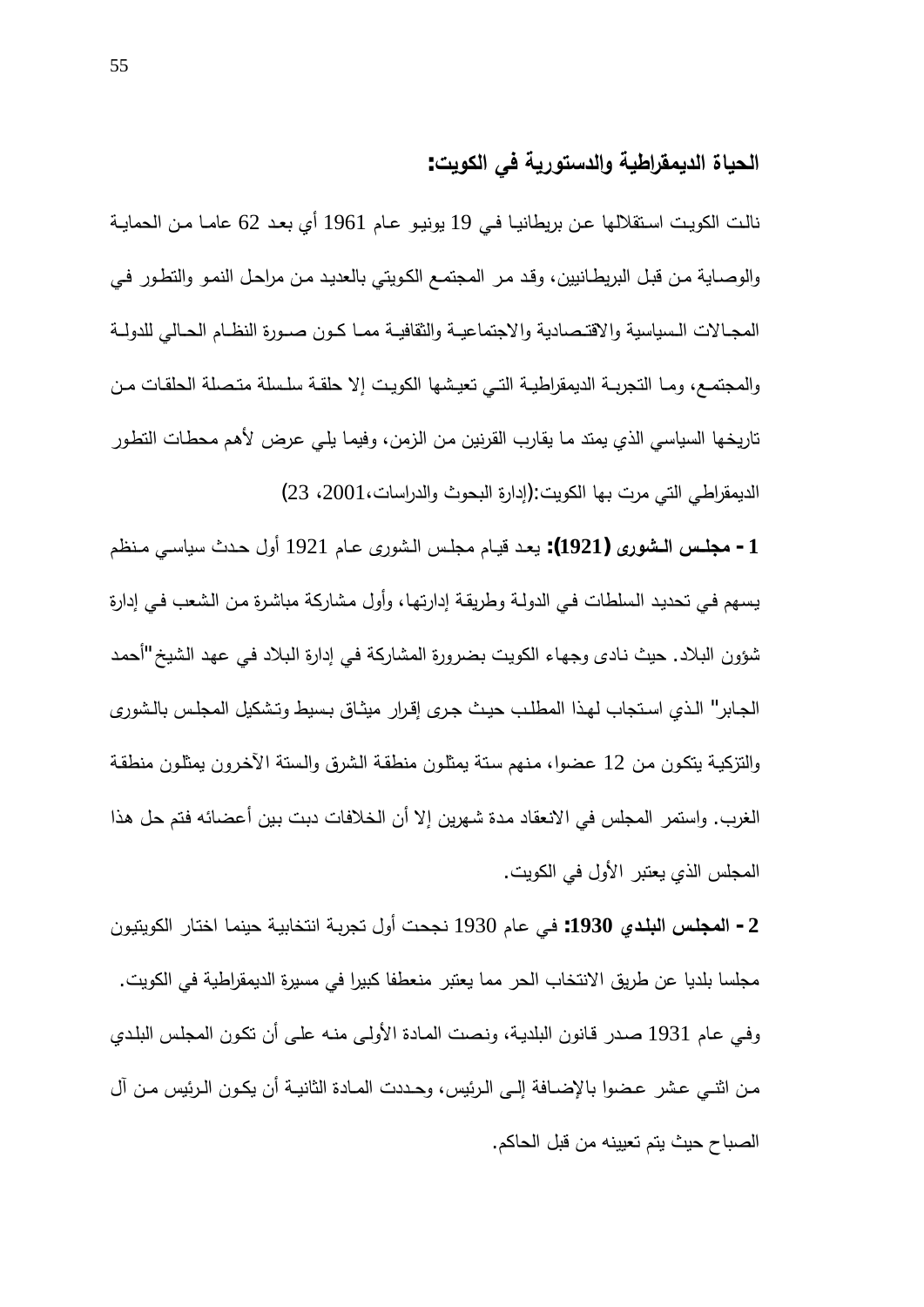¨ŕ»ŦśƊƛª»ƔÃƄƅ§¡ŕ»ƎŠÃÁ»ƈŕ»ŗŦŕƊÁƔŬ»ƈŦ©Ã»ŷ¯ªƈśÀŕŸƅ§§°ƍƓž :**1936»°œŶƆƃ¦²ƄŞƆ -3** (12) عضوا لمجلس المعارف يقوم باختيار (12) مرشحا، وكانت مهمـة مجلس المعـارف هـو رعاية التعليم والإشراف عليه. ولذلك بدأ المجلس نشاطه بجلب مدرسين عرب للتدريس في مدارس الكويت الابتدائية.

ř»»»»ƔƆŦ§¯¼Ã±»»»¸ª»»»ţśÃ 1938Àŕ»»»ŷÁû»»ƔśƔÃƄƅ§Ä£± **:1938¾Âƕ¦ƑŶƒ°Ŭººººººřƃ¦²ººººººƄŞƆƃ¦ -4** وخارجية، ضرورة إدخال تعديل جوهري على نظام الحكم، ليصبح حكما نيابيا ديمقراطيا، وتعد هذه المرحلـة مـن أهـم المراحـل فـي تطـور النظـام الدسـتوري الكـويتي فـي المشاركـة بـالـحكم بـشكل أكبر .

وفـي إطـار الـسعى لإنشاء مجلس تشريعي أنشأ بعض تجـار البلد تجمعـا تحت مـسمي "الكتلـة الوطنية" اختارت ثلاثة ممثلين لها قامت بمقابلة الأمير فاستجاب الحاكم لرغبتهم في المشاركة في الحكم والشوري وجري إقرار الانتخابات على أساس أن يقوم بها (320) ناخبا من وجهاء الكويت لانتخاب (14) عضوا من بين (20) مرشحا تقريبا.

وقد باشر المجلس بصياغة مشروع دستور دولة الكويت في الأسبوع الأول من يوليو 1938، وتم زفعه للأمير وأقرت الصيغة النهائية لـه بتاريخ 9 يوليو 1938. ورغم أن صبغة الدستور تتصف بالإيجـاز إلا أنهـا تحتـوي مبـادئ دسـتورية مهمــة كمبـدأ الـسيادة الـشعبية، وأن الأمــة مـصدر الـسلطات، وأعطـت المجلـس سـلطة تـشريعية كاملــة، وكـذلك حـق المـصـادقة علــي المعاهـدات والاتفاقيات الدولية. (المصدر السابق، 2001، 34)

لم يتسمر المجلس التشريعي الأول فترة طويلة فقد أحاطت بـه ظروف عجلت من نهايتـه، أهمها استئثاره بالسلطات الثلاث، وتأثيره على المصالح البريطانية وبالذات فيمـا يتعلق بـالنفط. وعند ذلك أمر الأمير في 21 ديسمبر 1938م بحله.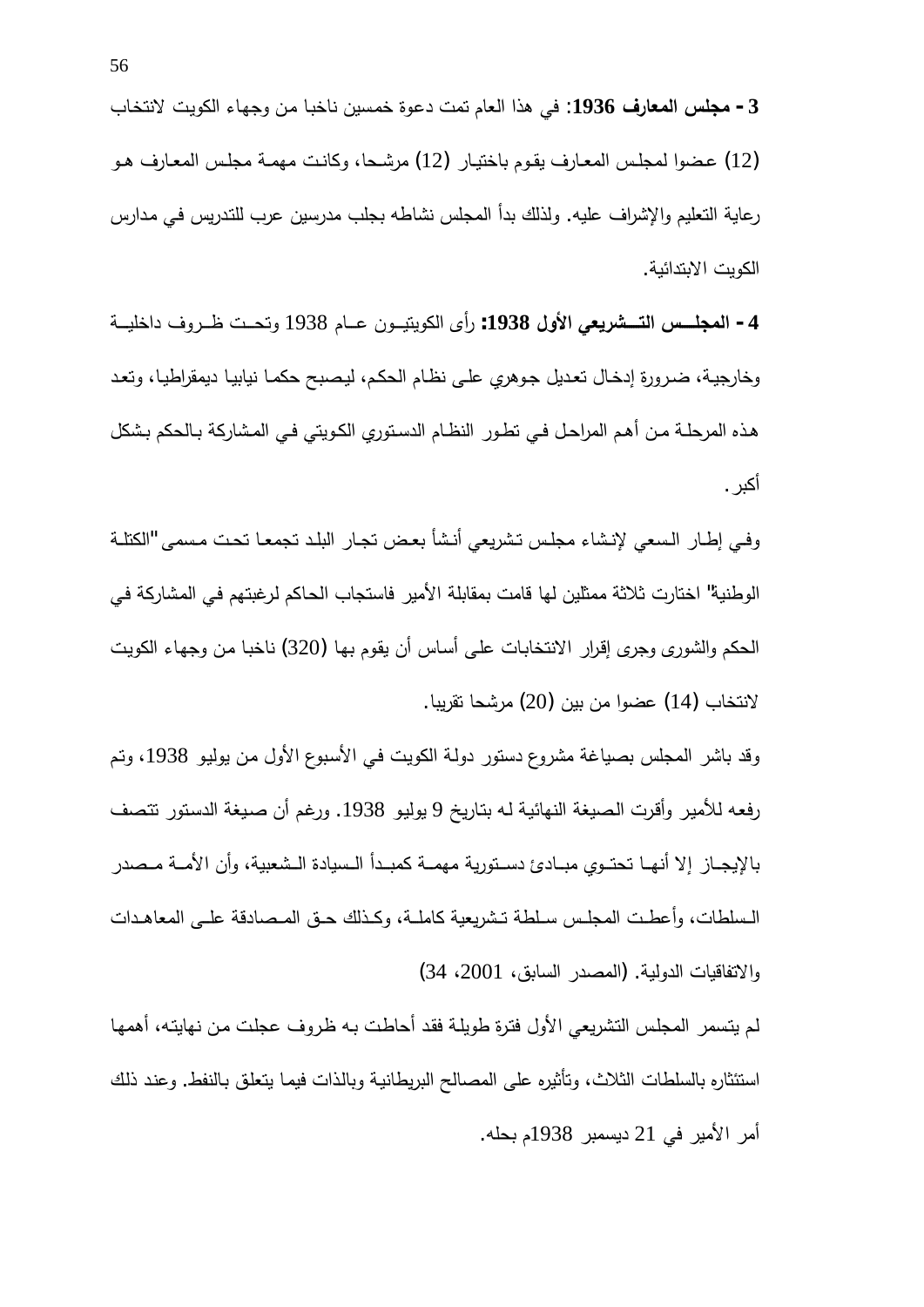ورغم من انتهت إليه الأمور ، فقد كانت هذه المحاولة إضـافة نوعيـة لمسيرة الكويت الديمقراطيـة والدستورية.

5 - ا**لمجلس التـشريعي الثــاني**: عقب حـل المجلس الأول اجتمـع للتـشاور أكثـر مائــة مـن المواطنين، وأسفر اللقاء عن انتخاب مجس جديد من عشرين عضوا وفي يوم 3 يناير 1939م اجتمع أعضاء المجلس لصياغة دستور جديد، وبسبب خلافات بين أعضاء المجلس والحاكم حول صبغة الدستور الجديد، فقد أصدر الحاكم أمرا بحل المجلس التشريعي الثاني الذي لم يبدأ عمله يعد.

Ɠ»žÀໜƅ§ª»ƔÃƄƅ§¿ƜƂś»Ŭ§¡ŕ»żƅ§Ãŕ»ƔƊŕ·Ɣ±ŗŶƈ ǔ 1899řƔƁŕſś§¡ŕżƅ¥Àś **:©ƒÂƂƃ¦¾ƚƀřŪ¦®ŶŕœƆ -6** 19 يونيو 1961. وأعلنت في الأشـهر القليلـة التاليـة للاسـتقلال أنـهـا سـتتبنـي النظـام البرلمـانـي، ودعت إلـى انتخابـات عامــة لانتخـاب عـشرين عـضوا للمجلـس التأسيـسي تكـون مهمتــه وضــع الدستور ، وقد ضم المجلس التأسيسي نـوعين مـن الأعضاء، المنتخبـون بـالاقتراع العـام الـسري المباشر وعددهم عشرون عضوا، والأعضاء بحكم وظائفهم وهو الـوزراء، وقد أنجز المجلس الدستور بالإجماع بجلسته المنعقدة بتاريخ "3 نوفمبر 1962م" وصادق عليه الأمير ثم نشر في (34 من 1962). الجريدة الرسمية في 12 نوفمبر عام 1962م. [10] 34)

ويعد دستور الكويت دستورا مكتوبا وجامدا، لأنه اشترط لإمكانية تعديله وتتقيحه شروطا واجراءات خاصــة أكثر شدة وتعقيدا من تلك المقررة فـي القوانين العاديـة. وقد عمـل الدسـتور علـي تحقيق التوازن بين النظام البرلماني والنظام الرئاسي بالأسلوب المزدوج. (المصدر السابق ،2001، 34) ويعد مجلس الأمة الناتج عن انتخابات عام 1985 من أقوى المجالس النيابية نظرا لبروز ٍ عدد من القوى السياسية المعارضة فيه بحيث شكلت الأغلبية مقابل أقلية لأنصار الحكومة التقليديين، وقد جرى أن طرح المجلس الثقة ولأول مرة في وزير العدل الذي ينتمي للأسرة الحاكمـة بسبب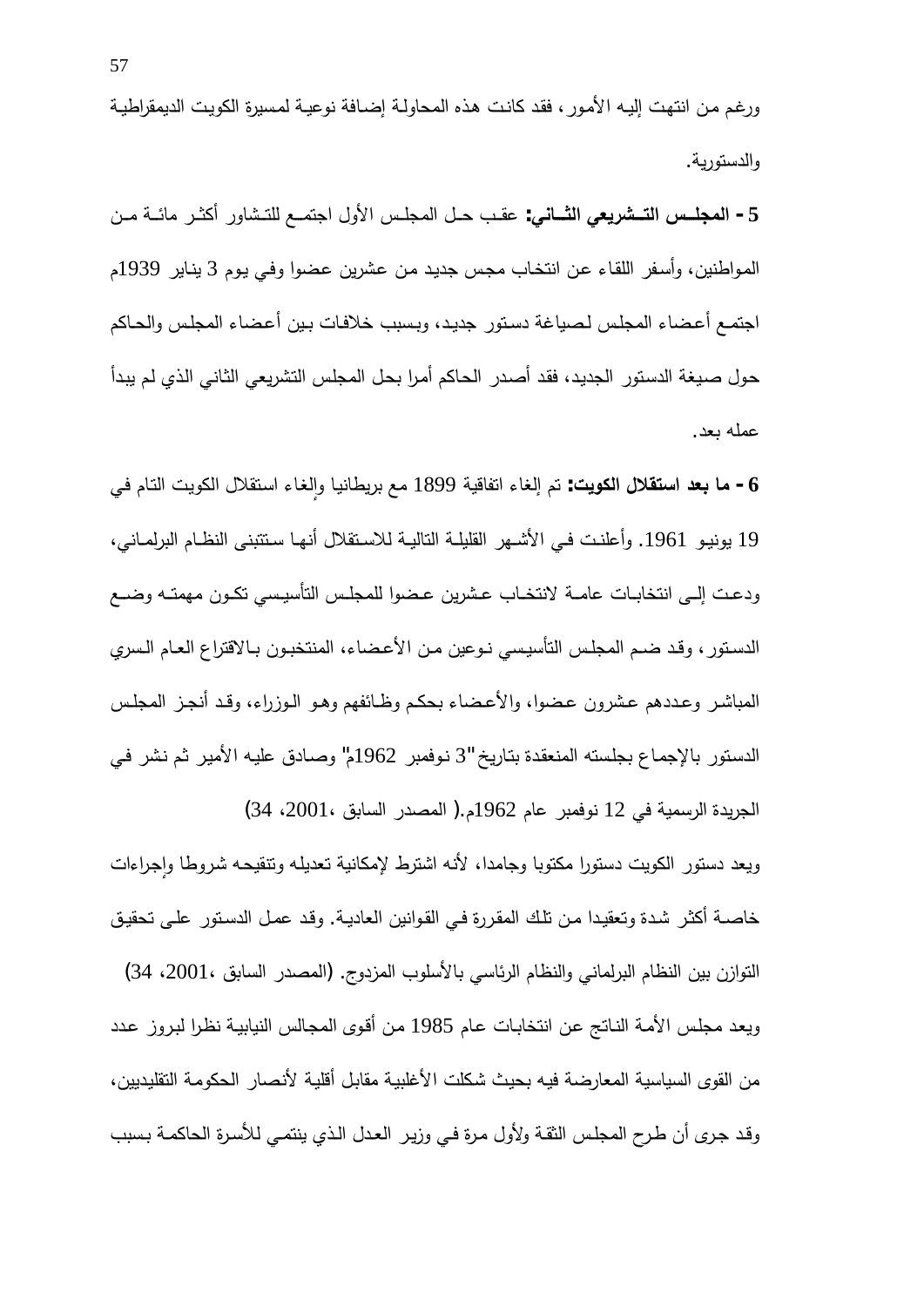دوره في أزمة المناخ. ولما تطورت أمور الصدام بين مجلس الأمة والحكومة على خلفية مطالبات أعضاء المجلس بصلاحياتهم الرقابية والمحاسبية، فقد لجأت السلطة الحاكمة إلى حل المجلس في شهر آب/أغسطس وجري تعطيل الحياة البرلمانية وحيث شهدت البلاد إجراءات بوليسية لم تعهدها منذ استقلال الكويت عـام 1961 تمثلت فـي احـتلال قـوات الأمـن لمبنـي مجلس الأمـة، وملاحقة نواب المعارضنة وفرض الرقابة على الصحف والمجلات المعارضة لإجراءات السلطة.  $(16,1992, \ldots)$ 

ظلت الحياة البرلمانية معطلة إلا أن نجحت السلطة بعد مشاورات وحوارات كثيرة من الدعوة إل*ي* انتخاب مجلس وطني مؤقت مدته أربع سنوات (المجلس العاشر)، وجرت

الانتخابات في العاشر من يونيو ،1990. وكانت نسبة المواطنين المقترعين قليلة نسبا وجري خلاف حول تقديرها. (المديرس، 2002، 39)

تخلل هذه المرحلة الغزو العراقي للكويت في الثاني من آب/أغسطس 1990، أي بعد شـهرين على افتتاح المجلس الوطني، فأصبح هم السلطة والمعارضة يتجه نحو مقاومة الاحتلال وتحرير البلاد.

وبعد تحرير الكويت في 26 فبراير 1990 بدأت نتشأ قوى وتجمعات سياسية علنيـة فـي خطـوة غير مسبوقة في تحدي السلطة التي تحظر مثل هذه النشاطات، متخذة لنفسها مسميات محددة وبرامج سياسية واقتصادية واجتماعية، ومن هذه المسميات : المنبر الديمقراطي الكويتي، الحركة الدسنورية الإسلامية، التكتل النيابي، التجمـع الإسلامي الشعبي، الائـتلاف الإسـلامي الـوطني، التجمع الدستوري، المستقلون.(المديرس،1994، ص43)

وأمـام الـضغوط الشعبية والـحزبيـة اسـتجابت السلطـة لإجراء انتخابـات جديـدة حيث حل المجلس الوطني وجرت انتخابات مجلس الأمة السابع في أكتوبر من العام 1992. (الشايجي،1994)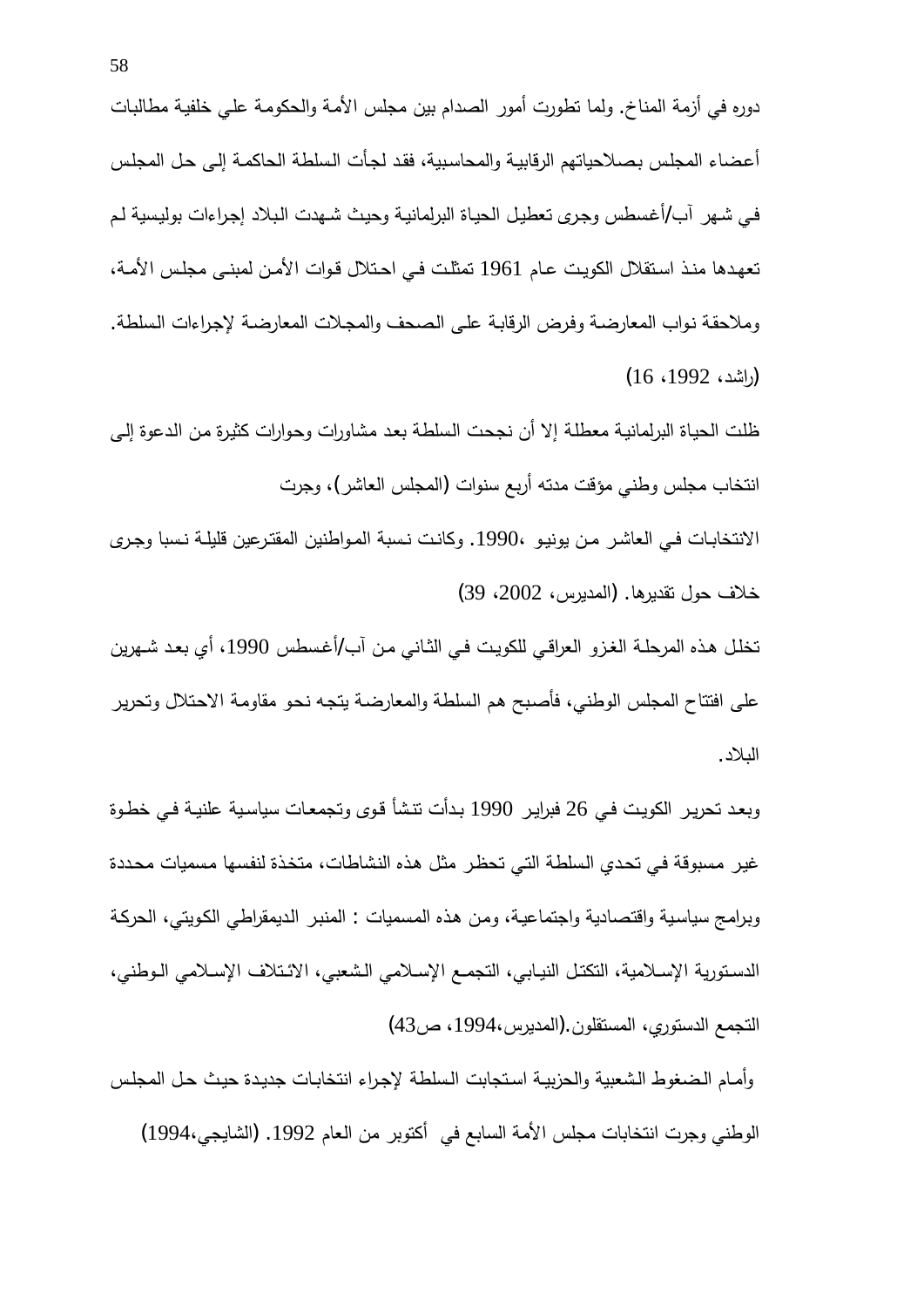استكمل المجلس السابع مدته القانونيـة (أربـع سـنوات) وباشـر المجلـس الثـامن عملـه بتـاريخ 20/أكتوبر من العام 1996 إلى أن حل بقرار أميري بتاريخ 4/ أيار 1999. ثم جاء المجلس التاسع بتاريخ 1999/7/17 وانقضت مدته القانونية بتاريخ 30/3/6/30. أما المجلس العاشر فقد باشر أعمالـه بتاريخ 2003/7/19 إلى أن حل المجلس بمرسوم أميري بتاريخ 2006/5/21م . أما المجلس الحادي عشر فقد باشر أعمالـه بتاريخ 2006/7/12 إلـي أن تم صدور مرسوم أميري بحله بتاريخ 2008/3/19م. وبدأ المجلس الثاني عشر أعماله بتاريخ 2008/6/1، ومـا

يزال حتى هذا التاريخ. (موقع مجلس الأمة الإلكتروني 2011)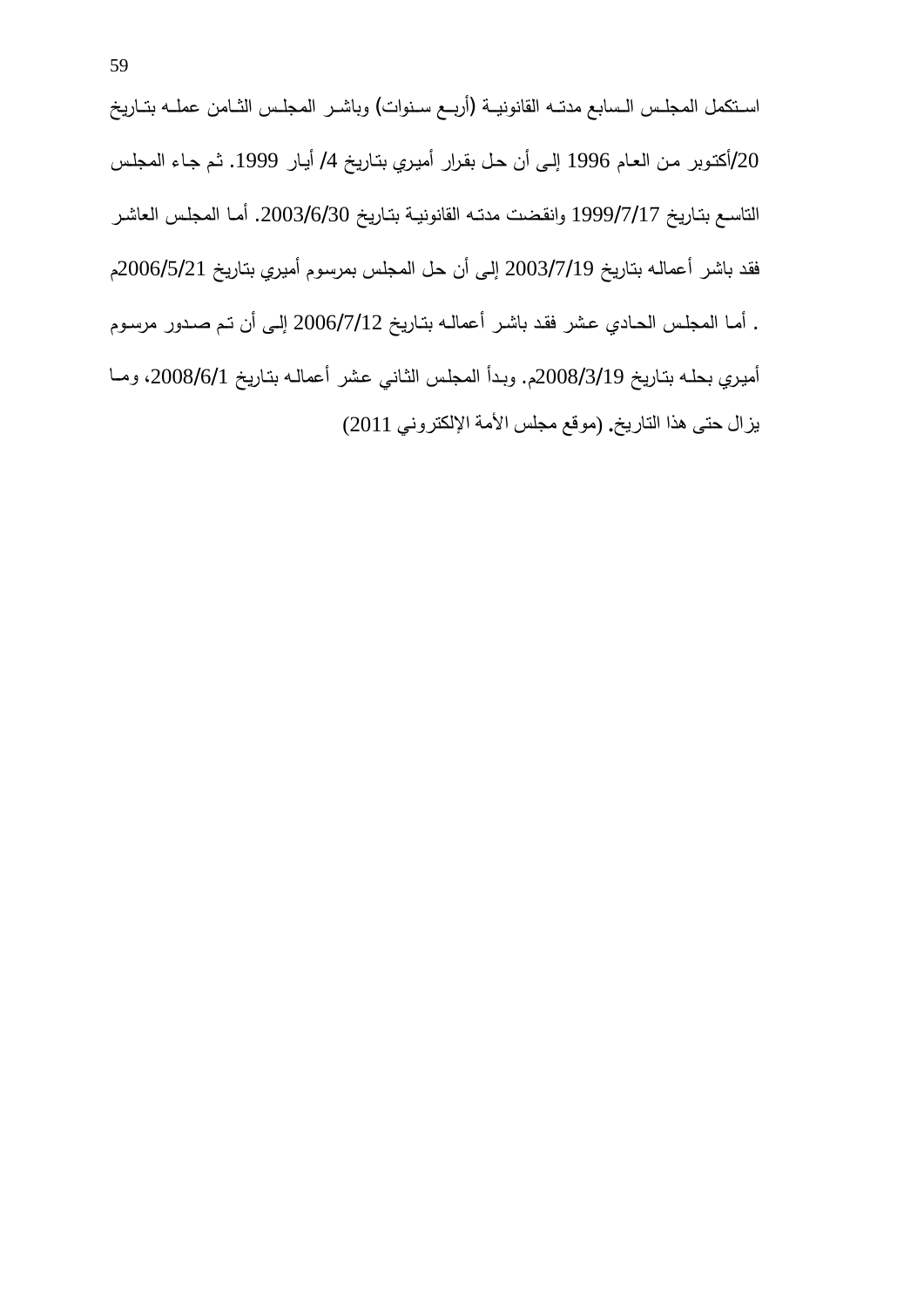# الفصل الثالث: منهجية الدراسة (الطريقة والإجراءات)

نوع الدراسة ومنهجيتها:

نعد هذه الدراسة من الدراسات الوصفية- المسحية (descriptive method) وأداتها الاستبيان الذي من خلاله بتم جمع بيانات ومعلومات من مجتمع الدراسة.

ولا يقتصر المنهج الوصفي على وصف الظاهرة وجمع المعلومات والبيانات عنها بل لا بد من تصنيف هذه المعلومات وتتظيمها والتعبير عنها كميا وكيفيا بحيث يؤدي ذلك في الوصول إلى

فهم لعلاقات هذه الظاهرة مع غيرها من الظواهر .(عبيدات وزملائه،1988، ص188)

وتحاول الدراسة الحالية الاستفادة من المنهج الوصفي في جمع بيانـات عن وسـائل الإعـلام الكويتية من خـلا وصـف تقييم أعضاء مجلس الأمـة للتغطيـات التـي تقوم بهـا هـذه الوسـائل الإعلامية للقضايا التي يجري نتاولها في مجلس الأمة حول الكثير من مناحي الحياة السياسية والاجتماعية والاقتصادية...الخ.

# مجت*م*ع الدراسة:

مجلس الأمة الكويتي، ويتكون من خمسين عضوا منتخبين انتخاباً مباشراً من الشعب حسب ما ينص عليه الدستور الكويتي (1962).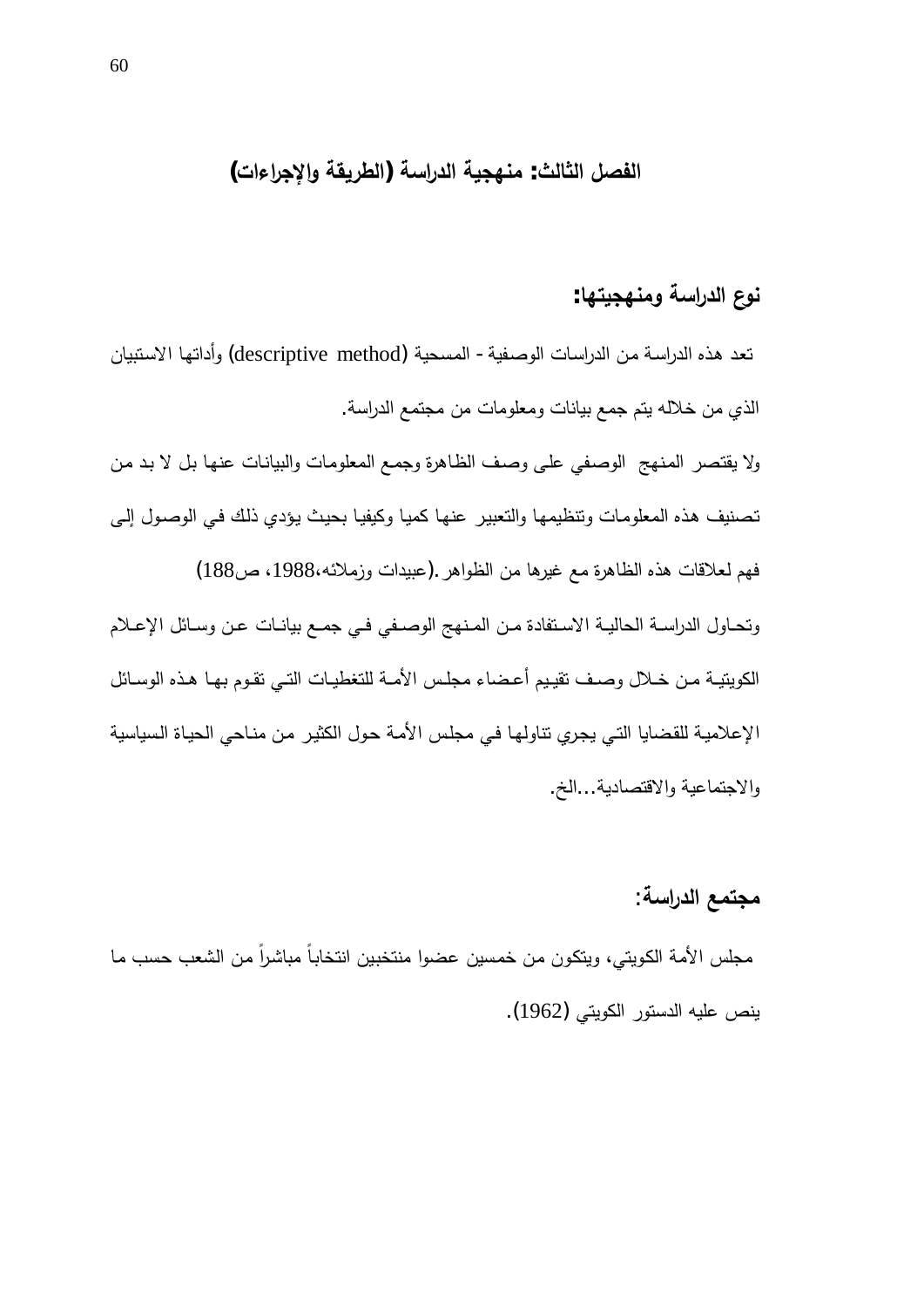شملت الدراسـة أعضاء مجلس الأمـة الكويتي جميعا وعددهم خمـسون عضوا فـي وقت إجراء الدراسة وبالتالي لا توجد عينة محددة للدراسة لأن الدراسة اعتمدت عينة الحصر الشامل لمجتمع الدراسـة، وهـؤلاء يجـري انتخـابهم كـل أربــع سـنوات. وهـذا المجتمــع بمكـن وصــفه بمجتمــع نـوعي صغير ومتخصص،

وتكمن أهمية اختيار أعضاء مجلس الأمة الكويتي كعينة للدراسة باعتبارهم قادة فاعلين من قادة الرأي العام في المجتمع الكويتي في المجالات السياسية والاجتماعية والثقافية على الأقل، ولذلك فإن تقييمهم للتغطية الصحفية لها أهميتها من حيث أنها تعكس قدرا كبيرا من رأي عامة الشعب الكويتي الذي وضع فيهم ثقته وانتخبهم ممثلين له في هذا المجلس.

كذلك فإنــه مـن المعـروف أن مجلس الأمــة الكـويتي بأعـضائه مـن جانـب، والـصـحافة الكويتيـة بأشكالها المختلفة (مطبوعة، ومسموعة، ومرئيـة) مـن جانـب آخـر يـشكلان علامـات بـارزة فـي المسيرة السياسية والديمقراطيـة فـي المجتمـع الكويتي، ويمـثلان ظـاهرة الديمقراطيـة التـي يتمتـع بـهـا الكويت منذ زمن بعيد قياسا إلى الدول العربية المحيطة.

ويعرف (صيرفي) الحصر الشامل بأنـه "نـوع مـن أنـواع العينـات غيـر الاحتماليـة، والتـي يعتبرهـا الباحث نموذجا ملائما لخصائص بحثـه، اعتقادا منـه أنهـا سـتمكنـه مـن تمثيل المـجتمـع بـصورة صحيحة ودقيقة" (صبرفي،2002، 187)

#### أداة ج*م*ع البيانات:

استخدمت الدراسة الاستبيان كأداة لجمع البيانات والمعلومات، ويتكون الاستبيان من مجموعة من الفقرات بلـغ عددها ثمـانـي فقرات رئيسية، ونتكون كل فقرة منـها من عدد من الأسئلة حيث يطلب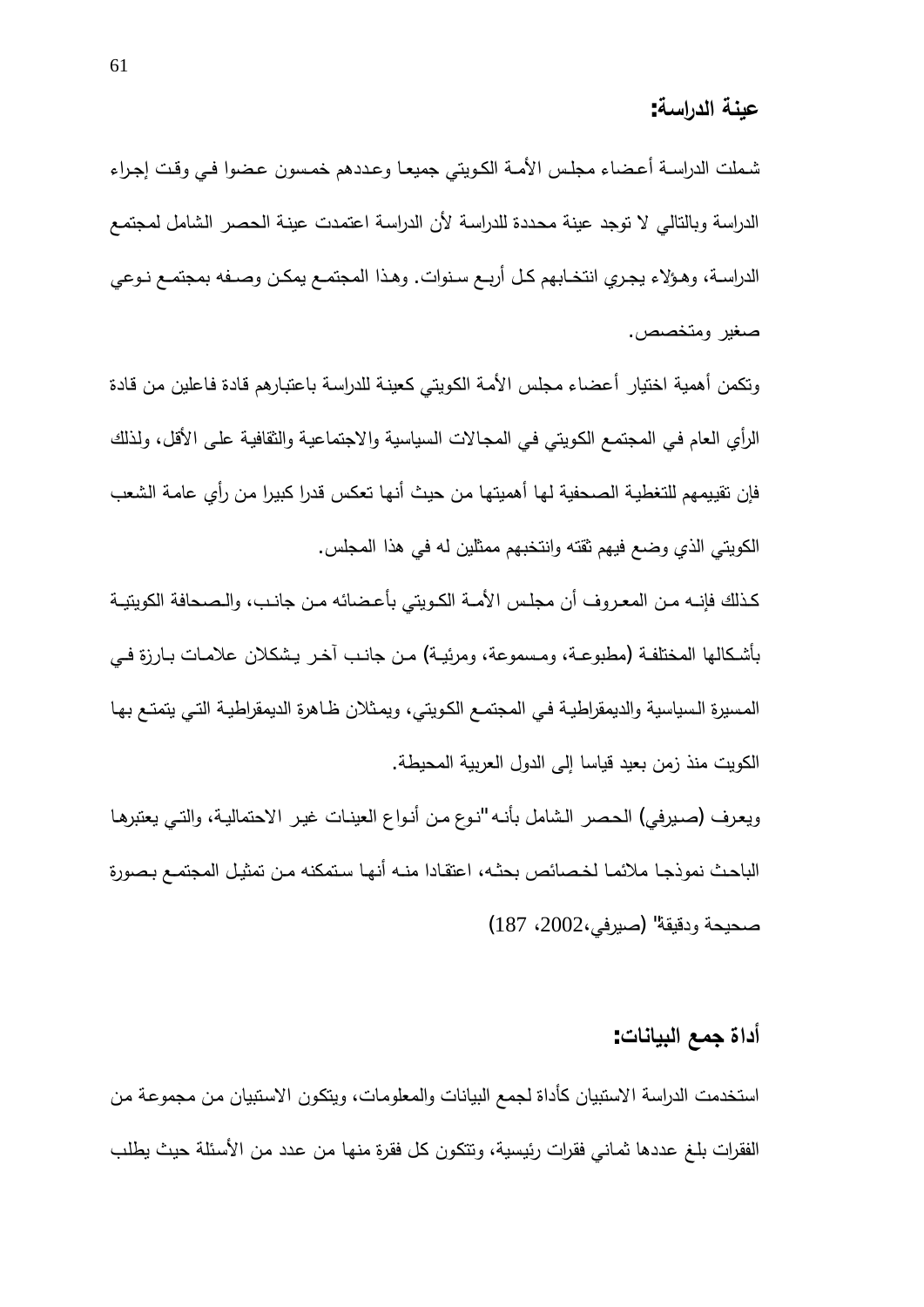من المستجيب وضـع تقديراتـه المناسـبة ضـمن خمـسة خيـارات، جـري إعطـاء كـل تقـدير قيمـة إحصائية تبدأ بخمسة وتتنهي بواحد، بحيث يتوافق ذلك مع التحليل الإحصائي ضمن المتوسطات الحسابية وفق ثلاث درجات، مدى مرتفع، مدى منوسط، مدى منخفض.

وتهدف فقرات الاستبيان التعرف إلـى تقييم أعضاء مجلس الأمـة للتغطيـة الإعلاميـة لقضايا المجلس وأخباره وفق كل نـوع أو نمـط مـن الوسـائل الإعلاميـة علـي حـدة، ثـم التـعـرف إلـي تقييم أعضاء المجلس إلى الأهمية النسبية للقضايا التي يناقشها مجلس الأمـة وتقوم وسـائل الإعـلام بنقلها إلى الجمهور . ويوجد أيضا فقرة -وهي الأخيرة في الاستبيان - تستهدف التعرف إلى مستوى رضا أعضاء مجلس الأمة عن التغطيات الإعلامية لكل نوع من أنواع الوسائل الإعلامية على حدة.

ولم يهتم الاستبيان بجمع بيانـات ديموغرافيـة عن الأعضـاء المستجيبين نظـرا لعدم وجـود جـدوي من ذلك لقلة عدد أعضاء المجلس عموما، كذلك لقلة النساء في المجلس (يوجد أربع نساء فقط).

# ا**ختب**ار صدق الأداة:

من الخصائص الأساسية المميزة الأخرى لأداة القياس هو الصدق والذي يعرف بأنـه المدى الذي تقيس فيه الأداة الصفة المراد قياسها، بمعنى آخر هل أن أداة القياس تقيس الخصائص والصفات المراد قياسها؟ (النعيمي والبياتي وخليفة، 2009 ،175)

تم التحقق من صدق الأداة من خلال تحكيم مجموعة من المحكمين المختصين الذين لهم خبرة في هذا الموضوع. حيث عرض الاستبيان مرفقا مـع أسئلة الدراسـة وأهدافها علـي خمسة مـن الأساتذة المحكمين، وقد تلقى الباحث ملاحظات مهمة وأخرى هامشية وأخرى شكلية وقام بتعديل فقرات الاستبيان وفقهـا ، فـي حـين أن بـعـض الفقـرات نالـت رضـا المـحكمـين ومـوافقتهم فلـم يطـرأ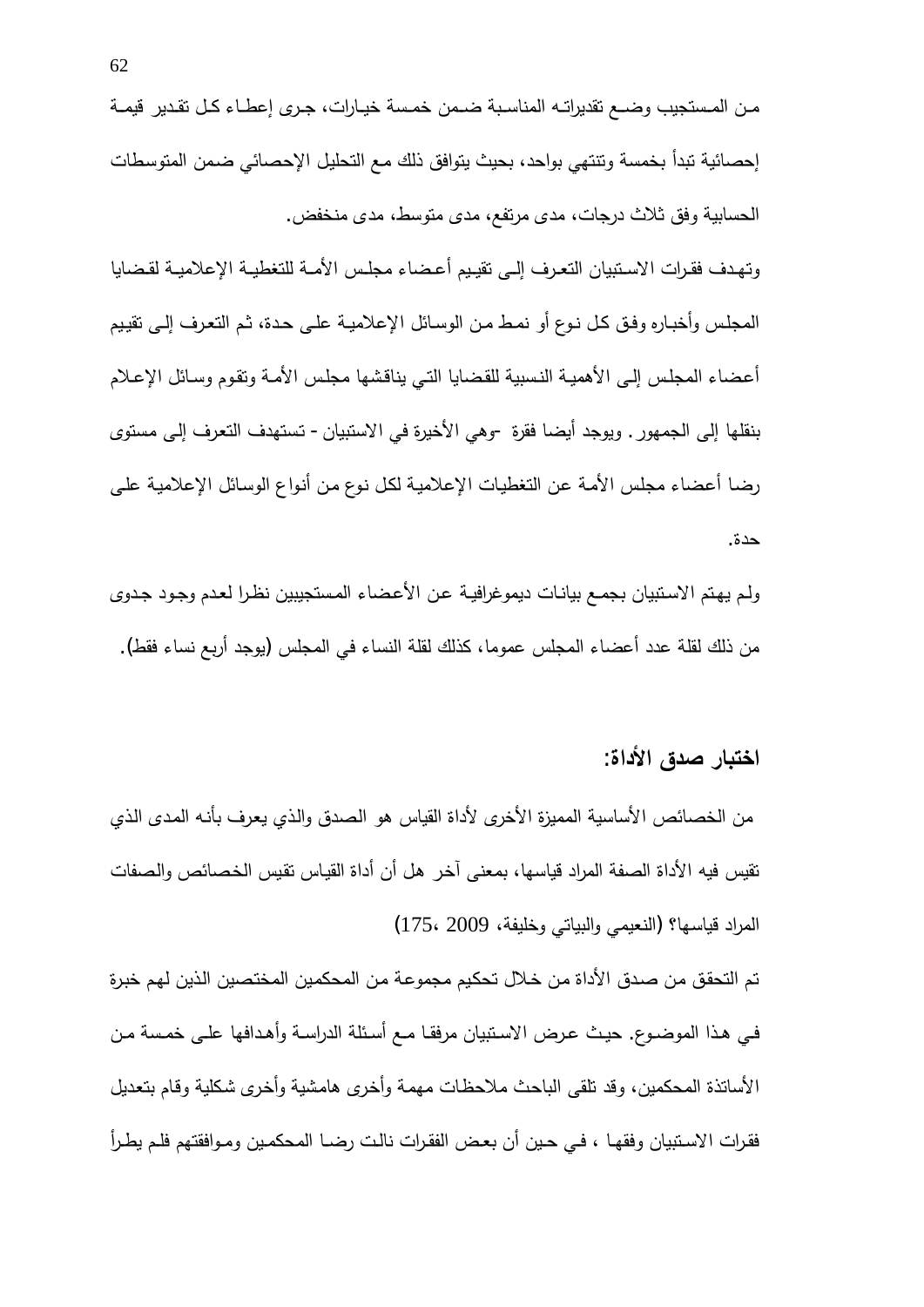عليها أي تعديل، إلـى أن ظهر الاستبيان بصورته الأخيرة التـى جرى فيها تطبيقه علـى أعضاء عبنة الدراسة.

### :**¨¦®ƕ¦©œŕś**

أظهرت نتـائج اختبـار "كرونبـاخ ألفـا" لقيـاس ثبـات أداة الدراســة أن الأداة تتمتــع بدرجــة ثبـات بمـا يعـادل (77%) وتعـد هـذه القيمــة عاليــة وذات موثوقيــة فــي الدراســات الاجتماعيــة والإداريــة والإعلامية وهذا ما يؤكد على أن الأداة تتناسب مع مجالات الدراسة المختلفة .

متغيرات الدراسة:

ا**لمتغيـر المـستقل**: ويتمثـل فـي وسـائل الإعـلام الكويتيــة المحليــة فـي أنماطهــا الأربعــة، وهـي: المحطـات التلفزيونيـة، المحطـات الإذاعيـة، الـصـحافة المطبوعـة، الـصـحافة الإلكترونيـة (صـحافة الإنترنت).

ا**لمتغير التـابـع**: ويتمثل فـي "تقييم أعضـاء مجلس الأمـة الكويتي لتغطيـة وسائل الإعـلام الكويتيـة لقضابا المجلس وأخباره".

#### المعالجة الإحصائية:

استخدم في التحليل الإحصائي كـل مـن التكـرارات والنـسب المئويــة والمتوسـطات الحـسابية والانحرافات المعيارية وذلك للإجابة عن أسئلة الدراسة، في حين أنـه جرى استخدام معامل ارتباط بيرسون والمتوسطات الحسابية والانحرافات المعيارية للإجابة على فرضيات الدراسة.

المقاييس الإحصائية المستخدمة: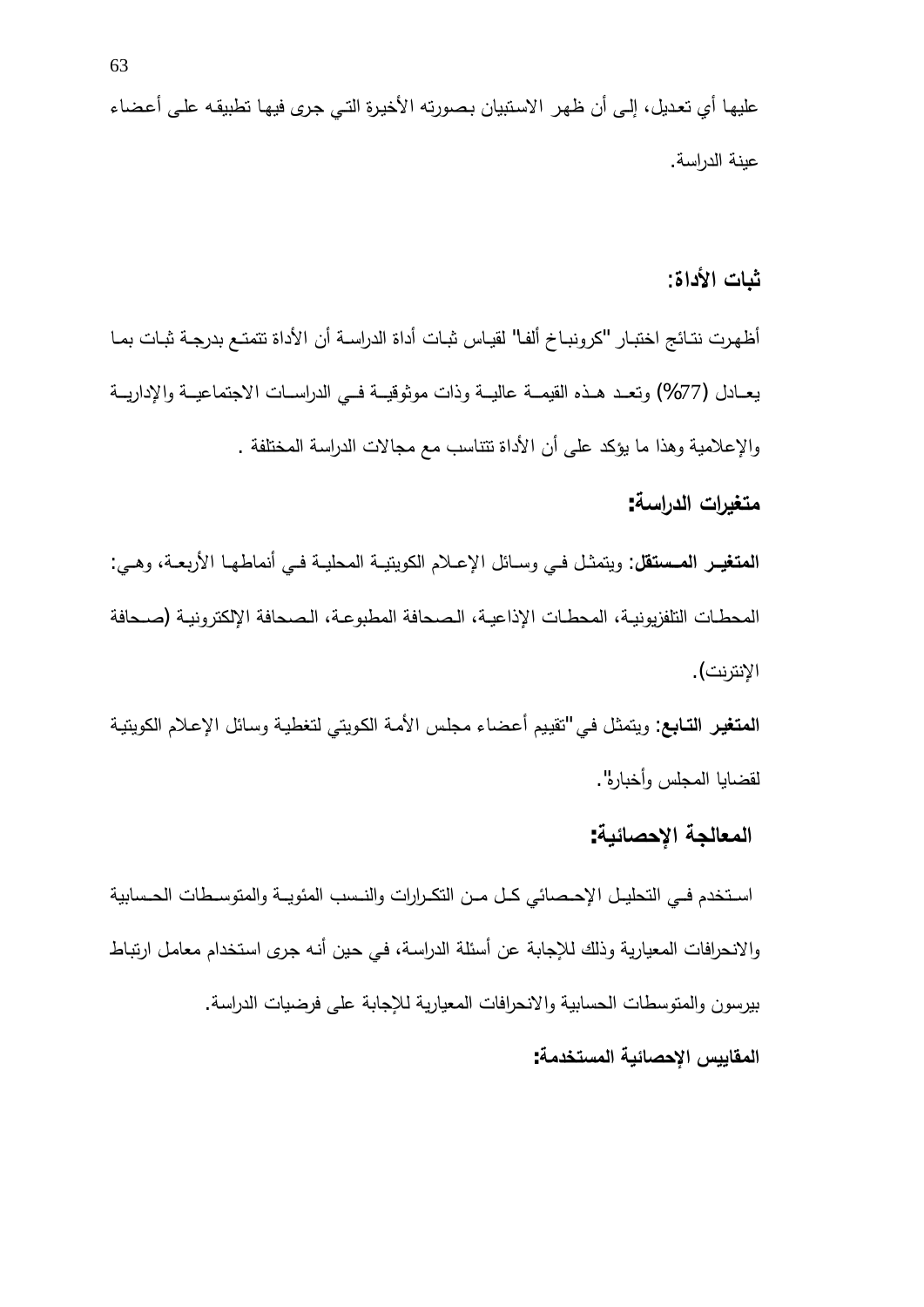استخدمت الدراســة مقـاييس إحـصائية تتكـون مـن النـسب المئويــة والتكـرارات ثـم المتوسـطات الحسابية، ونتكـون مقـابيس المتوسـطات الحـسابية مـن الـسلم النـالي الـذي تعتمـده الكثيـر مـن التحليلات الاحصائية:

- **.ŗŞ°® 2.33 -1ÀƆ :µŽŤƈƆƃ¦Ã®Ɔƃ¦ -1**
	- **.3.62 -2.34ÀƆ :¶ŪÂřƆƃ¦Ã®Ɔƃ¦ -2**
		- **.5-3.68ÀƆ :ŴŽř°Ɔƃ¦Ã®Ɔƃ¦ -3**

إجراءات التطبيق والتنفيذ :

بعد أن جري تحكيم استبيان الدراسة واستقراره علىي الوجه الذي أقره المحكمون والمشرف، قـام الباحث بزيارة مجلس الأمة الكويتي وأخذ الموافقات المطلوبة وقام بلقاء أعضباء مجلس الأمة في مكاتبهم وقدم لهم الاستبيان وقام بعضهم بالاستجابة لـه في حينـه، بينمـا استجاب آخرون في وقت لاحق، وحتى الوقت المتاح، استطاع الباحث الحصول على سبعة وأربعين من الاستبيانات التي جرى تعبئتها والاستجابة لها، بعد ذلك قام الباحث بتحويل الاستبيانات إلى محلل إحصائي مع أسئلة الدراسة وفرضياتها حيث جرى استخراج النتائج كما هي في الفصل الرابع من الدراسة.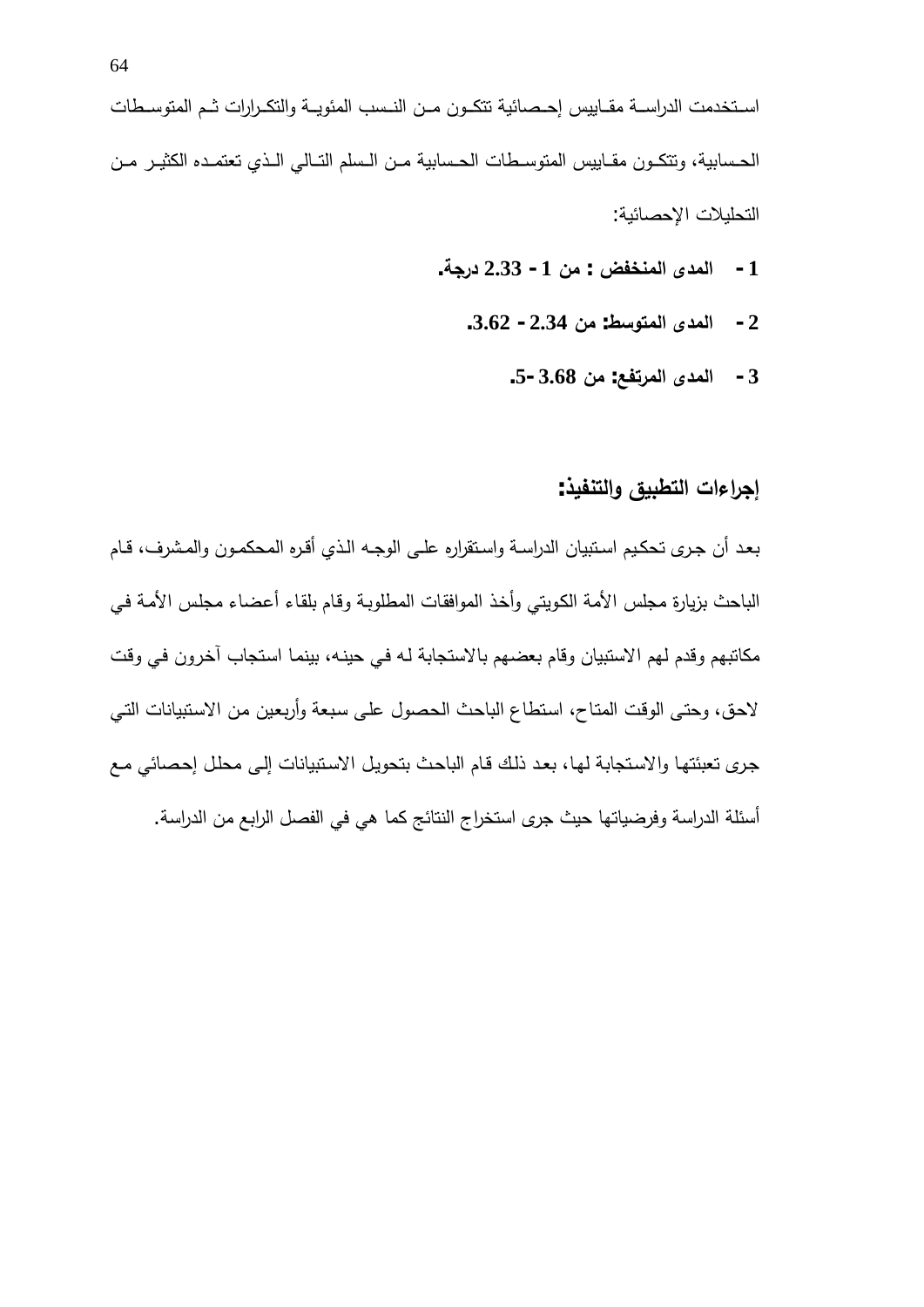## **الفصل الرابع: استعراض نتائج الدراسة**

يتضمن هذا الفصل عرضا لنتائج أسئلة الدراسة وفرضياتها، وأسئلة الدراسة وفرضياتها وهي كما يلي:

أسئلة الدراسة:

1 - ما مدى شمولية تغطية وسائل الإعلام الكوينية المحلية لقضايا مجلس الأمة الكويتي وأخباره من وجهة نظر أعضاء المجلس؟

2− ما مدى موضوعية وسائل الإعلام الكويتية المحلية في تغطيتها لقضايا مجلس الأمة الكويتي وأخباره من وجهة نظر أعضاء المجلس؟

3− مـا اتجاهات الأخبار فـي وسائل الإعـلام الكويتيـة المحليـة فيمـا يتعلق بأنشطـة مجلس الأمـة وقراراته من وجهة نظر أعضاء المجلس؟

4 - ما القضايا التي حازت على الاهتمام الأكبر لوسائل الإعلام الكويتية المحلية في تغطياتها لقضايا مجلس الأمة الكويتي وأخباره من وجهة نظر أعضاء المجلس؟

5 - ما مدى الرضا نحو تغطية وسائل الإعلام الكويتية المحلية لقضايا مجلس الأمة الكويتي وأخباره من وجهة نظر أعضاء المجلس؟

فرضيات الدراسة: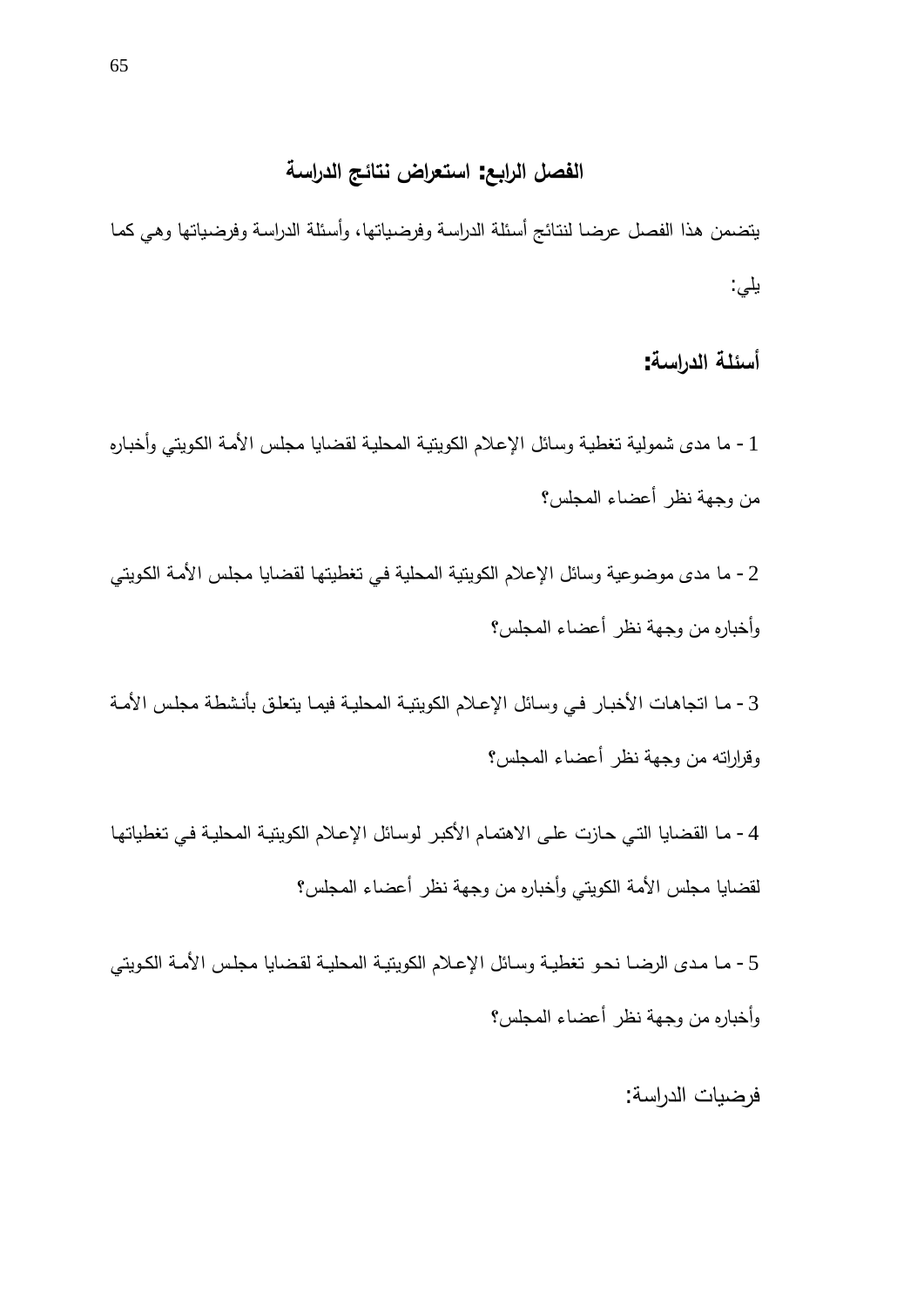الفرضية الأولـي: هنـاك ارتبـاط ذو دلالــة إحـصـائيـة بـين شـموليـة تـغطيــة وسـائل الإعــلام الكويتيــة المحلية لقضايا مجلس الأمة الكويتي وأخباره من وجهة نظر أعضاء المجلس؟

الفرضية الثانية: هناك ارتباط ذو دلالـة إحصائية بين موضـوعية تغطيـة وسـائل الإعـلام الكويتيـة المحلية لقضايا مجلس الأمة الكويتي وأخباره من وجهة نظر أعضاء المجلس.

الفرضية الثالثة: هناك ارتباط ذو دلالـة إحصائية بين اتجاهات التغطيات الإعلاميـة فـي وسـائل الإعلام الكويتية المحلية ونوع الوسيلة الإعلامية.

الفرضية الرابعة: هناك مسنويات عالية من التغطية الإعلامية للموضوعات والقضايا التي اهتمت بها القنوات النلفزيونية.

الفرضية الخامسة: هنـاك مستويات عاليـة مـن التغطيـة الإعلاميـة للموضـوعات والقضايا التـي اهتمت بها الإذاعات المحلبة.

الفرضية السادسة: هنـاك مـستويات عاليـة مـن التغطيـة الإعلاميـة للموضـوعات والقـضايا التـي اهتمت بها الصحافة المطبوعة.

الفرضية السابعة: هناك مسنويات عالية من النغطية الإعلامية للموضوعات والقضايا التي اهتمت بها صحافة الانترنت.

**:ŗŪ¦°®ƃ¦ŗƄőŪ¢ŝőœřƈ :œśƃœś**

**ŗººƒřƒÂƂƃ¦¿ƚººŵƗ¦¾őœººŪÂŗººƒ¶źřŗƒƃÂƆººŬƆœººƆ " :ƊŮººƈ įººƃ¦¾Âƕ¦¾¦£Ūººƃ¦ŝőœººřƈ -1** المحلية لقضايا وأخبار مجلس الأمة الكويتي من وجهة نظر أعضاء المجلس؟"

يبين الجدول (1) التالي أيضا التكرارات والنسب المئوية التي عكستها نتائج التحليل لهذا السؤال.

جدول (1) التكرارات والنسب المئوية لنقييم أعضاء المجلس لشمولية التغطيات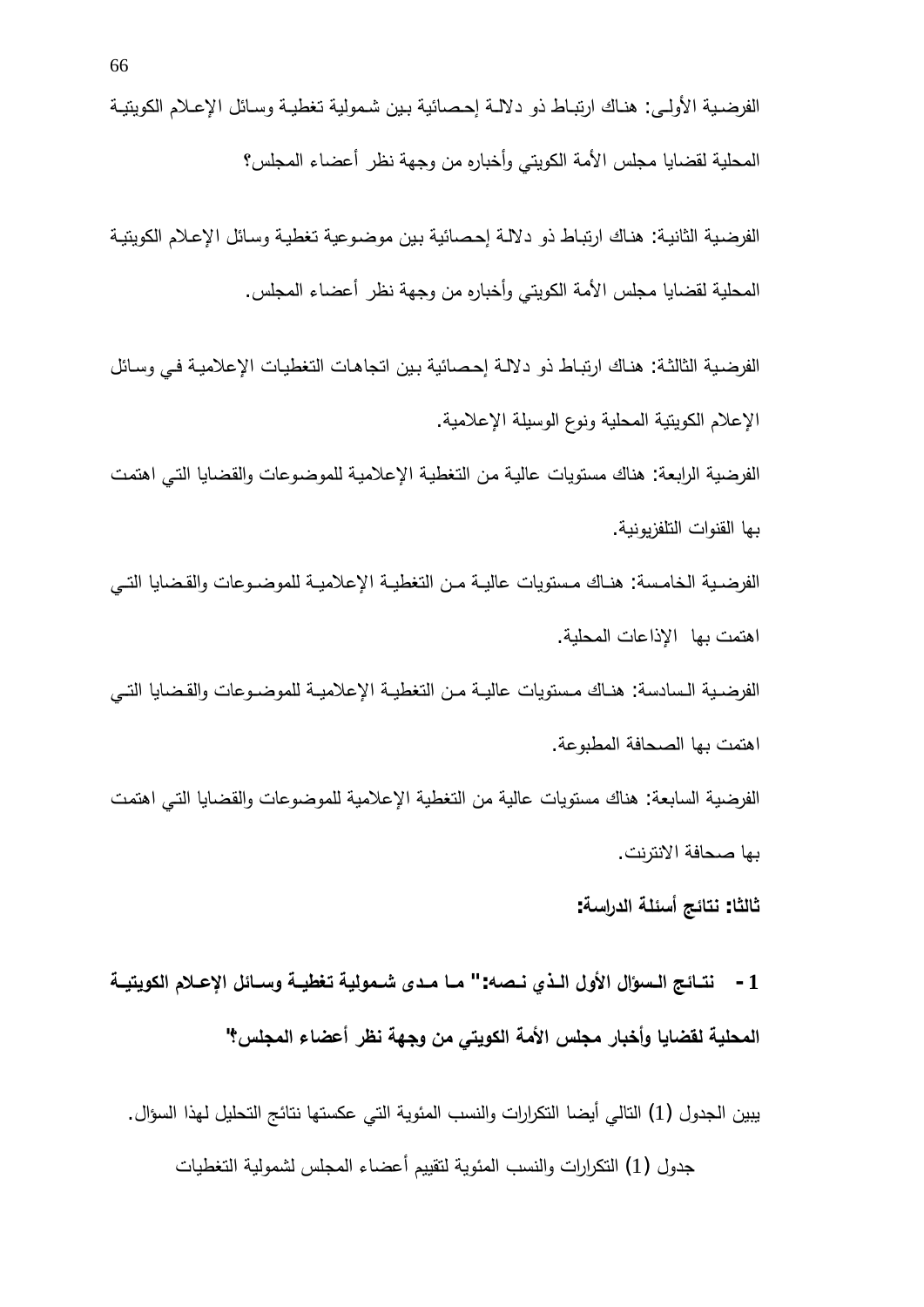| المجموع | لا أعلم        | منخفضة       | متوسطة | عالية | عالية جدا | الفقرة      |
|---------|----------------|--------------|--------|-------|-----------|-------------|
| 47      | $00\,$         | $\mathbf{1}$ | 21     | 25    | 00        | التغطية     |
|         |                |              |        |       |           | التلفزيونية |
| %100    | $00\,$         | 2.1          | 44.7   | 53.2  | 00        | النسبة      |
| 47      | $\overline{4}$ | 00           | 17     | 14    | 12        | التغطية     |
|         |                |              |        |       |           | الإذاعية    |
| %100    | 8.5            | 00           | 36.2   | 29.8  | 25.5      | النسبة      |
| 47      | $\mathbf{1}$   | 8            | 15     | 11    | 12        | الصحافة     |
|         |                |              |        |       |           | المطبوعة    |
| %100    | 2.1            | 17.1         | 31.9   | 23.4  | 25.5      | النسبة      |
| 47      | $\mathbf{1}$   |              | 25     | 9     | 12        | صحافة       |
|         |                |              |        |       |           | الإلكترونية |
| %100    | 2.1            | 00           | 53.2   | 19.2  | 25.5      | النسبة      |

الإعلامية حسب نمط الوسيلة الإعلامية

يبين الجدول أعـلاه التكـرارات والنـسب المئويــة لتقيـيم أعـضـاء المجلـس لمـستويات الـشمولية فـي التغطيات الإعلامية حسب نمط الوسيلة الإعلامية، وقد تبين أن غالبية أعضاء المجلس يعطون تقييما "عالية جدا" لشمولية التغطيات التلفزيونية بتكرار بلغ (25) وبنسبة مئوية بلغت (53.2%) من أفراد العينة وهي الرتبة الأولى من بين الوسائل الإعلامية الأخرى في مجال شمولية التغطيات الإعلامية، كذلك فإن نسبة كبيرة أيضا أعطت نقييما "متوسطة" نحو شمولية التغطيات التلفزيونية بتكرار بلغ (21) وبنسبة مئوية بلغت (44.7%) من أفراد العينة.

وبخصوص نقييم أعضاء المجلس لشمولية التغطيات الإذاعيـة فقد نبـين أن (17) عضوا مـن أعضاء المجلس يقيمون التغطيات الإذاعية بأنها "متوسطة" وبنسبة مئوية (36.2%) من أفراد العينة، لكن نسبة الذين أعطوا تقدير "عالية" للإذاعات على درجتين "عالية" بتكرار (14) فقط من أعضاء المجلس وبنسبة مئوية (29.8%) من أفراد العينة، ثم بتقدير "عالية جدا" بتكرار بلغ (12) فقط وبنسبة مئويـة تساوى (25.5%) من أفراد العينـة، أي أن مـا نسبته (55%) تقريبـا يعطـون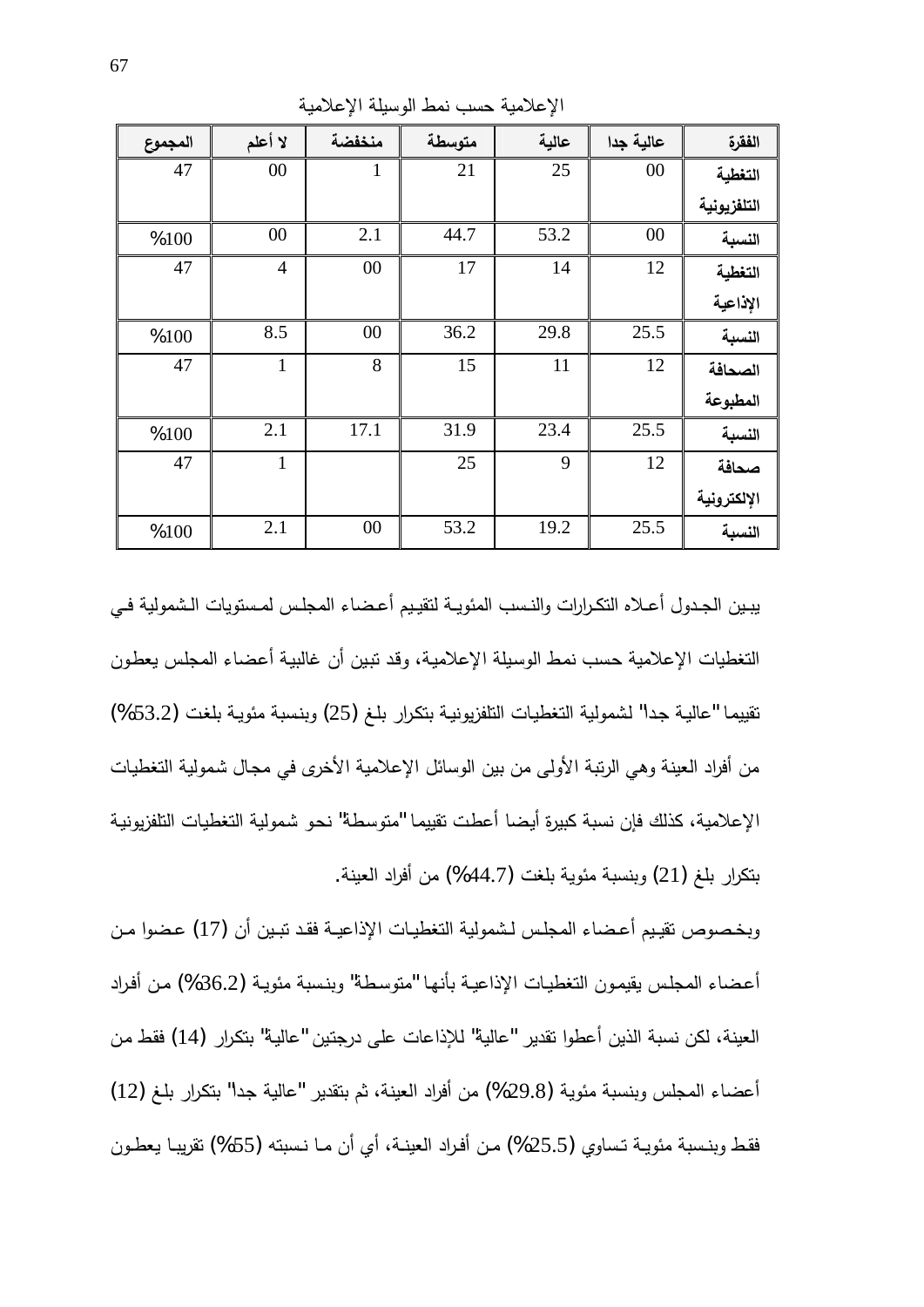تقديرا "عاليـة وعاليـة جـدا" لـشمولية التغطيـات الإذاعيـة لقضـايا مجلس الأمـة وأخبـاره. فـي حـين توزعت النسب الأخرى على التقديرات الأخرى.

وبالنسبة لتقييم أعضاء المجلس لشمولية التغطيات الصحفية المطبوعة فقد تبين أن (15) من أعضاء المجلس قيمت شمولية الصحافة المطبوعة بأنها "متوسطة" وبما يساوي (31.9%) من أفراد العينـة، مقابل (12) فردا وبمـا يساوي (25.5%) من أفراد العينـة أعطت تقدير "عاليـة جدا" لشمولية الصحافة المطبوعة. ثم (11) منهم وبما يساوي (23.4%) أعطت نقدير "عالية" لشمولية التغطيــة الـصـحفية المطبوعــة. فــي حــين أن نــسبة (17.1%) أعطـت تقـديرا منخفـضـا لــشمولية التغطبات الصحفبة.

وبالنسبة لتقييم أعضاء المجلس لشمولية التغطيات الصحفية الإلكترونية (صحافة الإنترنت) فقد تبـين أن الأغلبيــة مـن أعـضاء المجلـس أعطـت تقيـيم "ضــعيفة" لـشمولية تغطيــات الـصـحافة الإلكترونية بتكرار بلغ (25) وبنسبة مئوية تماثل (53.2%) من أفراد العينـة. فيمـا أختـار (12) من أعضاء المجلس وبنسبة مئويـة (25.5%) تقيـيم "عاليـة جـدا" لـشمولية التغطيـة الـصحافة الإلكترونية لقضايا المجلس وأخباره. وبجمع هذه النسبة مع الدرجة الثانية "عالية" التي حصلت على تكرار بلغ (9) وبنسبة مئوية تساوي (19.2%) بنتج أن حوالي (45%) تقريبا يعطون تقييما řƔƅÃƈ»ŮÁ£Áñ»Ɣŕ»ŗƔ±Ƃś (%55)¿»ŗŕƂƈř»ƔƊñśƄƅƙ§řžŕţŰ»ƅ§ªŕ»Ɣ·żśřƔƅÃƈŮ»ƅ "§¯»Šŕ»ƔƅŕŷÃŕ»Ɣƅŕŷ" تغطيات الصحافة الإلكترونية دون ذلك، أي متوسطة ومنخفضة.

ويبين الجدول (2) التالي المتوسط الحسابي والانحراف المعياري والرتب والأهمية النسبية لشمولية التغطيات الإعلامية لوسائل الإعلام الكويتية لقضايا مجلس الأمة وأخباره.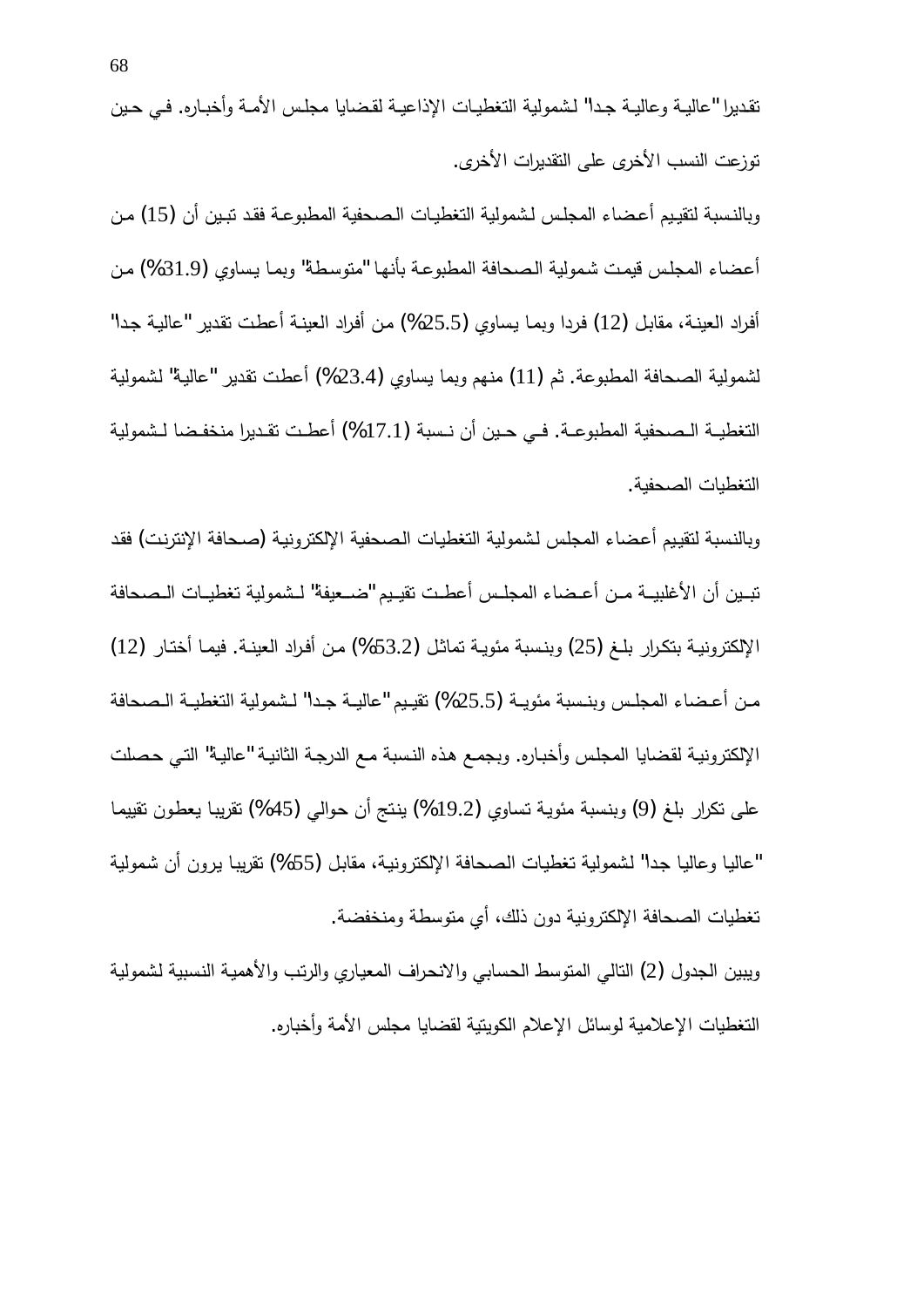الجدول (2) المتوسط الحسابي والانحراف المعياري والرنب والأهمية النسبية لشمولية

|           | الرتبة  | الانحــــــــــــراف | ہے      | الفقرة          | الرقم          |
|-----------|---------|----------------------|---------|-----------------|----------------|
| النسبية   |         | المعياري             | الحسابي |                 |                |
| مدى متوسط | الثانية | 0.55                 | 2.49    | شمولية التغطيات | 1              |
|           |         |                      |         | التلفزيونية     |                |
| مدى متوسط | الأولى  | 0.93                 | 3.21    | شمولية التغطيات | $\overline{2}$ |
|           |         |                      |         | الإذاعية        |                |
| دی        | الثالثة | 0.88                 | 2.13    | شمولية التغطيات | 3              |
| منخفض     |         |                      |         | الصحفية         |                |
| دی        | الرابعة | 0.81                 | 2.00    | شمولية التغطيات | $\overline{4}$ |
| منخفض     |         |                      |         | الإلكترونية     |                |

التغطبات الإعلامية لوسائل الإعلام الكوبنية

يبين الجدول أعلاه أن تقييم أعضاء مجلس الأمة الكويتي لشمولية التغطية الإعلامية لقضايا مجلس الأمـة وأخبـاره تراوحت بـين المـدبين المتوسط والمـنخفض، إذ احتلت التغطيـات الإذاعيـة الرتبة الأولى بمتوسط حسابي متوسط بلغت قيمته (3.21) وبانحراف معياري (93.) درجة، في حين أن الرتبة الثانية جاءت من نصبب التغطيات التلفزيونية بمتوسط حسابي متوسط بلغت فيمته (2.49) وبانحراف معياري (55.)، وجاءت تغطيات الصحافة المطبوعة في الرتبة الثالثة بمتوسط حسابي منخفض (2.13) وبـانحراف معيـاري بلـغ (88.)، أمـا الرنبـة الرابعـة والأخيرة فقد جـاءت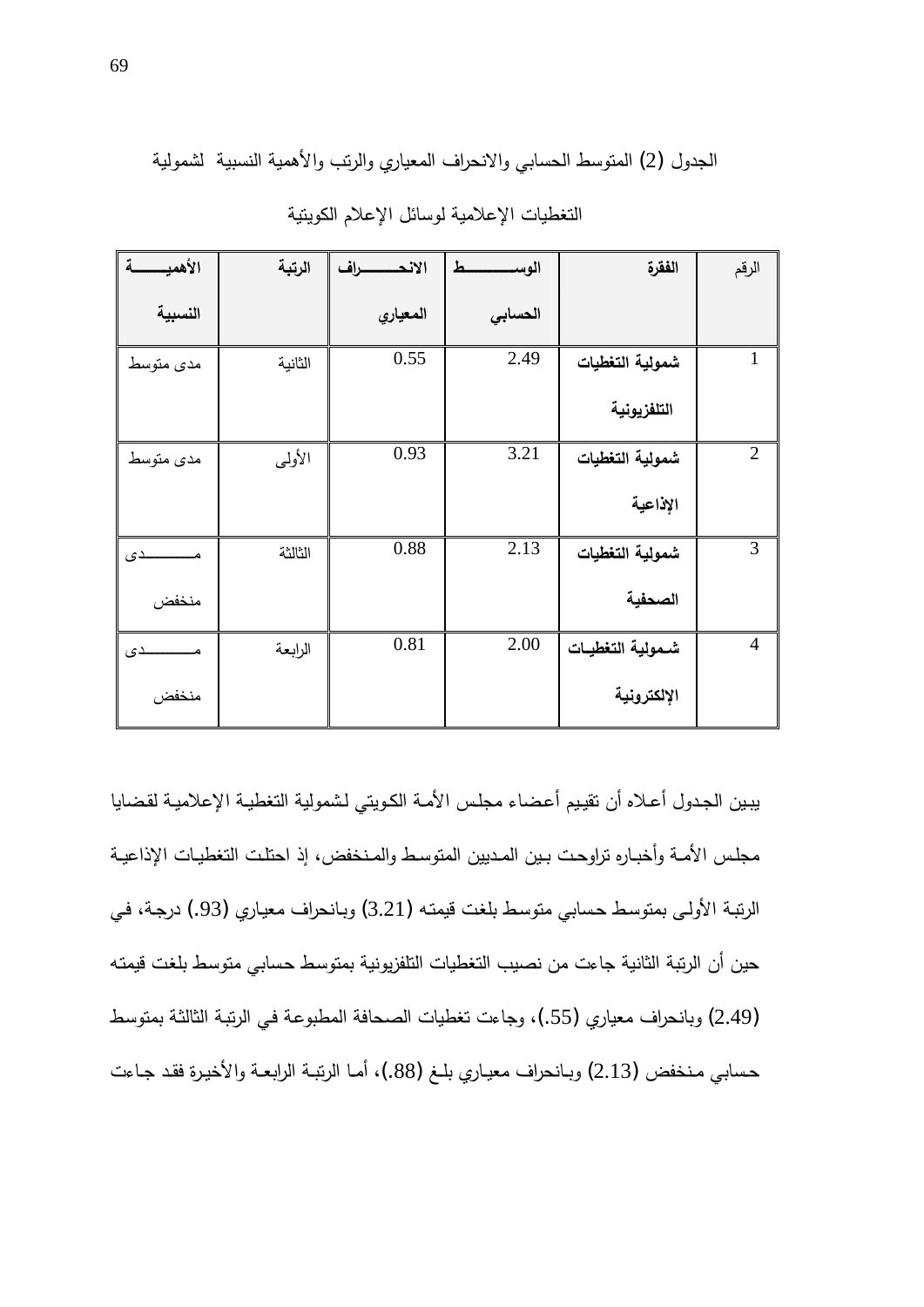لتغطيات الصحافة الإلكترونية بمتوسط حسابي منخفض بلغت قيمته (2.00) وبانحراف معياري .(81)

**ƑºżŗºƒƄšƆƃ¦ŗºƒřƒÂƂƃ¦¿ƚºŵƗ¦¾őœºŪÂŗƒŵºŰÂƆîºƆœƆ " :ƊŮƈįƃ¦Ƒƈœśƃ¦¾¦£Ūƃ¦ŝőœřƈ -2 "²ƄŞƆƃ¦ œŰŵ¢°·ƈŗƌŞÂÀƆƉ°œŕŤ¢ÂƑřƒÂƂƃ¦ŗƆƕ¦²ƄŞƆœƒœŰƀƃœƌřƒ¶źř**

يبين جدول (3) التالي التكرارات والنسب المئوية لتقييم أعضاء المجلس لموضوعية التغطيات الإعلامية حسب نمط الوسيلة الإعلامية.

|         | الإعلامية حسب نمط الوسيلة الإعلامية |        |        |       |           |             |  |  |  |
|---------|-------------------------------------|--------|--------|-------|-----------|-------------|--|--|--|
| المجموع | لا أعلم                             | منخفضة | متوسطة | عالية | عالية جدا | الفقرة      |  |  |  |
| 47      | 00                                  | 12     | 19     | 6     | 10        | التغطية     |  |  |  |
|         |                                     |        |        |       |           | التلفزيونية |  |  |  |
| %100    | 00                                  | 25.5   | 40.4   | 12.8  | 21.3      | النسبة      |  |  |  |
| 47      | 16                                  | 21     | 10     | 00    | 00        | التغطية     |  |  |  |
|         |                                     |        |        |       |           | الإذاعية    |  |  |  |
| %100    | 34.0                                | 44.7   | 21.3   | 00    | 00        | النسبة      |  |  |  |
| 47      | 00                                  | 00     | 7      | 30    | 10        | الصحافة     |  |  |  |
|         |                                     |        |        |       |           | المطبوعة    |  |  |  |
| %100    | 00                                  | 00     | 14.9   | 63.8  | 21.3      | النسبة      |  |  |  |
| 47      | 00                                  | 00     | 6      | 5     | 36        | صحافة       |  |  |  |
|         |                                     |        |        |       |           | الإلكترونية |  |  |  |
| %100    | 00                                  | 00     | 12.8   | 10.6  | 76.6      | النسبة      |  |  |  |

جدول (3) التكرارات والنسب المئوية لتقييم أعضاء المجلس لموضوعية التغطيات

يبين الجدول أعلاه تقييم أعضاء مجلس الأمة الكويتي لموضوعية التغطية الإعلامية لقضايا مجلس الأمـة الكويتي وأخباره، وبقراءة الصفوف (حسب نمط الوسيلة الإعلاميـة) يتبين أن تقييم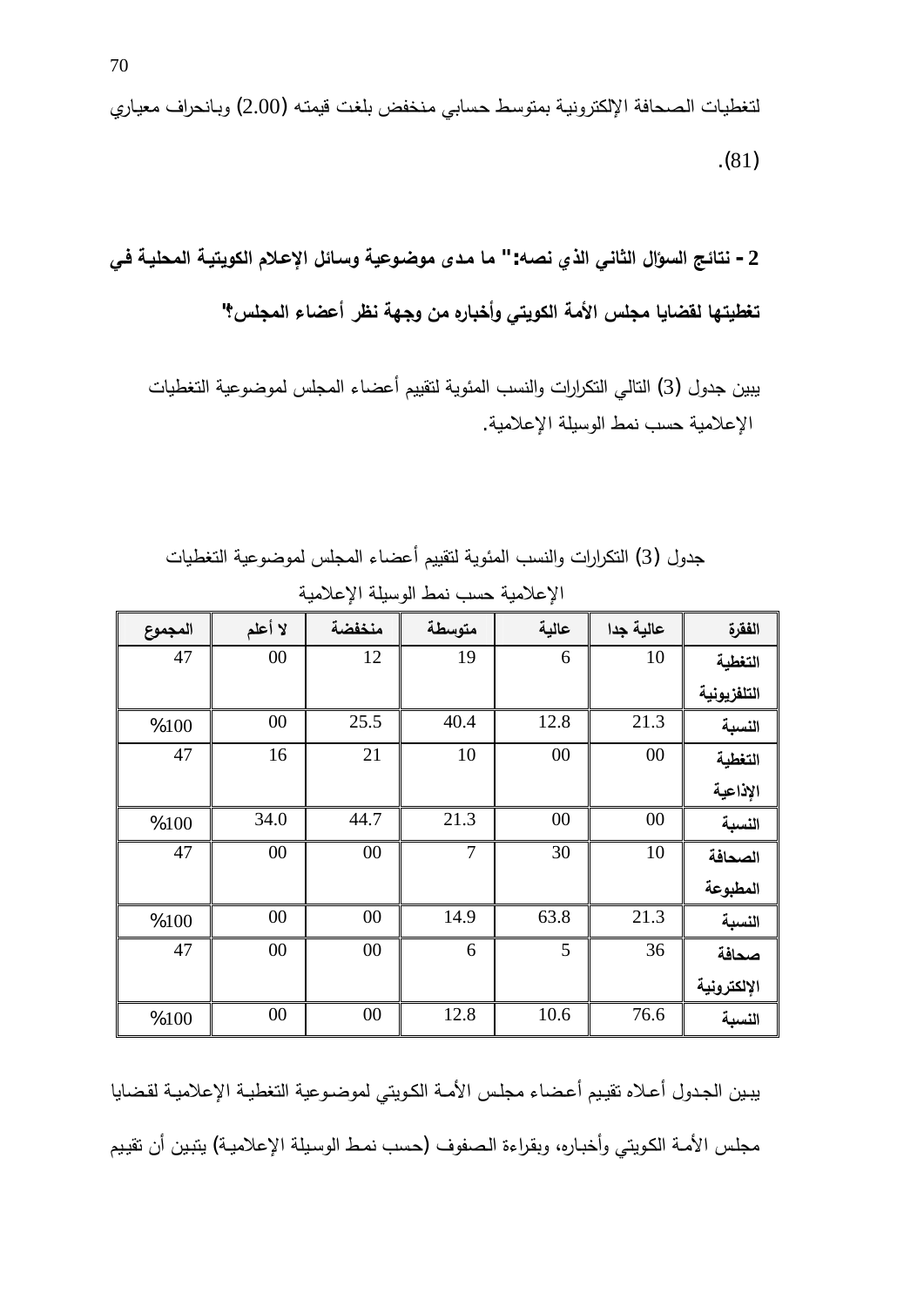أغلبية أعضاء المجلس جاء بنقدير "متوسط" لموضوعية التغطية التلفزيونية بتكرار (19) وبنسبة مئوبة (40.4%) من أفراد العبنة.

وبالنسبة لنقييم أعضاء المجلس لموضوعية النغطيات الإذاعية فقد نبين أن الأغلبية من أعضاء المجلس تعطي تقييم "منخفضة" للتغطيـات الإذاعيــة لقضايا المجلس وأخبـاره بنكـرار بلــغ (21) وبنسبة مئوية (44.7%) من أفراد العينة.

وبالنسبة لتقييم أعضاء المجلس لموضىوعية التغطيات الصحفية المطبوعة فقد نبين أن الأغلبية من أعضاء المجلس أعطت تقييم "عالية" للصحافة المطبوعة وبتكرار بلغ (30) وبنسبة مئوية تماثل (63.8%) من أفراد العبنة.

وبالنسبة لتقييم أعضاء المجلس لموضىوعية التغطيات الصحفية الإلكترونية (صحافة الإنترنت) فقد تبين أن الأغلبية من أعضاء المجلس أعطت تقييم "عالية" لموضوعية تغطيات الصحافة الإلكترونية بتكرار بلغ (36) وبنسبة مئوية تماثل (76.6%) من أفراد العينة.

ويبـين الجـدول (4) التـالي المتوسـطات الحـسابية والانحرافـات المعياريــة لتقيـيم أعـضـاء المجلـس لموضوعية التغطيات الإعلامية حسب نمط الوسيلة الإعلامية.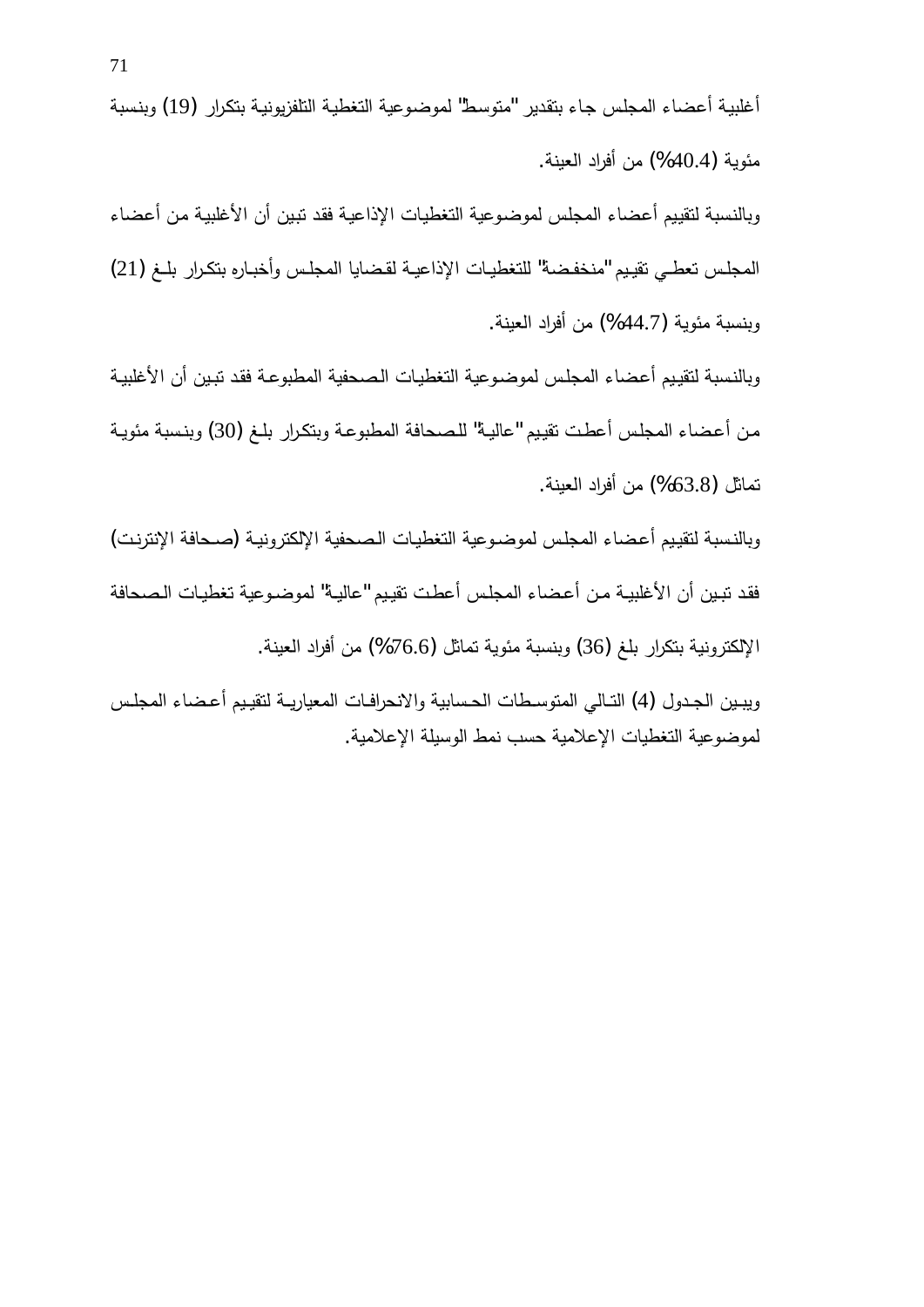الجدول (4) الوسط الحسابي والانحراف المعياري والرتب والأهمية النسبية لموضوعية التغطيات

| الأهميــــــة | الرتبة  | الانحسسراف | الوســـــــــط | الفقرة                | الرقم          |
|---------------|---------|------------|----------------|-----------------------|----------------|
| النسبية       |         | المعياري   | الحسابي        |                       |                |
| مدى مرتفع     | الثانية | 1.08       | 2.70           | موضــــــــــــــوعية | 1              |
|               |         |            |                | التغطي<br>ـــــــات   |                |
|               |         |            |                | التلفزيونية           |                |
|               | الرابعة | 60.        | 1.94           | موضــــــــــــــوعية | $\overline{2}$ |
| منخفض         |         |            |                | التغطيات              |                |
|               |         |            |                | الإذاعية              |                |
| مدى مرتفع     | الأولى  | .74        | 4.13           | موضــــــــــــــوعية | 3              |
|               |         |            |                | التغطيات              |                |
|               |         |            |                | الصحفية               |                |
| م             | الثالثة | .70        | 1.36           | موضــــــــــــــوعية | $\overline{4}$ |
| منخفض         |         |            |                | التغطيات              |                |
|               |         |            |                | الإلكترونية           |                |

الإعلامية لوسائل الإعلام الكويتية لقضايا مجلس الأمة وأخباره.

يبين الجدول أعلاه أن تقييم أعضاء مجلس الأمة الكويتي لموضوعية التغطية الإعلامية لقضايا مجلس الأمة وأخباره جاءت علىي تقديرين، الأول وهو نقدير "المدى المرتفع"، وحازت التغطيات الصحفية المطبوعة على الرتبة الأولى في ذلك بمتوسط مرتفع جدا بلغ (4.13) وبانحراف معياري بلغ (74)، في حين جاء في الرتبة الثانية التغطيات التلفزيونية بمتوسط حسابي مرتفع بلغت قيمته (2.70) وبانحراف معياري (1.08)، أما الرتبة الثالثة فقد جاءت لتغطيات الصحافة الإلكترونية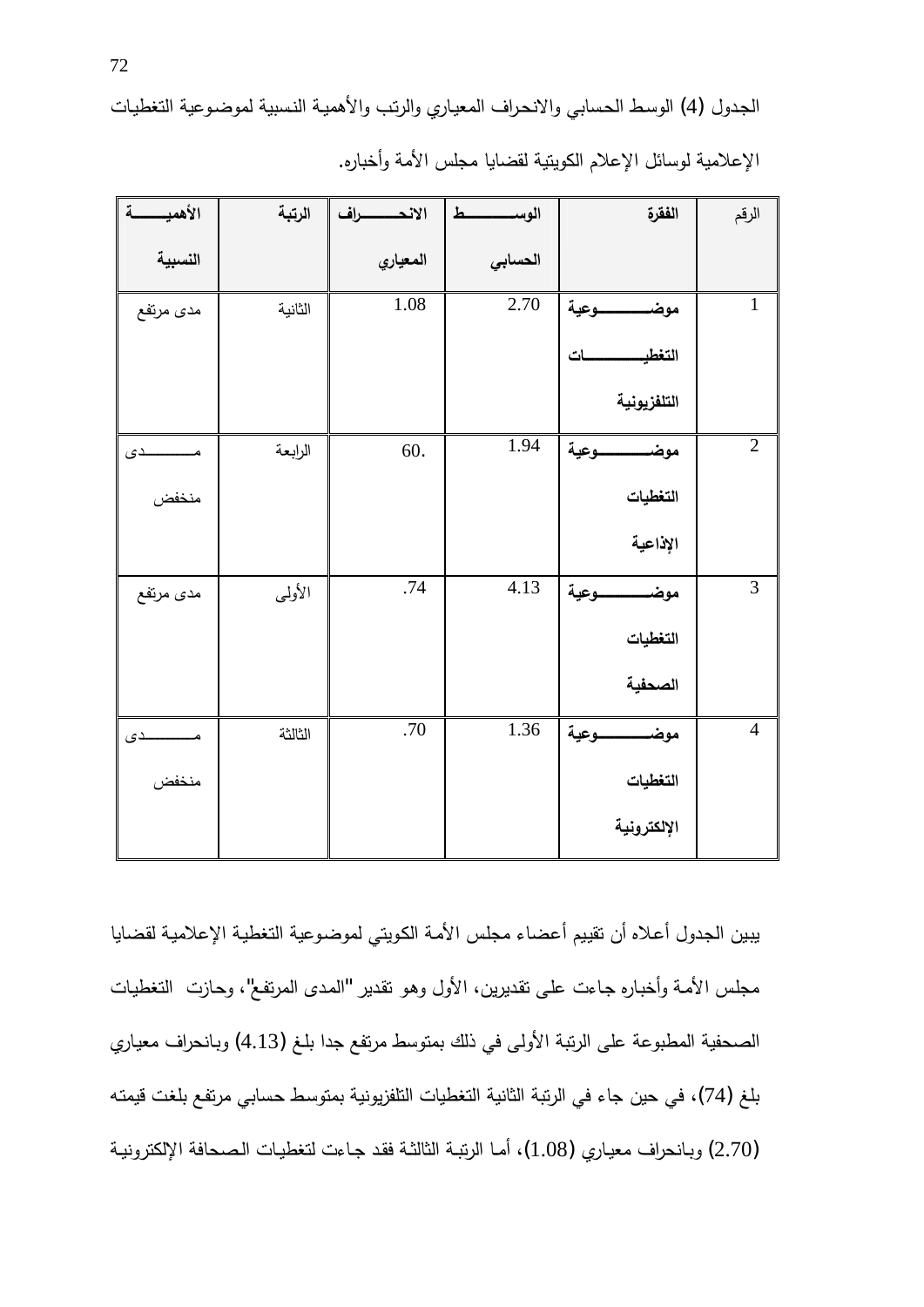3 - نتائج السؤال الثالث الذي نصه: " ما اتجاهات الأخبار في وسائل الإعلام الكويتية المحلية فيما يتعلق بأنشطة وقرارات مجلس الأمة من وجهة نظر أعضاء المجلس؟"

> وبيين الجدول (5) التالي التكرارات والنسب المئوية لتقييم أعضباء المجلس لاتجاهات التغطيات الإعلامية حسب نمط الوسيلة الإعلامية وحسب درجة التقييم.

| المجموع | لا أعلم        | غیر          | متوسطة | إيجابية        | إيجابية جدا    | الفقرة      |
|---------|----------------|--------------|--------|----------------|----------------|-------------|
|         |                | إيجابية      |        | معقولة         |                |             |
| 47      | $00\,$         | 14           | 27     | 00             | 6              | التغطية     |
|         |                |              |        |                |                | التلفزيونية |
| %100    | 00             | 29.8         | 57.4   | 00             | 12.8           | النسبة      |
| 47      | 20             | 6            | 21     | $\overline{0}$ | $\overline{0}$ | التغطية     |
|         |                |              |        |                |                | الإذاعية    |
| %100    | 42.6           | 12.8         | 44.7   | 00             | 00             | النسبة      |
| 47      | $\overline{0}$ | 10           | 12     | 25             | $\overline{0}$ | الصحافة     |
|         |                |              |        |                |                | المطبوعة    |
| %100    | 00             | 21.3         | 25.5   | 53.2           | 00             | النسبة      |
| 47      | $\mathbf{1}$   | $\mathbf{1}$ | 15     | 12             | 18             | صحافة       |
|         |                |              |        |                |                | الإلكترونية |
| %100    | 2.1            | 2.1          | 31.9   | 25.5           | 38.4           | النسبة      |

جدول (5) التكرارات والنسب المئوية لتقييم أعضاء المجلس لاتجاهات التغطيات الإعلامية حسب نمط الوسيلة الإعلامية

يبين الجدول أعلاه تقييم أعضاء المجلس لاتجاهات التغطيات الإعلامية حسب نمط الوسيلة الإعلاميـة، فقد تبين بخصوص التغطيـات التلفزيونيـة أن غالبيـة أعـضـاء المجلس يعطـون تقييم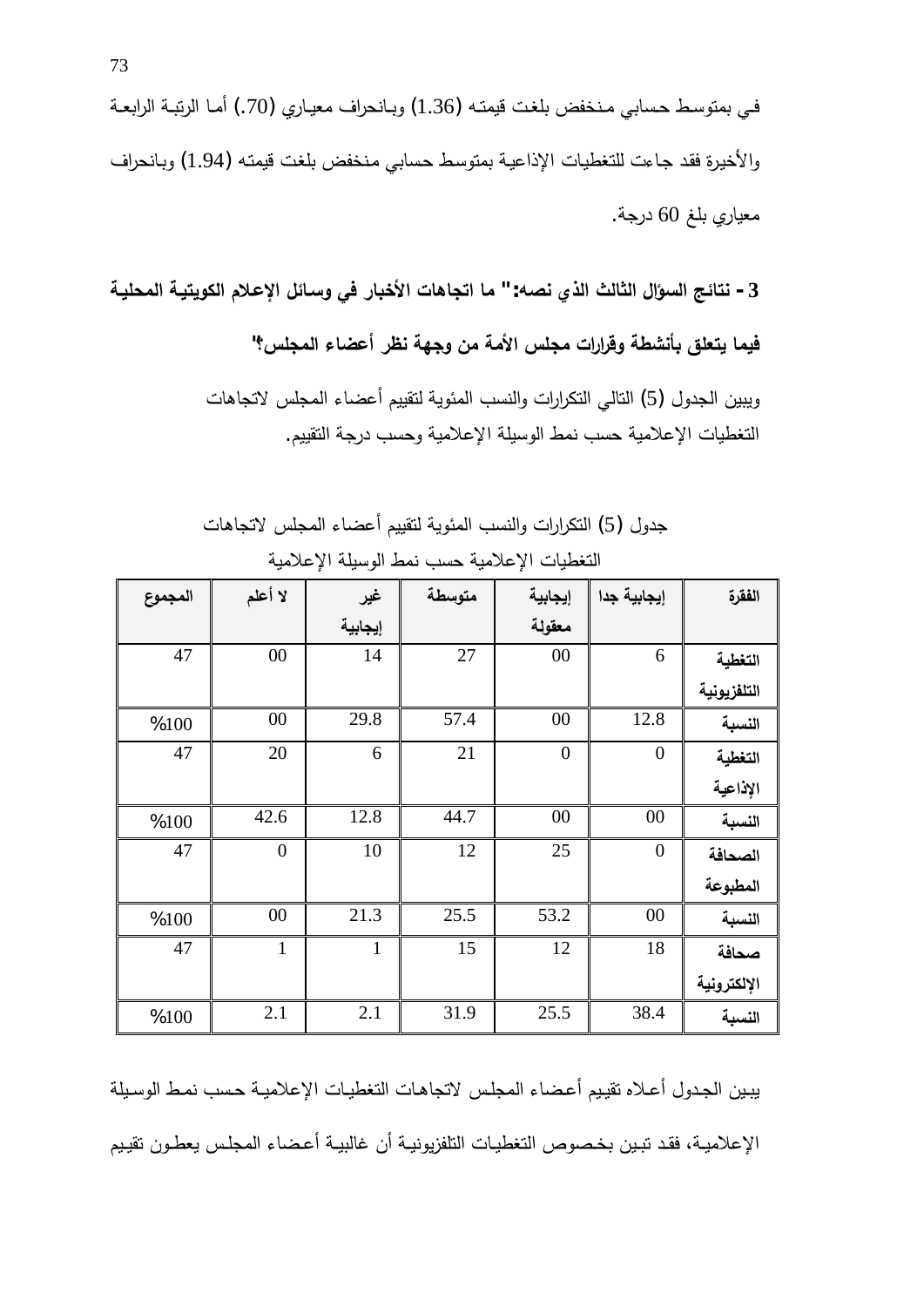يجابيــة متوســطة" لاتجاهــات التغطيــات التلفزيونيــة بتكــرار بلــغ (27) وبنــسبة مئويــة بلغــت" خد أفراد العينــة، كـذلك فـإن نـسبة (29.8%) مـن أفـراد العينــة أعطـت تقيـيم "غيـر» ع إيجابية" لاتجاهات التغطية الإعلامية في القنوات التلفزيونية المحلية. بينما (6) فقط بنسبة مئوية تماثل (12.8%) من أفراد العينة أعطت تقييم "إيجابية جدا" لاتجاهات تغطية القنوات التلفزيونية الكويتية المحلية لقضايا مجلس الأمة وأخباره.

وبخصوص نقييم أعضاء المجلس لاتجاهات التغطيات الإذاعيـة فقد تبـين أن الغالبيـة يقيمـون التغطيات الإذاعية بأنها " متوسطة" بتكرار بلغ (21) وبنسبة مئوية (44.7%) من أفراد العينـة، وكذلك فإن (14) من أعضاء المجلس وبنسبة مئوية (29.8%) من أفراد العينـة، يعطـون تقييم "متوسط" الموضوعية في التغطيات الإذاعية.

وبالنسبة لنقييم أعضاء المجلس لاتجاهات التغطيات الصحفية المطبوعة فقد تبين أن الأغلبية من أعضاء المجلس أعطت تقييم "إيجابيـة معقولـة" لتغطيـة الـصحافة المطبوعـة وبتكرار بلـغ (25) وبنسبة مئوية تماثل (53.2%) من أفراد العينة. فيما لم تظهر أي نسبة لتقييم "إيجابية عالية جدا" لتغطبات الصحافة المطبوعة.

وبالنسبة لتقييم أعضاء المجلس لاتجاهات التغطيات الصحفية الإلكترونية (صحافة الإنترنت) فقد تبين أن الرتبة الأولى كانت لتقييم "إيجابية جدا" بتكرار بلغ (18) وبنسبة تساوي (38.4%) من أفراد العينـة، ثـم كانـت الرتبـة الثانيـة لتقيـيم "إيجابيـة متوسـطة" بتكـرار بلــغ (15) وبنـسبة تـساوي (31.9%) من أفراد العينـة، أمـا الرنبـة الثالثـة فكانـت لنقيـيم "إيجابيـة معقولـة" بتكـرار بلــغ (12) وبنسبة مئوية تساوي (25.5%) من أفراد العينة. في حين أن نسبة التقييم "غير الايجابي" جاءت بتكرار بلغ (1) وبنسبة مئوية منخفضة تساوى (2.1%) من أفراد العينة.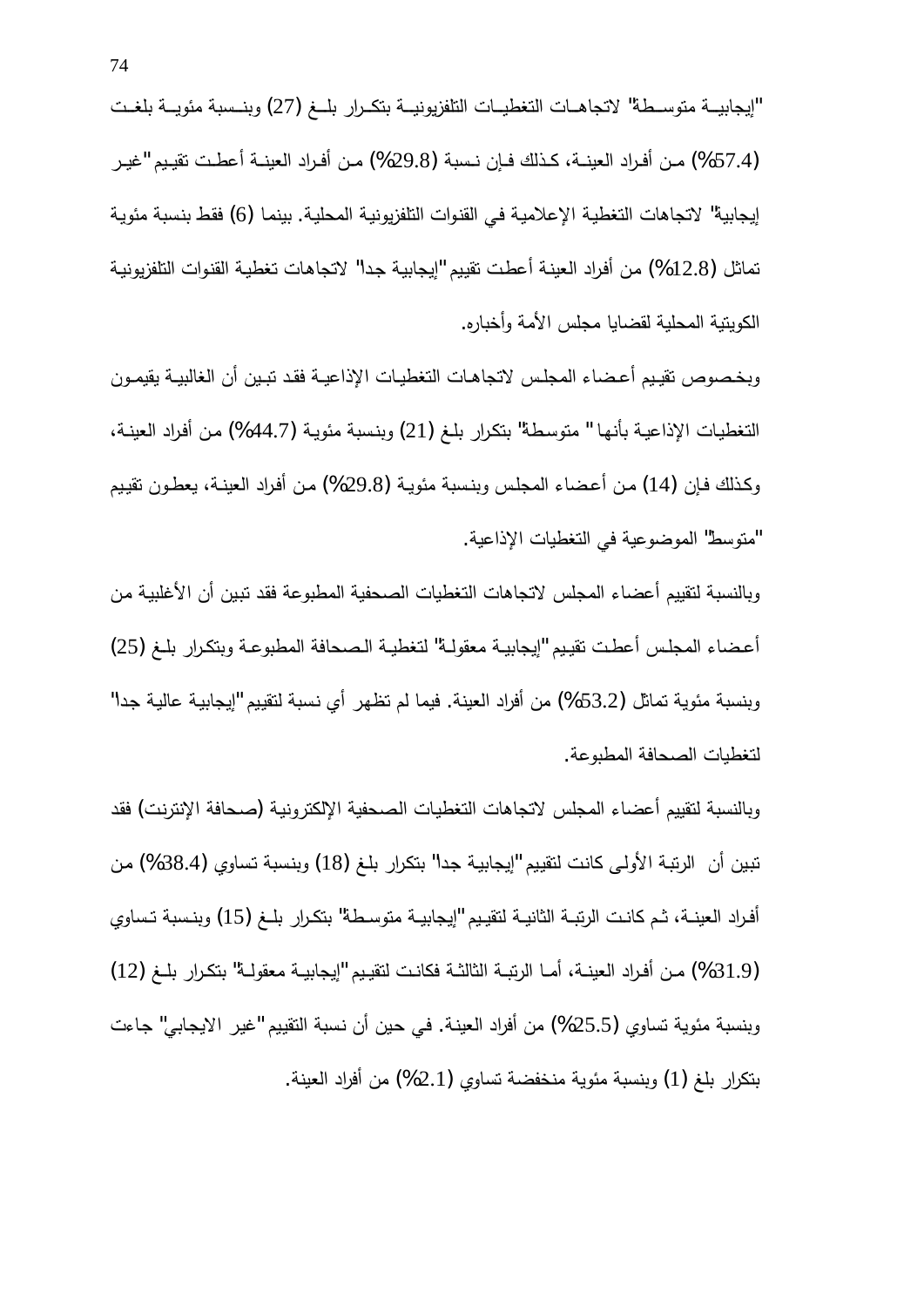ويتبين من الصف الرابع في الجدول أعلاه أن الرتبـة الأولـى فـي تقييم أعضاء مجلس الأمـة لاتجاهات تغطية الصحافة الإلكترونية جاءت بدرجة "عالية" بتكرار بلغ (25) وبنسبة مئوية تماثل خرة ڳوراد العينـة. بينمـا جـاءت الرنبـة الثانيـة لدرجـة "متوسطـة" بتكرار بلـغ (15) وبنسبة . مئوية تساوي (31.9%) من أفراد العينـة، أمـا الرنبـة الثالثـة فكانت لدرجـة "إيجابيـة معقولـة" بتكرار بلغ (12) من أعضاء المجلس وبنسبة مئويـة (25.5%). بينمـا كانت الرتبـة الأخيرة منخفضـة لدرجة "غير إيجابية" بتكرار (1) فقط وبنسبة مئوية تساوى (2.1%) بينما عبرت نسبة مماثلة عن عدم معرفتها بالأمر .

ويبـين الجـدول (6) الوسـط الحـسابي والأهميــة النـسبية لاتجاهـات الأخبـار فـي وسـائل الإعــلام الكوبنية المحلية فيما بتعلق بأنشطة وقرارات مجلس الأمة.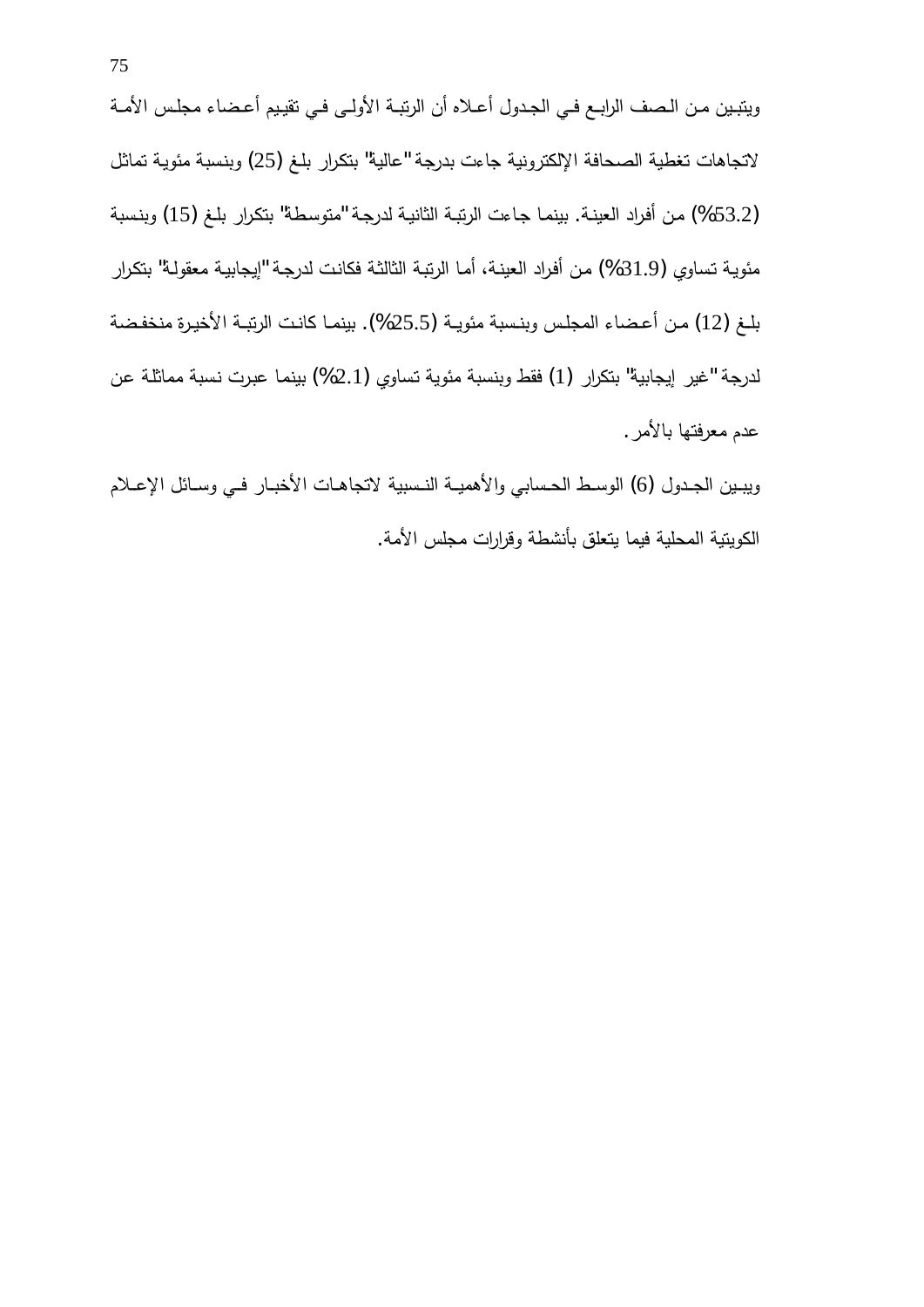#### المحلبة فبما

| الأهميـــــ | الرتبة  | الانحـــــــــــراف | <u>ﯩﻠ</u> | الفقرة              | الرقم          |
|-------------|---------|---------------------|-----------|---------------------|----------------|
| النسبية     |         | المعياري            | الحسابي   |                     |                |
| مدى متوسط   | الثانية | 0.64                | 3.17      | اتجاهـات الأخبــار  | $\mathbf{1}$   |
|             |         |                     |           | القنوات التلفزيونية |                |
| مدى مرتفع   | الأولى  | 0.94                | 3.98      | اتجاهـات الأخبــار  | $\overline{2}$ |
|             |         |                     |           | في الإذاعات         |                |
| مدى متوسط   | الثالثة | 0.81                | 2.68      | اتجاهـات الأخبــار  | 3              |
|             |         |                     |           | فسي السصحف          |                |
|             |         |                     |           | المطبوعة            |                |
| دی          | الرابعة | 1.00                | 2.04      | اتجاهـات الأخبــار  | $\overline{4}$ |
| منخفض       |         |                     |           | فسي السصحف          |                |
|             |         |                     |           | الإلكترونية         |                |

بنعلق بأنشطة وقرارات مجلس الأمة

يبين الجدول أعلاه أن تقييم أعضاء مجلس الأمة الكويتي لاتجاهات التغطية الإعلامية لقضايا مجلس الأمة الكويتي وأخباره، فقد احتلت تغطية الصحافة الإذاعية الرتبة الأولى بمتوسط حسابي مرتفع بلغت فيمته (3.98) وبانحراف معياري (0.94)، في حين جاءت التغطيات التلفزيونية في الرتبة الثانية بمنوسط حسابي منوسط بلغت قيمته (3.17) وبانحراف معياري بلغ (0.64)، وجاء في الرتبة الثالثة تغطيات الصحافة المطبوعة بمتوسط حسابي "متوسطة" بلغت قيمته (2.68)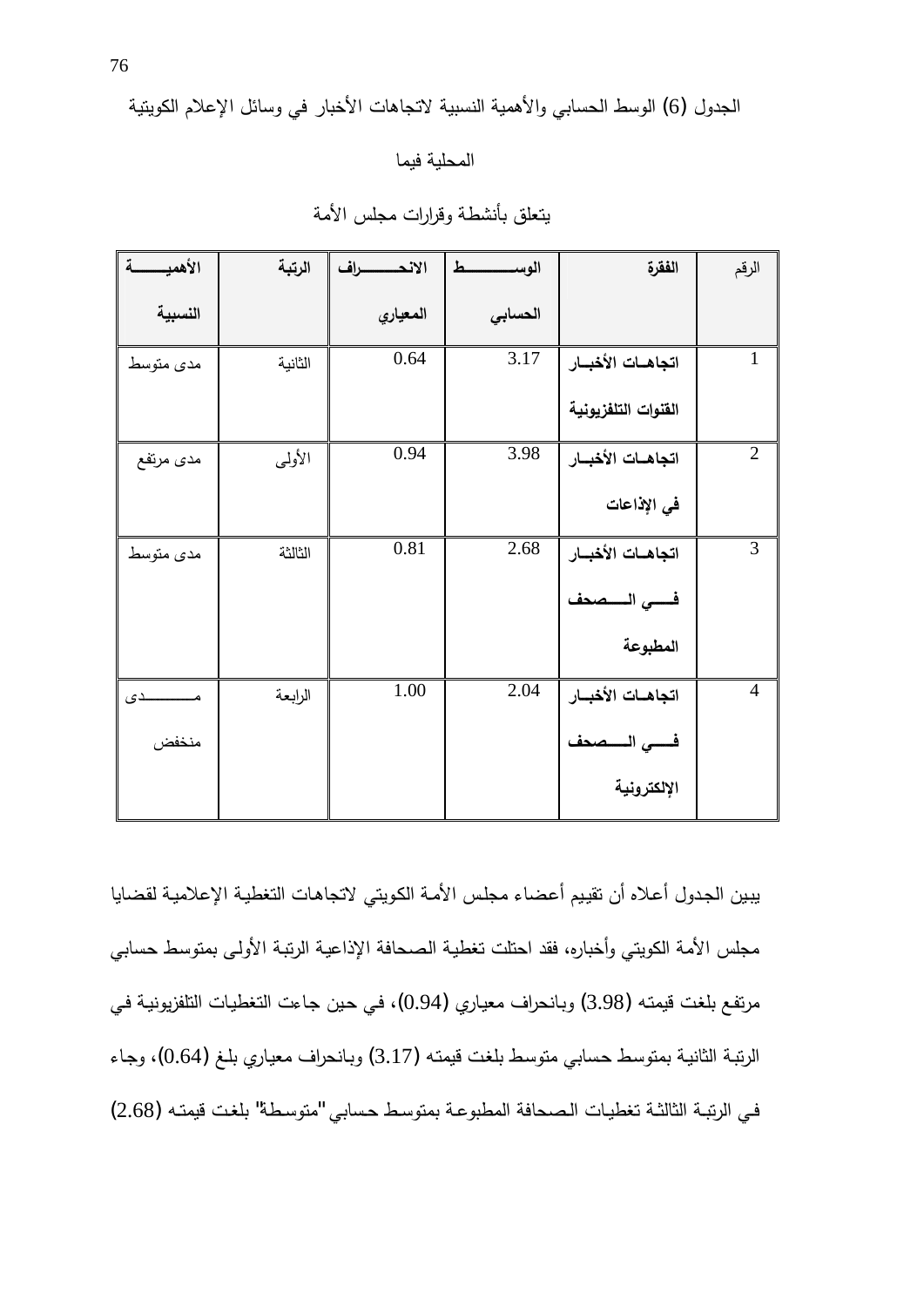وبـانحراف معيـاري بلـغ (81). أمــا الرنبــة الرابعــة فقـد جـاءت مـن نـصيب تغطيــات الــصحافة الإلكترونية بمتوسط حسابي منخفض بلغت قيمته (2.04) وبانحراف معياري (1.00).

4 - نتائج السوال الرابع الذي نصه: " مـا القضايا الت*ي ح*ازت عل*ى* الاهتمـام الأكبـر لوسـائل الإعلام الكويتيــة المحليــة فـي تغطياتهـا لقضايا وأخبــار مجلس الأمــة مـن وجهــة نظـر أعضاء المجلس؟"

ويبين الجدول (7) التالي الأهمية النسبية عن طريق الوسط الحسابي للقضايا التي نتاولتها وسائل الإعلام الكويتية المختلفة حسب نمطها.

| فسقة<br>الأهمي | فسفة<br>الأهميــــــ | الأهميـــــــــــة | تسة<br>الأهميـ | الفقرة :              | الرقم          |
|----------------|----------------------|--------------------|----------------|-----------------------|----------------|
|                | الذ                  |                    |                | نوعيـــــــــــة      |                |
| لتغطي<br>ات    | لتغطي<br>بات         | لتغطيب<br>بات      | للتغطيسات      | القـضايا فــ <i>ى</i> |                |
| حافة           | المستصحف             | الإذاعــــــات     | التلفزيونية    | التغطيـــــــات       |                |
| الإنترنت       | المطبوعة             | المحلية            |                | الإعلامية             |                |
| منخفض          | منخفض                | متوسط              | متوسط          | القــــــــضايا       | 1              |
|                |                      |                    |                | الأمنية               |                |
| متوسط          | متوسط                | متوسط              | متوسط          | القـــــــضايا        | $\overline{2}$ |
|                |                      |                    |                | الاقتصادية            |                |
| متوسط          | منخفض                | متوسط              | متوسط          | القـــــــضايا        | 3              |
|                |                      |                    |                | الاجتماعية            |                |
| منخفض          | منخفض                | متوسط              | متوسط          | القــــــــضايا       | 4              |
|                |                      |                    |                | السياسية              |                |

جدول (7) الأهمية النسبية للقضايا التي نتاولتها وسائل

الإعلام الكويتية المختلفة حسب نمطها.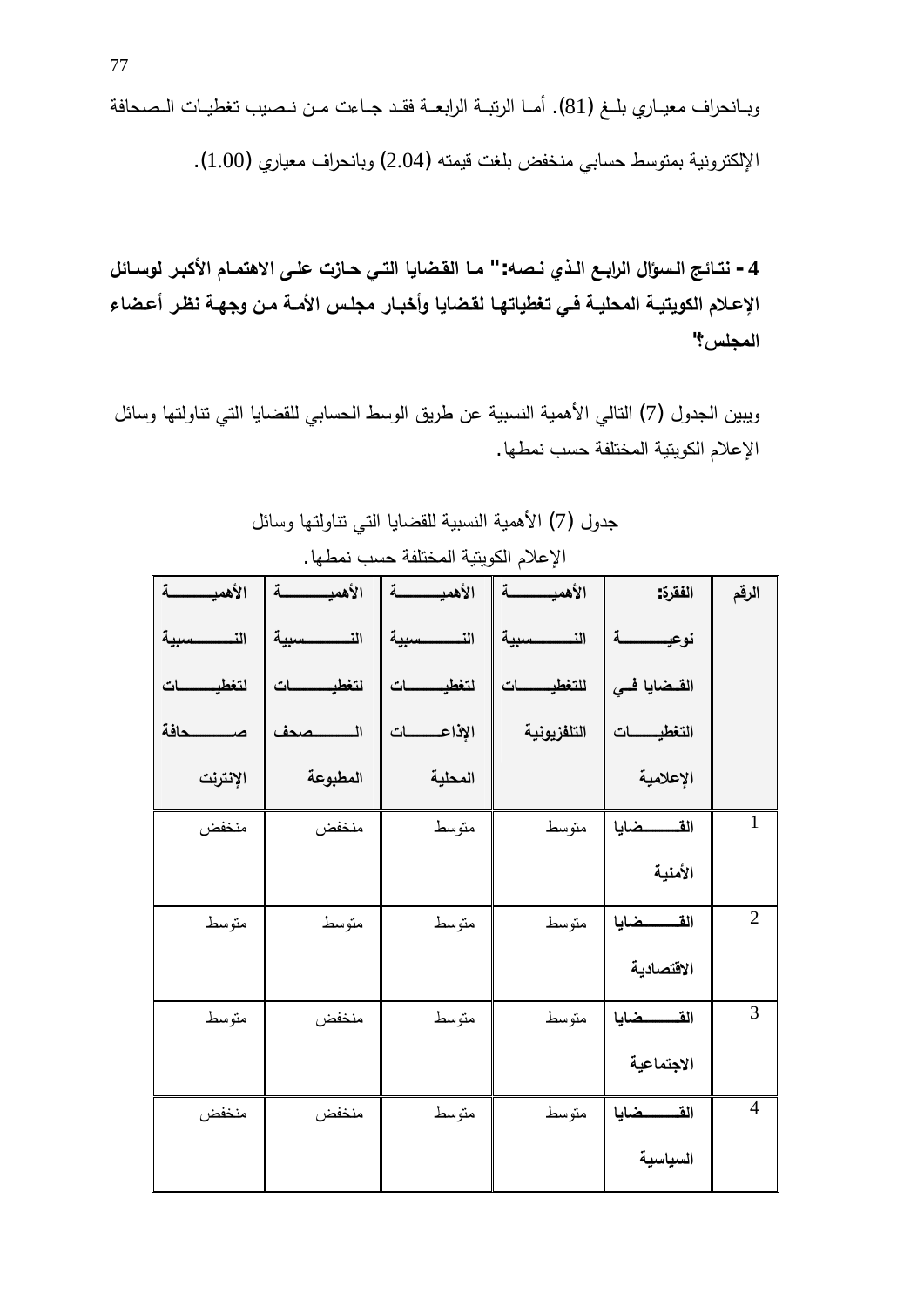| منخفض | منخفض | متوسط | منخفض | المسساجلات     | 5  |
|-------|-------|-------|-------|----------------|----|
|       |       |       |       | الشخـــــصية   |    |
|       |       |       |       | والفئوية       |    |
| منخفض | متوسط | متوسط | متوسط | قضايا الفساد   | 6  |
|       |       |       |       | والإصلاح       |    |
| منخفض | منخفض | متوسط | منخفض | فـــــــــضايا | 7  |
|       |       |       |       | الخلاف مع      |    |
|       |       |       |       | الحكومة        |    |
| متوسط | متوسط | متوسط | متوسط | القـــــــضايا | 8  |
|       |       |       |       | الإدارية       |    |
| متوسط | متوسط | متوسط | متوسط | القـــــــضايا | 9  |
|       |       |       |       | التشريعية      |    |
| متوسط | متوسط | متوسط | متوسط | قضايا أخرى     | 10 |
|       |       |       |       | متفرقة         |    |
| منخفض | متوسط | متوسط | متوسط | الوسط الكلي    |    |

يبين الجدول أعلاه الأهمية النسبية لمدى التغطيات التي قامت بها وسائل الإعلام الكويتية المختلفة للقضايا المختلفة، وهي القضايا الظاهرة في الجدول أعلاه، وقد أظهرت النتائج الأهمية النسبية لكل قضية من القضايا المطروحة حسب نوع الوسيلة الإعلامية، وأظهرت كذلك الأهمية النسبية الكلية للقضايا في هذه الوسائل، ونبين أن الوسط الكلي جاء متوسطا في ثلاثة من أنماط الإعلام الكويتي وهي القنوات التلفزيونية، الإذاعات المحلية، الصحافة المطبوعة، لكن الأهمية النسبية كانت منخفضة في صحافة الإنترنت كما يبين الجدول أعلاه.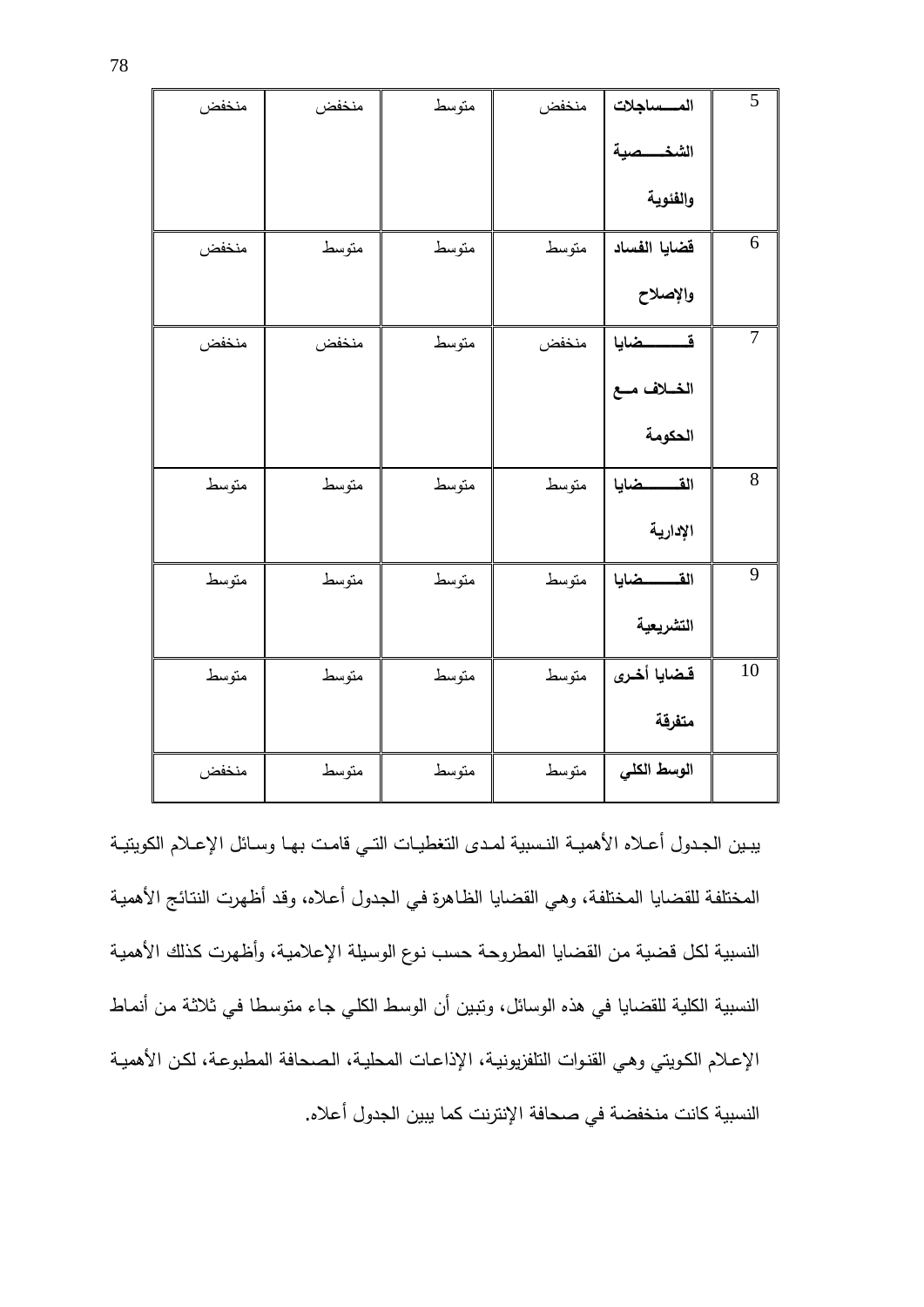وبقراءة الصفوف التي تعبر عن الأهمية النسبية لكل قضية أو موضوع من الموضوعات التي تناولتها وسائل الإعلام، يتبين أن معظم القضايا حازت على أهمية نسبية تراوحت بين المتوسط والمنخفض .

5 - نتائج السؤال الخامس الذي نصه" ما مدى الرضا الذي تشعر بـ4 نحو تغطيـة وسـائل الإعـلام الكويتية المحلية لقضايا مجلس الأمة الكويتي وأخباره من وجهة نظر أعضاء المجلس؟"

ويبين الجدول (8) التالي مستويات الرضا لأعضاء مجلس الأمة نحو تغطيات وسائل الإعلام الكويتية.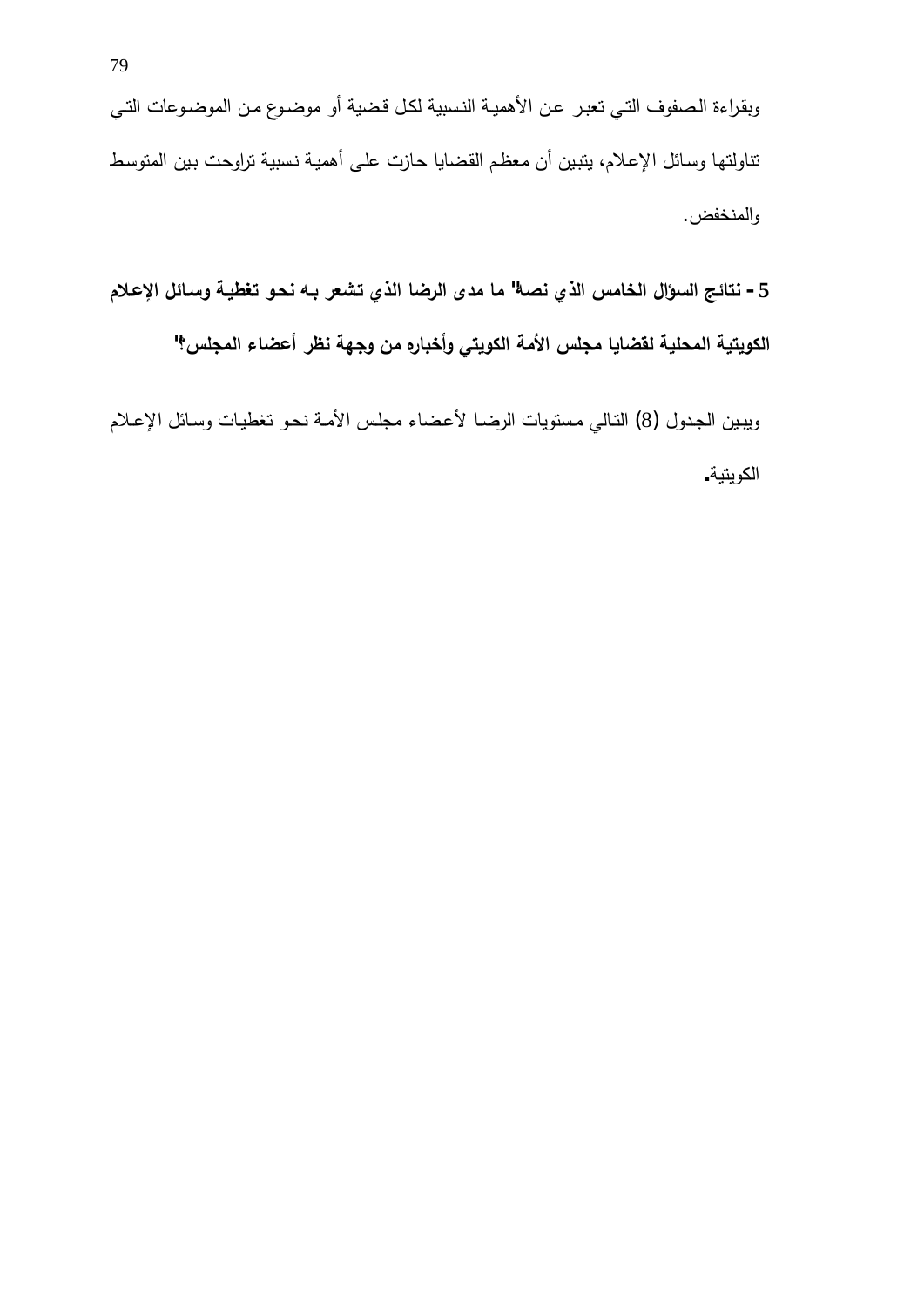| الرقم                            | $\mathbf{1}$ |                             | $\overline{2}$                    | 3                                         | $\overline{4}$                             |
|----------------------------------|--------------|-----------------------------|-----------------------------------|-------------------------------------------|--------------------------------------------|
| الفقرة                           | مدى الرضا عن | التغطي<br>ات<br>التلفزيونية | مدى الرضا عن<br>التغطيات الإذاعية | مدى الرضا عن<br>تغطيات السصحف<br>المطبوعة | مدى الرضا عن<br>تغطيسات صسحافة<br>الإنترنت |
| الوســـــــــط<br>الحسابى        | 2.13         |                             | 2.47                              | 2.40                                      | 1.89                                       |
| الانحــــــــــــراف<br>المعياري | 0.90         |                             | 0.95                              | 0.54                                      | 0.73                                       |
| الرتبة                           | الثالثة      |                             | الأولى                            | الثانية                                   | الرابعة                                    |
| الأهميـــــــة<br>النسبية        | منخفضة       |                             | متوسطة                            | متوسطة                                    | منخفضة                                     |

جدول (8) مستويات الرضا لأعضاء مجلس الأمة نحو تغطيات وسائل الإعلام الكويتية

يبين الجدول أعـلاه أن مـستويات رضـا أعـضاء مجلس الأمـة الكـويتي عـن اتجاهـات التغطيـة الإعلامية لقضايا مجلس الأمة الكويتي وأخباره تراوحت بين "المنخفضة" و"المتوسطة" فقد احتلت تغطية الصحافة الإذاعية الرتبة الأولى بمتوسط حسابي بلغ (2.47) وبانحراف معياري (0.95)، بينما جاء في الرتبة الثانية الصحافة المطبوعة بمتوسط حسابي متوسط بلغ (2.40) وبانحراف معيـاري (0.54). فـي حـين جـاء فـي الرتبــة الثالثــة "الرضــا عـن التغطيـات التلفزيونيــة" بمتوسـط حسابي "منخفض" بلغ (2.13) وبانحراف معياري (0.90). أما الرنبة الأخيرة فكانت من نصيب صحافة الإنترنت بمتوسط حسابي منخفض بلغ (1.89) وبانحراف معياري (0.73).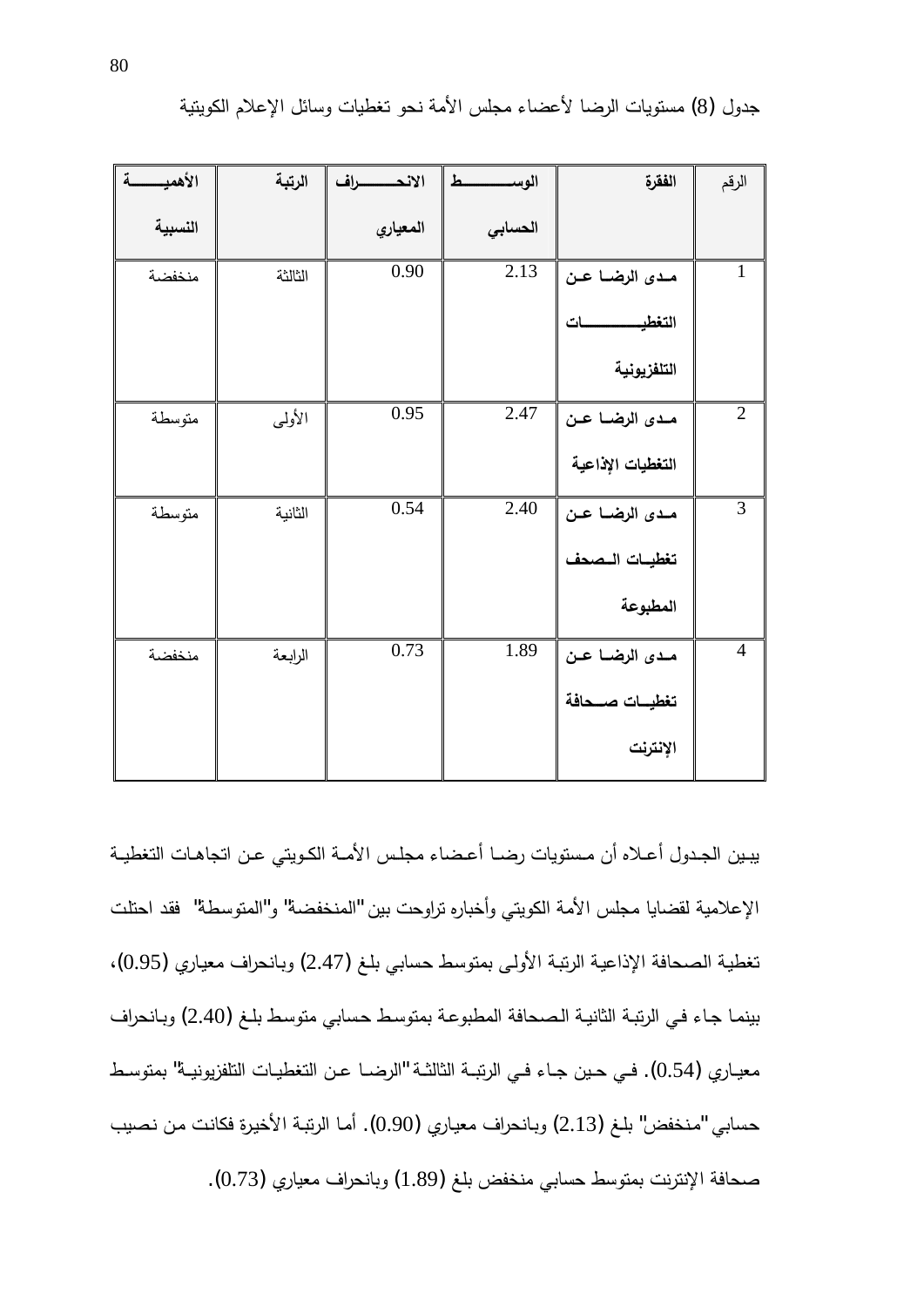اختبار فرضيات الدراسة:

الفرضية الأول*ـى*: هنـاك ارتبـاط ذو دلالـة إحصـائيـة بـين شـموليـة تـغطيـة وسـائل الإعـلام الكويتيـة المحلية لقضايا مجلس الأمة الكويت*ي* وأخباره ونوع الوسيلة الإعلامية.

ويبين الجدول (9) معامل ارتباط بيرسون لارتباط مستوى شمولية التغطية الإعلامية حسب نمط وسيلة الإعلام.

جدول (9) يبين معامل ارتباط بيرسون لارتباط مستوى شمولية التغطية

| وسائل الإعىلام | التغطي   | التغطيسة | التغطيبة   | الوسيلة        |
|----------------|----------|----------|------------|----------------|
| الإلكترونية    | حىحفية   | الإذاعية | التلفزيوني | الشمولية       |
|                | المطبوعة |          | ڎ          |                |
| 0.53           | 0.85     | 0.84     | 0.90       | معامل الارتباط |
| 0.00           | 0.00     | 0.00     | 0.00       | مستوى المعنوية |

الإعلامية حسب نمط وسيلة الإعلام

أظهرت نتائج ارتباط بيرسون Pearson Correlation أن هناك ارتباطا ذا دلالة إحصائية عند مـسنوي (0.01) بـين جميـع الوسـائل الإعلاميــة وشـمولية تغطيــة وسـائل الإعــلام أي أن جميـع الوسائل الكويتية المحلية تعمل على تغطية القضايا المحلية بشكل متواصل.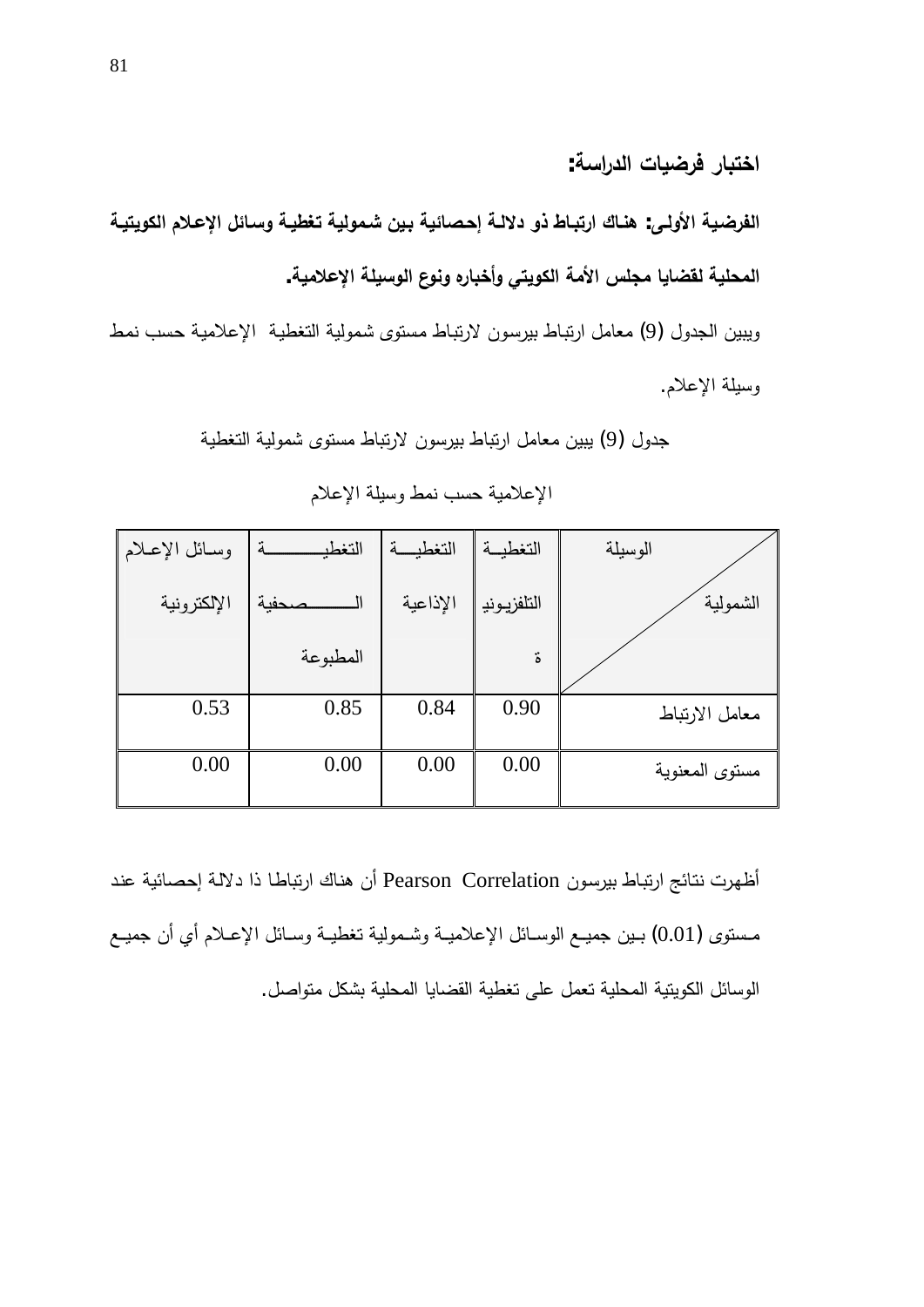الفرضية الثانية: هناك ارتباط ذو دلالة إحصائية بين موضوعية تغطية وسائل الإعلام الكويتية المحلية لقضايا مجلس الأمة الكويتي وأخباره ونوع الوسيلة الإعلامية.

ويبين الجدول (10) معامل ارتباط بيرسون لارتباط مستوى موضوعية التغطية الإعلامية حسب نمط وسيلة الإعلام.

جدول (10) يبين معامل ارتباط بيرسون لارتباط مستوى موضوعية التغطية

| وسائل الإعلام | التغطي   | التغطي   | التغطيسة   |                |
|---------------|----------|----------|------------|----------------|
| الإلكترونية   | صحفية    | الإذاعية | التلفزيوند | الوسيلة        |
|               | المطبوعة |          | ة          | الموضوعية      |
| 0.80          | 0.88     | 0.43     | 0.94       | معامل الارتباط |
| 0.00          | 0.00     | 0.002    | 0.00       | مستوى المعنوية |

الإعلامية حسب نمط وسيلة الإعلام

أظهرت نتائج الدراسة أن هناك ارتباطا ذا دلالة إحصائية بين موضوعية وسائل الإعلام الكويتية ونـوع الوسـيلة الإعلاميـة سـواء أكانـت نلفزيونيـة أو إذاعيـة أو صــحافة مطبوعـة أم وسـائل إعـلام الإلكترونية وهذا ما يشير إلى أن للموضوعية مكانا واضحا في وسائل الإعلام الكويتية .

الفرضية الثالثة: هناك ارتباط ذو دلالـة إحصائية بين اتجاهات التغطيـات الإعلاميـة ف*ي* وسـائل الإعلام الكويتية المحلية ونوع الوسيلة الإعلامية.

ويبين الجدول (11) معامل ارتباط بيرسون لاتجاهات التغطيـة الإعلاميـة حسب نمـط وسـيلة الإعلام.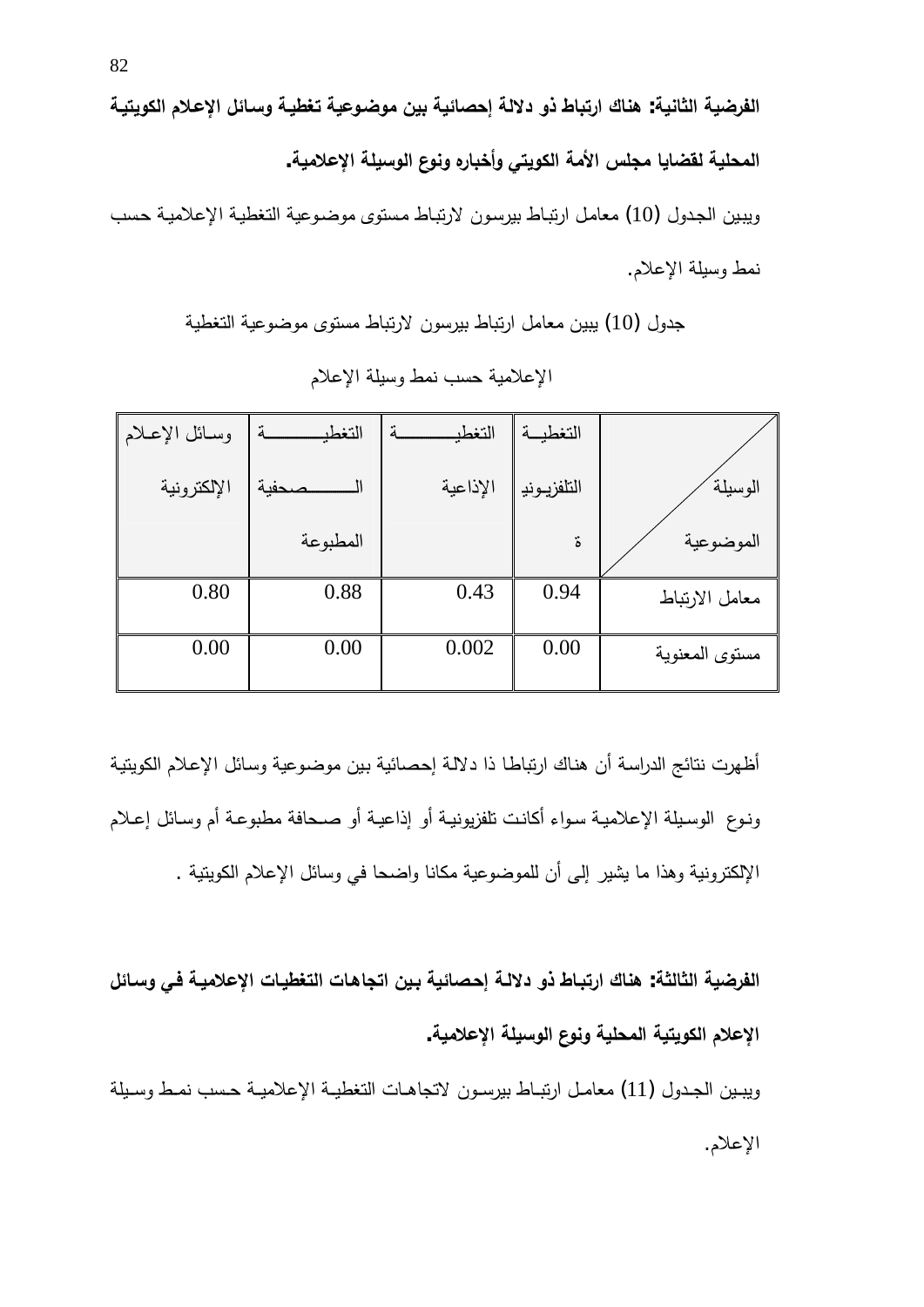| وسائل الإعىلام | التغطي<br>À | التغطي   | التغطية        |                |
|----------------|-------------|----------|----------------|----------------|
| الإلكترونية    | حىحفية      | الإذاعية | التلفزيوند     | الوسيلة        |
|                | المطبوعة    |          | $\ddot{\circ}$ | الاتجاهات      |
| 0.83           | 0.86        | 0.85     | 0.68           | معامل الارتباط |
| 0.00           | 0.00        | 0.00     | 0.00           | مستوى المعنوية |

جدول (11) معامل ارتباط بيرسون لاتجاهات التغطية الإعلامية حسب نمط وسيلة الإعلام

تشير النتائج أعلاه إلى أن هناك ارتباطا ذا دلالة إحصائية بين اتجاهات الموضوعات والأخبار في وسائل الإعلام الكويتية المحلية ونوع الوسيلة الإعلامية سواء أكانت متلفزة أو تغطية إذاعية أو تغطيــة صــحفية مطبوعــة أو وسـائل إعــلام الإلكترونيــة وهـذه النتيجــة تؤكـد علــي أن علاقــة الارتبـاط لاتجاهـات الموضـوعات والأخبـار فـي وسـائل الإعـلام الكويتيـة المحليـة ونـوع الوسـيلة الإعلامية وجدت لها علاقة في الإعلام الكويتي.

الفرضية الرابعـة: هنـاك مـستويات عاليــة مـن التغطيــة الإعلاميــة للموضـوعات والقـضايـا الت*ــى* اهتمت بـها الـقنوات التلفزيونيـة.

ويبين الجدول (12) التالي الوسط الحسابي والانحراف المعياري والرنب والأهمية النسبية للقضايا التي نتاولتها القنوات التلفزيونية الكويتية من وجهة نظر أعضاء مجلس الأمة.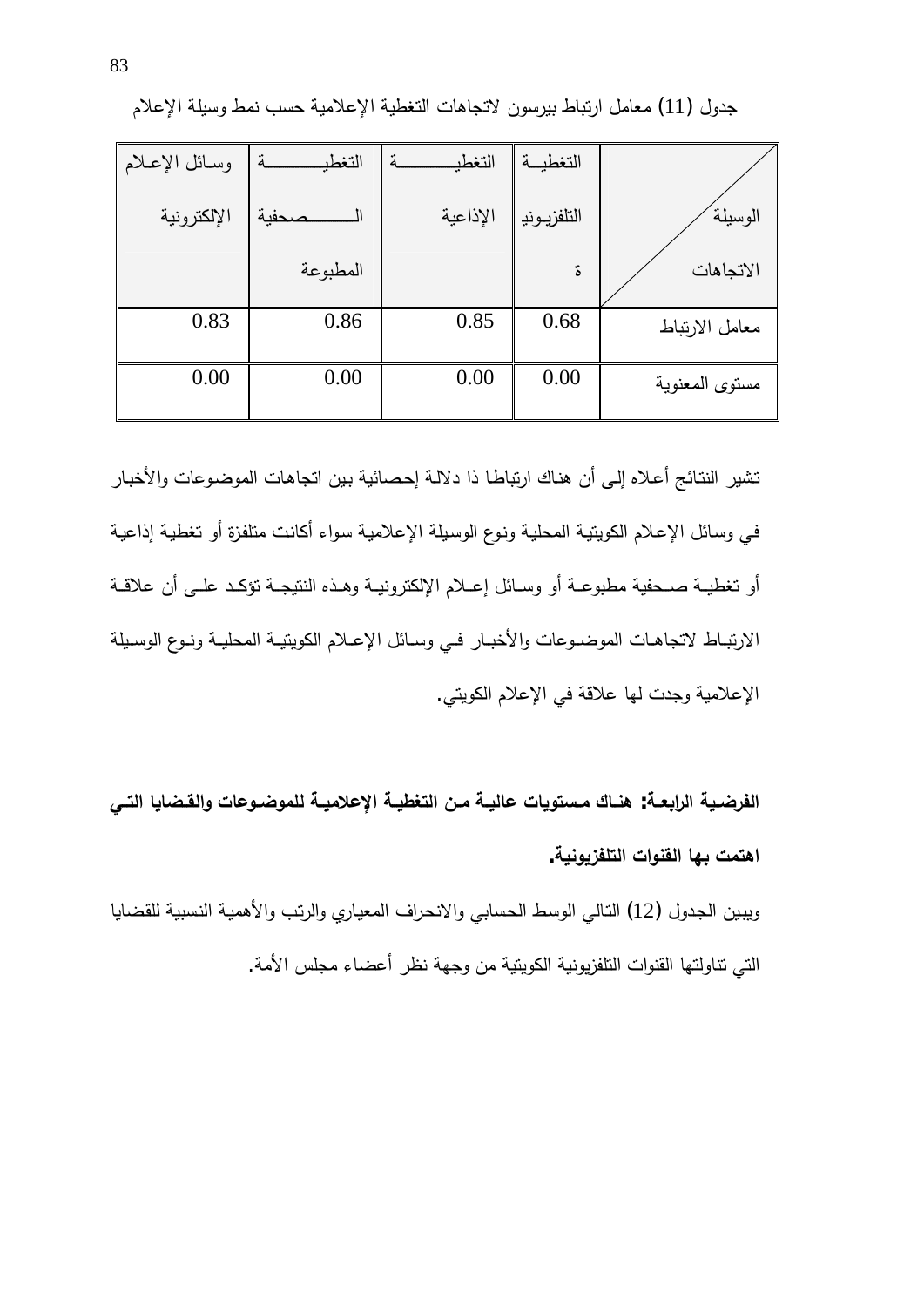جدول (12) االوسط الحسابي والانحراف المعياري والرنب والأهمية النسبية للقضايا التي نتاولتها

| الأهميــــــ | الرتبة          | الانحسراف | الوســــــــط | الفقرة                  | الرقم          |
|--------------|-----------------|-----------|---------------|-------------------------|----------------|
| النسبية      |                 | المعياري  | الحسابى       |                         |                |
| متوسط        | 6               | 0.54      | 2.45          | القضايا الأمنية         | $\mathbf{1}$   |
| متوسط        | 8               | 0.79      | 2.34          | القضايا الاقتصادية      | $\overline{2}$ |
| متوسط        | $\overline{4}$  | 0.62      | 2.70          | القضايا الاجتماعية      | 3              |
| متوسط        | $7\phantom{.0}$ | 0.80      | 2.40          | القضايا السياسية        | $\overline{4}$ |
| منخفض        | 10              | 0.86      | 2.15          | المسساجلات الشخسصية     | 5              |
|              |                 |           |               | والفئوية                |                |
| متوسط        | $\mathbf{1}$    | 0.55      | 3.30          | قضايا الفساد والإصلاح   | 6              |
| منخفض        | 9               | 0.76      | 2.17          | قضايا الخلاف مع الحكومة | 7              |
| متوسط        | 3               | 0.97      | 2.87          | القضايا الإدارية        | 8              |
| متوسط        | 5               | 0.77      | 2.55          | القضايا التشريعية       | 9              |
| منوسط        | $\overline{2}$  | 0.79      | 2.98          | قضايا أخرى متفرقة       | 10             |
| متوسط        |                 | 0.22      | 2.59          | الوسط الكلى             |                |

القنوات التلفزيونية الكويتية من وجهة نظر أعضاء مجلس الأمة

أظهرت نتائج المتوسطات الحسابية والانحرافات المعياريـة لتغطيـات القنوات التلفزيونيـة الكويتيـة لقضايا مجلس الأمة وأخباره أنها متوسطة في الغالب وقد حصلت الفقرة الخاصىة بقضايا الفساد والإصـلاح علـي الرتبـة الأولـي فـي التغطيـة التلفزيونيـة وبأهميـة نـسبية متوسطة، ومقابـل ذلك فقد حصلت الفقرة الخاصبة "بالمساجلات الشخصية والفئوية" على الرنبية العاشرة ، وقد حصل الوسط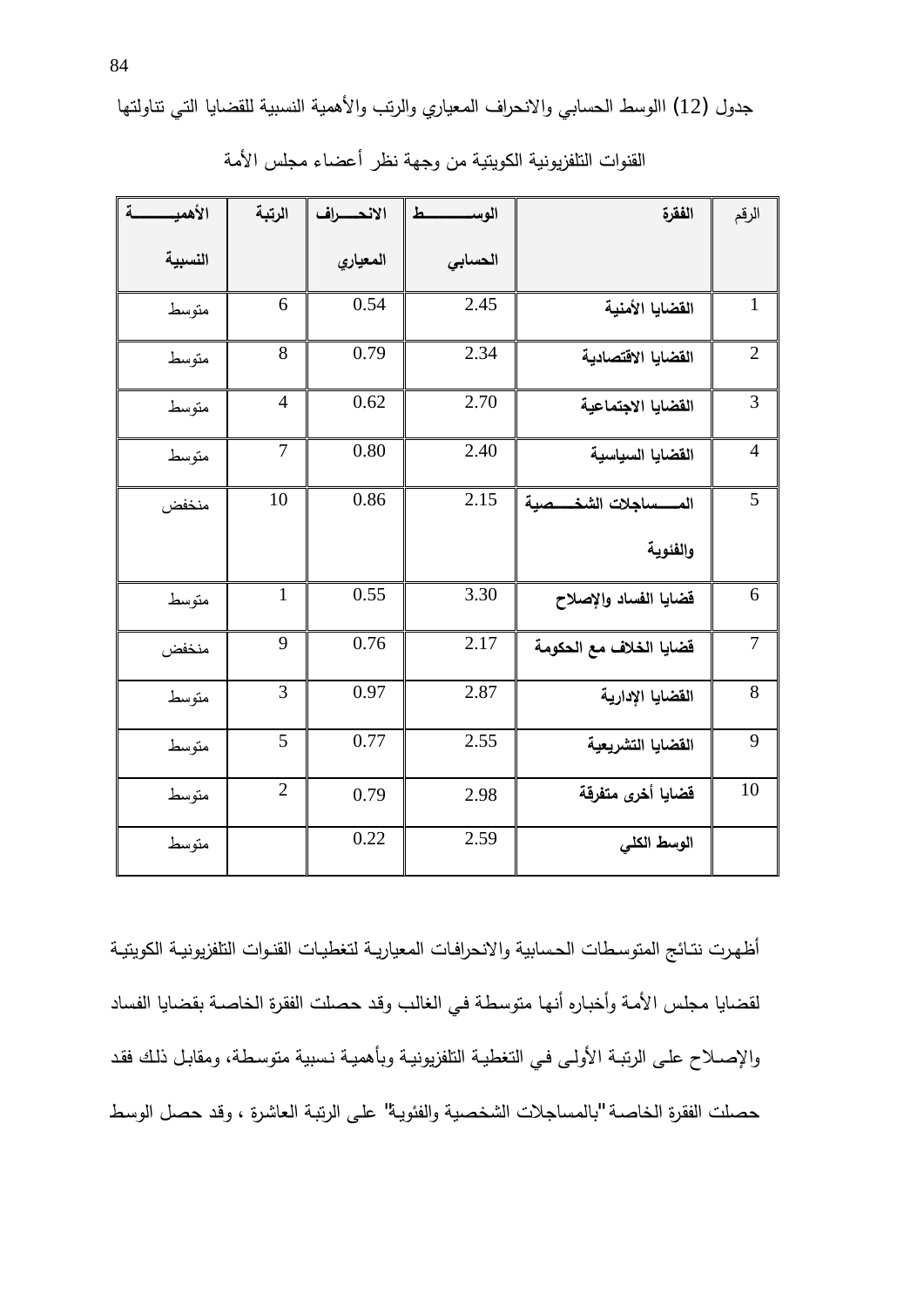الحسابي الكلي على متوسط حسابي (2.59) وبأهمية نسبية "متوسط" وهذا ما يعطي مؤشرا على أن التلفزة الكويتية تهتم بالقضايا المحلية بنسبة متوسطة في الغالب.

الفرضية الخامسة: هناك مستويات عاليـة من التغطيـة الإعلاميـة للموضوعات والقضايا الت*ي*  **.ŗƒƄšƆƃ¦©œŵ¦¯Ɨ¦ œƌŕ©ƆřƋ¦**

ويبين الجدول (13) التالي الوسط الحسابي والانحراف المعياري والزنب والأهمية النسبية للقضايا التي تناولتها الإذاعات الكويتية المحلية من وجهة نظر أعضاء مجلس الأمة.

جدول (13) االوسط الحسابي والانحراف المعياري والرنب والأهمية النسبية للقضايا التي نتاولتها

| الأهمية النسبية | الرتبة         | الانحسسراف | ﯩﯔ      | الفقرة               | الرقم          |
|-----------------|----------------|------------|---------|----------------------|----------------|
|                 |                | المعياري   | الحسابى |                      |                |
| متوسط           | 8              | 1.32       | 3.11    | القضايا الأمنية      | $\mathbf{1}$   |
| متوسط           | $\overline{2}$ | 1.02       | 3.49    | القضايا الاقتصادية   | $\overline{2}$ |
| متوسط           | $\overline{7}$ | 1.20       | 3.15    | القضايا الاجتماعية   | 3              |
| متوسط           | 9              | 1.00       | 2.55    | القضايا السياسية     | $\overline{4}$ |
| منوسط           | 6              | 1.35       | 3.19    | المساجلات الشخصية    | 5              |
|                 |                |            |         | والفئوية             |                |
| متوسط           | $\overline{4}$ | 0.75       | 3.32    | قسسضايا الفسسساد     | 6              |
|                 |                |            |         | والإصلاح             |                |
| متوسط           | 8              | 1.03       | 3.11    | قـضايا الخــلاف مــع | $\overline{7}$ |
|                 |                |            |         | الحكومة              |                |

الإذاعات الكويتية المحلية من وجهة نظر أعضاء مجلس الأمة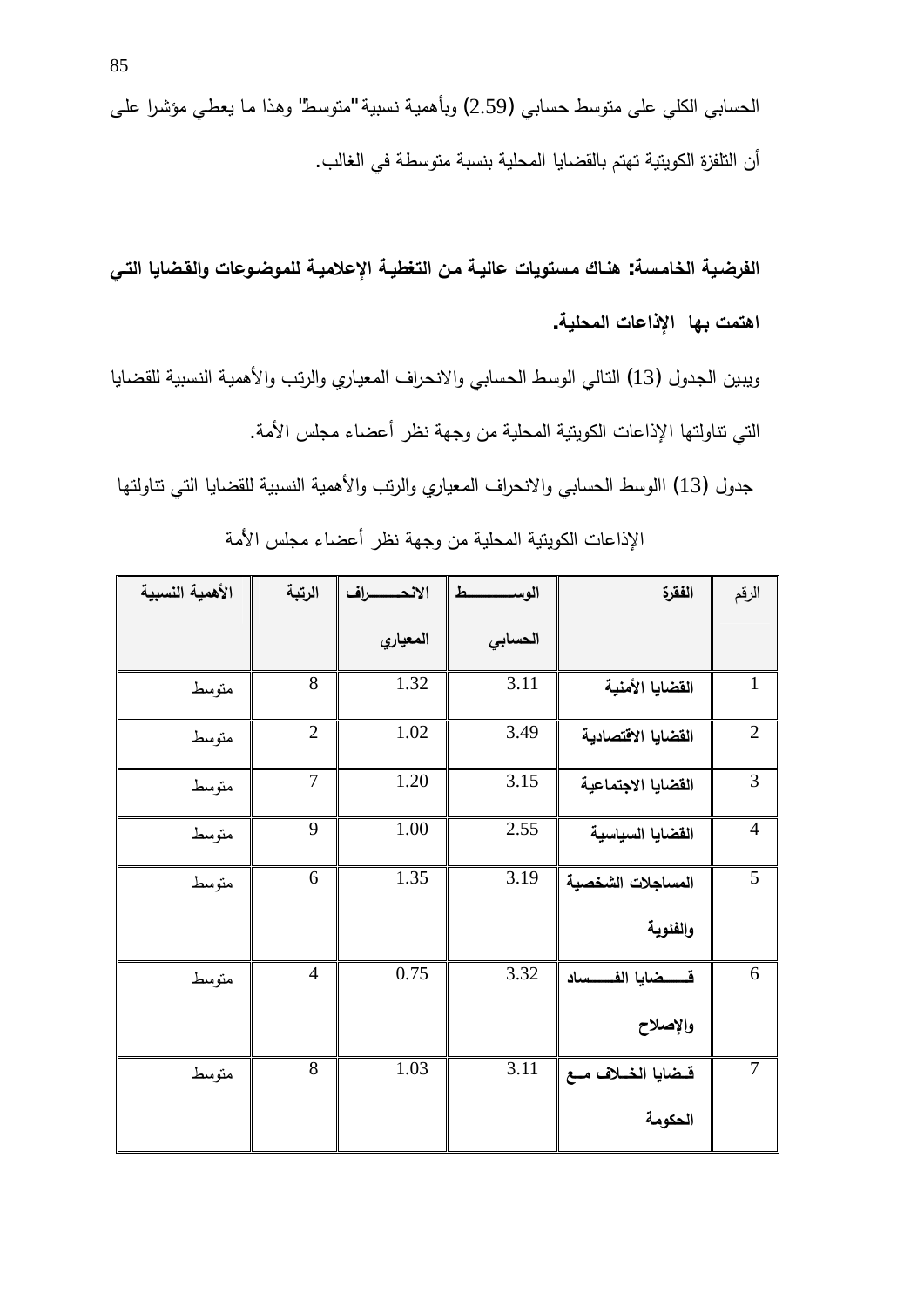| متوسط | 0.98 | 3.66 | القضايا الإدارية  |    |
|-------|------|------|-------------------|----|
| متوسط | 0.90 | 3.26 | القضايا التشريعية |    |
| متوسط | 1.47 | 3.36 | فضايا أخرى متفرقة | 10 |
| متوسط | 0.87 | 3.21 | الكلى             |    |

أظهرت نتائج المتوسطات الحسابية والانحرافات المعياريـة أن الإذاعـات المحليـة تهتم بالقضايا بدرجة منوسطة وأن القضايا الإدارية التي نمس حياة المواطن حصلت على الرنبـة الأولـي وبأهميـة نسبة متوسطة وقد حصلت الفقرة الخاصـة بالقضايا السياسية علـي اقل متوسط حسابـي وبالرتبـة التاسعة ولكن بأهمية نسبية متوسطة وأن الوسط الحسابي الكلي لفقرات الدراسة هو 3.21 وبأهمية نسبية متوسطة .

الفرضية السادسة: هناك مستويات عاليـة من التغطيـة الإعلاميـة للموضوعات والقضايا الت*ـى* اهتمت بها الصحافة المطبوعة.

ويبين الجدول (14) التالي الوسط الحسابي والانحراف المعياري والزنب والأهمية النسبية للقضايا التي نتاولتها الصحافة المطبوعة من وجهة نظر أعضاء مجلس الأمة.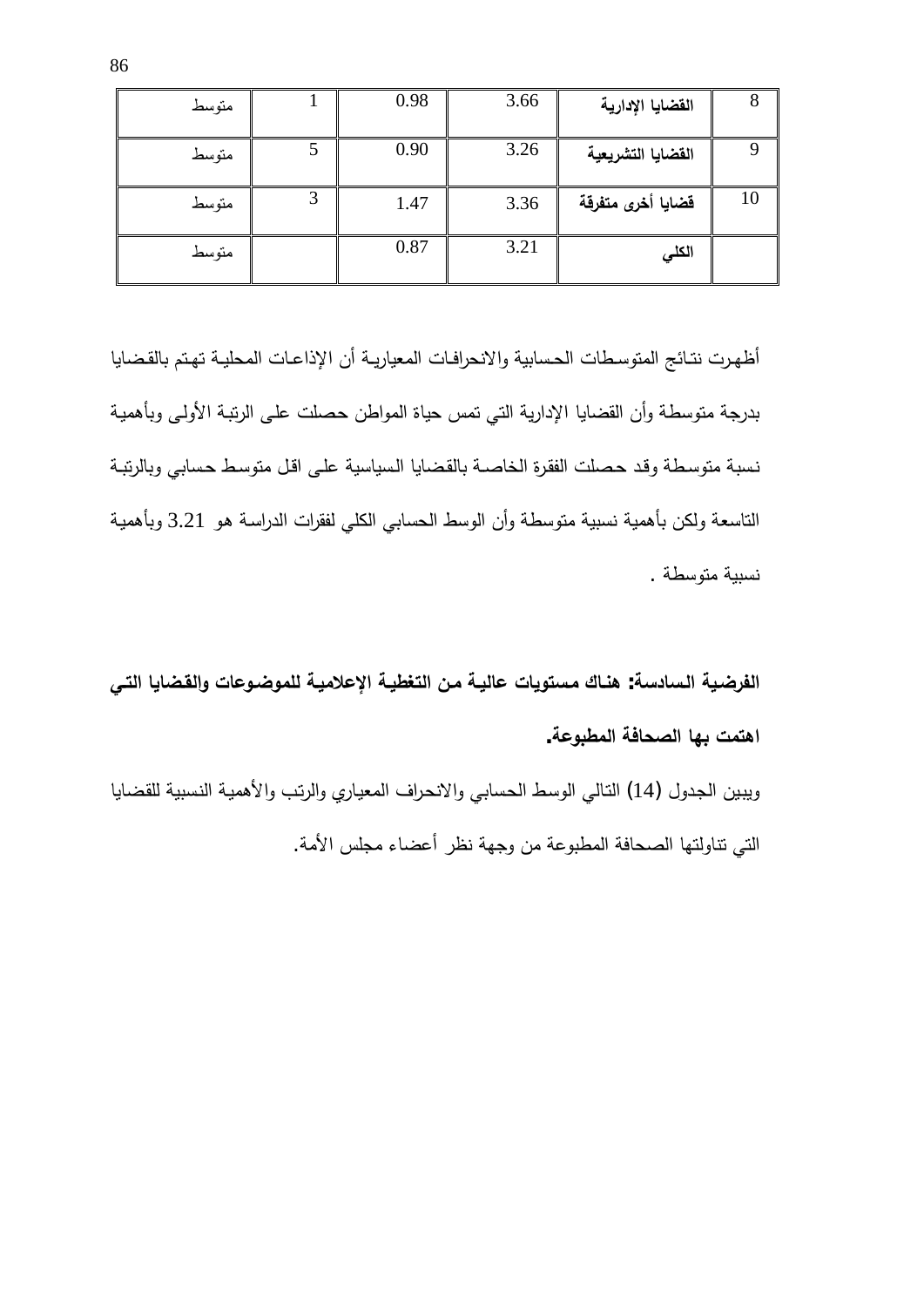| الأهمية النسبية | الرتبة         | الانحسسراف        | الوســــــــط | الفقرة                 | الرقم          |
|-----------------|----------------|-------------------|---------------|------------------------|----------------|
|                 |                | المعياري          | الحسابى       |                        |                |
| منخفض           | 10             | $\overline{0.71}$ | 1.98          | القضايا الأمنية        | $\mathbf{1}$   |
| متوسط           | 3              | 0.72              | 2.47          | القضايا الاقتصادية     | $\overline{2}$ |
| منخفض           | $\overline{7}$ | 0.79              | 2.17          | القضايا الاجتماعية     | 3              |
| منخفض           | 9              | 0.62              | 2.09          | القضايا السياسية       | $\overline{4}$ |
| منخفض           | 6              | 0.81              | 2.32          | المساجلات الشخصية      | 5              |
|                 |                |                   |               | والفئوية               |                |
| متوسط           | 5              | 0.50              | 2.40          | قـــــضايا الفـــــساد | 6              |
|                 |                |                   |               | والإصلاح               |                |
| منخفض           | 8              | 0.95              | 2.13          | قـضايا الخــلاف مــع   | $\overline{7}$ |
|                 |                |                   |               | الحكومة                |                |
| متوسط           | $\overline{2}$ | 1.01              | 2.81          | القضايا الإدارية       | 8              |
| متوسط           | $\overline{4}$ | 0.54              | 2.45          | القضايا التشريعية      | 9              |
| متوسط           | $\mathbf{1}$   | 1.06              | 3.04          | قضايا أخرى متفرقة      | 10             |
| متوسط           |                | 0.299             | 2.38          | الكلى                  |                |

řƈƗ§³ƆŠƈ¡ŕŲŷ£±¸ƊřƎŠÃÁƈřŷÃŗ·ƈƅ§řžŕţŰƅ§

جدول (14) االوسط الحسابي والانحراف المعياري والرنب والأهمية النسبية للقضايا الني نتاولتها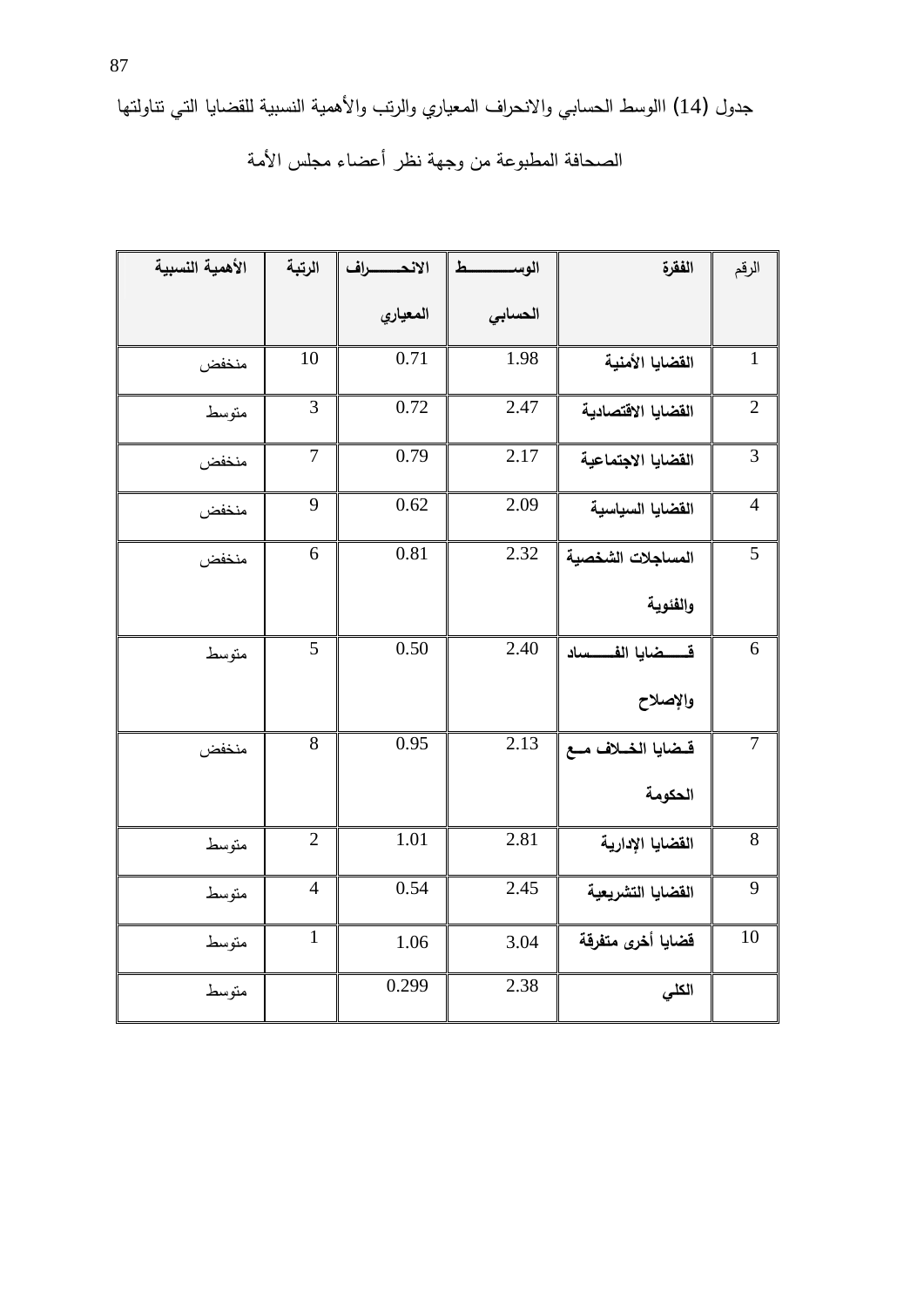في الجدول أعـلاه أشـارت نتـائج المتوسط الحسابية والانحرافـات المعياريــة إلـي أن اغلب فقرات المحدافة المطبوعـة قـد حـصلت علـي متوسـطات حـسابية ذات أهميـة نـسبية متوسـطـة حيـث أن الإجابات كانت حول الصحافة المطبوعة والتي أشارت إلى أن القضايا الأخرى المتفرقة حصلت على الرنبة الأولى وبأهمية نسبة متوسطة وأن الفقرة الخاصبة بالقضايا الأمنية حصلت على الرنبة العاشرة وهذا ما يشير إلى أن الصحافة المطبوعة الكويتية لا تهتم بالقضايا الأمنية لان الأمن في دولة الكويت مستقر مائة بالمائة ولا يوجد تهديد داخلي أو خارجي للأمن والوسط الحسابي الكلي لفقرات الدراسة حصل على وسط حسابي 2.38 وبأهمية نسبة متوسطة .

الفرضية السابعة : هناك مستويات عاليـة من التغطيـة الإعلاميـة للموضوعات والقضايا الت*ـي* اهتمت بها الصحافة الإلكترونية.

ويبين الجدول (15) التالي الوسط الحسابي والانحراف المعياري والزنب والأهمية النسبية للقضايا التي نتاولتها الصحافة الإلكترونية من وجهة نظر أعضاء مجلس الأمة.

جدول (15) االوسط الحسابي والانحراف المعياري والرنب والأهمية النسبية للقضايا التي نتاولتها

| الأهمي  | الرتبة         | الانحراف المعياري | الوسط الحسابي | الفقرة             | الرقم          |
|---------|----------------|-------------------|---------------|--------------------|----------------|
| النسبية |                |                   |               |                    |                |
| منخفض   | 6              | 1.18              | 2.15          | القضايا الأمنية    | $\mathbf{1}$   |
| متوسط   | $\overline{4}$ | 0.65              | 2.40          | القضايا الاقتصادية | $\overline{2}$ |
| متوسط   | $\overline{2}$ | 0.59              | 2.68          | القضايا الاجتماعية | 3              |
| منخفض   | 10             | 0.83              | 1.57          | القضايا السياسية   | $\overline{4}$ |
| منخفض   | 9              | 0.61              | 1.62          | المساجلات الشخصية  | $\mathfrak{S}$ |

الصحافة الإلكترونية من وجهة نظر أعضاء مجلس الأمة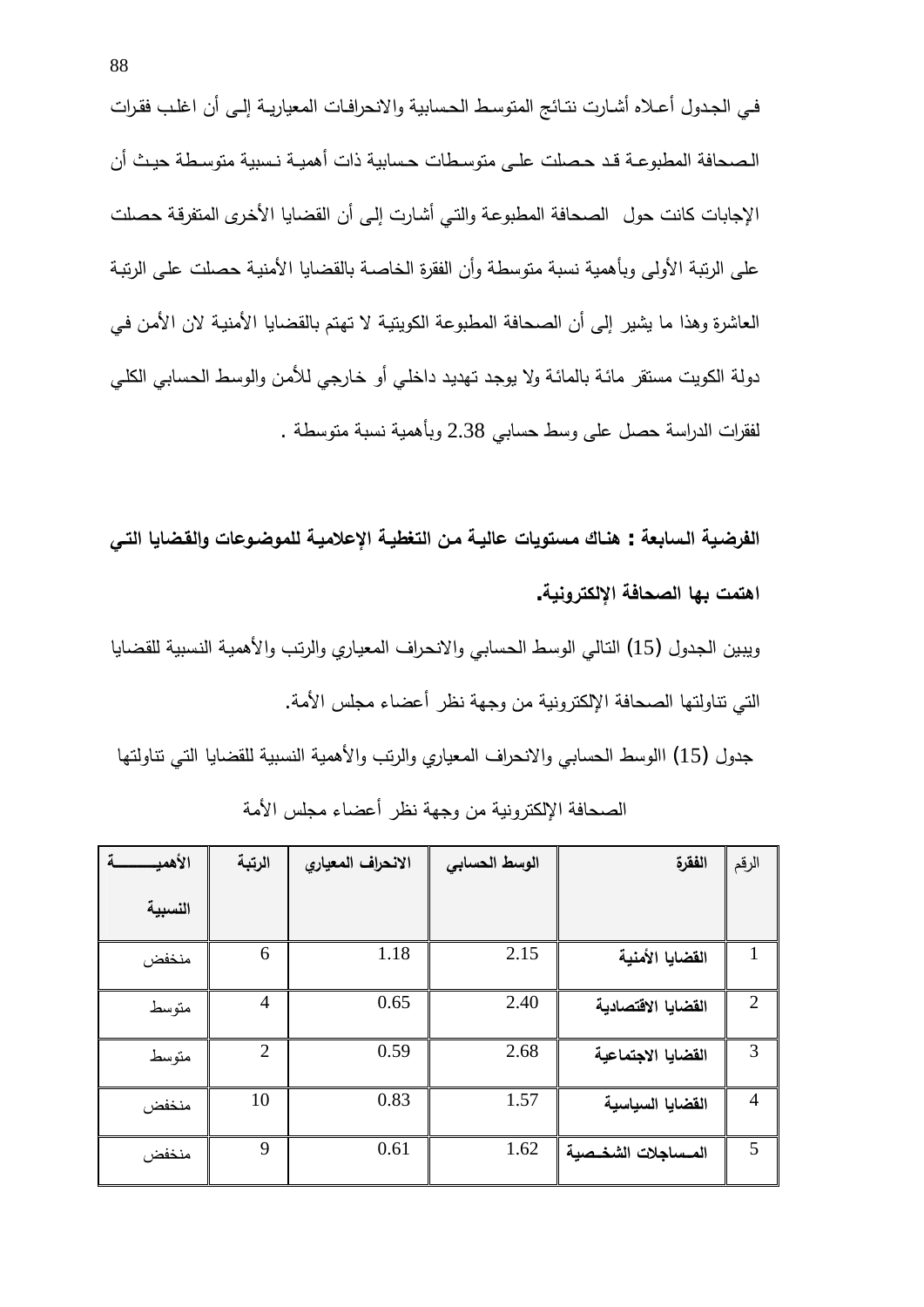|       |   |      |      | والفئوية              |    |
|-------|---|------|------|-----------------------|----|
| منخفض | 8 | 0.84 | 1.77 | قضايا الفساد والإصلاح | 6  |
| منخفض | 7 | 0.83 | 1.79 | قسضايا الخسلاف مسع    | 7  |
|       |   |      |      | الحكومة               |    |
| متوسط | 3 | 0.77 | 2.43 | القضايا الإدارية      | 8  |
| متوسط | 5 | 0.89 | 2.32 | القضايا التشريعية     | 9  |
| متوسط | 1 | 1.47 | 3.13 | قضايا أخرى متفرقة     | 10 |
| منخفض |   | 0.46 | 2.18 | الكلي                 |    |

أظهرت المتوسطات الحسابية لإجابـات المبحوثين أعـلاه أن هنـاك عددا مـن الفقرات فيمـا يتعلـق بـصـحافة الإنترنـت حـول القـضايا التـي تهـم المـواطن الكـويتي قـد حـصلت علـى إجابـة متوسـطـة وبعضها قد حصل على إجابة منخفضة فقد حصلت الفقرة الخاصة بقضايا أخرى متفرقة على الرنبـة الأولـي و بوسط حسابـي 3.13 وهذا مـا يشير إلـي أن صـحافة الإنترنت فـي دولـة الكويت تهتم بالقضايا المتفرقة المختلفة وقد حصلت الفقرة الخاصة بالقضايا لسياسية على الرنبة العاشرة فيما يتعلق بصحافة الإنترنت أي أن صحافة الإنترنت الكويتية لا تتناول القضايا السياسية بشكل كبير وان الوسط الحسابي الكلي لفقرات صحافة الإنترنت حول القضايا المختلفة التي تهم المواطن الكويتي قد حصلت على متوسط حسابي بلغ (2.18 ) وبأهمية نسبة منخفضة.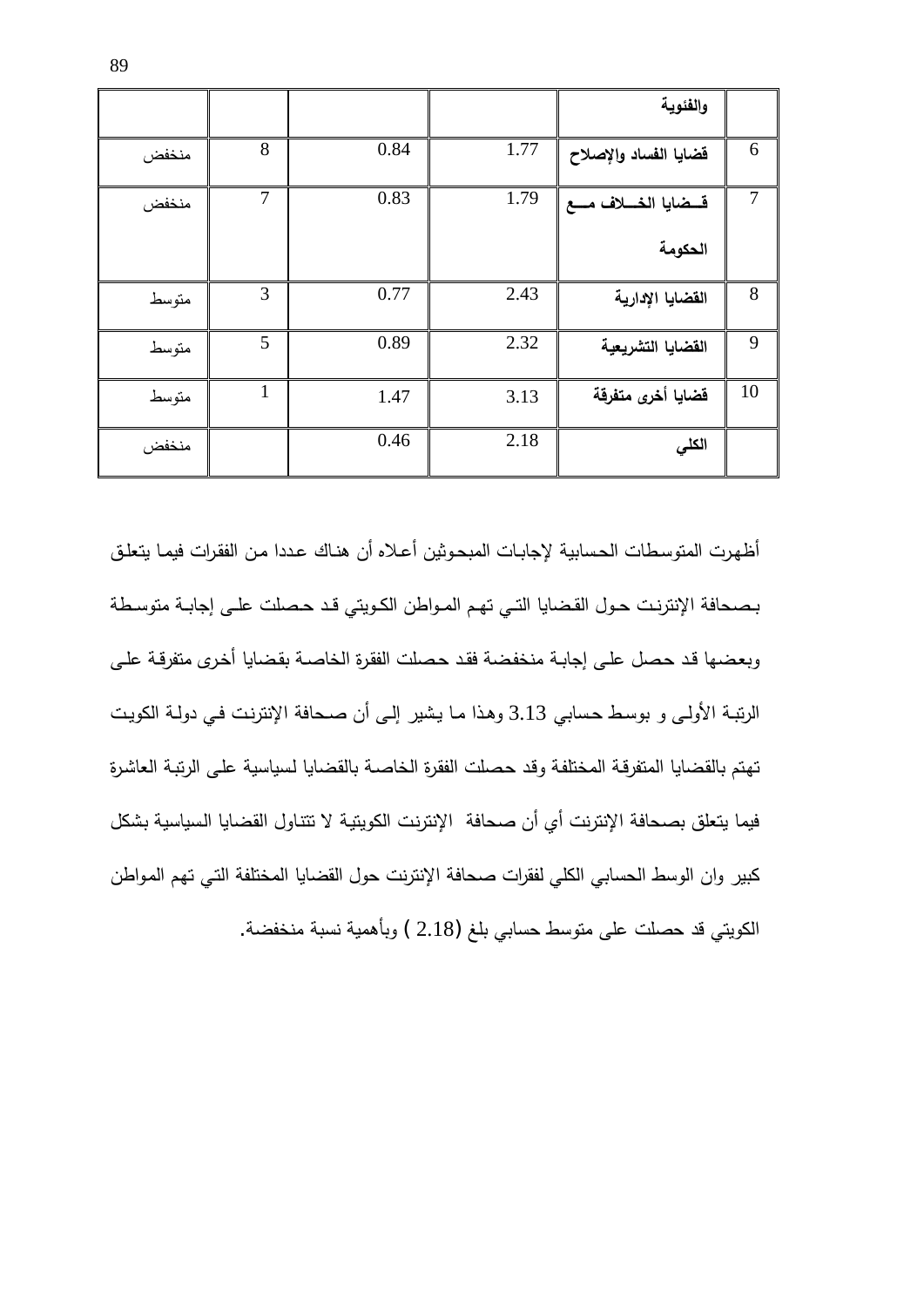### **الفصل الخامس: مناقشة نتائج الدراسة**

يتضمن هذا الفصل مناقشة لنتائج أسئلة الدراسة وفرضياتها، وحسب ترتيبها في الفصل السابق: ثالثا: مناقشة نتائج أسئلة الدراسة:

**ŗºƒřƒÂƂƃ¦¿ƚºŵƗ¦¾őœºŪÂŗºƒ¶źřŗƒƃÂƆºŬîºƆœºƆ " :ƊŮºƈįƃ¦¾Âƕ¦¾¦£Ūƃ¦ŝőœřƈŗŬſœƈƆ -1** المحلية لقضايا مجلس الأمة الكويتي وأخباره من وجهة نظر أعضاء المجلس؟"

من خـلال التكرارات والنسب المئويـة لتقييم أعضاء المجلس لمستويات الـشمولية فـي التغطيـات الإعلاميـة حسب نمـط الوسـيلة الإعلاميـة، فقد تبـين بخـصوص التغطيـات النلفزيونيـة أن غالبيـة أعضاء المجلس يعطون تقييم "عالية جدا" لشمولية التغطيات التلفزيونية بتكرار بلغ (25) وبنسبة مئوية بلغت (53.2%) من أفراد العينـة، كذلك فإن نسبة كبيرة أيضـا أعطت تقييم "متوسطـة" نحو

شمولية التغطيات التلفزيونية بتكرار بلغ (21) وبنسبة مئوية بلغت (44.7%) من أفراد العينة. وبخصوص تقييم أعضاء المجلس لـشمولية التغطيـات الإذاعيــة فقـد تبـين أن الغالبيــة بقيمـون التغطيات الإذاعية بأنها "متوسطة" بتكرار بلغ (17) وبنسبة مئوية (36.2%) من أفراد العينـة، لكن نسبة عالية أعطت تقديرا عاليا للإذاعات على درجتين "عاليـة" بتكرار (14) من أعضاء المجلس وبنسبة مئوية (29.8%) من أفراد العينة، ثم بتقدير عالية جدا بتكرار بلغ (12) وبنسبة مئويـة تـساوي (25.5%) مـن أفـراد العينـة، أي أن مـا نـسبته (55%) تقريبـا يعطـون تقـديرا عاليـا لشمولية التغطيات الإذاعية لقضايا مجلس الأمـة وأخباره. في حين توزعت النسب الأخرى على النقديرات الأخرى.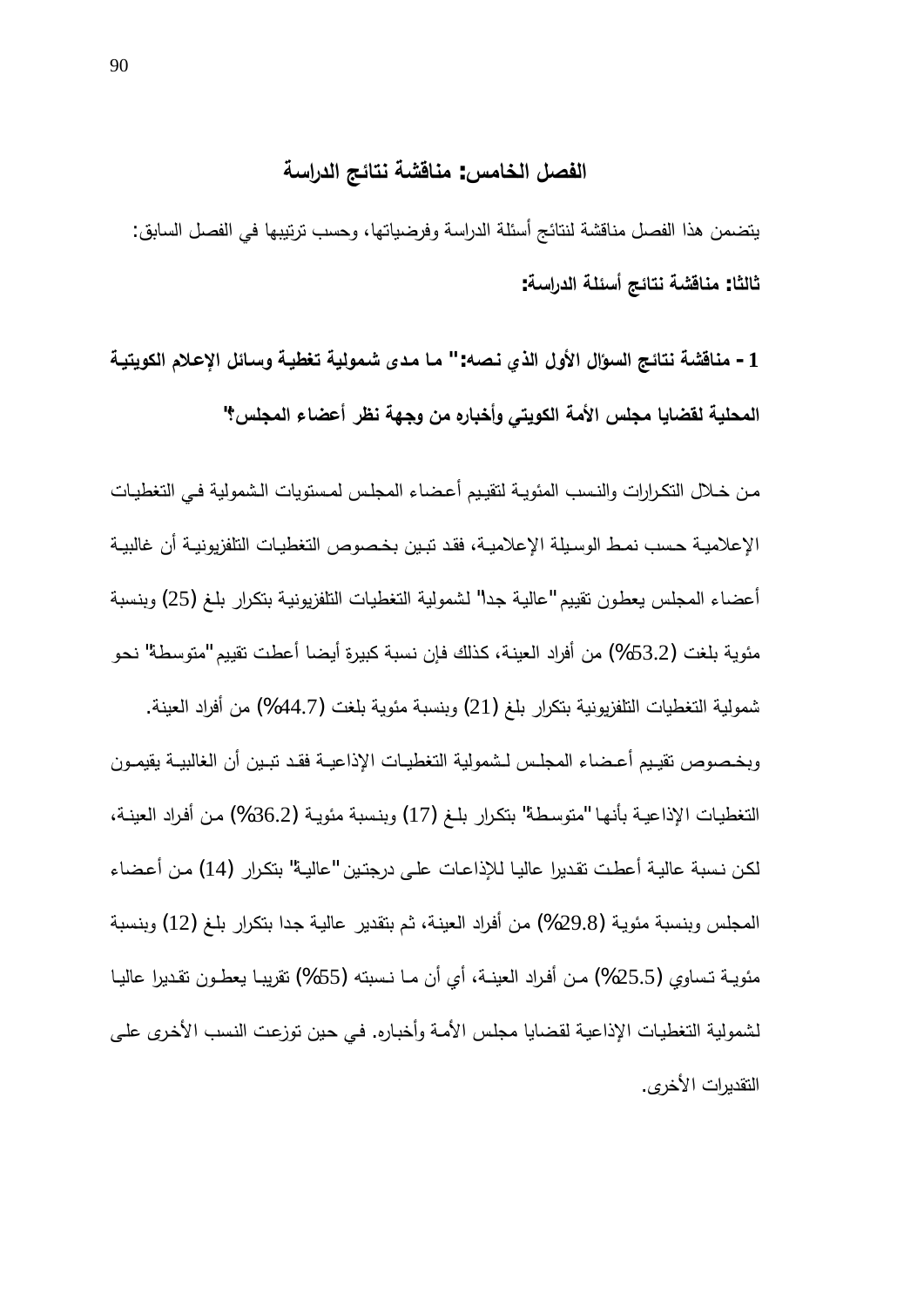وبالنسبة لتقييم أعضاء المجلس لشمولية التغطيات الصحفية المطبوعـة فقد تبـين أن (15) مـن أعضاء المجلس قيمت شمولية الصحافة المطبوعة بأنها "متوسطة" وبما يساوي (31.9%) من أفراد العينـة، مقابل (12) فردا وبمـا يساوي (25.5%) من أفراد العينـة أعطت تقدير "عاليـة جدا" لشمولية الصحافة المطبوعة. ثم (11) منهم وبما يساوي (23.4%) أعطت نقدير "عالية" لشمولية التغطيــة الـصحفية. فـي حـين أن نـسبة (17.1%) أعطت تقدير "منخفـضة" لـشمولية التغطيــات الصحفية المطيوعة.

وبالنسبة لتقييم أعضاء المجلس لشمولية التغطيات الصحفية الإلكترونية (صحافة الإنترنت) فقد تبـين أن الأغلبيــة مـن أعـضاء المجلـس أعطـت تقيـيم "ضــعيفة" لـشمولية تغطيــات الــصـحافة الإلكترونية بتكرار بلغ (25) وبنسبة مئوية تماثل (53.2%) من أفراد العينـة. فيمـا أختـار (12) من أعضاء المجلس وبنسبة مئويـة (25.5%) تقييمـا "عاليـة جـدا" لـشمولية التغطيـة الـصـحافة الإلكترونية لقضايا المجلس وأخباره. وبجمع هذه النسبة مع الدرجة الثانية "عالية" التي حصلت على نكرار بلغ (9) وبنسبة مئوية تساوي (19.2%) بِنتج أن حوالي (45%) تقريبا بعطون تقييما "عاليا وعاليا جدا لشمولية الصحافة الإلكترونيـة، مقابل (55%) تقريبـا يرون أن شمولية تغطيات الصحافة الإلكترونية دون ذلك، أي متوسطة وضعيفة.

ونبين من خلال احتساب المتوسط الحسابي لهذا السؤال أن تقييم أعضاء مجلس الأمة الكويتي لشمولية التغطية الإعلامية لقضايا مجلس الأمة وأخباره تزاوحت بين المدين المتوسط والمنخفض، إذ احتلت التغطيات الإذاعية الرتبة الأولى بمتوسط حسابي متوسط بلغت قيمته (3.21) ، في حين أن الرتبة الثانية جاءت من نصيب التغطيات النلفزيونية بمتوسط حسابي متوسط بلغت قيمته (2.49) ، وجاءت التغطيات الصحفية في الرتبة الثالثة بمتوسط حسابي منخفض (2.13) ، أما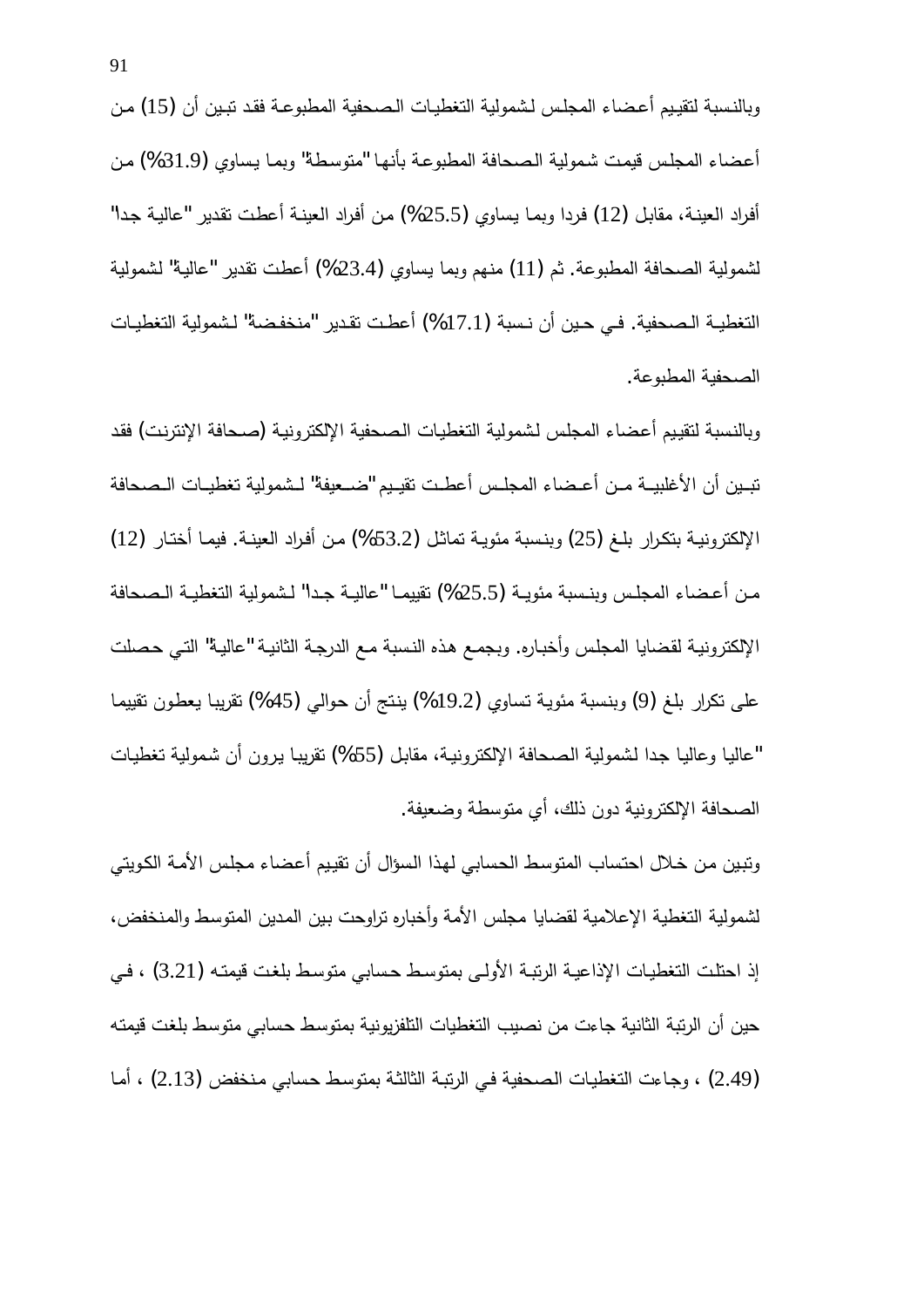الرنبة الرابعة والأخيرة فقد جاءت لتغطيات الصحافة الإلكترونية بمتوسط حسابي منخفض بلغت  $(2.00)$  فَبِمنَه

إن هذه النتـائج تـشير إلـي تمتـع القنـوات التلفزيونيـة والإذاعـات بـشموليـة فـي التغطيـات أكثـر مـن وسائل الإعلام الأخرى، ويعزو الباحث مثل هذا الاستنتاج إلى أن القنوات التلفزيونية والإذاعات تمتلك مساحات زمنية أوسع من الصحافة المطبوعة وصحافة الإنترنت الإلكترونية، فهي قادرة على عرض نقارير حية ومباشرة وكذلك مسجلة قد تستمر ساعات ونقوم بتغطية جوانب القضية كافة أو الحدث بعكس الصحف المطبوعة وصحافة الإنترنت المقيدتان بمساحات محددة على صفحاتها.

ويؤيد هذه النتيجة ما جاء في دراسة الفضلي (2010) من أن اعتماد المواطن الكويتي على قناته الفضائية المفضلة في أوقات الأزمات، مثل حل مجلس الأمة، والانتخابات البرلمانية، أو في أثناء الاستجوابات أكثر منها في الأوقات العادية.

**ŗººƒřƒÂƂƃ¦¿ƚººŵƗ¦¾őœººŪÂŗƒŵººŰÂƆîºƆœºƆ " :ƊŮºƈįºƃ¦Ƒƈœººśƃ¦¾¦£Ūºƃ¦ŝőœºřƈŗŬºſœƈƆ -2** المحلية في تغطيتها لقضايا مجلس الأمة الكويتي وأخباره من وجهة نظر أعضاء المجلس؟"

تبين من خلال التكرارات والنسب المئويـة أن تقييم أغلبيـة أعضـاء المجلس جـاء بتقدير "متوسط" "لموضوعية" التغطية التلفزيونية بتكرار (19) وبنسبة مئوية (40.4%) من أفراد العينة. وبالنسبة لتقييم أعضاء المجلس "لموضوعية" التغطيات الإذاعية فقد تبين أن الأغلبية من أعضاء المجلس تعطي تقييم "منخفضة" لموضوعية التغطيات الإذاعية لقضايا المجلس وأخباره بتكرار بلغ (21) وبنسبة مئوية (44.7%) من أفراد العينـة. وتشير هذه النتائج إلـى أن عمل حارس البوابـة الإعلامية قد يكون أكثر فاعلية في القنوات التلفزيونية وفي الإذاعات كونـها مؤسسات كبيرة نسبيا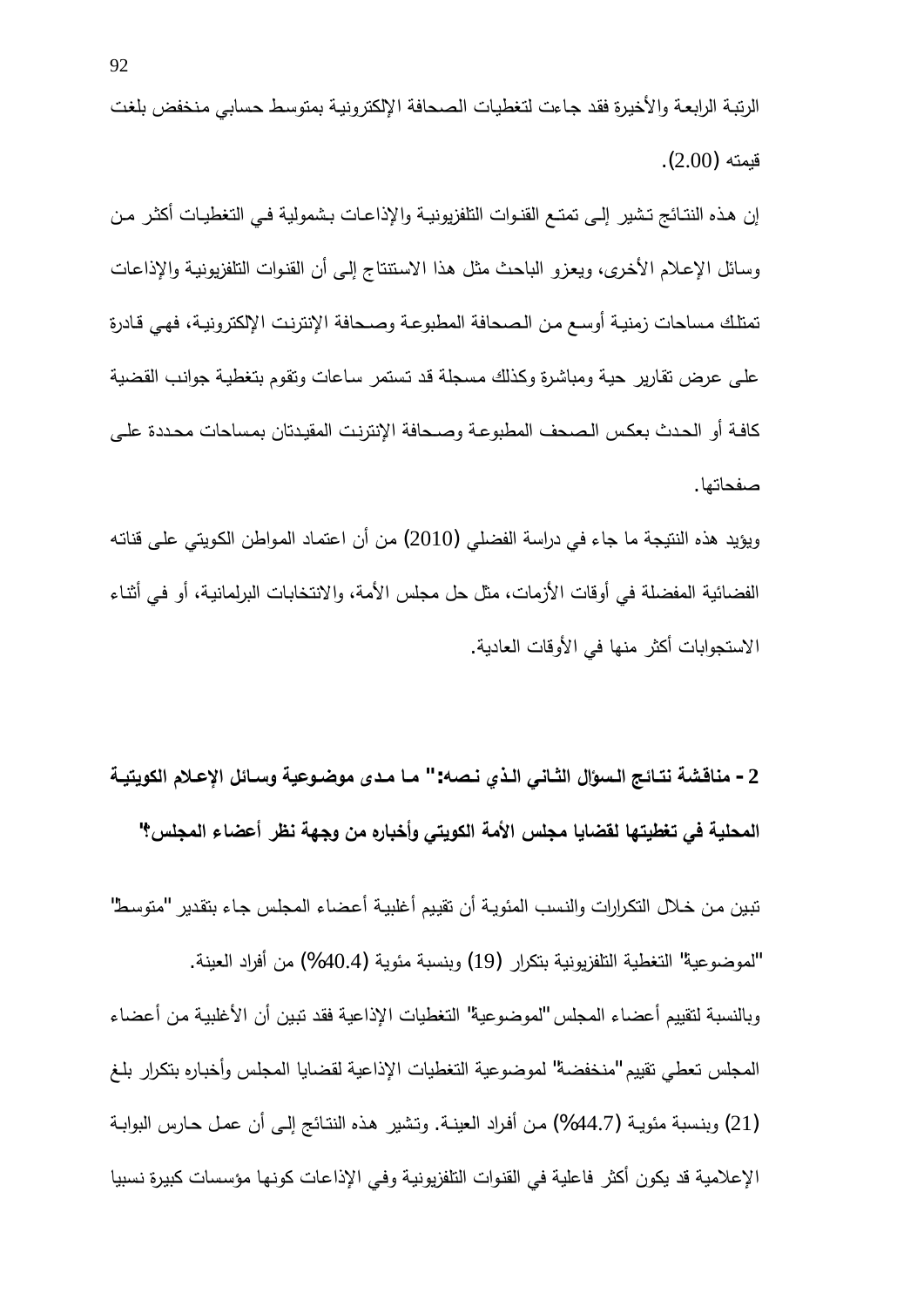وفيهـا عـدد كبيـر مـن المحـررين والمـسئولين، وهـؤلاء يقومـون بالتـأثير فـي مـستوى الموضـوعية لأسباب وعوامـل كثيـرة أوضــحتها نظريــة حـارس البوابــة، فمنـهـا مــا يتعلــق بـسياسة المؤسـسة أو الوسيلة (عوامل تتظيمية) ومنها ما يتعلق بالظروف أو العوامل المحيطة من إجراءات حكومية أو ظروف وعوامل اجتماعية واقتصادية وثقافية، وكل من هذه العوامل (حسب نظرية حارس البوابة) يمارس دورا مؤثرا في مدى موضوعية التغطية الإعلامية.

كذلك فإن نظريـة الأجندة تلقـي الضوء علـي هذا الأمر حيث تشير هذه النظريـة أن لكل مؤسسة إعلامية أجندتها الخاصة التي تمليها عليها عوامل متعددة أيضا منها نمط الملكية ومنها القوانين المعمول بها ومنها السوق وغير ذلك من العوامل في المجتمع الكويتي.

وبالنسبة لتقبيم أعضاء المجلس "لموضوعية" التغطيات الصحفية المطبوعة فقد تبين أن الأغلبية من أعضاء المجلس أعطت نقييم "عالية" للصحافة المطبوعة وبتكرار بلغ (30) وبنسبة مئوية تماثل (63.8%) من أفراد العينة. وتتفق هذه النتيجة مع نتائج دراسة مراد (1998) حيث أشارت تلك الدراسة إلى عدد من العوامل التي أثرت إيجابـا على الصحافة الكويتية أهمها نمط الملكيـة للصحف حيث أتبحت الملكية الخاصة لهذه الصحافة.

وبالنسبة لتقييم أعضاء المجلس "لموضىوعية" التغطيات الصحفية الإلكترونية (صحافة الإنترنت) فقد تبين أن الأغلبيـة مـن أعضـاء المجلس أعطت تقييم "عاليـة" لموضـوعية تغطيـات الـصـحافة الإلكترونية بتكرار بلغ (36) وبنسبة مئوية تماثل (76.6%) من أفراد العينة.

ونبين مـن خــلا المتوسـطات الحسابية لـهـذا الـسؤال أن نقيـيم أعـضـاء مجلـس الأمــة الكــويتي لموضوعية التغطية الإعلامية لقضايا مجلس الأمة وأخباره جاءت على تقديرين، الأول وهو نقدير المدى المرتفع"، وحازت تغطيات الصحافة المطبوعة في ذلك بمتوسط مرتفع جدا بلغ (4.13) ، " في حين جاء في الرتبة الثانية التغطيات التلفزيونية بمتوسط حسابي مرتفع بلغت قيمته (2.70)،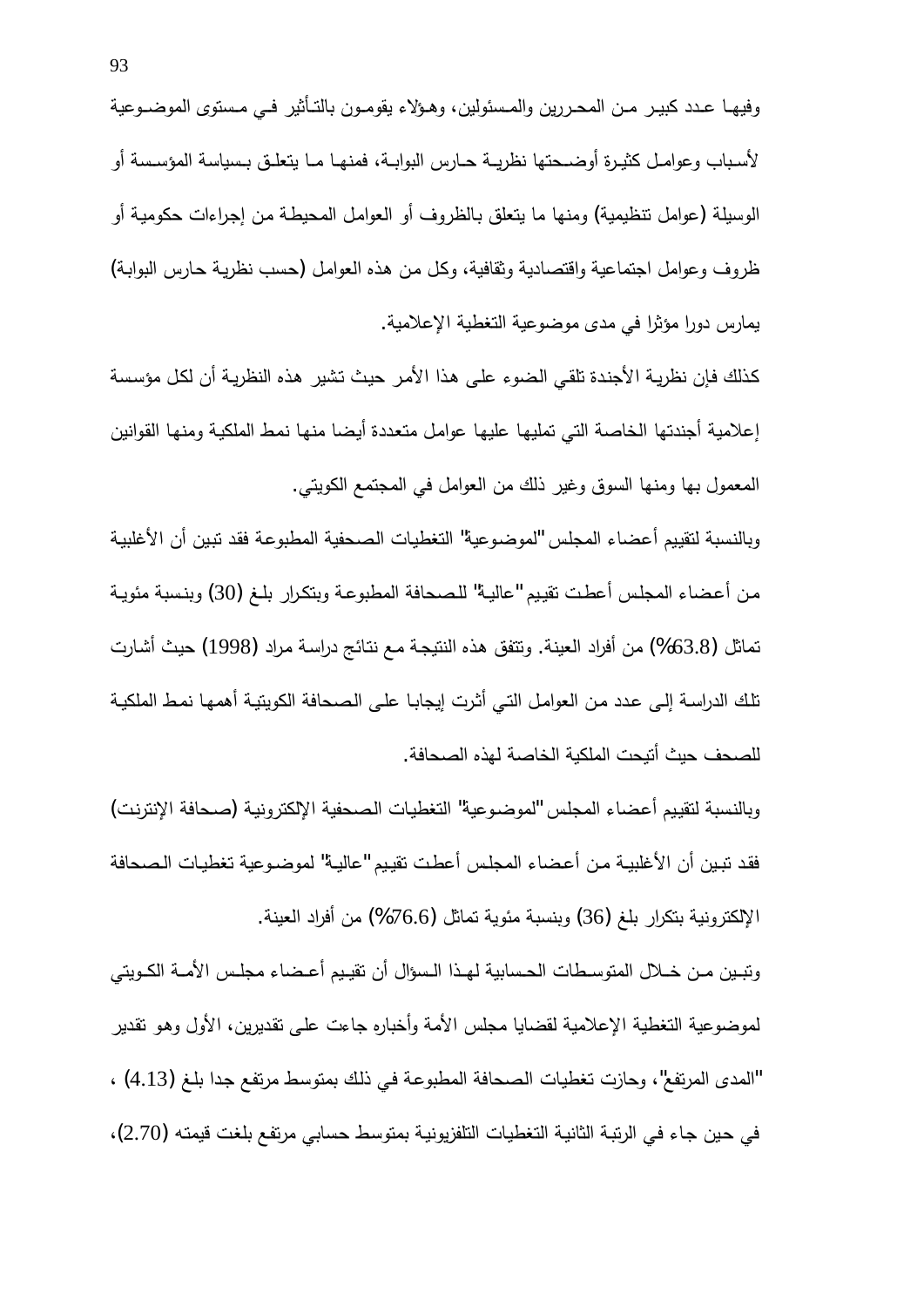أما الرتبة الثالثة فقد جاءت للتغطيات الإذاعية بمتوسط حسابي منخفض بلغت قيمته (1.36) أما الرتبة الرابعة والأخيرة فقد جاءت لتغطيات الصحافة الإلكترونية بمتوسط حسابي منخفض بلغت  $(1.94)$  فَسمته

وتعزز نتائج المتوسطات الحسابية نتائج التكرارات والنسب المئوية التي أعطت الرتبة الأولى في الموضوعية للصحافة المطبوعة، وهذه النتيجة تتوافق مع خصائص الصحافة المطبوعة في أغلب البلدان، ذلك أن هذه الصحافة أكثر اهتماما بالموضوعية والتدقيق خصوصا أن مساحاتها محدودة بحيث لا يسمح لها بالإسهاب والإطناب، بل بمعالجة جوهر الموضوع مما يقربها للموضوعية أكثر ًمن غيرها من الوسائل الإعلامية.

**ŗºƒřƒÂƂƃ¦¿ƚºŵƗ¦¾őœºŪÂƑºż°œŕŤƕ¦©œƋœŞř¦œƆ " :ƊŮƈįƃ¦ªƃœśƃ¦¾¦£Ūƃ¦ŝőœřƈŗŬſœƈƆ -3** المحلية فيما يتعلق بأنشطة وقرارات مجلس الأمة من وجهة نظر أعضاء المجلس؟" اتجاهات التغطية قصد بها تدرجها من حيث كونها " إيجابية جدا" و "إيجابية معقولة" و" إيجابية متوسطة" أو "غير إيجابية"، وإلهدف من هذا السؤال وهذا التقسيم هو معرفة نظرةٍ أعضاء مجلس الأمــة لأداء وسـائل الإعــلام الكويتيـة فـي القـضايا المطروحـة مـن حيث الـشمولية والموضــوعية ونرنيب أجندة القضايا المطروحة للنقاش في مجلس الأمة وفي الرأي العام الكويتي. بينت نتـائج تحليـل هـذا الـسؤال أن تقيـيم أعـضاء مجلـس الأمــة الكـويتي "لاتجاهـات التغطيــة الإعلاميــة" لقـضايا مجلـس الأمــة الكـويتي وأخبــاره، أن تغطيــة الـصـحافة الإذاعيــة احتلـت الرتبــة الأولى بمتوسط حسابي مرتفـع بلغت قيمتـه (3.98)، فـي حين جـاءت التغطيـات التلفزيونيــة فـي الرتبـة الثانيـة بمتوسـط حـسابي متوسـط بلغت قيمتـه (3.17) ، وجـاء فـي الرتبـة الثالثـة تغطيـات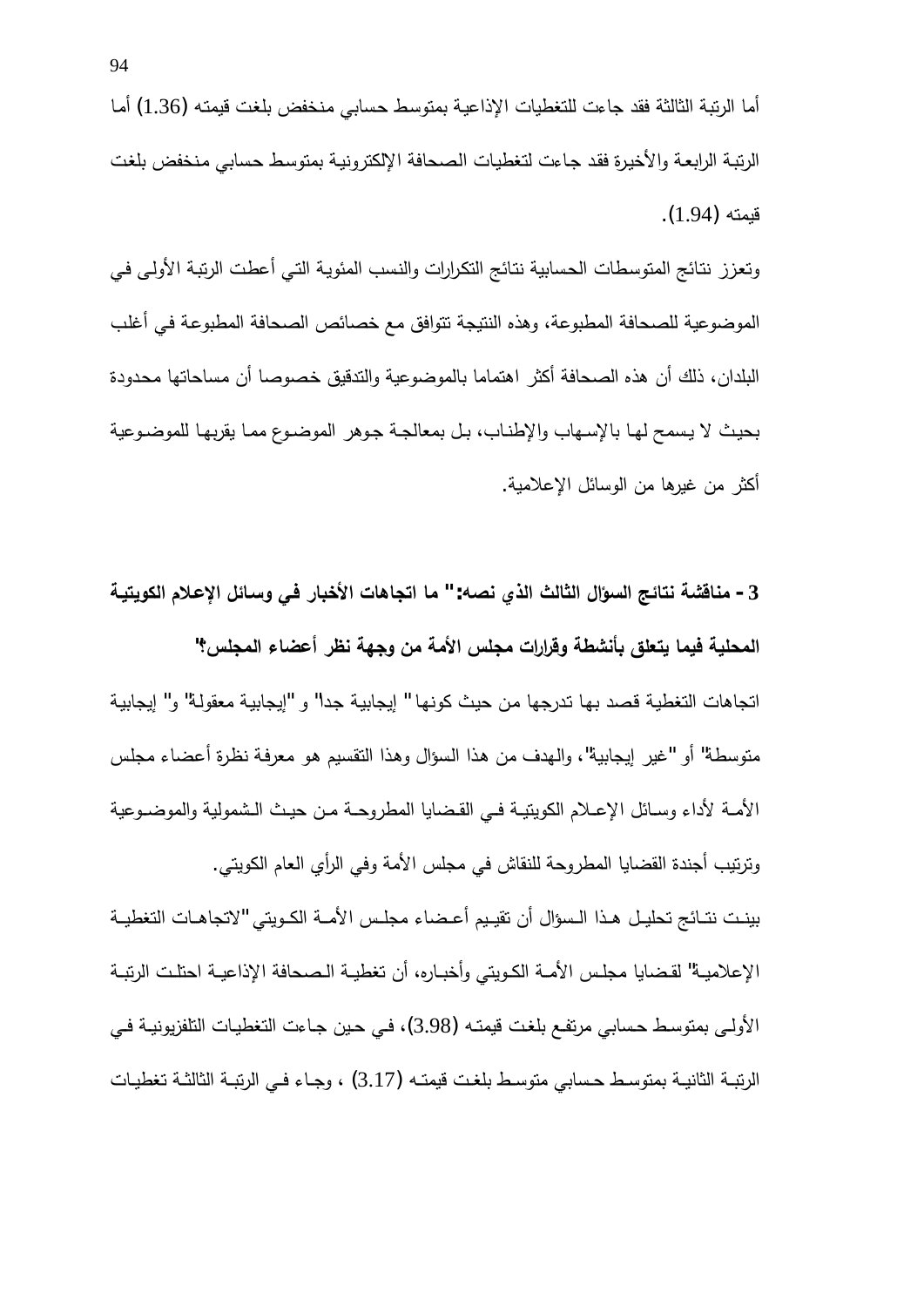الصحافة المطبوعة بمتوسط حسابي متوسط بلغت قيمته (2.68) أما الرتبـة الرابعـة فقد جاءت من

نصبب تغطيات الصحافة الإلكترونية بمتوسط حسابي منخفض بلغت قيمته (2.04**).** وقد بينت نتائج تحليل المتوسطات الحسابية لهذا الـسؤال أن تقييم أعضاء المجلس لاتجاهات التغطيات الإعلاميـة حسب نمط الوسبلة الإعلاميـة، أن غالبيـة أعضـاء المجلس يعطـون تقيـيم يجابيــة متوســطة" لاتجاهــات التغطيــات التلفزيونيــة بتكــرار بلــغ (27) وبنــسبة مئويــة بلغـت " خد أفراد العينـة، كذلك فـإن نـسبة (29.8%) مـن أفـراد العينـة أعطـت تقيـيم "غيـر» { إيجابية" لاتجاهات التغطية الإعلامية في القنوات التلفزيونية المحلية. بينما (6) فقط بنسبة مئوية تماثل (12.8%) من أفراد العينة أعطت تقييم "إيجابية جدا" لاتجاهات تغطية القنوات التلفزيونية الكوبنية المحلية لقضابا مجلس الأمة وأخباره.

وبخصوص نقييم أعضاء المجلس لاتجاهات التغطيات الإذاعيـة فقد نبـين أن الغالبيـة يقيمـون التغطيات الإذاعية بأنها " متوسطة" بتكرار بلغ (21) وبنسبة مئوية (44.7%) من أفراد العينة، وكذلك فـإن (14) مـن أعـضاء المـجلس وبنـسبة مئويـة (29.8%) مـن أفـراد الـعينـة، يـعطـون تقييم "متوسط" الموضوعية في التغطيات الإذاعية.

وبالنسبة لتقييم أعضاء المجلس لاتجاهات التغطيات الصحفية المطبوعة فقد نبين أن ا(25) من أعضاء المجلس أعطت نقييم "إيجابية معقولة" لتغطية الصحافة المطبوعة وبنسبة مئوية تماثل خز (53.2%) من أفراد العينة. فيما لم تظهر أي نسبة لتقييم "إيجابية عالية جدا" لتغطيات الصحافة . المطبوعة.

وبالنسبة لتقييم أعضاء المجلس لاتجاهات التغطيات الصحفية الإلكترونية (صحافة الإنترنت) فقد تبين أن الرتبـة الأولـي كانت لتقييم "إيجابيـة جدا" بتكرار بلـغ (18) وبنسبة تساوي (38.4%) من أفراد العينــة، ثـم كانـت الرتبــة الثانيــة لتقيـيم "إيجابيــة متوسـطـة" بتكـرار بلــغ (15) وبنـسبـة تـساوي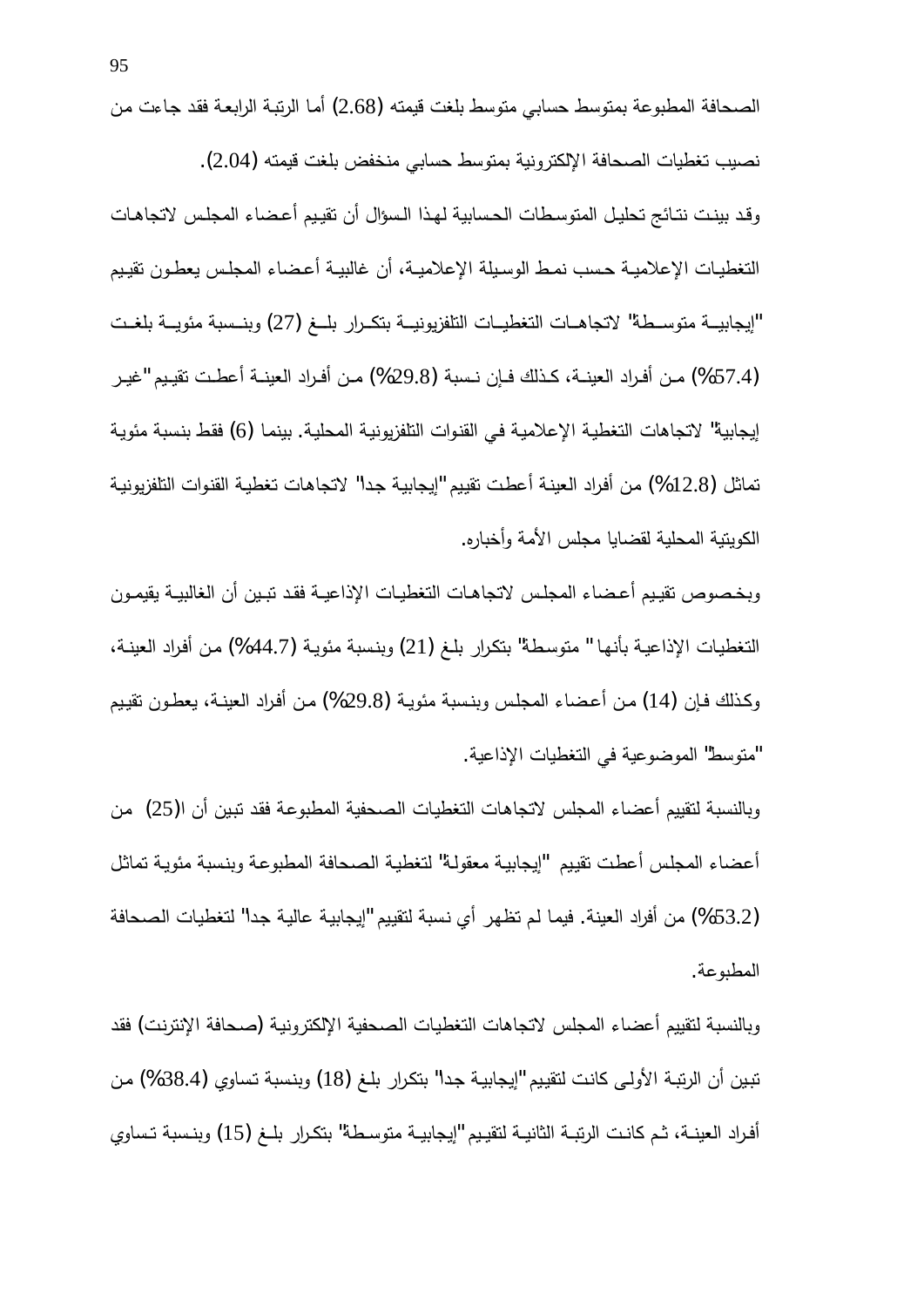بتكرار بلغ (1) فقط وبنسبة مئوية منخفضة تساوى (2.1%) من أفراد العينة.

ويتبين من الصف الرابـع فـي الجدول أن الرتبـة الأولـي فـي تقييم أعضـاء مجلس الأمـة لاتجاهات تغطيــة الـصحافة الإلكترونيــة جــاءت بدرجــة "عاليــة" بتكــرار بلــغ (25) وبنــسبة مئويــة تماثــل خرة⁄\$) من أفراد العينـة. بينمـا جـاءت الرنبـة الثانيـة لدرجـة "منوسـط" بتكرار بلـغ (15) وبنسبة . مئوية تساوي (31.9%) من أفراد العينـة، أمـا الرنبـة الثالثـة فكانت لدرجـة "إيجابيـة معقولـة" بنكرار بلغ (12) من أعضاء المجلس وبنسبة مئوية (25.5%). بينمـا كانت الرنبـة الأخيرة منخفضـة لدرجة "غير إيجابية" بتكرار (1) فقط وبنسبة مئوية تساوى (2.1%) بينما عبرت نسبة مماثلة عن عدم معرفتها بالأمر .

إن هذه النتائج قد يختلف بعضها عما سبقها في بعض الجوانب، لكن هذه الاختلافات لها ما يبررهـا مـن وجهـة نظـر الباحث، فـي أن وجهـات نظـر أعـضاء مجلـس الأمـة قـد تتفـاوت بـشأن الايجابية والسلبية بنـاء علـي اعتبـارات خاصــة بـالنواب، لأن النـواب أنفسـهم يـحملـون وجـهـات نظـر مختلفة عن بعضهم بعضا بشأن الايجابية والسلبية في التغطيات الإعلامية، وتلك الاعتبارات إما أن تكون اعتبارات سياسية وايديولوجية أو قبلية أو مذهبية أو اجتماعية مما ينعكس في تقديراتهم هذه. لكن هذه النتائج على العموم تعكس حالـة النتوع في وجهات النظر الذي يمتاز بها مجلس الأمة الكويتي منذ بداية إنشائه وحتى الآن.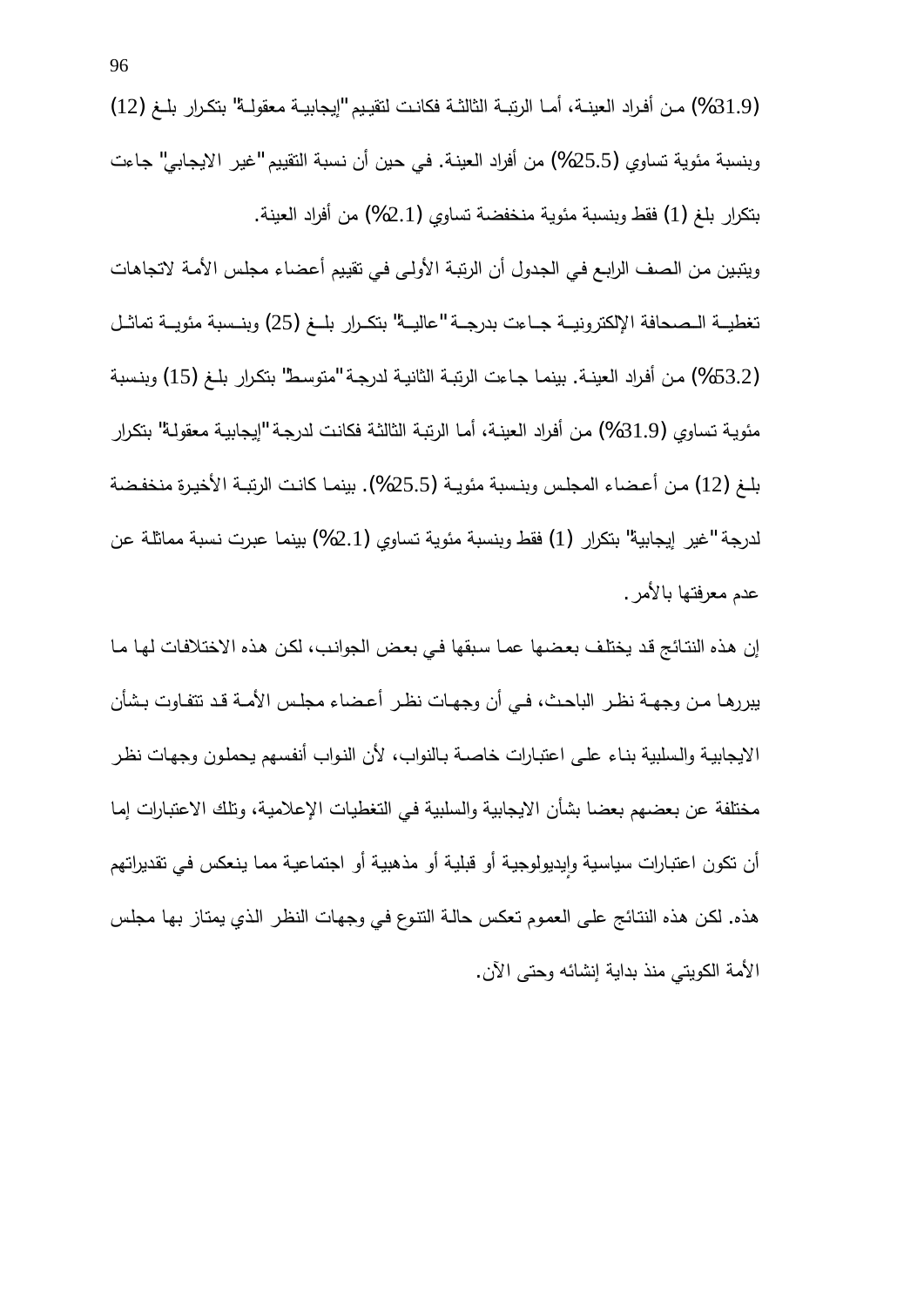**°ºŕƂƕ¦¿œºƆřƋƙ¦ƏºƄŵ©±œºšƑºřƃ¦œƒœŰºƀƃ¦œºƆ " :ƊŮºƈįºƃ¦Ŵºŕ¦°ƃ¦¾¦£Ūºƃ¦ŝőœºřƈŗŬºſœƈƆ -4** لوسائل الاعلام الكويتية المحلية ف*ي* تغطياتها لقضايا مجلس الأمـة الكويتي وأخبـاره من و<u>جه</u>ـة نظر أعضاء المجلس؟"

بينت نتائج تحليل هذا السؤال أن الأهمية النسبية لمدى التغطيات التي قامت بها وسائل الإعلام الكويتية المختلفة للقضايا المختلفة، وقد أظهرت النتائج الأهمية النسبية لكل قضية من القضايا المطروحة حسب نوع الوسيلة الإعلامية، وأظهرت كذلك الأهمية النسبية الكلية للقضايا في هذه الوسائل، ونبين أن الوسط الكلي جاء منوسطا في ثلاثة من أنماط الإعلام الكويتي وهي القنوات التلفزيونيـة، الإذاعـات المحليـة، الـصـحافة المطبوعـة، لكـن الأهميـة النـسبية كانـت منخفـضـة فـي صحافة الإنترنت كما بين التحليل الإحصائي.

وبقراءة الصفوف التي تعبر عن الأهمية النسبية لكل قضية أو موضوع من الموضوعات التي تناولتها وسائل الإعلام، يتبين أن معظم القضايا حازت على أهمية نسبية تراوحت بين المتوسط والمنخفض.

وبمقارنة هذه النتيجة مـع نتائج دراسة مركز البحوث والدراسات في مجلس الأمـة الكويتي(2009) أولويات المواطن الكويتي، يلاحظ وجود اختلاف في الأجندات والأولويات بين قائمتي الاهتمامات في الدراستين، ويعزو الباحث هذه الاختلافات لأسباب عديدة منها: أن دراسة مركز البحوث سبقت الانتخابـات التشريعية الأخيـرة، وكانـت هـذه القائمـة تهـتم بالأولويـات المحليـة ذات الطــابـع المعيشي اليومي من وجهة نظر الناخبين، كذلك فإن هناك دائما فروقاً بين ما يطالب بـه النـاخبون المحليون في الدوائر وبين مـا يجري من أجندة للموضوعات والقضايا في مجالس القرار ومراكز النتأثير في الرأي العام من صحافة ومن مجلس نواب وغيره.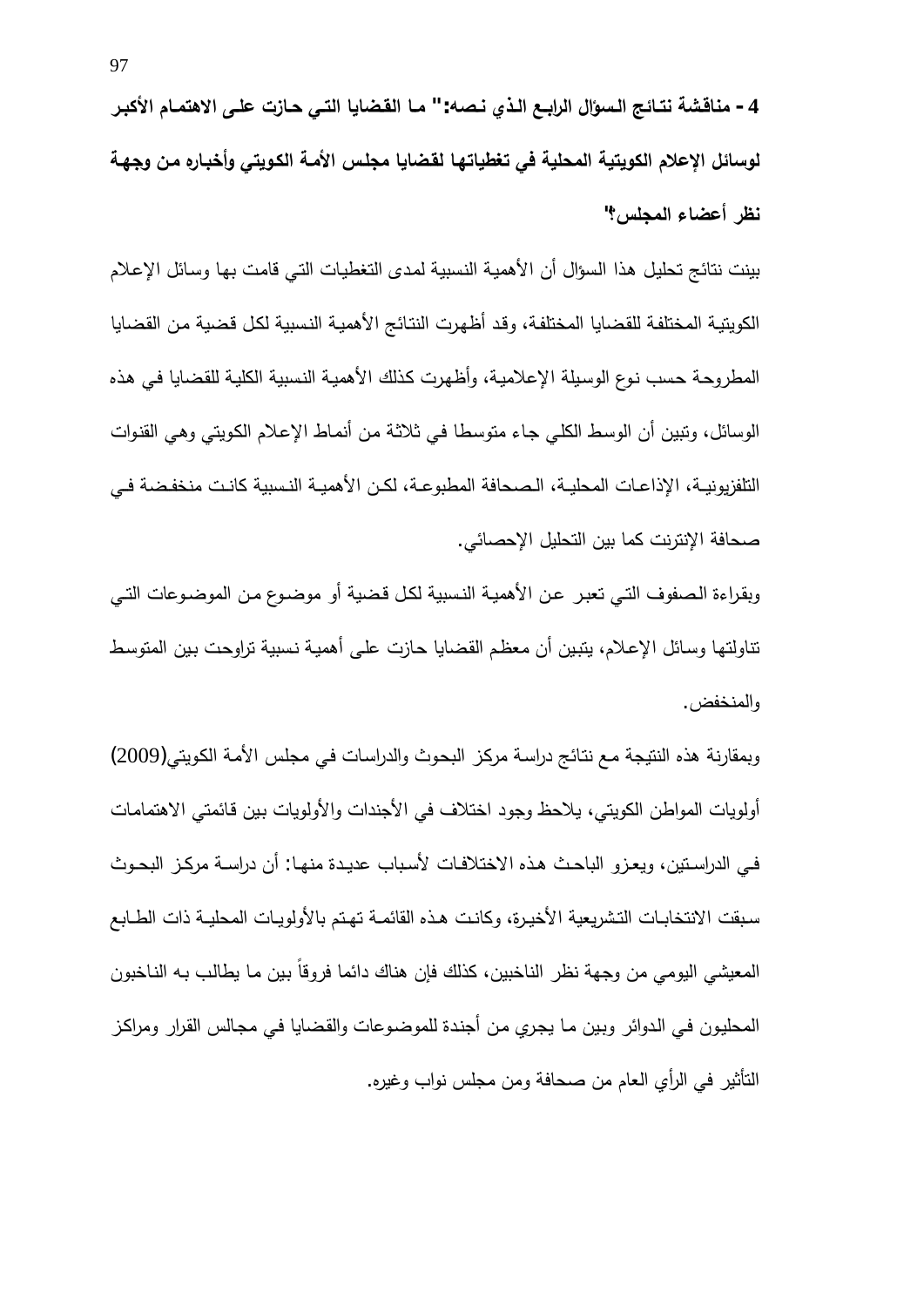ويعزز هذه الاتجاهات ما جاء في نظرية الأولويات " الأجندة" التي تشير إلى أن الأجندات يجري تغييرها من وقت لآخر وفق الكثير من العوامل المحيطة والمتغيرة، خصوصا إذا تناقضت هذه الأجندات مع مصـالح بعض الجهات التي تساهم في التأثير في اتجاهات الرأي العام.

5 - مناقشة نتائج السؤال الخـامس الذي نـصه" مـا مـدي الرضـا الذي تـشعر بـه نحـو تغطيـة وسائل الإعلام الكويتية المحلية لقضايا مجلس الأمة الكويت*ي* وأخباره من وجهة نظر أعضاء المجلس؟"

بينت نتائج تحليل هذا الـسؤال أن مستوى رضـا أعـضاء مجلس الأمـة الكـويتي عـن اتجاهـات التغطية الإعلامية لقضايا مجلس الأمة الكويتي وأخباره تزاوحت بين "المنخفضة" و"المتوسطة" فقد احتلت تغطية الصحافة الإذاعية الرتبة الأولى بمتوسط حسابي بلغ (2.47) ، بينما جاء في الرنبة الثانية الصحافة المطبوعة بمتوسط حسابي متوسط بلغ (2.40) ، في حين جاء في الرنبة الثالثة الرضا عن التغطيات التلفزيونية بمتوسط حسابي "منخفض" بلغ (2.13). أما الرببة الأخيرة فكانت من نصبب صحافة الإنترنت بمتوسط حسابي منخفض بلغ (1.89).

ويعزو الباحث الرضا المرتفع نسبيا عن التغطيات الإذاعية لكون الإذاعات هي الأقل نقدا لمجلس الأمـة وأعضائه، فهي قليلا مـا نفرد فـي برامجهـا زوايـا أو بـرامج خاصـة بالنقد أو التجريح، أمـا المحدافة المطبوعـة، فهـي كمـا مـر سـابقا صـحافة يتمتـع الكثيـر منهـا بـهـامش حريـة كبيـر ، ممـا ينعكس كثيرا في تأييد اتجاهات النواب في مساندة القضايا التي يطرحونها، وبعض النواب أنفسهم يقوم بالكتابـة أو التصريح لهذه الصحف بين الحين والآخر ويجد منها المساندة مما ينعكس في نسبة رضا أفضل من غبرها من وسائل الإعلام الأخرى.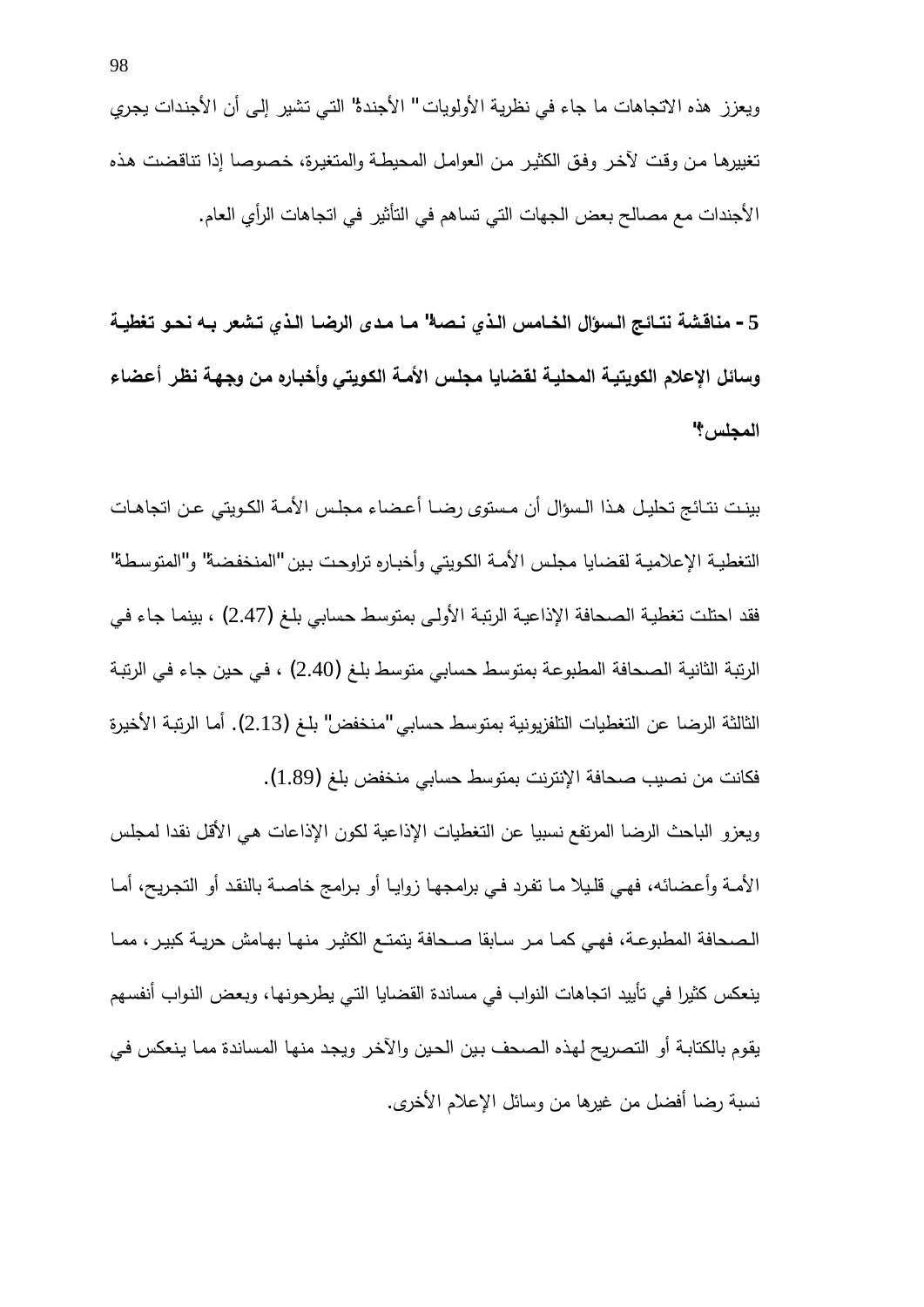أما بخصوص الصحافة الإلكترونية (صحافة الإنترنت) فهي غالبا ما تكون في ذيل القائمة، مما قد يعزوه الباحث إلى تقييم النواب لصحافة الإنترنت بأنها ما تزال دون مستوى النضج والحرفية الذي نتمتع به وسائل الإعلام الأخرى التلفزيونية والمطبوعة والمسموعة، خصوصا أن الكثير من صحافة الإنترنت لا تتقيد بالأصول المهنية للصحافة ويقوم عليها عاملون غير صحفيين، وتقوم الكثير من المواقع والصحف على الإنترنت بنشر الكثير من التغطيات التي تتسم بالمبالغة والإثارة مما قلل من رضا النواب على هذه الصحافة.

اختبار فرضيات الدراسة:

الفرضية الأول*ى*: هناك ارتباط ذو دلالـة إحصائية بين شمولية تغطيـة وسـائل الإعـلام الكويتيـة المحلية لقضايا وأخبار مجلس الأمة الكويت*ي* ونوع الوسيلة الإعلامية.

أظهرت نتائج ارتباط بيرسون Pearson Correlation أن هناك ارتباطا ذا دلالة إحصائية عند مـسنوي (0.01) بـين جميـع الوسـائل الإعلاميــة وشـمولية نـغطيــة وسـائل الإعــلام، أي أن جميــع الوسائل الكويتية المحلية تعمل على تغطية القضايا المحلية بشكل متواصل.

ويعزو الباحث هذه النتيجة إلىي أن معظم وسائل الإعلام الكويتية نشأت من منطلقات محلية أو وطنية داخلية، ولـذلك فإنـه سـيكون علـي سلم أولوياتها الاهتمـام بالـشأن المحلـي أولاً إضـافة إلـي اهتمامها بالقضايا والأحداث الإقليمية. وقد انعكست هذه النتيجة في النسب المئوية والمتوسطات الحسابية في الأسئلة السابقة، وكذلك تلتقي هذه النتيجة مع دراسات مركز إدارة البحوث (2009-.(2008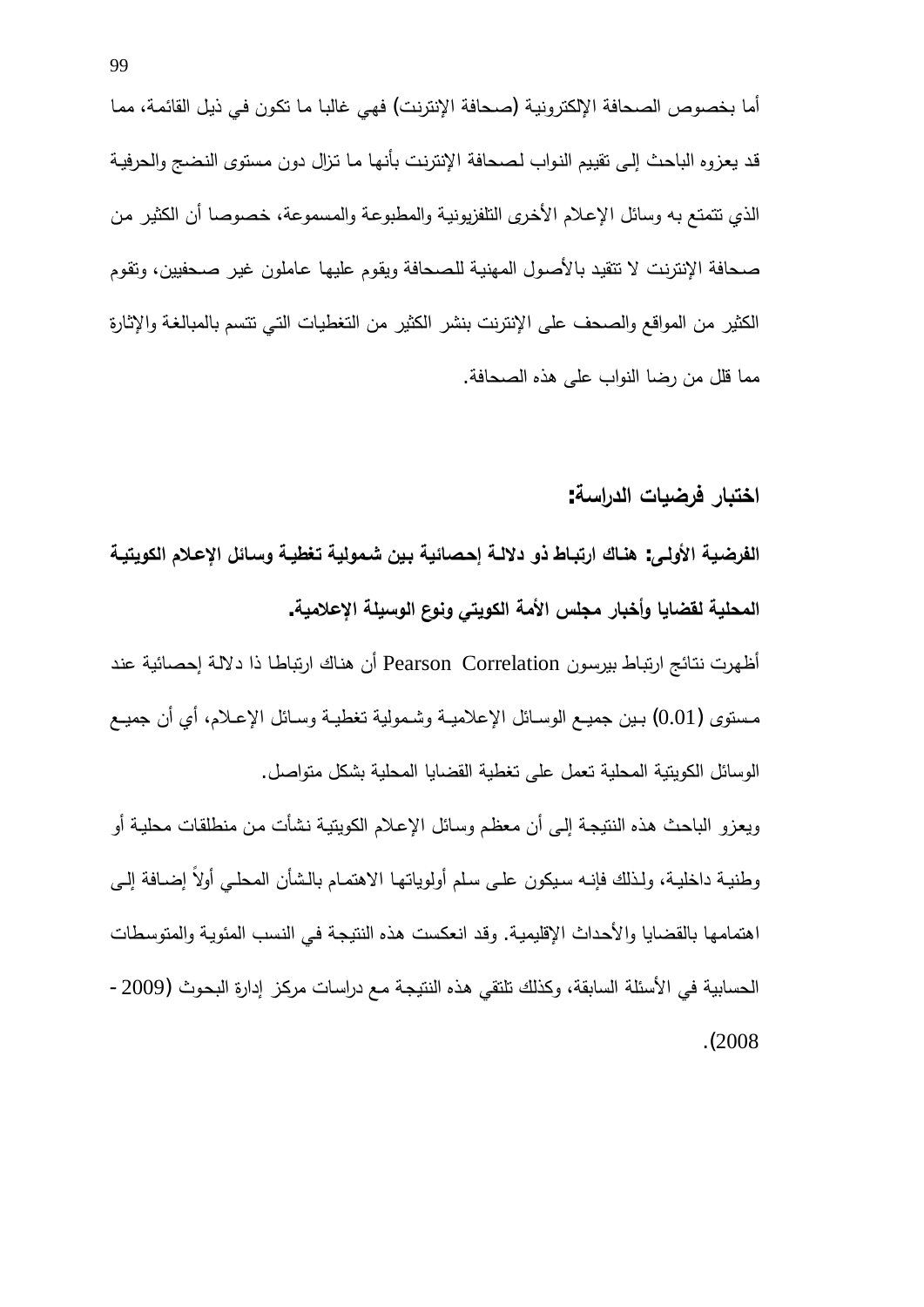الفرضية الثانية: هناك ارتباط ذو دلالة إحصائية بين موضوعية تغطية وسائل الإعلام الكويتية المحلية لقضايا وأخبار مجلس الأمة الكويتي ونوع الوسيلة الاعلامية.

أظهرت نتائج الدراسة أن هناك ارتباطا ذا دلالة إحصائية بين موضوعية وسائل الإعلام الكويتية ونـوع الوسـيلة الإعلاميـة سـواء أكانـت تلفزيونيـة أو إذاعيـة أو صـحافة مطبوعـة أو وسـائل إعـلام

الإلكترونية وهذا ما يشير إلى أن للموضوعية مكانا واضحا في وسائل الإعلام الكويتية.

وقد لاحظنا من خلال نتائج الأسئلة السابقة أن تقييم أعضاء مجلس الأمة ميز بين الموضوعية وبين الشمولية والاتجاهات، وأقرت نقييمات النواب بدرجات من الموضوعية في التغطيات لبعض الوسائل الإعلامية حيث احتلت الصحافة المطبوعة الرتبة الأولى في مجال الموضوعية. ويعزو الباحث تلك الاختلافات إلى أسباب وعوامل مختلفة منها دور حارس البوابة في وسائل الإعلام، فبعض وسائل الإعلام ذات ملكية خاصـة وبعضـها الآخر ذات ملكية حكومية، وبعضـها ذو طـابـع تجاري وآخر ديني أو ثقافي أو ترفيهي ومن الطبيعي أن تختلف التقييمات بشأنها.

الفرضية الثالثة: هناك ارتباط ذو دلالـة إحصائيـة بـين اتجاهات التغطيـات الإعلاميـة فـي وسـائل الإعلام الكويتية المحلية ونوع الوسيلة الإعلامية.

بينت نتائج تحليل هذا السؤال إلى أن هناك ارتباطا ذا دلالة إحصائية بين اتجاهات الموضوعات والأخبار في وسائل الإعلام الكويتية المحلية ونوع الوسيلة الإعلامية سواء أكانت متلفزة أو تغطية إذاعية أو تغطية صحفية مطبوعة أو وسائل إعلام إلكترونية، وهذه النتيجة تؤكد على أن علاقة الارتبـاط لاتجاهـات الموضــوعات والأخبـار فـي وسـائل الإعــلام الكويتيــة المحليــة ونــوع الوسـيلـة الإعلامية وجدت لها علاقة في الإعلام الكوبتي.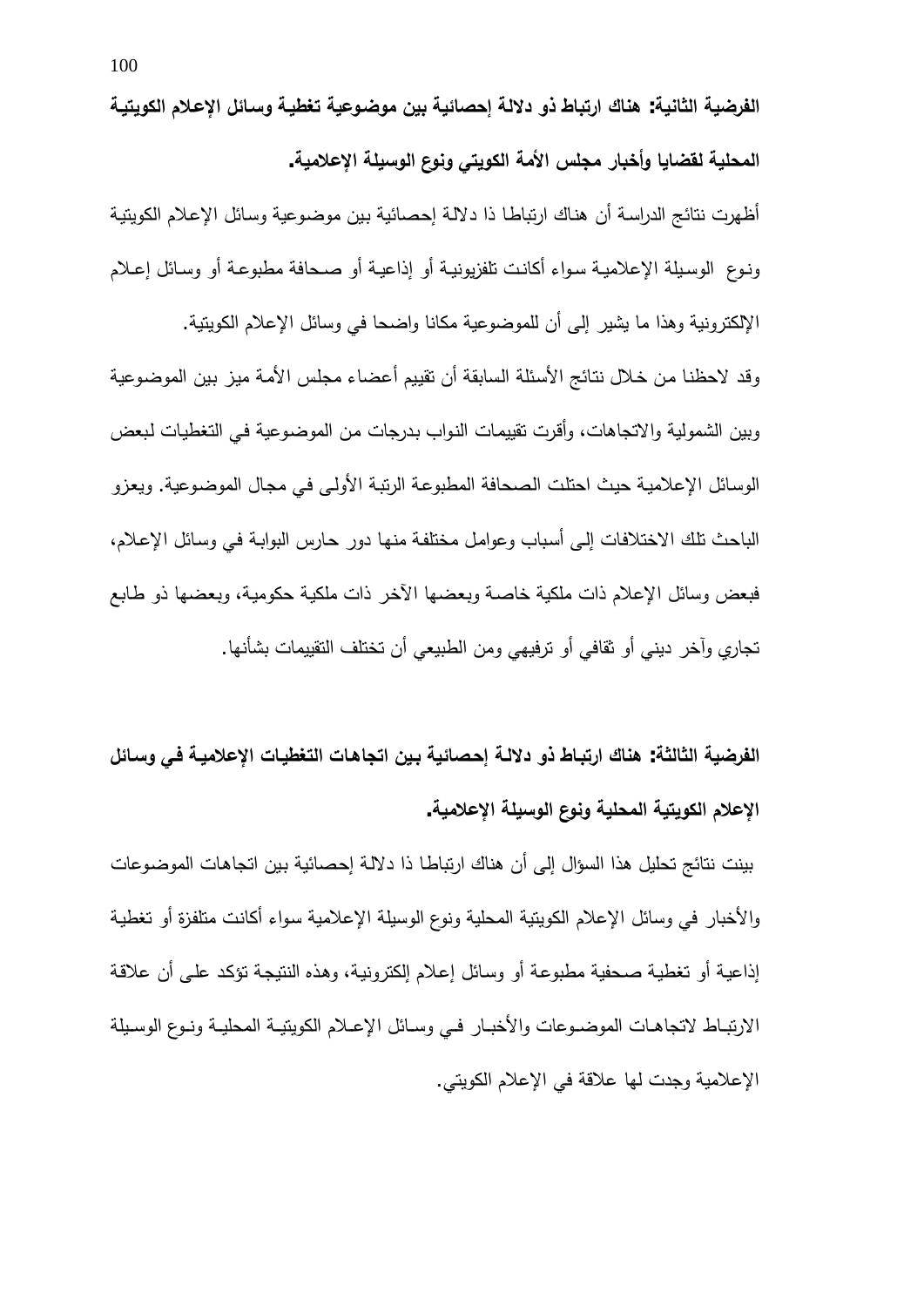وقد اتضح من خلال نتائج الأسئلة السابقة أن هناك ترتيبا من وجهة نظر الأعضاء في اتجاهات وسائل الإعـلام نحـو القضايا والأخبـار المرتبطـة بمجلس الأمـة، وتبـين أن الـصحافة الإلكترونيـة تأتي في نهايــة هذا الـسلم بينمـا تـأتي الإذاعـات ثـم التلفزيونـات فـي رأس الـسلم مـن حيث إيجابيــة اتجاهات التغطبة.

وهذه النتائج تشير إلى الصورة الذهنية التي ربما نكون واقعية عن الصحافة الإلكترونية في أنها أقل مهنيـة وفيهـا مـستوى كبيـر مـن المبالغـات والانحيـاز والشخـصية، حيث يـضعف فيهـا تـأثير حراسة البوابـة أو حتـي الرقابـة الذاتيـة لأن بعضـها لا ينطلـق مـن مؤسـسات إعلاميـة ذات هيكـل إداري ومسؤوليات وإضحة، خصوصا أن الكثير من نلك المواقع والصحف أنشأها أصحابها من أجل أجندات خاصنة إما شخصية أو فئوية أو تجارية بحتة.

الفرضية الرابعـة: هنـاك مـستويات عاليـة مـن التغطيـة الإعلاميـة للموضـوعات والقـضايـ الت*ـي* اهتمت بـها الفنوات التلفزيونيـة.

أظهرت نتـائج المتوسطات الحسابية والانحرافات المعباربـة لتغطيـات القنوات التلفزبونيـة الكوبتيـة لقضايا مجلس الأمـة وأخباره أنها متوسطة في الغالب وقد حصلت الفقرة الخاصـة بقضايا الفساد والإصلاح على الرتبة الأولى في التغطية التلفزيونية وبأهمية نسبية متوسطة وهذا ما يؤكد صحة الواقع أي أن النلفزة الكوينية تتناول باستمرار الفساد والإصلاح وخاصـة فـي ظل الظروف الحاليـة، وهذا ما يتلاقى مـع نتائج دراسة مركز البحوث في مجلس الأمـة الكويتي (2009) الذي عكس اهتمام المواطن الكويتي في بداية هذه المرحلة النيابية بالقضايا ذات البعد الاقتصادي والمعيشي التي يلمسها المواطن الكويتي ويعاني منها ويرغب بعلاجها. ومقابل ذلك فقد حصلت الفقرة الخاصــة "بالمساجلات الشخصية والفئويـة" علـي الرنبـة العاشـرة وهـذا مـا يعطـي وسـائل الإعـلام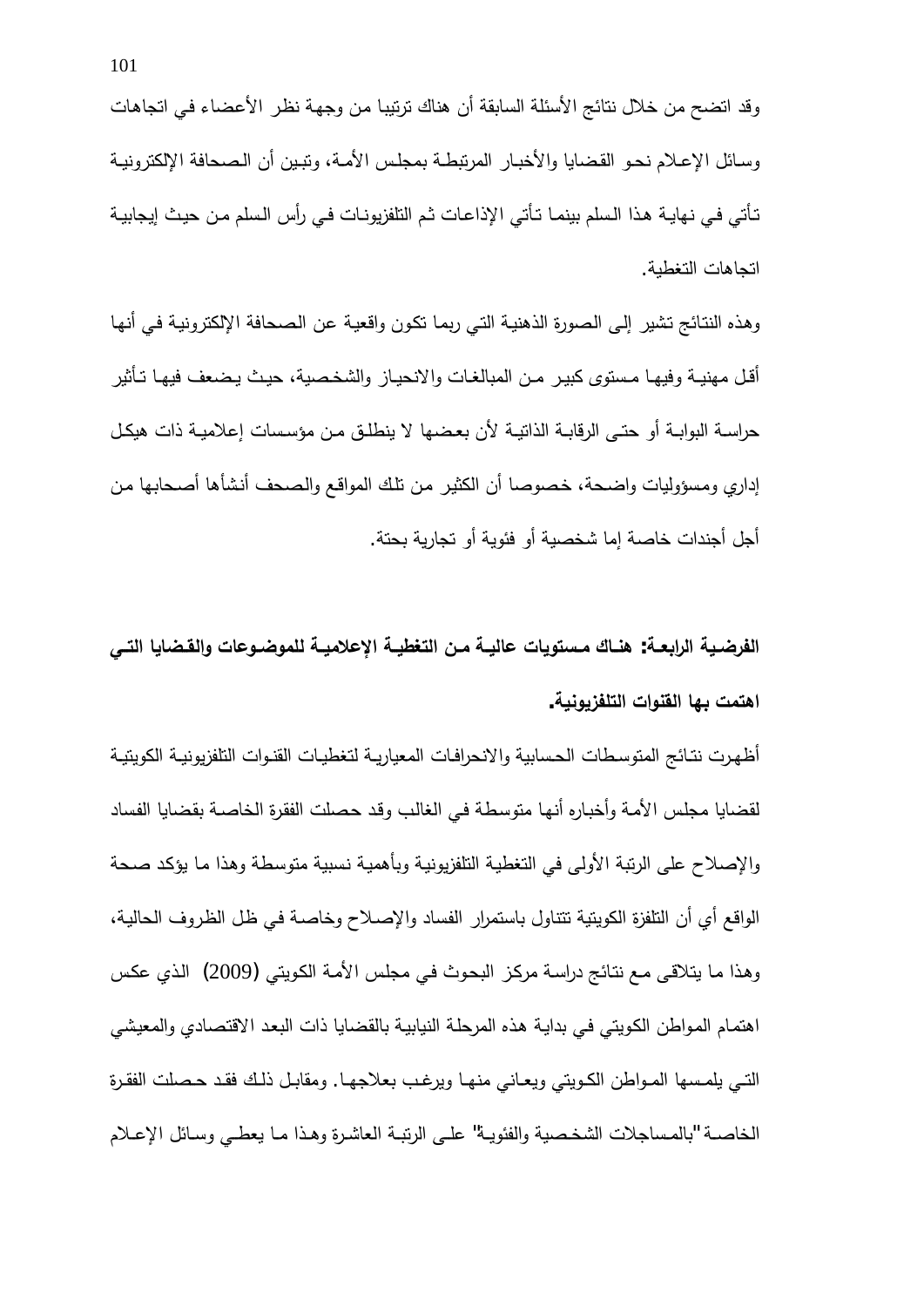102

المتلفزة صدقية فـي الشارع الكويتي بـان قضايا الـوطن أكثـر أهميـة مـن أي قضية أخـرى وقـد حصل الوسط الحسابي الكلي على متوسط حسابي (2.59) وبأهمية نسبية "متوسط" وهذا ما بعطي مؤشرا على أن النلفزة الكويتية تهتم بالقضايا المحلية بنسبة متوسطة في الغالب، لكنها نسبة عاليـة إذا مـا قورنت بالاهتمـام بالقضـايا الأخرى ذات البعـد الإقليمـي أو الدولـي. ونؤكد هذه النتيجـة مـا خلـصت إليـه دراسـة مـصباح ( 2005) مـن أن القنـوات التلفزيونيـة زادت مـن معـدل معرفة المواطن الكويني بالقضايا العامة.

الفرضية الخامسة: هناك مستويات عاليـة من التغطيـة الإعلاميـة للموضوعات والقضايا الت*ـي*  **.ŗƒƄšƆƃ¦©œŵ¦¯Ɨ¦ œƌŕ©ƆřƋ¦**

أظهرت نتـائج المتوسـطات الـحسابية والانحرافـات المعياريـة أن الإذاعـات المحليـة تهـتم بالقـضـايـا بدرجة متوسطة وأن القضايا الإدارية التي تمس حياة المواطن حصلت على الرتبة الأولى وبأهمية نسبة متوسطة وقد حصلت الفقرة الخاصـة بالقضايا السياسية علـي أقل متوسط حسابـي وبالرتبـة التاسعة ولكن بأهميـة نـسيبة متوسطة وأن الوسط الحسابي الكلـي لفقـرات الدراسـة هـو (3.21) وبأهمبة نسبة منوسطة.

ويعزو الباحث هذه النتيجة إلى طبيعة الإذاعات الكويتية التي جعلت من القضايا المحلية الحيانية أولوية من أولوياتها الرئيسية، وهذه الظاهرة تبدو في الكثير من المجتمعات العربية إذ تقام مشاريع الإذاعات علىي أسس محلية وتجاريـة ويطغـي علـي برامجهـا الـشؤون المحليـة والأغـانـي والبـرامج التزفيهية وقليل من القضايا السياسية والعامة ذات البعد الوطني العام أو الإقليمي والدولي.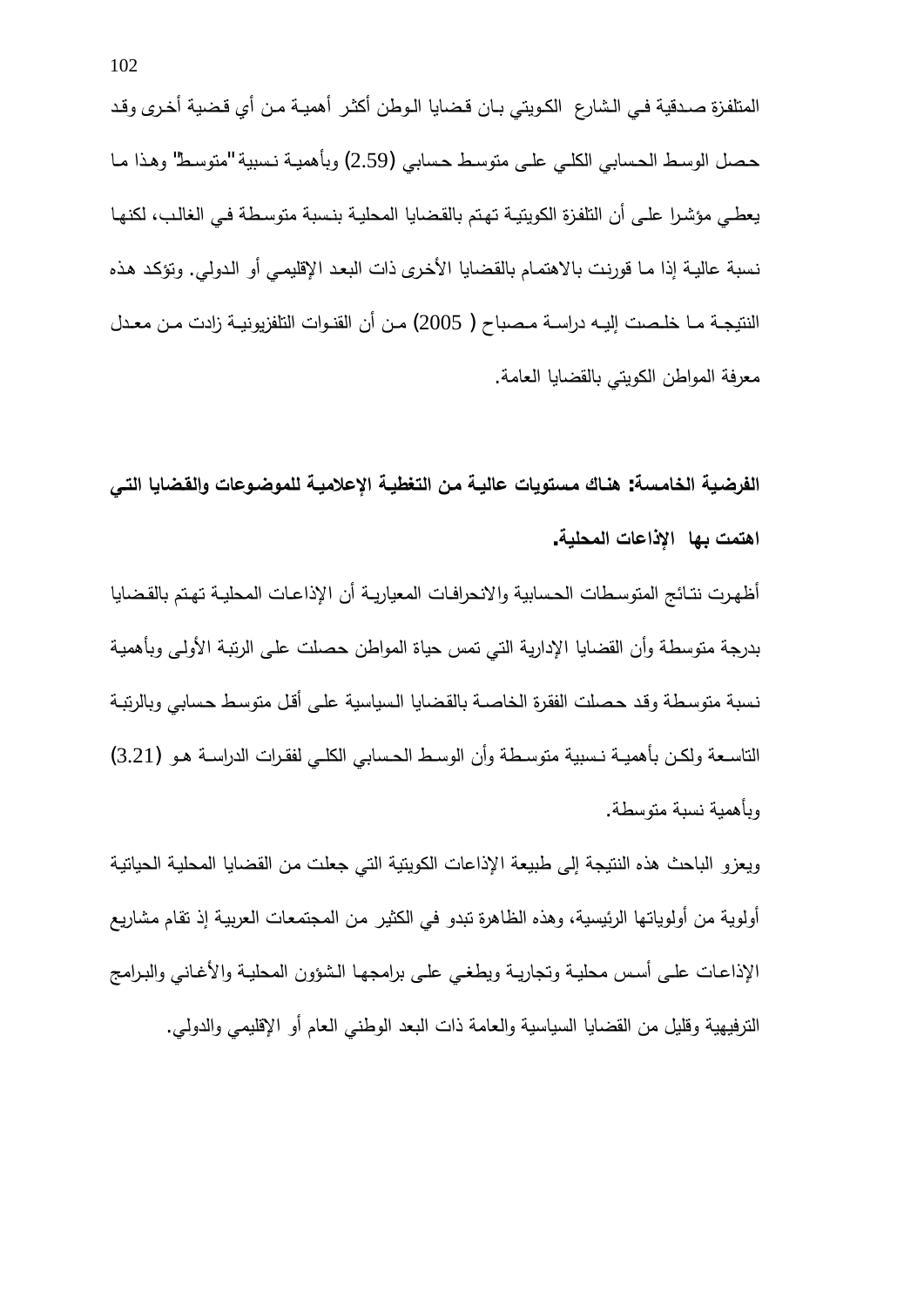الفرضية السادسة: هناك مستويات عاليـة من التغطيـة الإعلاميـة للموضوعات والقضايا الت*ـى* اهتمت بها الصحافة المطبوعة.

أشارت نتائج المتوسطات الحسابية والانحرافات المعيارية إلى أن أغلب فقرات الصحافة المطبوعة قد حصلت على متوسطات حسابية ذات أهمية نسبية متوسطة حيث أن الإجابات كانت حول الصحافة المطبوعـة والنـي أشـارت إلـي أن القضايا الأخرى المتفرقـة حصلت علـي الرنبـة الأولـي وبأهمية نسبية منوسطة وأن الفقرة الخاصـة بالقضايا الأمنيـة حصلت علـي الرنبـة العاشرة وهذا مـا يشير إلى أن الصحافة المطبوعة الكويتية لا تهتم بالقضايا الأمنية لأن الأمن في دولـة الكويت يتصف بالاستقرار ولا يوجد تهديد داخلي أو خارجي للأمن والوسط الحسابي الكلي لفقرات الدراسة حصل على وسط حسابي 2.38 وبأهمية نسبية منوسطة.

الفرضية السابعة : هناك مستويات عاليـة من التغطيـة الاعلاميـة للموضوعات والقضايا الت*ـي* اهتمت بها الصحافة الإلكترونية.

أظهرت المتوسطات الحسابية لإجابات المبحوثين أن هناك عددا من الفقرات فيما يتعلق بصحافة الإنترنت حول القضايا التي تهم المواطن الكويتي قد حصلت على إجابـة متوسطة وبعضها قد حصل على إجابة منخفضة فقد حصلت الفقرة الخاصة بقضايا أخرى متفرقة على الرتبة الأولى و بوسط حسابي (3.13) وهذا ما يشير إلى أن صحافة الإنترنت في دولـة الكويت تهتم بالقضايا المتفرقة المختلفة التي لم تدرج في القضايا التسعة التي شملها الاستبيان، ومنها قضايا الأحداث والإثارة والترفيه والقضايا الدولية، وقد حصلت الفقرة الخاصـة بالقضايا لسياسية علـى الرنبـة العاشرة فيما يتعلق بصحافة الإنترنت أى أن صحافة الإنترنت الكويتية لا تتتاول القضايا السياسية بشكل كبير ٍ ممـا يـدلل علـي توجهاتهـا المعيشية أو الثقافيـة أو الترفيهيـة أو التخصـصبية فـي مجـال مـن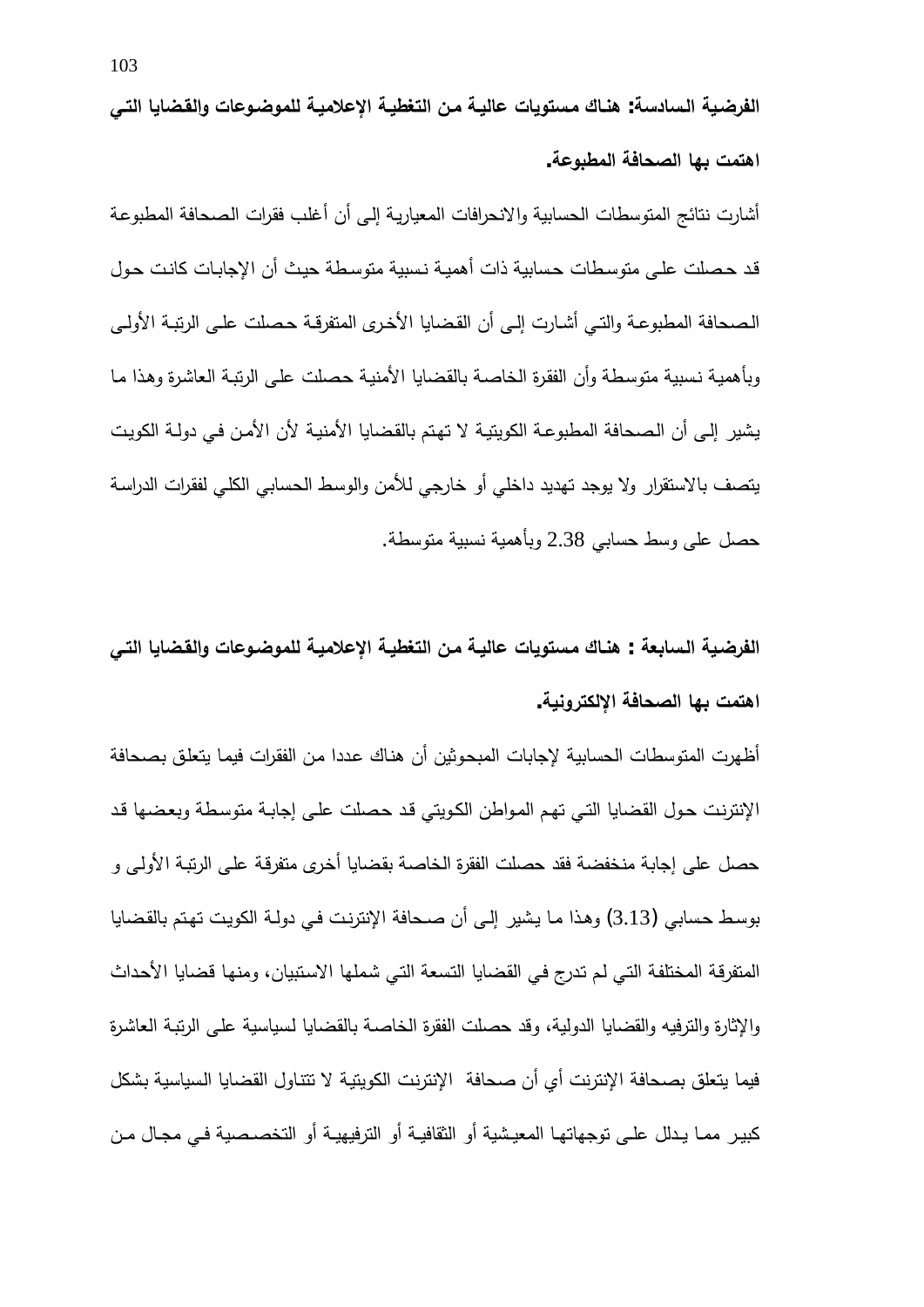مجالات العلوم والفنون وغيره، وظهر أن الوسط الحسابي الكلي لفقرات صحافة الإنترنت حول القضايا المختلفة التي تهم المواطن الكويتي قد حصلت على متوسط حسابي بلغ (2.18 ) وبأهمية نسبية منخفضة، وهذا يعني أن صحافة الإنترنت لم تستطع بعد من استقطاب الاهتمام العام خصوصا حول القضايا الرئيسية الخاصة بالرأي العام وبالقضايا التي يتتاولها مجلس الأمة الكويتي. وهذه النتيجة تأكدت من نتائج الأسئلة السابقة التي فسرها الباحث بعد اكتمال نضج الصحافة الإلكترونية، وعدم تمتعها بالحد المطلوب من الحرفية الصحفية التي تسمح بمشاركتها في النأثير في القضايا العامة وقضايا مجلس الأمة.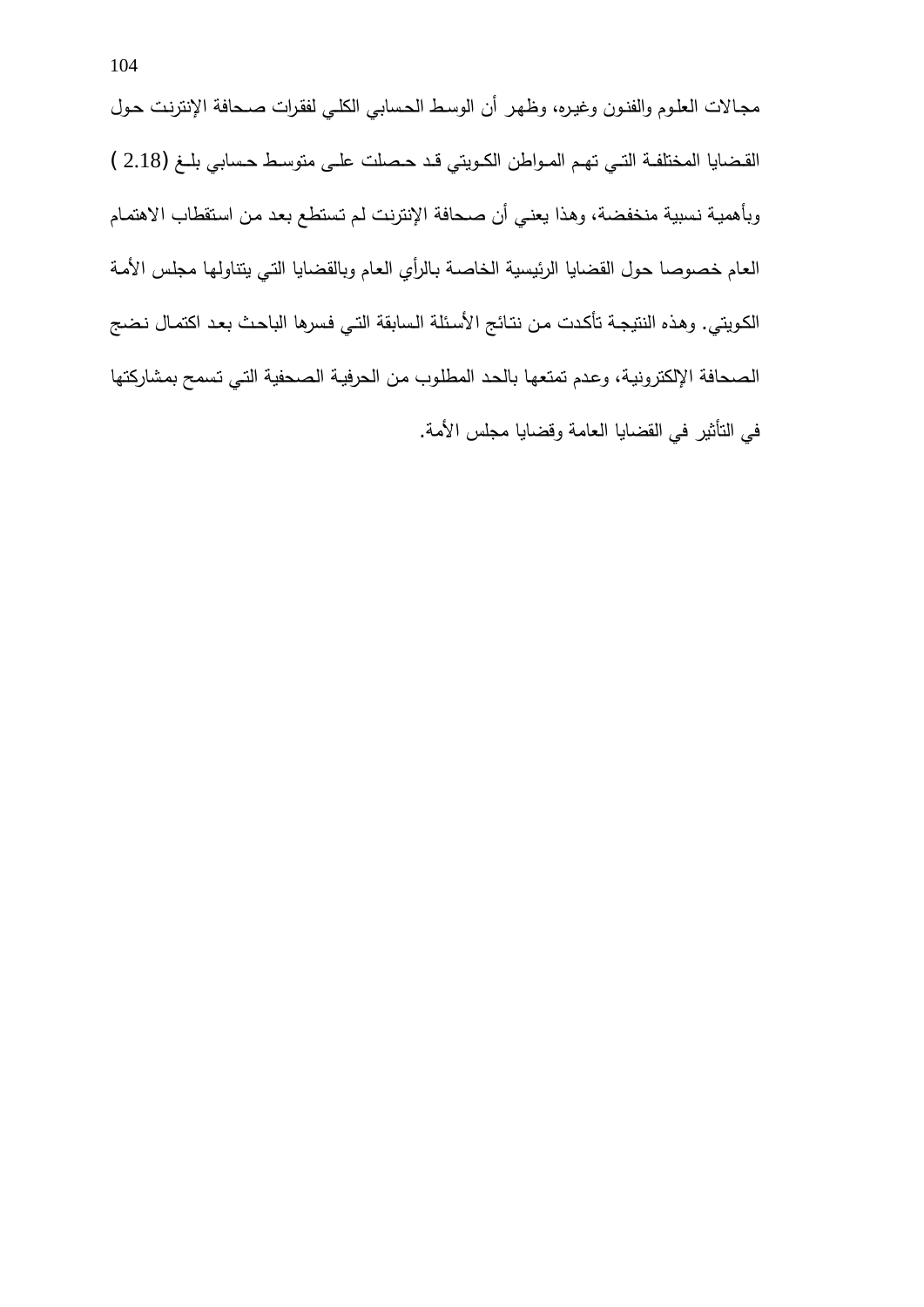#### توصيات الدراسة:

من خـلال مـا استخلـصنه هذه الدراسـة مـن نتـائج ومـن خـلال الأدبيـات فـي الدراسـات الأخـري، بوصبي الباحث بالتوصبات والاقتراحات الآتية:

 $\pm$  غىرورة اهتمام وسائل الإعلام بتحسين مستويات شمولية التغطيات الإعلامية لتكون أكثر شمولا بما يشبع كافة الاهتمامات والإشباعات التي يتطلبها الجمهور وخصوصا قادة الرأي فيه. řžŕţŰ»»»ƆƅřŗŬ»»»ƊƅŕŗŕŰÃŰ»»»Ŧř»»»ƔƈƜŷƙ§ªŕ»»»Ɣ·żśƅ§řƔŷû»»ŲÃƈŗ±»»»ŝƄ£Àŕ»»»ƈśƍƛ§©±Ã±»»»Ų -2 الإلكترونية (صحافة الإنترنت) نظرا للمستويات الضعيفة للثقة في مستويات الموضوعية وكذلك الـشمولية والاتجاهـات. وهـذا ينطلـب العمـل علـى نتظـيم هـذه المـهنــة بالاعتمــاد علــي التـشاور والمؤتمرات التي تأخذ في الاعتبار وجهات نظر الجميع بما فيهم القائمون على صحافة الإنترنت. 3− ضـرورة الاهتمـام أكثـر مـن قبـل وسـائل الإعـلام بالقضـايـا العربيـة والدوليـة الـسياسية وغيـر السياسية نظرا لأن النتائج أظهرت اهتماما منخفضا بهذه القضايا من قبل التغطيات الإعلامية وربمـا من قبل مجلس الأمـة الذي يناقشـها. ذلك أن القضـايا العربيـة والدوليـة لـها تـأثير كبير علـي الوضع الداخلي في الكويت في ظل العولمة الإعلامية والاقتصادية والسياسية.

4− ضرورة إجراء المزيد من الدراسات الحديثة المسحية للصحافة الكويتية الحديثة نظرا لقلة المراجع في هذا الحقل خصوصا في وسائل الإعلام الجديدة ومنها الصحافة الإلكترونية. 5− ضرورةٍ أن يقوم أعضاء مجلس الأمة أو الجهات الإعلامية فيه بدراسة اهتمامات المواطن

الكويتي وأولوياته والعمل على تحسين وتطوير الجهد الإعلامي الذي يقوم به المجلس لشرح وجهة نظره في الكثير من القضايا.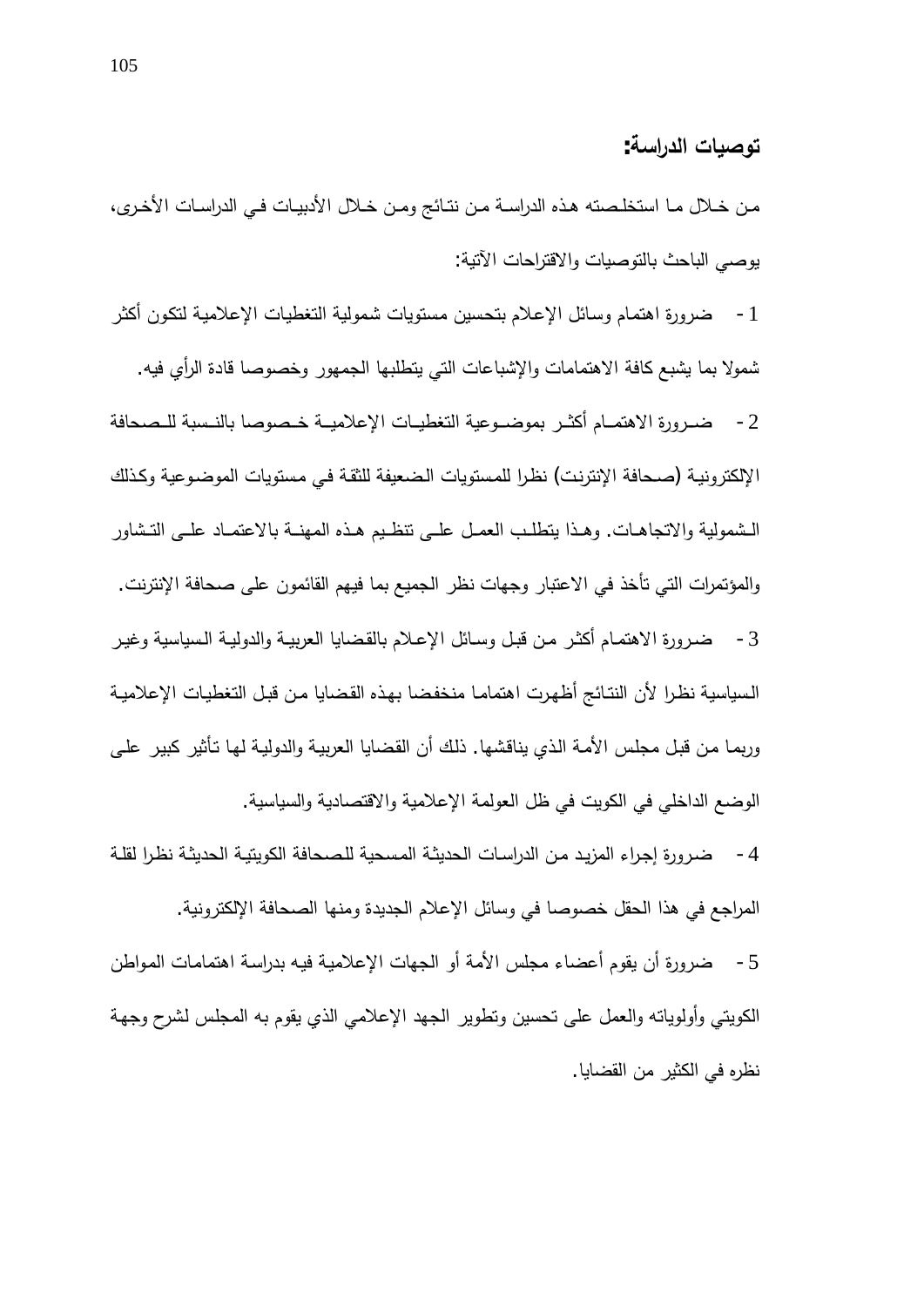6− أهميـة أن يجـدد مركـز البحـوث فـي مجلـس الأمـة دراسـاته بـشكل دوري خـصوصـا عقـد دراسات مقارنــة بـين أولويـات أعـضـاء مجلـس النـواب وبـين أولويـات الـرأي الـعـام والـذي ينتخـب أعضاء مجلس الأمة.

7- أهميـة أن تعقد اللقـاءات التشاورية والنتـسيقية بـين أعـضـاء مـجلـس الأمـة وممثلـي وسـائل الإعلام الكويتية المحلية لتحقيق المزيد من الثقة والتعاون بين الجانبين.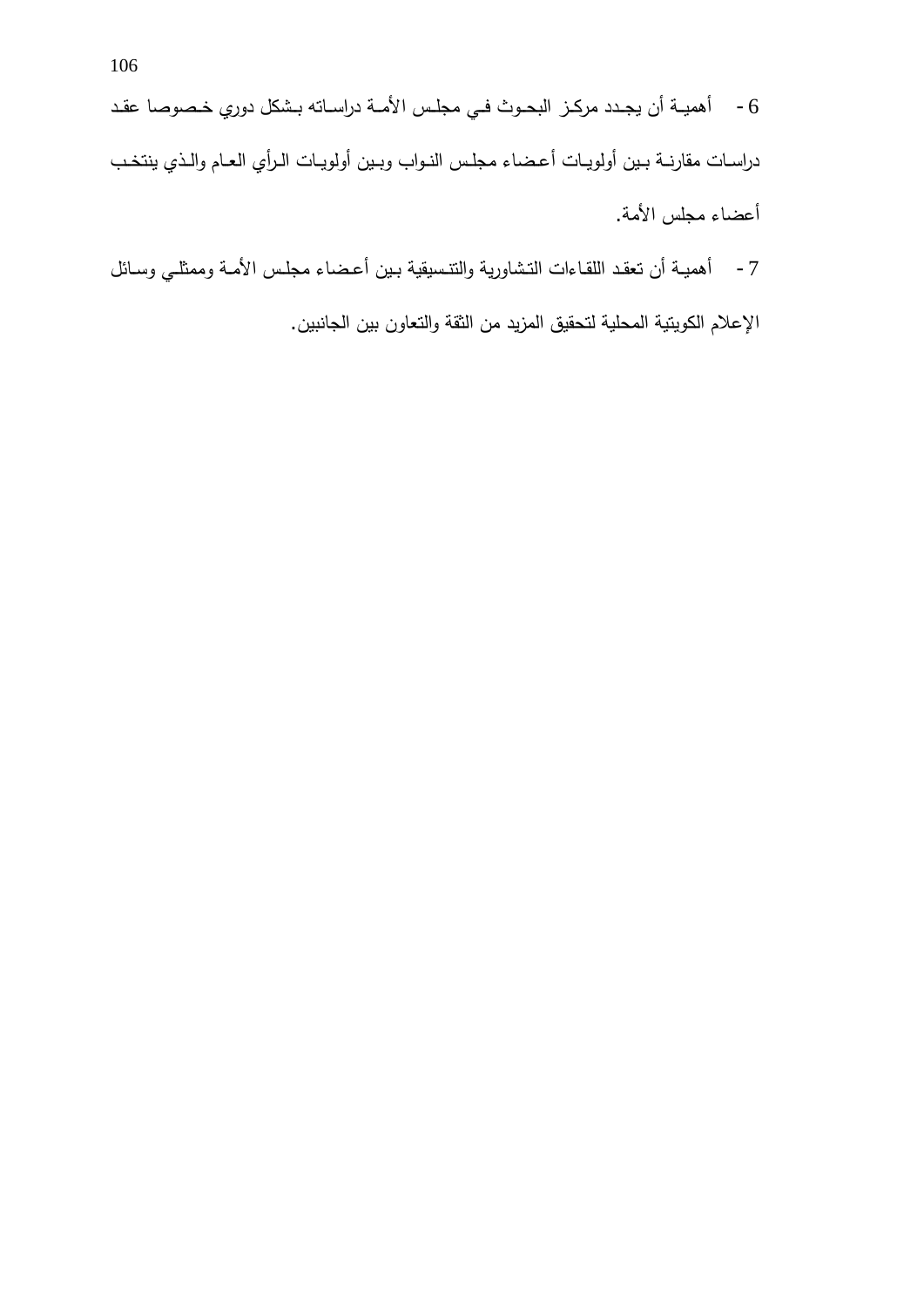المرا**جع**:

الكتب العربية:

±§¯Áŕ»ƈŷ**ƑŵœºƆřŞƙ¦¾ºŵœŽřƃ¦ƑºżƉ°Â®ÂƑƈœŪºƈƗ¦¾œŮºřƙ¦** (1993)ÀƔƍ§±»ŗ¥¨Ã»Ɓ±ŷûŗ£ **-** مجدلاوي.

– أحمد، زكريـا احمد(2008)، ا**لكتابـة الـصحفيـة الإخباريــة وتأثيراتهـا**، القاهرة، دار الفجر للنشر والتوزيع.

– بـدر ، أحمـد(1981) ا**لاتــصال الجمــاهيري بــين الإعــلام والدعايــة والتنميــة**، الكويـت، وكالــة المطبوعات.

- التهامي، مختار (1974**) الرأي العام والحرب النفسية**، ج1، ط3، مصر ، دار المعارف. -دانييل كـاتز وزمـلاؤه، الإ**عـلام والـرأى العـام**، ترجمـة وتقديم: الـدكتور محمـود كامـل المحـامـي، ط1،القاهرة – دار نهضة مصر للطبع والنشر ،1982.

-الدستور الكويتي1962: والمذكرة التفسيرية، 1962، الكويت، مجلس الأمة الكويتي.

- راشد، هادي (1992) حل مجلس الأمة والحركة الدستورية في الكويت.(د.ط)

− رشتي، جيهان(1978) الأ**سس العلمية لنظريات الإعلام**، ط2، القاهرة، دار الفكر العربي.

¡²»»Šƅ§řŷŕ»»Ůƙ§**¿œºººŶƃ¦Ä¢°ºººƃ¦ŗºººƒœŵ®ƃ¦ :ŗºººƒƆƚŵ¤©œºººŪ¦°®** (2007)¼±ŕ»»ŷ¯»»ƈţƈ¿Ã»»Ż²ƅ§ - الأول،عمان – أمانة عمان الكبرى.

– حسن، حمدي (1991) ا**لوظيفة الإخبارية لوسائل الإعلام**، القاهرة، الفكر العربي.

– السقاف، أحمد (1983) "تطور الوعي القومي في الكويت" محاضرة ألقيت في مدرج جامعة الكويت 29/مارس 1983، الكويت، رابطة الأدباء في الكويت.

-سميسم، حميدة (2002) ا**لرأى الـعام وطرقي قياسـه،** عمان، دار ومكتبة الـحامد للنشر والتوزيـع.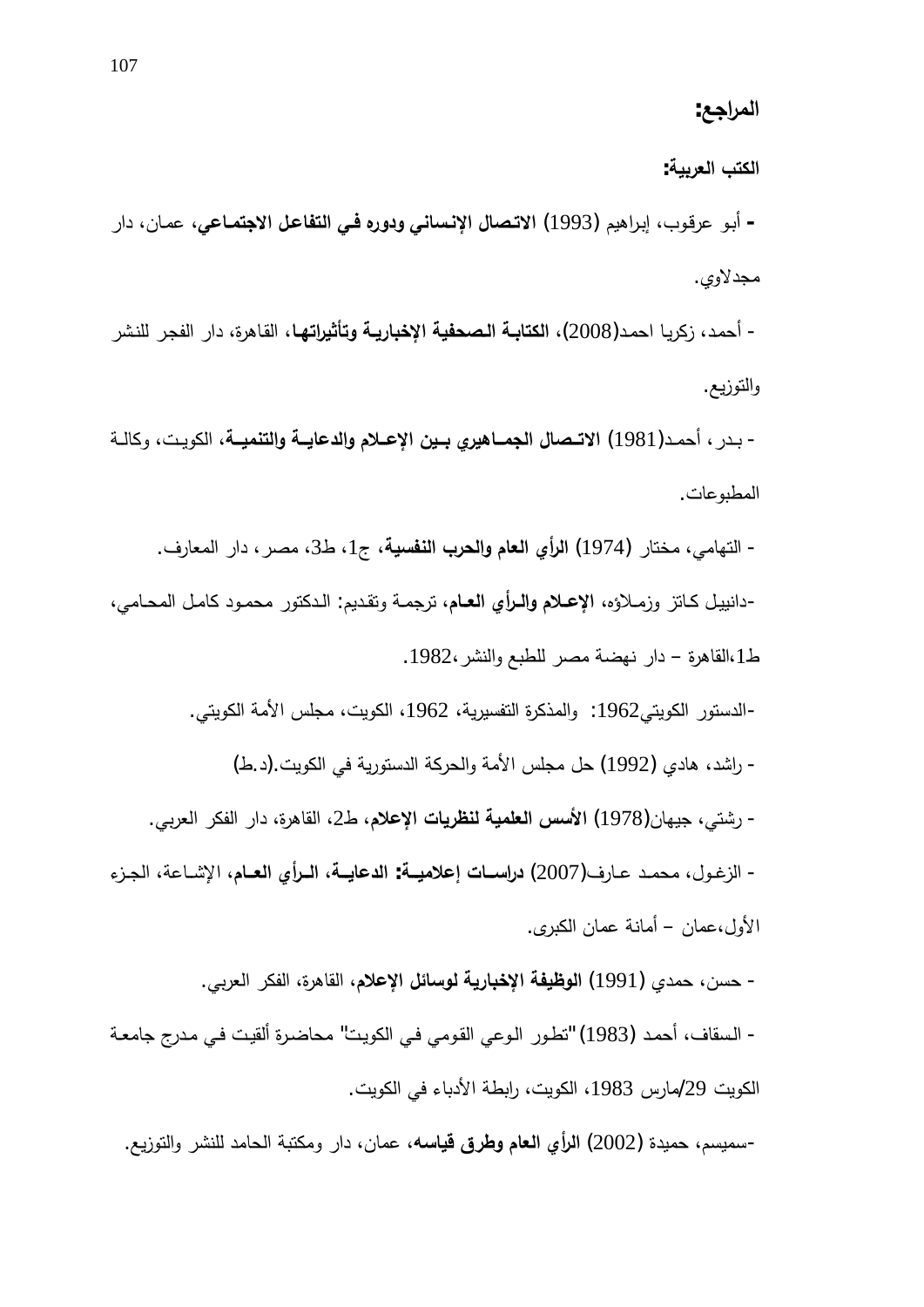- الـشايجي، عبد الله خليفـة (1994) "انتخابـات مجلـس الأمــة الكـويتي الـسابـع أكتـوبر 1992: تحليل نتائج" في مجلة دراسات الخليج والجزيرة العربية، الكويت، العدد 72، يناير 1994. − صبرفي، محمد عبد الفتاح (2002) ا**لبحث العلمي، الدليل التطبيقي للبـاحثين،** ع*م*ـان، دار وائل للنشر والتوزيع؟

- عبد الحميد، محمد (1997**) نظريات الإعلام واتجاهات التأثير** ، القاهرة، عالم الكتب.
- − عبده، عزيزة (2004) الإعلام السياسي والرأي العام: دراسة في نرنيب الأولويات، القاهرة، دار الفجر للنشر والنوزيع.

- عبيدات، ذوقان، وعدس، عبد الرحمن، وعبد الحق، كايد (1988**) البحث العلمي: مفهومـه**، **أدوإتـه، أسالييـه،** عمان : دار الفكر للنشر والتوزيـع.

- عويس، خير الدين علي، وعبد الرحيم،عطا حسن (1998) ا**لإعلام الرياضي**، القاهرة، مركز الكتاب للنشر والتوزيع.

– العبد الله، مي (2005) ا**لاتصال والديمقراطية**، ط1، ، بيروت– دار النهضة العربية. ª»ƔÃƄƅ§ .1·**¶œºƆƈƕ¦ –©œºƒ°·ƈƃ¦ -°œºƂżƕ¦ :°ƒƋœƆŞƃœŕ¾œŮřƙ¦¿Ƅŵ** (2001)ƜžřƊţƈƅ§- مكتبة الفلاح للنشر والتوزيع.

− المديرس، فـلاح(1994) التجمعـات الـسياسية الكويتيـة: مرحلـة مـا بـعـد التحريـر ، الكويـت، دار قرطاس للنشر والنوزيع.

– المــديرس، فــلاح (2002) الحركـــة الدســتوريـة فــي الكويــت، ، الكويــت، دار قرطـــاس للنــشر والتوزيع.

- مراد، كامل خورشيد (2010**) مدخل إلى الرأي الـعام**، ط1، عمان، دار المسيرة للنشر والنوزيـع.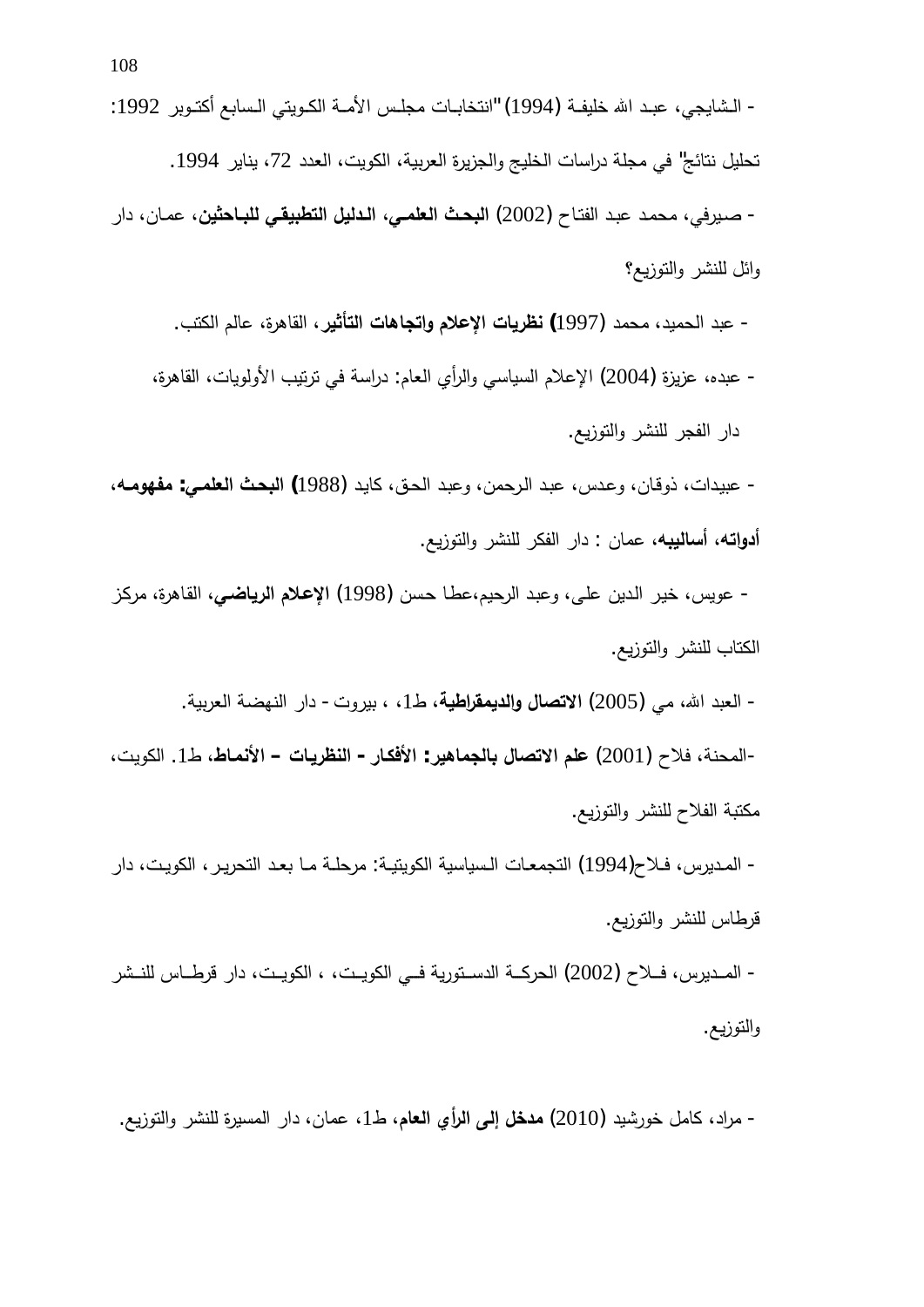- مركـز إدارة البحـوث والدراسـات بمجلـس الأمــة الكـويتي، (2006**) مجلـس الأمـــة ودوره فــي الدبلوماسبة البرلمانية**. الكويت، منشورات مجلس الأمة.

<mark>- مكـاوي، حسن عمـاد، والـسيد ، ليلـي(1994) الاتــصال ونظرياتــه المعاصـرة،</mark> القـاهرة، الـدار المصربة اللبنانبة. - النعيمي، محمد عبد العال، والبياتي، عبد الجبار نوفيق، وخليفة،غازي جمال(2009**) طرق** 

> **ومناهج البحث العلمي،** عمان: دار الوراق. - الوقيان، فرحان (1994) ا**لصحافة الكويتية تاريخ وعطاء**،الكويت، دار عرب.

> > الرسائل والبحوث:

− البرغوثي، مروان (2011) الأ**داع النشريعي والرقابي والسياسي للمجلس النشريعي وإسـهامه** فى العمليــة الديمقراطيــة فــى فلـسطين، تجربــة المجلـس التـشريعي فــي الفتـرة مــا بـين 1996 – ¿Ã¯»ƅ§ř»ŸƈŕŠƅŶŗŕ»śƅ§ř»Ɣŗ±Ÿƅ§ªŕ»Ŭ§±¯ƅ§Ã«Ã»ţŗƅ§¯»ƎŸƈ©±ƍŕ»Ƃƅ§©±ÃŮ»ƊƈƋ§±Ã»śƄ¯ř»ţñ·¥).**¿2008** العربية، مساء اليوم- بيروت- مؤسسة الدراسات العربية).

**Ƒƃ®ºººººƃ¦¿œººººº·ƈƃ¦ƑºººººżƑŪœƒŪººººƃ¦¿ƚºººººŵƗ¦ŗƒƃœƂºººººŬ¤ .(**2004)ÁŬ»»»ţƓ»»»Ɔŷ¯»»»ƈţƓƊ»»»ŬÃţƅ§ - ا**لجديد،(**رسالة ماجستير غير منشورة في العلوم السياسية، الجامعة الأردنية).

**¿Âºƒƃ¦§°Ŷƃ¦ÂÄ¢°ƃ¦ƑřŽƒšŮƃŗƒ°œŕŤƗ¦ŗƒ¶źřƃ¦©œƋœŞř¦ .(**2008)³ŕŗŷÀƔ±Ƅ¿ƈŕƄƓƈƔƅ¯ƅ§- إ**زاء الاحتلال الأمريكي للعراق.** (رسالة ماجستير غير منشورة، جامعة الشرق الأوسط، عمـان، الأردن).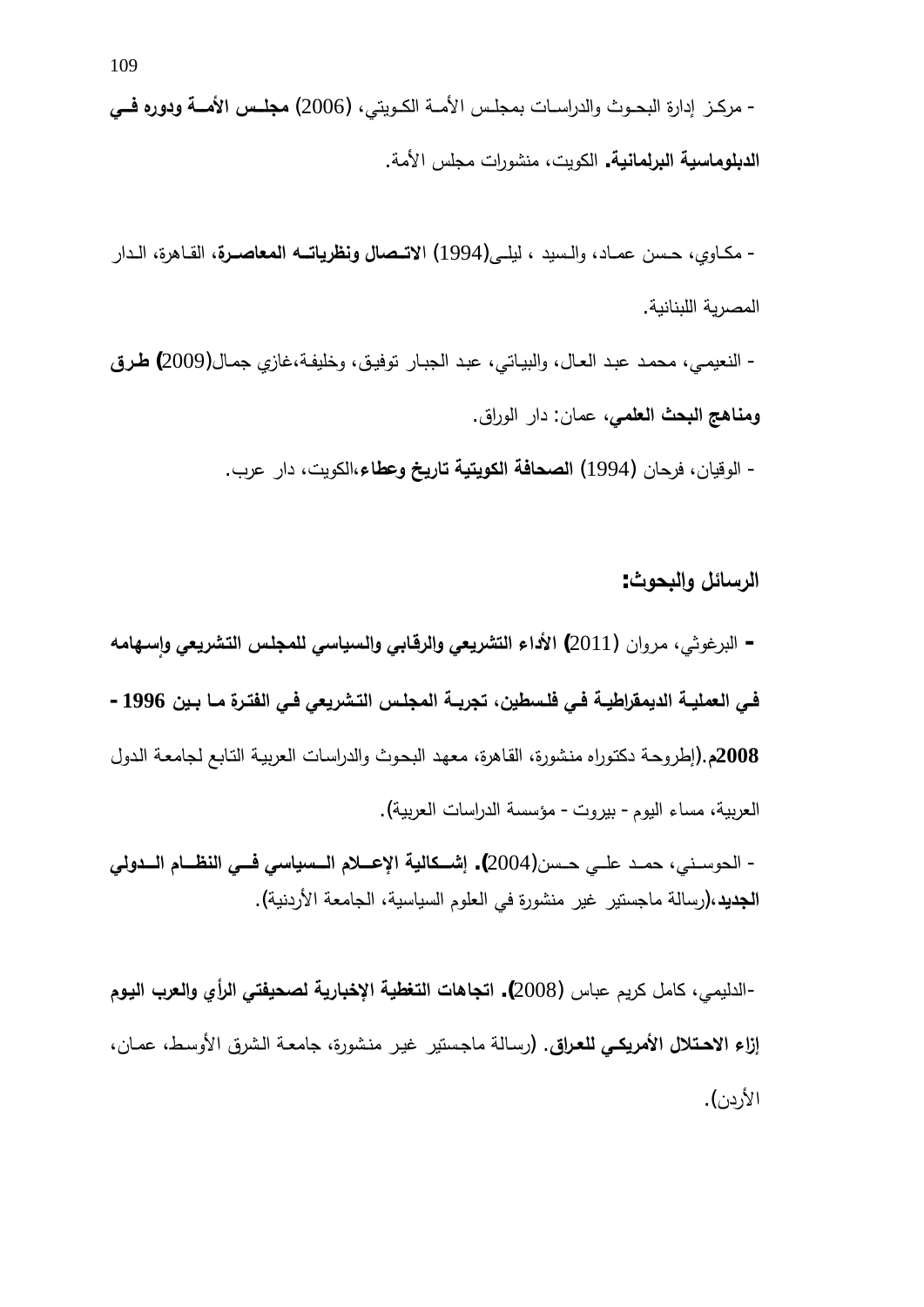- عبد ربـه، صـابر ، وعبد الله، نـصـار (1990) بـعنـوان " ا**لــوعي الــسياسي للمرشــحين لمجلـس** الشعب المصري" عن الرابط التالي/ (متاح بتاريخ الثلاثاء مارس 15، 2011) <http://socio.montadarabi.com/t2333-topic>

- مجموعة باحثين، مؤسسة مهارات بالتعاون مع مؤسسة International Media Support ª»Ɗ±śƊƙ§±¯Ű»ƈƅ§) .(2009Á§±»Ɣ²ţ)**"ÀœººƈŕƃƑººżŗƒŶƒ°Ŭººřƃ¦©œººŕœŤřƈƚƃ ŗººƒƆƚŵƗ¦ŗººƒ¶źřƃ¦"** موقع "مجتمع الإعلام العربي، تشرين الثاني 28، 2009).

– مراد، كامل خورشيد (1988). ا**لصحافة الكويتية: دراسة في تطورها، وهيكليتها <b>وخصائصها،** (رسالة ماجستير في الإعلام غير منشورة باللغة الإنجليزية، جامعة كيل، بريطانيا).

- مركـز البحـوث والدراسـات فـي مجلـس الأمــة الكـويتي**(2008) أولمويــات المــواطن الكــويتي**. الكوبت، إصدارات مركز البحوث والدراسات، مجلس الأمة.

– مركـز البحـوث والدراسـات فـي مجلـس الأمــة الكـويتي**(2009) أولويـــات المــواطن الكــويتي**. الكويت، إصدارات مركز\_البحوث والدراسات، مجلس الأمة.

− الهيئة الأردنية للثقافة الديمقراطية (الأردن) (2011) ) **تغطيـة المـادة الإخباريـة الانتخابيـة فـي** وسائل الاعلام لمجلس النواب الأربني السادس عشر .. (منشورة على الإنترنت، نقلا عن وكالة بترا للأنباء) عن الرابط التالي:

<http://aqsavoise.com/vb/showthread.php?t=242601>

### الصحف والمجلات وأوراق علمبة:

– السبعان، ليل<sub>ّي</sub> خلف (2010) "أ**وجه التنمية الثقافية في الكويت"** ورقة مقدمة إلى في الملتقي الثقافي الأول لدول مجلس التعاون الخليجي الذي أقامه اتحاد الكتاب في الشارقة في الفترة من 5 إلى 8 ديسمبر 2010 في الشارقة. الشارقة.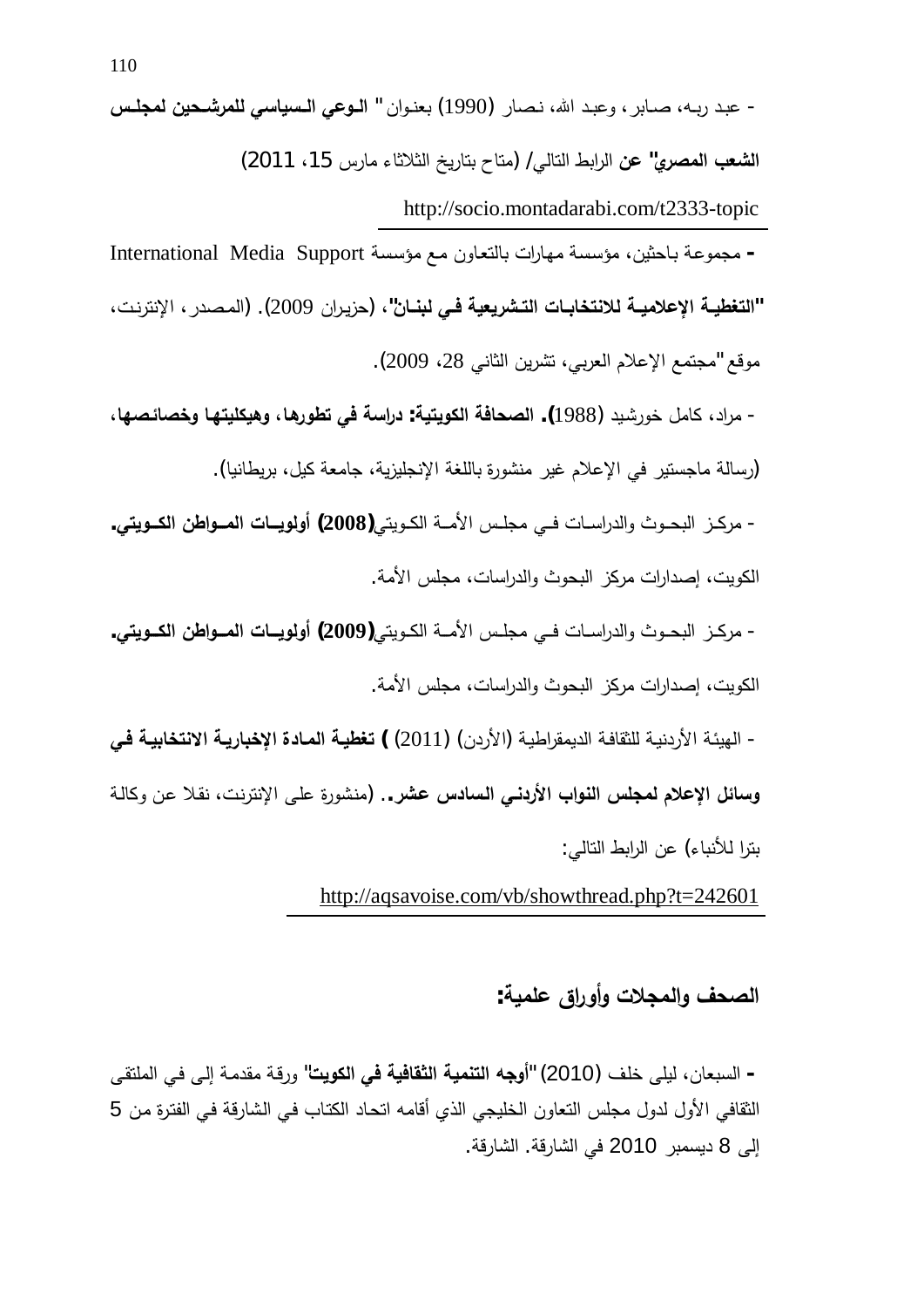111

10ªŗŬ»»ƅ§©±»»Ɣ²Šƅ§©¯»»Ɣ±Š **"(2/1)©ºººƒÂƂƃ¦ŗºººƄŞƆƑºººżÀƒ®ÂŶŪºººƃ¦**"Áƈţ±»»ƅ§¯»»ŗŷƓƆƔŗŮ»»ƅ§ - .10061 ألموافق 15 إيريل 2000 ، العدد 10061. خليان، حمزة، (2010) صحيفة الوسط البحرينية - العدد 2740 - الاثنين 08 مارس 2010م - $\,$ الموافق 22 ربيع الأول 1431هـ

- نجم، طــه مـصطفى(2007)" الأ**طـ**ر الإ**خباريــة للمقاومــة الإســلامية فـي الـصحافة العربيــة -**دراسة تحليلية لعينة من صحيفتي الوطن السعودية وتشرين السورية خلال الحرب الإسرائيلية ¯¯»»Ÿƅ§Áƈŕ»ŝƅ§¯»ƆŠƈƅ§©±ƍŕ»Ƃƅ§ř»ŸƈŕŠ**¿œºŶƃ¦Ä¢°ºƃ¦** ř»ƆŠƈ"(**2006²¶ŪººŹ¢Âººƒƃƒ)ÀœºƈŕƃƏºƄŵ** الثالث .

المراجع الإنجليزية:

Winner, J.S, & Taukaud,J (1982) Communication Theories Origins Method, Uses.( New York: Hosting House Puplishers)? L.W.Doob (1969) Public Opinion and Propaganda (New York)

مواقع الإنترنت:

 $(2011 f6 f20 \cdot 726 f3)$ وقع دار الصباح، متاح،

/http://www.daralsabah.com/alsabah12

- موقع مجلس الأمة الالكتر وني 2011)

http://www.kna.kw/clt/run.asp?id=334

 $(2011/6/23$  - موقع تراث الكويت، متاح 2011/6/23

http://www.kuwaitturath.com/kw\_history4.html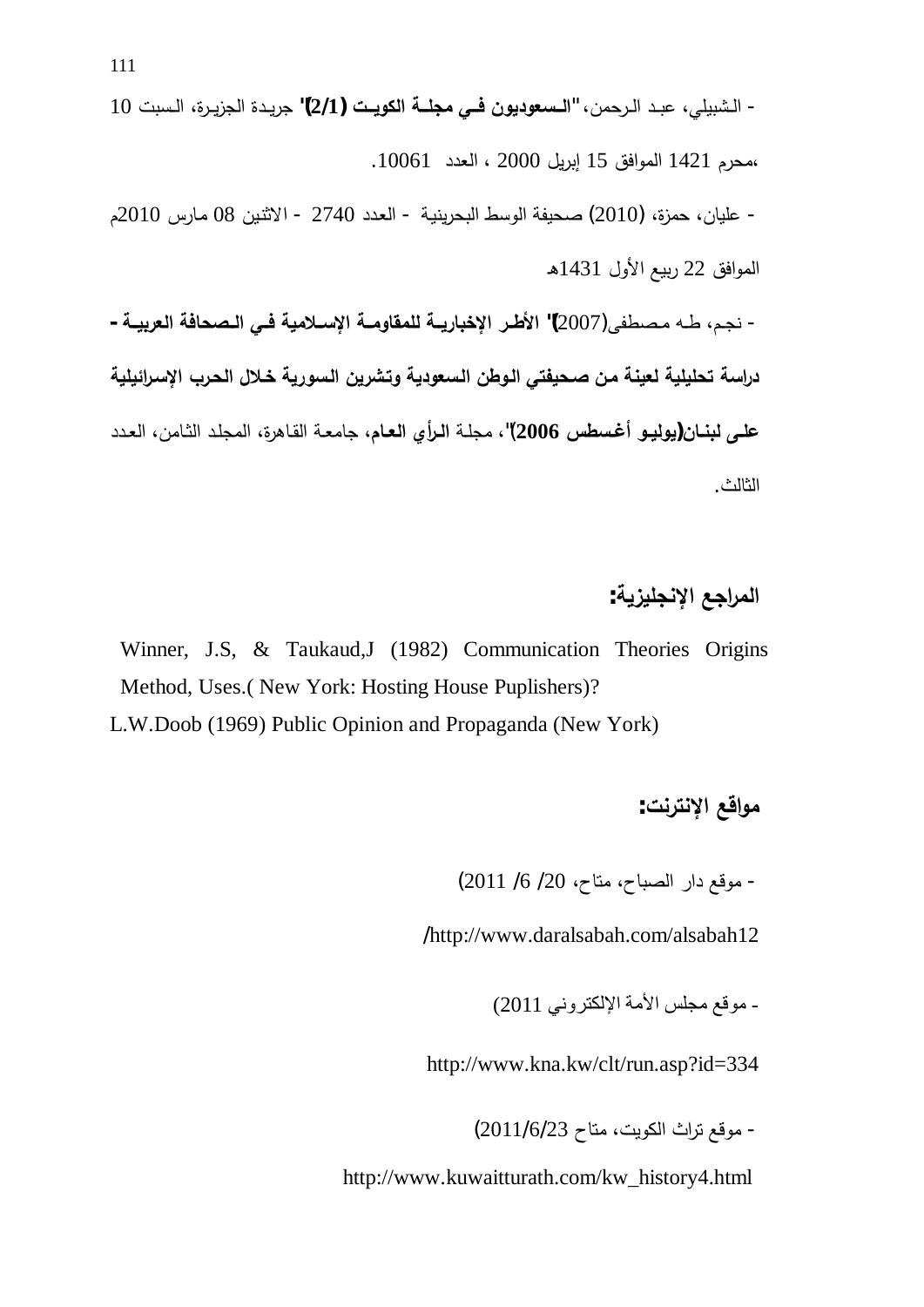$(2011/7/2)$  - الراجحي، مناور ، متاح

http://www.mostaqil.org/forum/archive/index.php/t-3083.html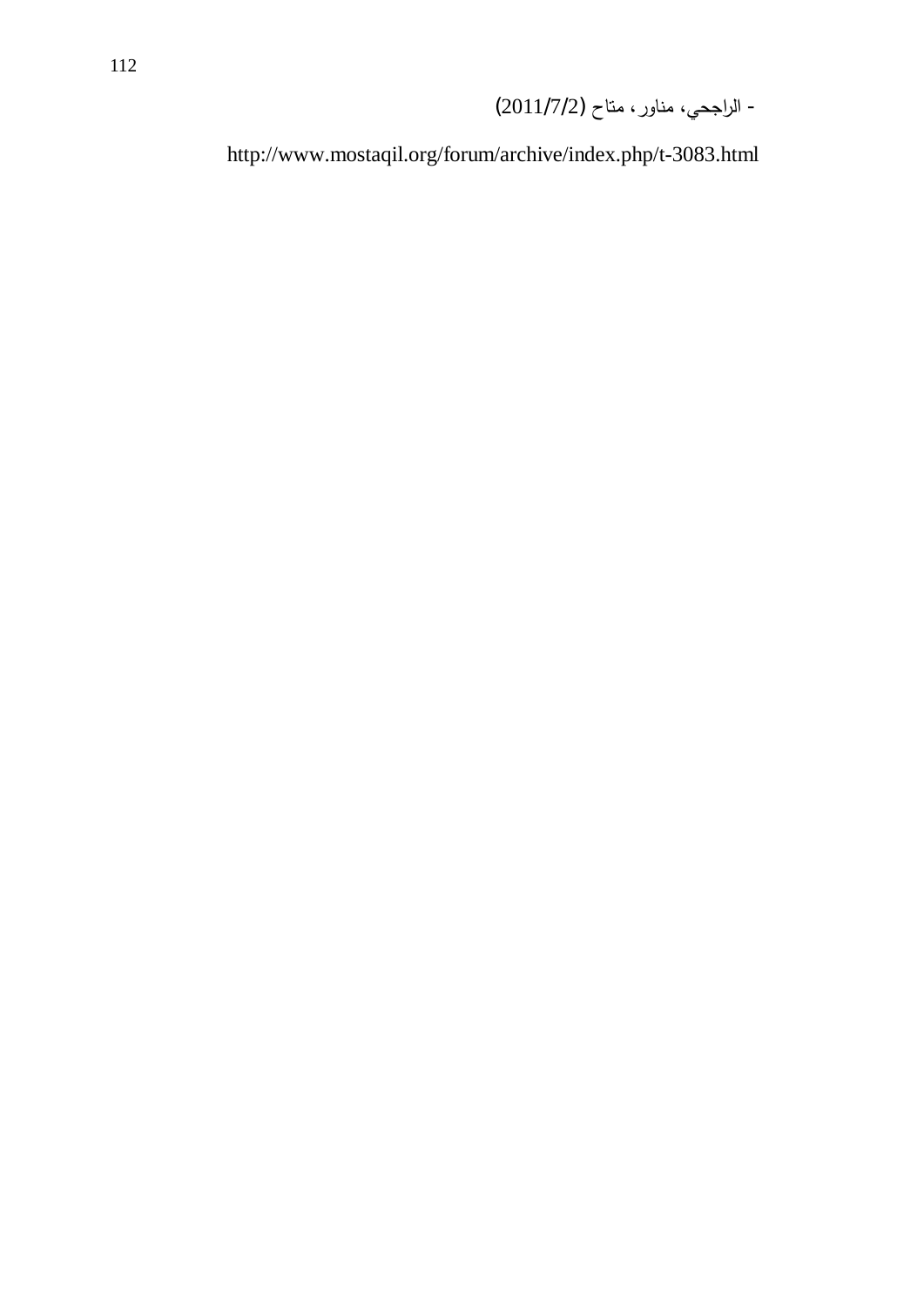# **الملاحق**

ملحق (1) قائمة المحكمين.

قائمة المحكمين

| العنوان                                  | الاسم                   | الرقم          |
|------------------------------------------|-------------------------|----------------|
| كلية الإعلام- جامعة الشرق الأوسط         | أ.د. حميدة سميسم        |                |
| كلية الإعلام- جامعة الشرق الأوسط         | أ.د حلمي ساري           | $\mathfrak{D}$ |
| كلية العلوم النزبوية- جامعة الشرق الأوسط | أ.د. عبد الجبار البياتي | 3              |
| كلية العلوم النزبوية- جامعة الشرق الأوسط | أ.د غازي خليفة          | 4              |
| كلية الإعلام- جامعة الشرق الأوسط         | د محمد المجالي          | 5              |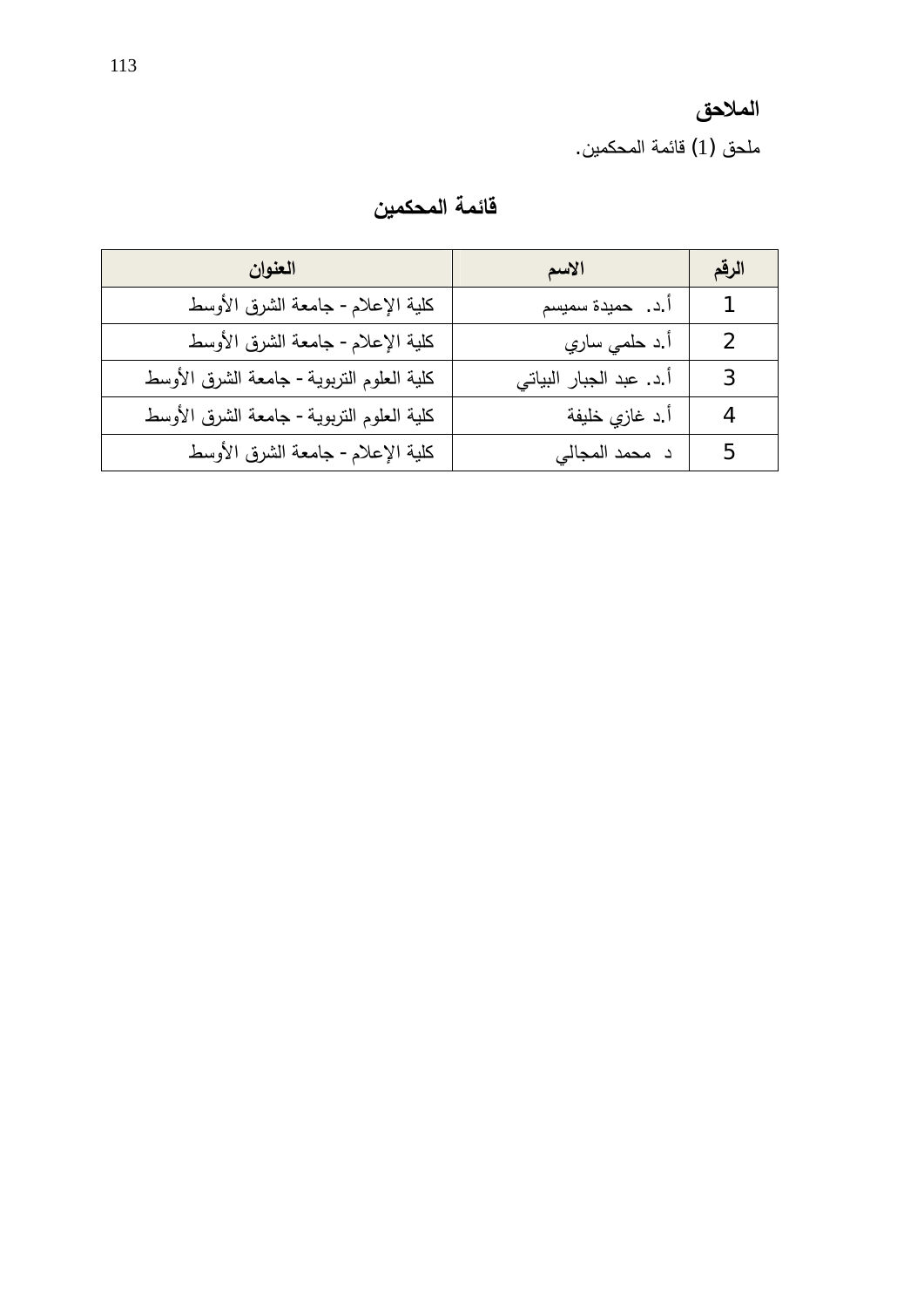## **:ŗŪ¦°®ƃ¦ÀœƒŕřŪ¦ (2)¼šƄƆ**

# جلاه عنة التشرق الأوسط MIDDLE EAST UNIVERSITY

استبيا*ن* دراسة ماجستير

السيدات والسادة أعضاء مجلس الأمة الكويت*ي* المحترمين ال**سلام عليكم ورحمة الله ويركاته.**...

هذا الاستبيان العلمي هو أداة لدراسة في ماجستير الإعلام (جامعة الشرق الأوسط/ الأردن) وعنوانـها:

> **¿ƚŵƗ¦¾őœŪÂŗƒ¶źřƃƑřƒÂƂƃ¦ŗƆƕ¦²ƄŞƆ œŰŵ¢¿ƒƒƀř"** المحلية لقضايا المجلس"

وقد صمم الاستبيان لقياس تقييم دور وسائل الإعلام المحلية الكويتية من حيث مستويات التغطية الإعلاميـة لقضايا المجلس وأخبـاره وكذلك اتجاهـات هـذه التغطيـة. وتهـدف أيـضاً التعرف إلـي القضايا التي استحوذت على الاهتمام الأكبر لوسائل الإعلام المحلية الكويتية.

> برجاء تعبئة الاستبيان وإعادته للباحث. ǔ

> > مغ جزيل الشكر والامنتان لتعاونكم.

الطالب: جهز صالح العتيب*ي* 

جامعة الشرق الأوسط – عمان/ الأردن.

 $0555044600$  :هاتف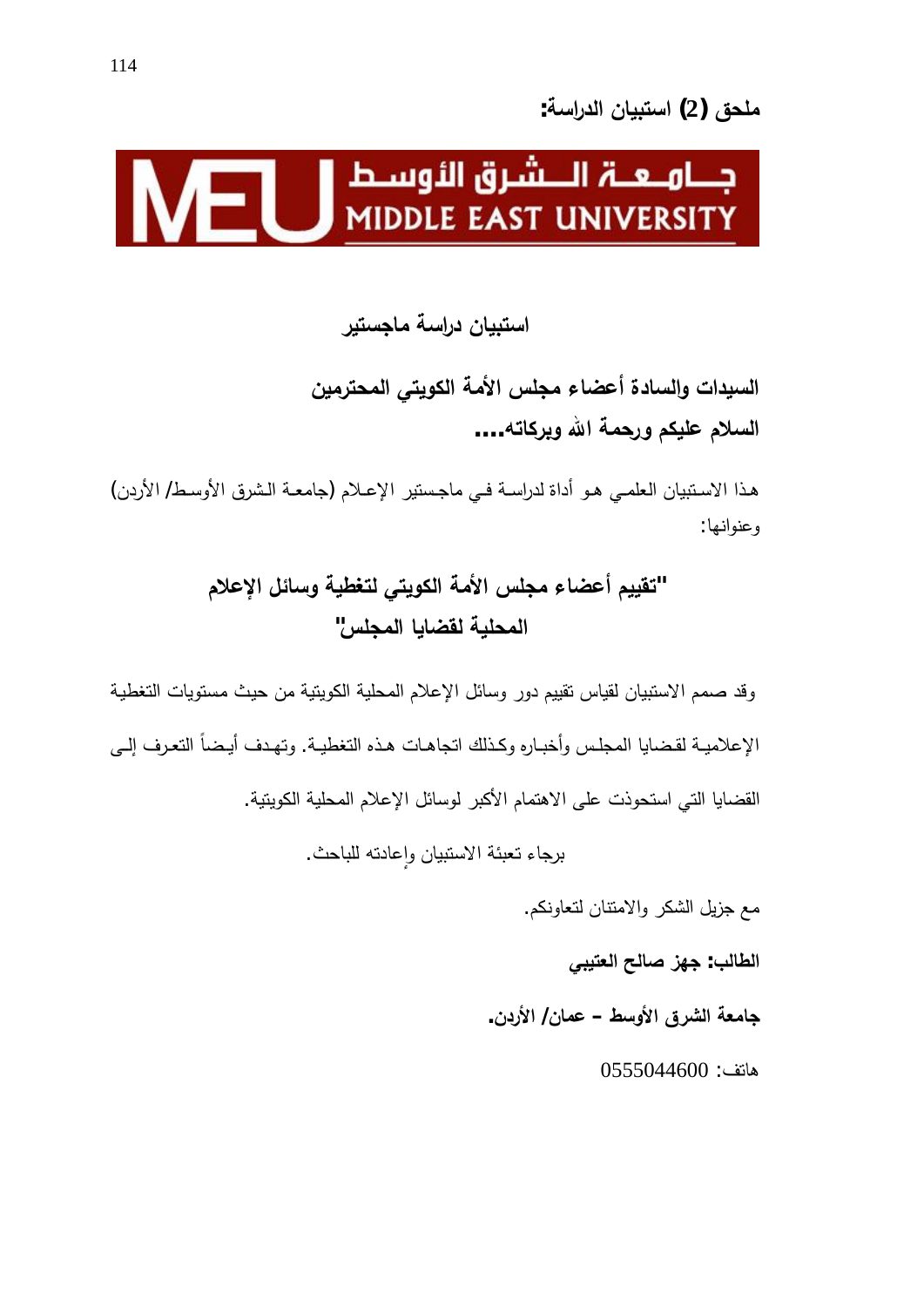# أسئلة الاستبيا*ن*

أ**ولا**: قياس الشمولية في التغطيات الإخبارية:

## <u>الرجاء وضع إشارة √ في الخانة التي تراها مناسبة لتقييمك</u>

| Y   | ضعيفة | وسط   | عالية | عالية جدا | السؤال: من وجهة نظرك: ما مدى     |
|-----|-------|-------|-------|-----------|----------------------------------|
| أعذ | $-69$ | $70-$ | 80-   | 90-99     | شمولية وسائل الإعلام في التغطيات |
| A   | فأقل  | 79    | 89    |           | الإعلامية لقضايا مجلس الأمة؟     |
|     |       |       |       |           | التغطية التلفزيونية              |
|     |       |       |       |           | التغطية الإذاعية                 |
|     |       |       |       |           | التغطية الصحفية (المطبوعة)       |
|     |       |       |       |           | وسائل الإعلام الإلكترونية        |

**ثانيا**: قياس الموضوعية في التغطيات الإعلامية:

<u>الرجاء وضع إشارة ⊠ في الخانة التي تراها مناسبة لتقييمك</u>

| Y<br>أعذ<br>А | ضعيفة<br>$-69$<br>فأقل | وسط<br>$70-$<br>79 | عالبة<br>80-<br>89 | عالية جدا<br>90-99 | السؤال: من وجهة نظرك: ما مدى<br>موضوعية وسائل الإعلام في التغطيات<br>الإعلامية لقضايا مجلس الأمة؟ |
|---------------|------------------------|--------------------|--------------------|--------------------|---------------------------------------------------------------------------------------------------|
|               |                        |                    |                    |                    | التغطية التلفزيونية                                                                               |
|               |                        |                    |                    |                    | التغطية الإذاعية                                                                                  |
|               |                        |                    |                    |                    | التغطية الصحفية (المطبوعة)                                                                        |
|               |                        |                    |                    |                    | وسائل الإعلام الإلكترونية                                                                         |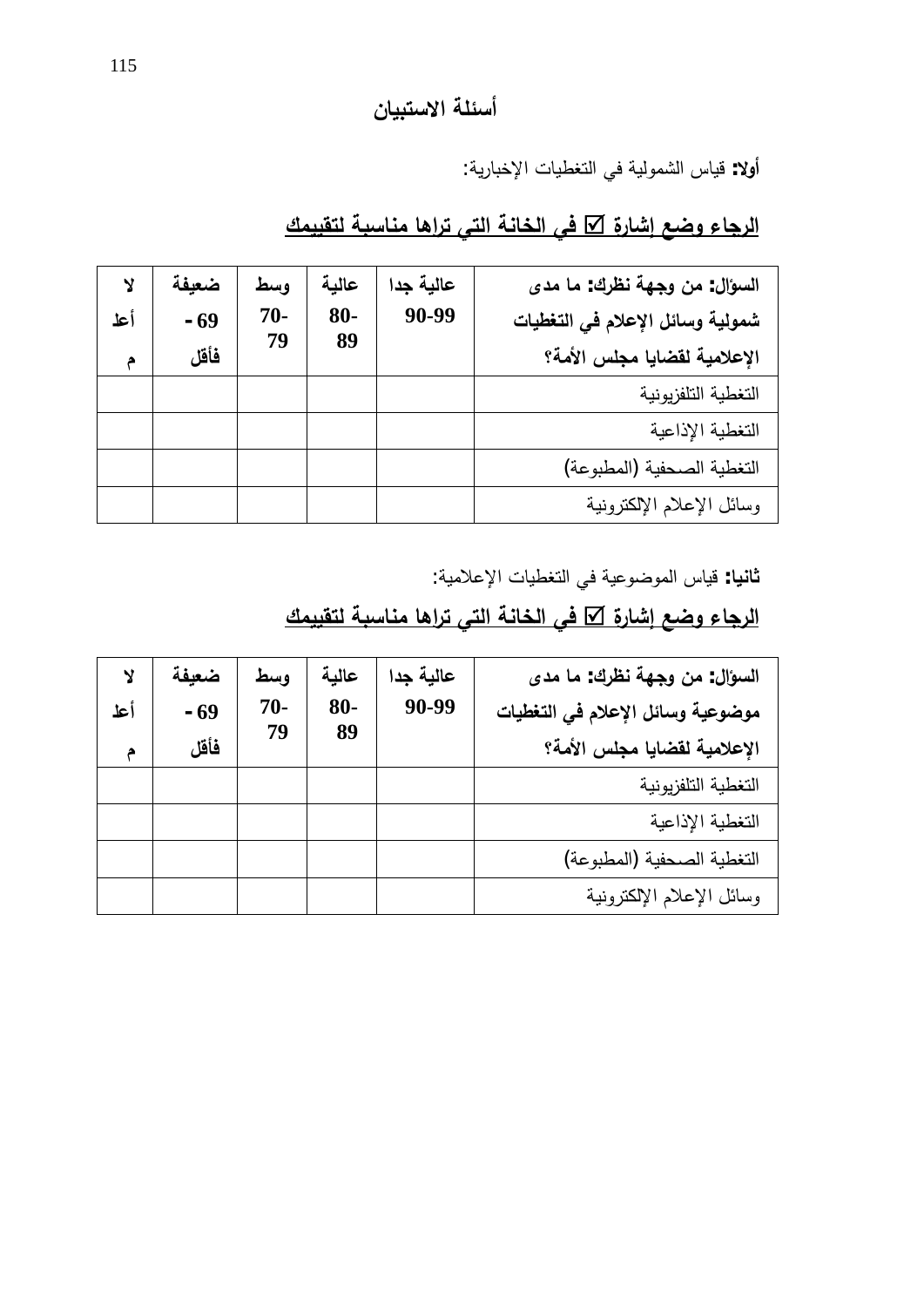**ثالثا**: قياس اتجاهات الموضوعات والأخبار :

<u>الرجاء وضع إشارة ∏ في الخانة التي تراها مناسبة لتقييمك</u>

| צ  | غير   | ابجابية | إيجابية | إيجابية | السؤال: من وجهة نظرك، كيف ترى          |
|----|-------|---------|---------|---------|----------------------------------------|
| أع | إيجاب | متوسط   | معقولة  | جدا     | اتجاهات تغطية قضايا مجلس الأمة الكويتي |
| لم | ية    |         |         |         | وأخباره في وسائل الإعلام المحلية؟      |
|    |       |         |         |         | التغطية التلفزيونية                    |
|    |       |         |         |         | التغطية الإذاعية                       |
|    |       |         |         |         | التغطية الصحفية (المطبوعة)             |
|    |       |         |         |         | وسائل الإعلام الإلكترونية              |

را**بعا**: قياس مستوى التغطية للموضوعات والقضايا التي اهتمت بها القنوات التلفزيونية:

|  |  |  |  |  |  |  | الرجاء وضع إشارة ∏ في الخانـة التي تراها مناسبة لتقييمك |
|--|--|--|--|--|--|--|---------------------------------------------------------|
|--|--|--|--|--|--|--|---------------------------------------------------------|

| لا أعلم | ضعيفة | وسط   | عالية | عالية جدا | السؤال: من وجهة نظرك: ما     |
|---------|-------|-------|-------|-----------|------------------------------|
|         | $-69$ | 70-79 | 80-89 | 90-99     | مدى اهتمام القنوات           |
|         | فأقل  |       |       |           | التلفزيونية المحلية بالقضايا |
|         |       |       |       |           | البرلمانية المدرجة؟          |
|         |       |       |       |           | القضايا الأمنية              |
|         |       |       |       |           | القضايا الاقتصادية           |
|         |       |       |       |           | القضايا الاجتماعية           |
|         |       |       |       |           | القضايا السياسية             |
|         |       |       |       |           | المساجلات الشخصية والفئوية   |
|         |       |       |       |           | قضايا الفساد والإصلاح        |
|         |       |       |       |           | قضايا الخلاف مع الحكومة      |
|         |       |       |       |           | القضايا الإدارية             |
|         |       |       |       |           | القضايا التشريعية            |
|         |       |       |       |           | قضايا أخرى متفرقة            |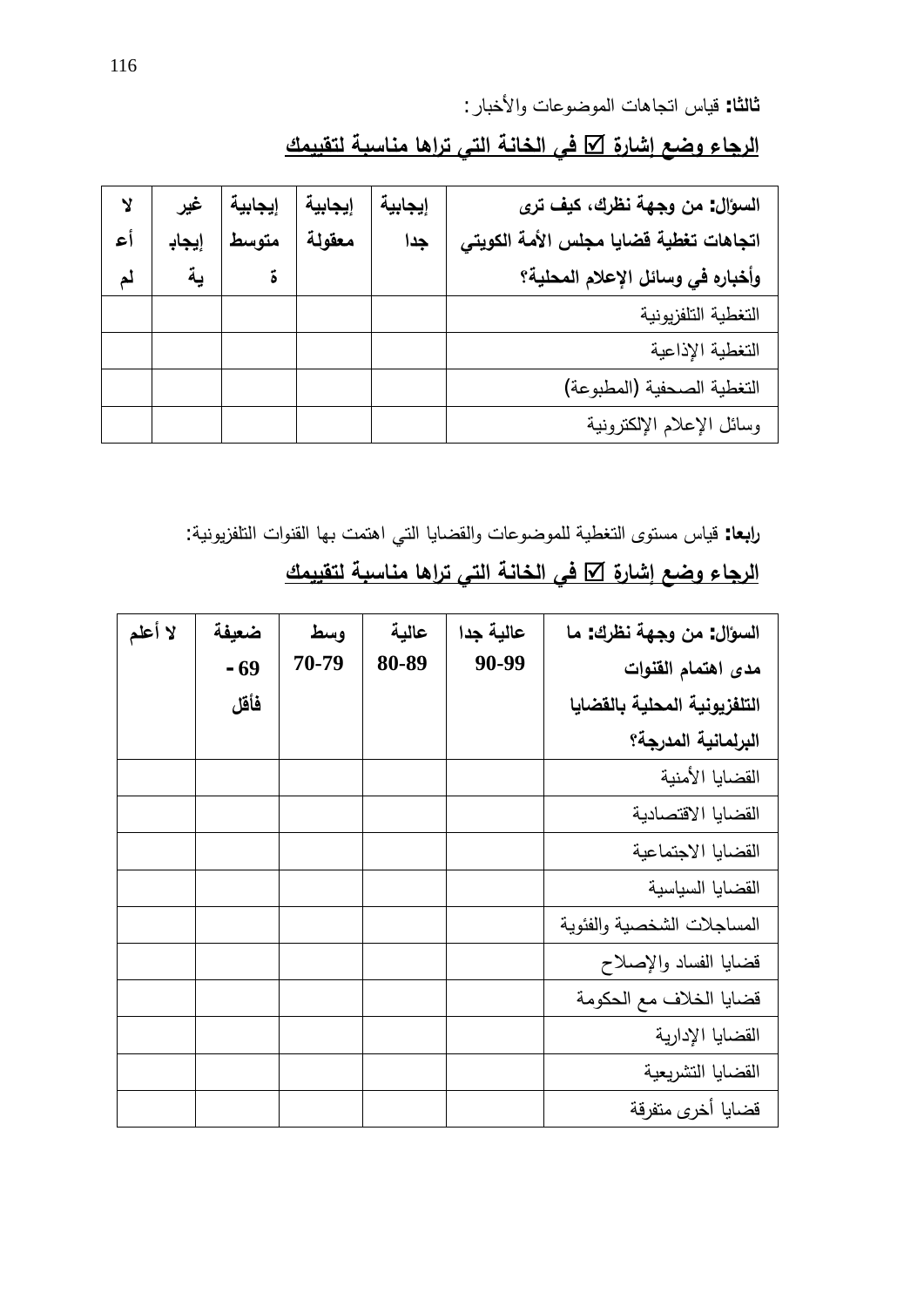خامسا: قياس مستوى التغطية للموضوعات والقضايا التي اهتمت بها الإذاعات المحلية:

<u>الرجاء وضع إشارة ⊠ في الخانة التي تراها مناسبة لتقييمك</u>

| Y    | ضعيفة     | وسط   | عالية | عالية جدا | السؤال: من وجهة نظرك: ما     |
|------|-----------|-------|-------|-----------|------------------------------|
| أعلم | 69 - فأقل | 70-79 | 80-89 | 90-99     | مدى اهتمام الإذاعات المحلية  |
|      |           |       |       |           | بالقضايا البرلمانية المدرجة؟ |
|      |           |       |       |           | القضايا الأمنية              |
|      |           |       |       |           | القضايا الاقتصادية           |
|      |           |       |       |           | القضايا الاجتماعية           |
|      |           |       |       |           | القضايا السياسية             |
|      |           |       |       |           | المساجلات الشخصية والفئوية   |
|      |           |       |       |           | قضايا الفساد والإصلاح        |
|      |           |       |       |           | قضايا الخلاف مع الحكومة      |
|      |           |       |       |           | القضايا الإدارية             |
|      |           |       |       |           | القضايا التشريعية            |
|      |           |       |       |           | قضايا أخرى متفرقة            |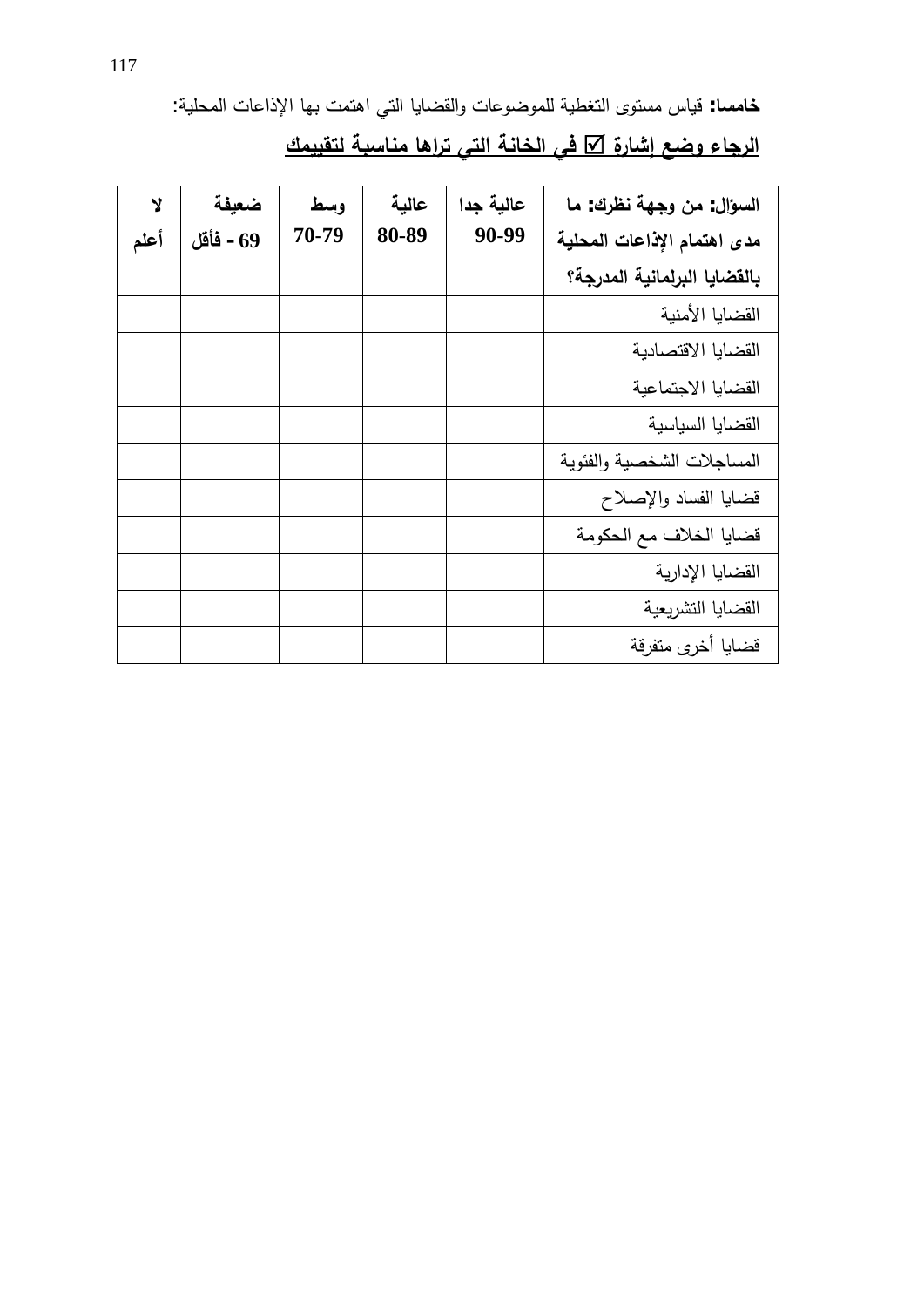:řŷÃŗ·ƈƅ§řžŕţŰƅ§ŕƎŗªƈśƍ§Ɠśƅ§ŕƔŕŲƂƅ§ÃªŕŷÃŲÃƈƆƅřƔ·żśƅ§ÄÃśŬƈ³ŕƔƁ **:œŪ®œŪ**

<u>الرجاء وضع إشارة لى في الخانة التي تراها مناسبة لتقييمك</u>

| لا أعلم | ضعيفة | وسط   | عالية | عالية جدا | السؤال: من وجهة نظرك: ما     |
|---------|-------|-------|-------|-----------|------------------------------|
|         | $-69$ | 70-79 | 80-89 | 90-99     | مدى اهتمام الصحافة المحلية   |
|         | فأقل  |       |       |           | المطبوعة بالقضايا البرلمانية |
|         |       |       |       |           | المدرجة؟                     |
|         |       |       |       |           | القضايا الأمنية              |
|         |       |       |       |           | القضايا الاقتصادية           |
|         |       |       |       |           | القضايا الاجتماعية           |
|         |       |       |       |           | القضايا السياسية             |
|         |       |       |       |           | المساجلات الشخصبة والفئوية   |
|         |       |       |       |           | قضايا الفساد والإصلاح        |
|         |       |       |       |           | قضايا الخلاف مع الحكومة      |
|         |       |       |       |           | القضايا الإدارية             |
|         |       |       |       |           | القضايا التشريعية            |
|         |       |       |       |           | قضايا أخرى متفرقة            |

س**ابعا**: مستوى التغطية للموضوعات والقضايا التي اهتمت بها صحافة الإنترنت

<u>الرجاء وضع إشارة ⊠ في الخانة التي تراها مناسبة لتقييمك</u>

| لا أعلم | ضعيفة | وسط   | عالية | عالية جدا | السؤال: من وجهة نظرك: ما    |
|---------|-------|-------|-------|-----------|-----------------------------|
|         | $-69$ | 70-79 | 80-89 | 90-99     | مدى اهتمام صحافة الإنترنت   |
|         | فأقل  |       |       |           | المحلية بالقضايا البرلمانية |
|         |       |       |       |           | المدرجة؟                    |
|         |       |       |       |           | القضايا الأمنية             |
|         |       |       |       |           | القضايا الاقتصادية          |
|         |       |       |       |           | القضايا الاجتماعية          |